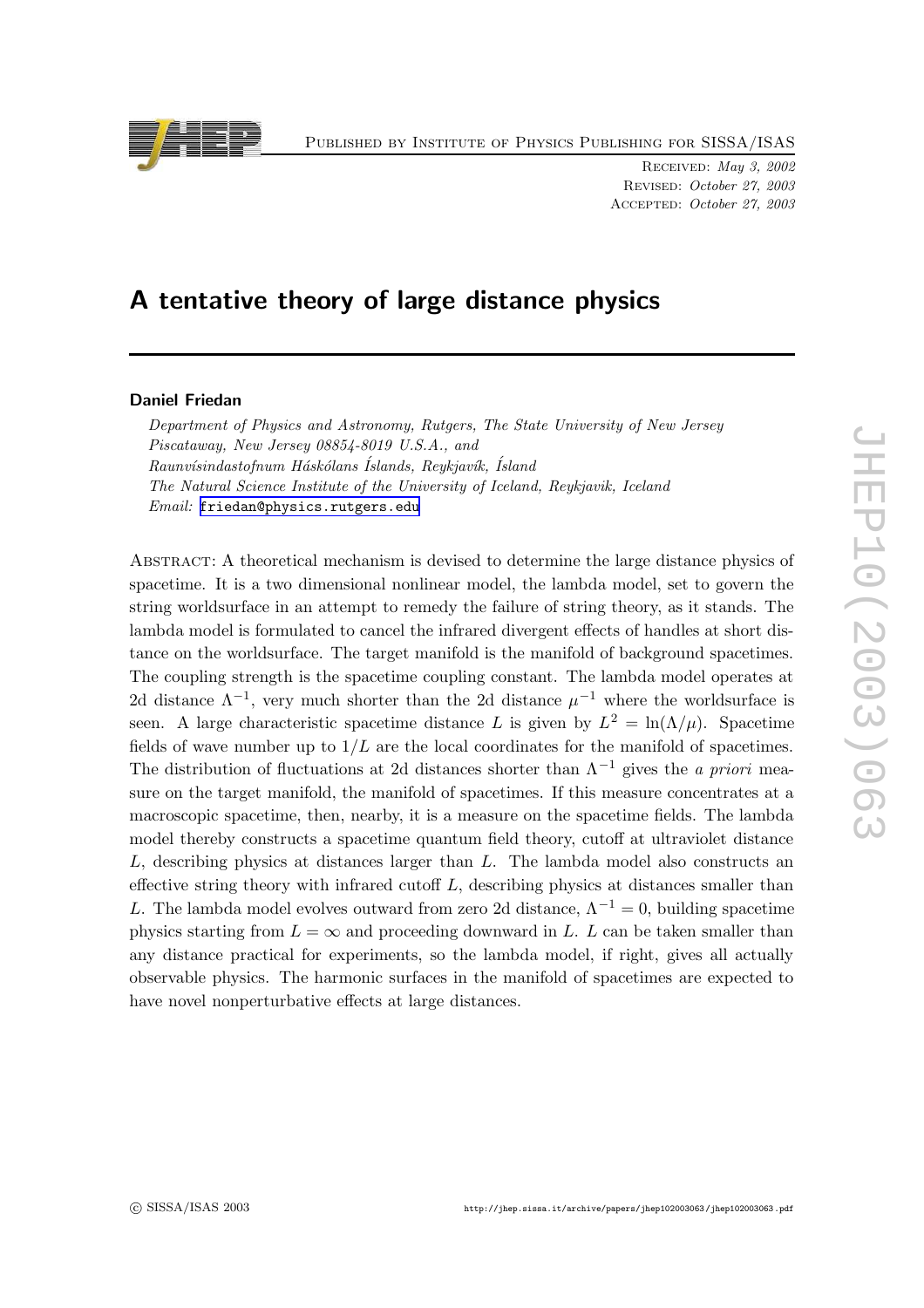# Contents

| 1. |                                            | Introduction                                                                  | $\bf{3}$         |
|----|--------------------------------------------|-------------------------------------------------------------------------------|------------------|
|    | 1.1                                        | Renormalization of the general nonlinear model                                | $\boldsymbol{3}$ |
|    | 1.2                                        | Application in string theory                                                  | $\bf 5$          |
|    | 1.3                                        | The failure of string theory, as it stands                                    | $\,6$            |
|    | 1.4                                        | Physics is reliable knowledge                                                 | $\,6\,$          |
|    | 1.5                                        | Only large distance physics is observable                                     | $\overline{7}$   |
|    | 1.6                                        | The long-standing crisis of string theory                                     | $8\,$            |
|    | 1.7                                        | Formal clues                                                                  | 12               |
|    | 1.8                                        | The lambda model                                                              | 13               |
|    | 1.9                                        | Many questions remain                                                         | 19               |
| 2. |                                            | The structure of the theory                                                   | 20               |
|    | 2.1                                        | The lambda model                                                              | 20               |
|    | 2.2                                        | Cancelling handles at short two dimensional distance                          | 21               |
|    | 2.3                                        | Generalized scale invariance                                                  | 22               |
|    | 2.4                                        | The lambda model acts at short two dimensional distance                       | 23               |
|    | 2.5                                        | The general nonlinear model at short distance                                 | 24               |
|    | 2.6                                        | What the cancelling does                                                      | 29               |
|    | 2.7                                        | The effective general nonlinear model                                         | 30               |
|    | 2.8                                        | The effective lambda model                                                    | 30               |
|    | 2.9                                        | The <i>a priori</i> measure                                                   | 31               |
|    |                                            | 2.10 The spacetime action principle                                           | $32\,$           |
|    |                                            | 2.11 Complementarity between spacetime quantum field theory and string theory | 34               |
|    |                                            | 2.12 The fermionic spacetime modes                                            | 34               |
|    |                                            | 2.13 Physics is built from large distance towards small                       | 36               |
| 3. | The infrared divergence in string theory   |                                                                               |                  |
|    | 3.1                                        | A degenerating handle                                                         | 41               |
|    | 3.2                                        | The contribution of a degenerating handle                                     | 41               |
|    | 3.3                                        | The effects of the divergence at short distance                               | 44               |
| 4. | A local mechanism to cancel the divergence |                                                                               |                  |
|    | 4.1                                        | The restricted lambda model                                                   | 44               |
|    | 4.2                                        | Macroscopic spacetimes                                                        | 48               |
|    | 4.3                                        | Gaussian fluctuations of quasi-marginal sources                               | 49               |
|    | 4.4                                        | The full lambda model                                                         | 52               |
|    | 4.5                                        | Identification of the metric coupling                                         | 56               |
| 5. |                                            | $d=2+\epsilon$ dimensions                                                     | 58               |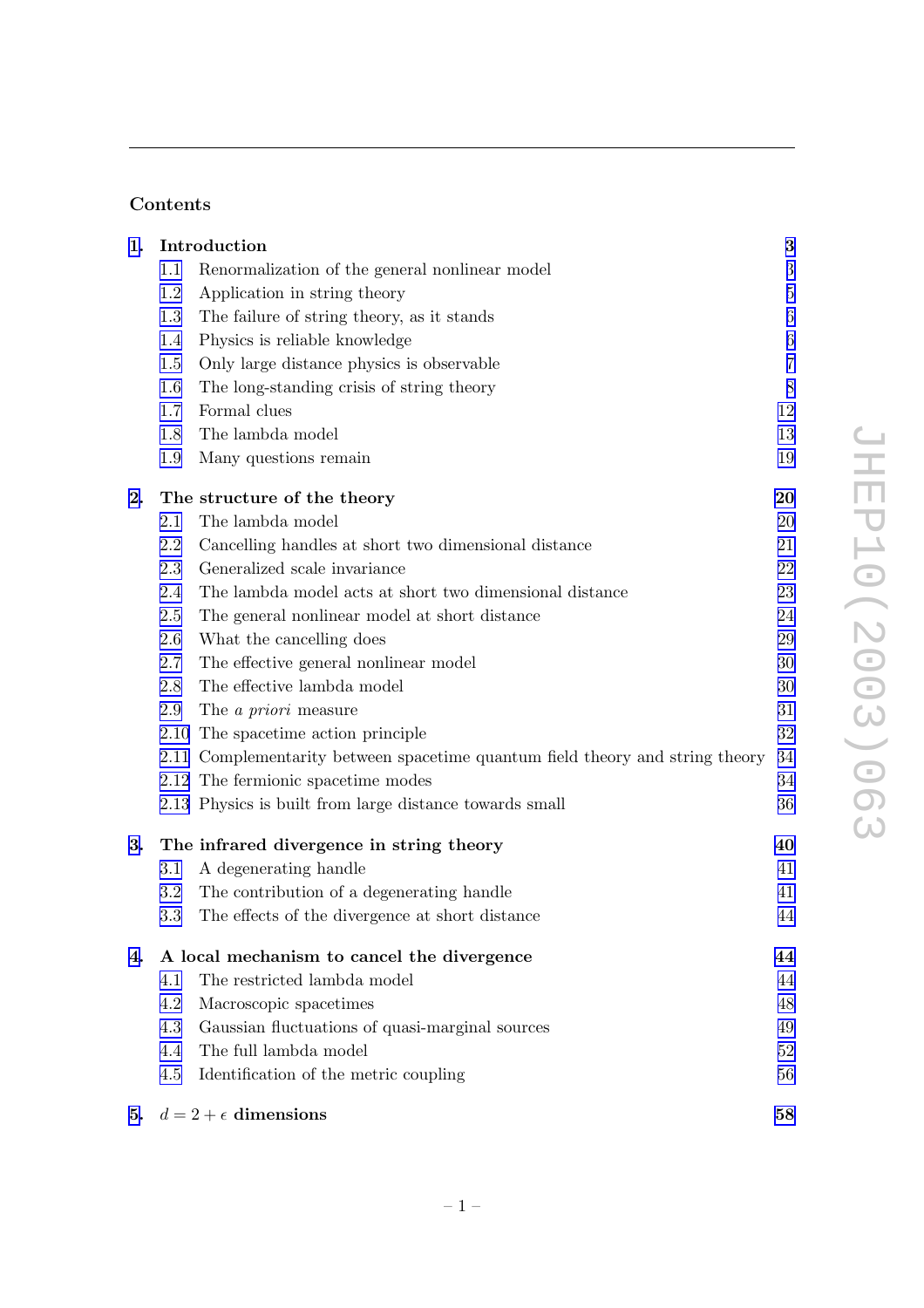| 6.                          | A formula for $S(\lambda)$ |                                                                                |    |  |
|-----------------------------|----------------------------|--------------------------------------------------------------------------------|----|--|
|                             | 6.1                        | The global scale variation formula                                             | 59 |  |
|                             | 6.2                        | The local scale variation and the gradient property                            | 60 |  |
|                             | 6.3                        | The local scale variation formula                                              | 61 |  |
| 7.                          |                            | The <i>a priori</i> measure                                                    | 62 |  |
|                             | 7.1                        | Diffusion in $\lambda$                                                         | 63 |  |
|                             | 7.2                        | Gaussian approximation                                                         | 65 |  |
|                             | 7.3                        | Spacetime quantum field theory                                                 | 65 |  |
| 8.                          |                            | The effective lambda model                                                     | 66 |  |
|                             | 8.1                        | $S_e(\lambda_e)$                                                               | 66 |  |
|                             | 8.2                        | Self-sufficiency of the lambda model                                           | 68 |  |
|                             | 8.3                        | Tautological scale invariance                                                  | 68 |  |
|                             | 8.4                        | The effective <i>a priori</i> measure                                          | 69 |  |
|                             | 8.5                        | Complementarity with effective string theory                                   | 70 |  |
| 9.                          |                            | The fermionic spacetime wave modes                                             | 71 |  |
|                             | $9.1\,$                    | The antisymmetric metric                                                       | 73 |  |
|                             | 9.2                        | Lack of positivity in a Ramond-Ramond sector                                   | 77 |  |
|                             | 9.3                        | $\delta_i^i=0$                                                                 | 78 |  |
|                             | 9.4                        | Second order wave equation                                                     | 79 |  |
|                             | 9.5                        | Quantizing the $\beta$ , $\gamma$ ghost fields using the formal delta function | 79 |  |
|                             |                            | 10. Geometric identities on the manifold of spacetimes                         | 81 |  |
|                             |                            | 10.1 Geometric identites from perturbative spacetime supersymmetry             | 81 |  |
|                             |                            | 10.2 The meta Einstein equation on $M(\infty)$                                 | 82 |  |
| 11. Lambda instantons<br>83 |                            |                                                                                |    |  |
|                             |                            | 11.1 Example of a global lambda instanton                                      | 84 |  |
|                             |                            | 11.2 Existence of localized lambda instantons                                  | 86 |  |
|                             |                            | 11.3 Lambda instanton calculations                                             | 87 |  |
|                             |                            | 11.4 Speculation about the nonperturbative structure                           | 88 |  |
|                             |                            | 12. Spacetime gauge invariance                                                 | 90 |  |
|                             |                            | 13. What needs to be done                                                      | 92 |  |
|                             |                            | 14. Discussion                                                                 | 94 |  |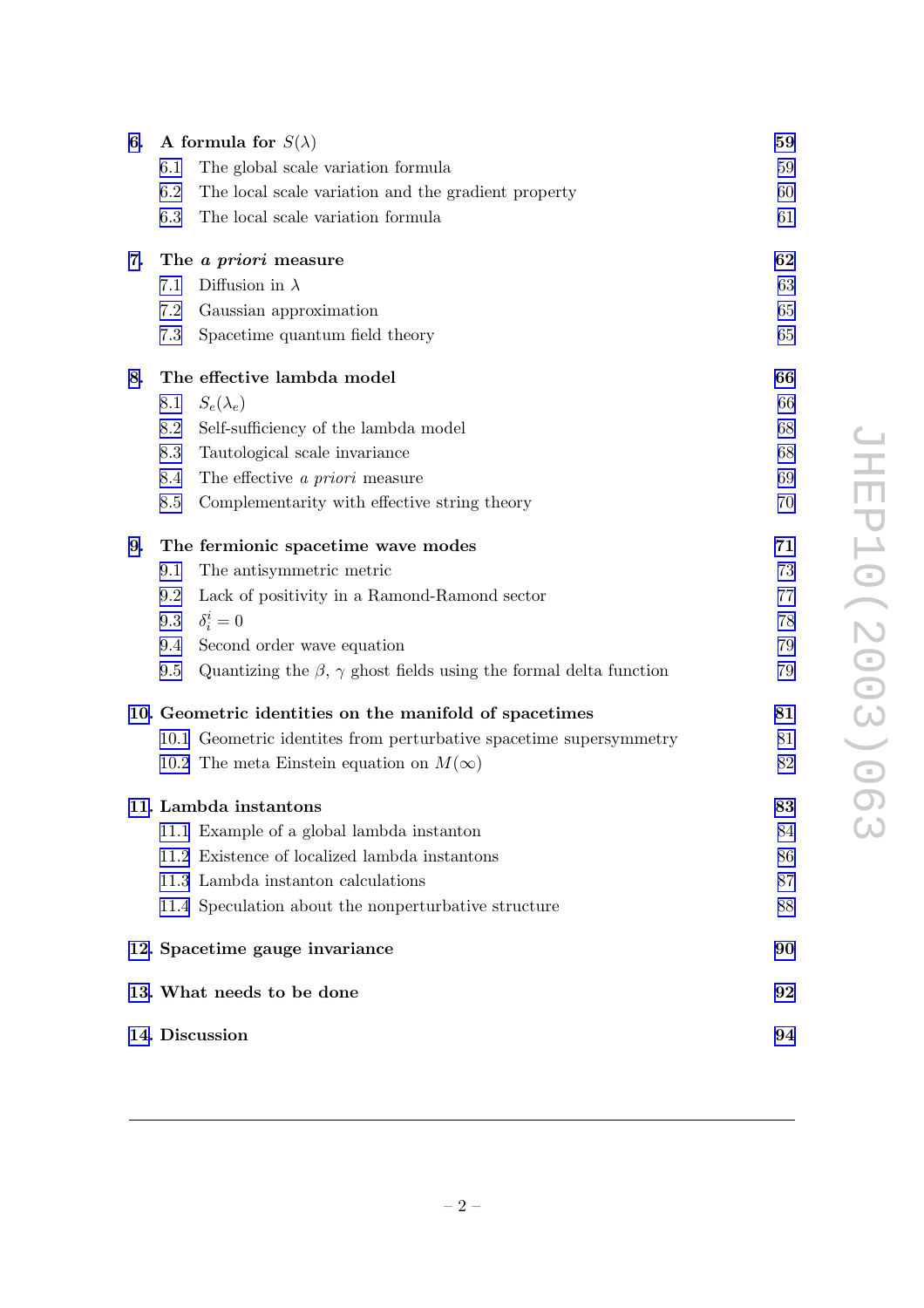## <span id="page-3-0"></span>1. Introduction

I propose here a systematic, mechanical theory of large distance physics. The mechanism is a two dimensional nonlinear model, the lambda model, whose target manifold is a manifold of spacetimes. Each spacetime is characterized by its riemannian metric and certain other spacetime fields. In the lam bda model, spacetime as a whole fluctuates locally in two dimensions. The distribution of the fluctuations at short two dimensional distance is a measure on the manifold of spacetimes. If this measure concentrates at a macroscopic spacetime, then, nearb y , it is a measure on the spacetime fields in that macroscopic spacetime. Spacetime quantum field theory is thereb y constructed as the effectiv e description of large distance physics. But the dynamics that go verns the large distance physics is the local dynamics of the two dimensional nonlinear model, the lambda model.

I only formulate the theory here. I describ e its structure and speculate about its prospects. I do no calculations in the theory . The arguments are based on abstract general principles. Most of the technical details are left to b e filled in. I concentrate on the task of formulating a well-defined theoretical structure that is capable of providing a comprehensiv e and useful theory of the large distance physics of the real world. The theory that I am proposing does appear capable of selecting a specific discrete set of macroscopic spacetimes, producing a specific spacetime quantum field theory in each. In particular, the theory appears capable of producing specific, calculable, nonperturbatively small mass parameters in the effectiv e spacetime quantum field theories. But calculations are needed to chec k whether the theory actually does accomplish this. If the theory does work as envisioned, it will b e a comprehensive, definitive, predictiv e theory of large distance physics, whose reliabilit y can b e chec ked b y detailed comparison with existing experimental knowledge of the real world.

## 1.1 Renormalization of the general nonlinear model

This work began with the renormalization of the t w o dimensional general nonlinear model [\[1](#page-97-0) , [2](#page-97-0) , [3\]](#page-97-0). The general nonlinear model is a t w o dimensional quantum field theory . It is defined as a functional integral

$$
\int \mathcal{D}x \, \mathrm{e}^{-A(x)} \tag{1.1}
$$

over all maps  $x(z, \bar{z})$  from the plane to a fixed compact riemannian manifold, called the target manifold. The couplings of the general nonlinear model are comprised in a riemannian metric  $h_{\mu\nu}(x)$  on the target manifold, called the target metric or the metric coupling. The classical action is

$$
\int d^2 z \frac{1}{2\pi} h_{\mu\nu}(x) \partial x^{\mu} \bar{\partial} x^{\nu} . \tag{1.2}
$$

Each wave mode  $\delta h_{\mu\nu}(x)$  of the reimannian metric on the target manifold is a coupling constant  $\lambda^i$  in the two dimensional quantum field theory, parametrizing a perturbation

$$
\delta A(x) = \int d^2 z \frac{1}{2\pi} \delta h_{\mu\nu}(x) \partial x^{\mu} \bar{\partial} x^{\nu}
$$
 (1.3)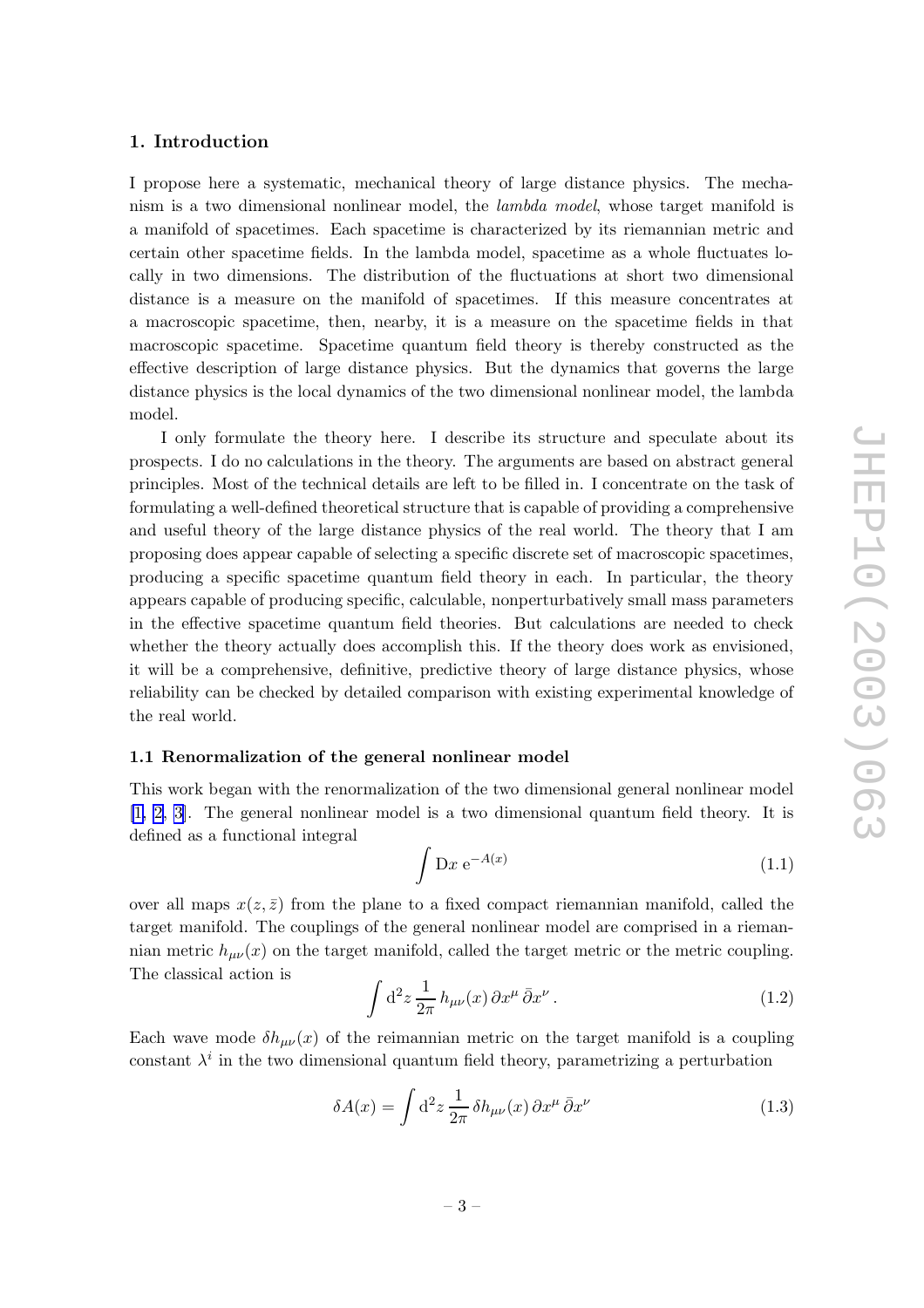of the action. The general nonlinear model is 'general' in the sense that the riemannian metric on the target manifold is not assumed to hav e an y special symmetries.

The general nonlinear model was shown to b e renormalizable [[1](#page-97-0) , [2](#page-97-0) , [3\]](#page-97-0). The renormalized couplings of the model were shown to comprise an effective riemannian metric on the target manifold, at every t w o dimensional distance. The renormalization group was shown to act as a flo w on the manifold of riemannian metrics. The infinitesimal renormalization group generator  $\beta^i(\lambda)$  became a vector field on the manifold of riemannian metrics. The renormalization group fixed point equation  $\beta = 0$ , expressing two dimensional scale invariance, became, at large distance in the target manifold, the equation  $R_{\mu\nu} = 0$ . This was recognized as Einstein's equation for the spacetime metric in general relativity, without matter.

Renormalization is based on an extremely large ratio bet ween t w o distances. The quantum field theory is constructed at a short distance  $\Lambda^{-1}$ . The theory is used, its properties calculated, at a long distance  $\mu^{-1}$ . Inverse powers of the extremely large ratio  $\Lambda/\mu$  act to suppress the effects of all coupling constants having negative scaling dimensions. In the general nonlinear model, the distances  $\Lambda^{-1}$  and  $\mu^{-1}$  are two dimensional distances.

The metric coupling of the general nonlinear model is naively dimensionless. The fluctuations in the model give each coupling constant  $\lambda^i$  an anomalous scaling dimension  $-\gamma(i)$ . It was shown that the anomalous scaling dimensions  $-\gamma(i)$  are the eigenvalues of a covariant second order differential operator on the target manifold, acting on the wave modes of the riemannian target metric. Each coupling constant  $\lambda^i$  is an eigenmode with eigenvalue  $-\gamma(i)$ . The numbers  $\gamma(i)$  take the form  $\gamma(i) = p(i)^2$  up to corrections for the curvature of the target manifold, where  $p(i)$  is the spacetime wave number of the wave mode  $\lambda^i$ .

In a renormalized quantum field theory, the coupling constants  $\lambda^i$  having  $\gamma(i) > 0$  are irrelevant. Their effects are suppressed by factors  $(\Lambda/\mu)^{-\gamma(i)}$ . The quantum field theory depends only on the  $\lambda^i$  having  $\gamma(i) = 0$ , which are the marginal coupling constants, and the  $\lambda^i$  having  $\gamma(i) < 0$ , which are the relevant coupling constants. Thus the small distance modes of the target riemannian metric, the wave modes of high wave number, became irrelevant coupling constants  $\lambda^i$  in the renormalized general nonlinear model. The large distance wave modes of the riemannian metric became the marginal and relevant coupling constants in the general nonlinear model.

The target manifold of the general nonlinear model was taken to b e compact and riemannian so that the model would b e well-defined as a t w o dimensional quantum field theory. Assuming a riemannian target manifold ensured that the action  $A(x)$  would be bounded below. Assuming a compact target manifold ensured a discrete spectrum of anomalous scaling dimensions  $-\gamma(i)$ . It followed from these assumptions that only a finite number of marginal and relevant coupling constants  $\lambda^i$  could occur in the general nonlinear model. The marginal and relevant coupling constants  $\lambda^{i}$  are the parameters for variations of the quantum field theory . So the space of general nonlinear models was shown to b e a finite dimensional manifold.

When spacetime geometry was translated into the language of the renormalization of the general nonlinear model, it became possible to imagine that the physics of real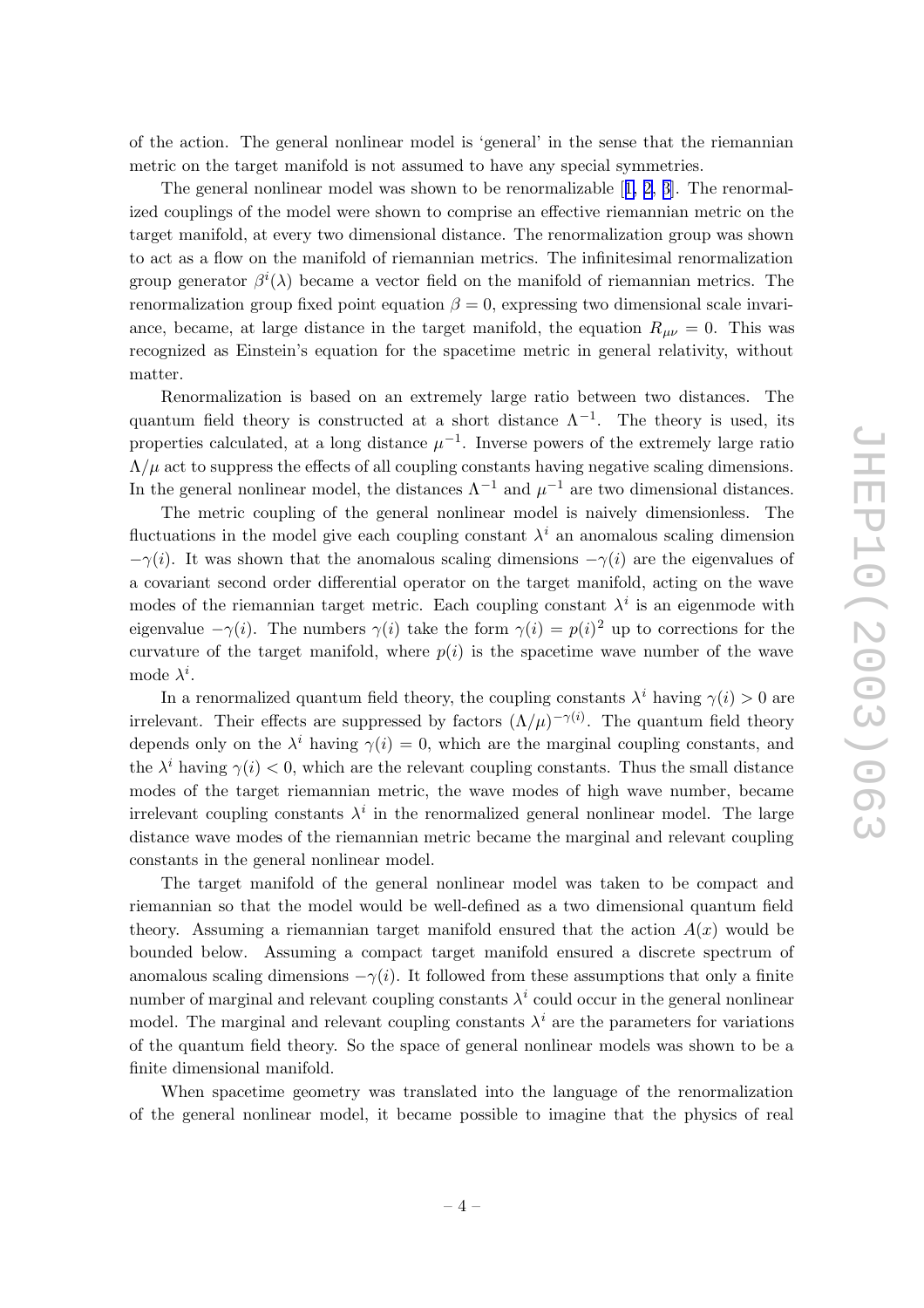<span id="page-5-0"></span>spacetime migh t b e found encoded within that abstract machinery . It became possible to imagine that real spacetime might in fact be the target manifold of the general nonlinear model, and that Einstein's equation on the physical metric of spacetime might in fact be the fixed point equation  $\beta = 0$  of the renormalization group acting on the metric coupling of the general nonlinear model.

Renormalized t w o dimensional quantum field theory offers a small set of abstract basic principles which are distinguished, definitive and tractable in comparison with the possible principles of spacetime physics that they would replace. The wave modes of the spacetime metric become the coupling constants  $\lambda^i$  which parametrize the two dimensional quantum field theory. The equation of motion  $R_{\mu\nu} = 0$  on the spacetime metric becomes the renormalization group fixed point equation  $\beta^{i}(\lambda) = 0$ , expressing scale invariance of the two dimensional quantum field theory. Positivity of the spacetime metric becomes unitarit y of the t w o dimensional quantum field theory . The compactness of spacetime becomes the discreteness of the spectrum of two dimensional scaling fields. Small distance in spacetime becomes irrelevance in the two dimensional quantum field theory. Geometric conditions on spacetime became natural regularity conditions on two dimensional quantum field theories. The renormalization of the coupling constants  $\lambda^i$  of the general nonlinear model is a systematic and reliable calculus. A construction can be formulated in the language of the renormalized general nonlinear model with confidence in its coherence, although explicit calculations might remain technically difficult.

When the general nonlinear model was shown to b e renormalizable, it was pointed out [[1](#page-97-0) , [2](#page-97-0) , [3](#page-97-0) ] that a manifold of nontrivial compact riemannian solutions to the one loop fixed point equation  $R_{\mu\nu} = 0$  were already known to exist, namely the Calabi-Yau spaces [[4](#page-97-0), [5\]](#page-97-0). But the t w o dimensional scale in variance of a general nonlinear model with a Calabi-Yau target manifold was violated by the two loop contribution to the beta function. Nontrivial t w o dimensional scale in variance was disco vered in the supersymmetric version of the general nonlinear model with Calabi-Yau target manifold, when the remarkable cancellation among the two loop contributions to the beta function was discovered [[6](#page-97-0)].

## 1.2 Application in string theory

The nontrivial scale in varian t general nonlinear models found a role in perturbativ e string theory [[7](#page-97-0)]. The general nonlinear model constructs the string worldsurface in a curved background spacetime. The target manifold of the nonlinear model is the background spacetime in which strings scatter. The two dimensional plane gives the local two dimensional patches out of which the string worldsurface is made. Consistency of the string theory requires the string worldsurface to be scale invariant, so the coupling constants  $\lambda^i$ in the general nonlinear model of the worldsurface must satisfy the fixed poin t equation  $\beta^{i}(\lambda) = 0$ . The manifold of scale invariant general nonlinear models forms the manifold of possible background spacetimes.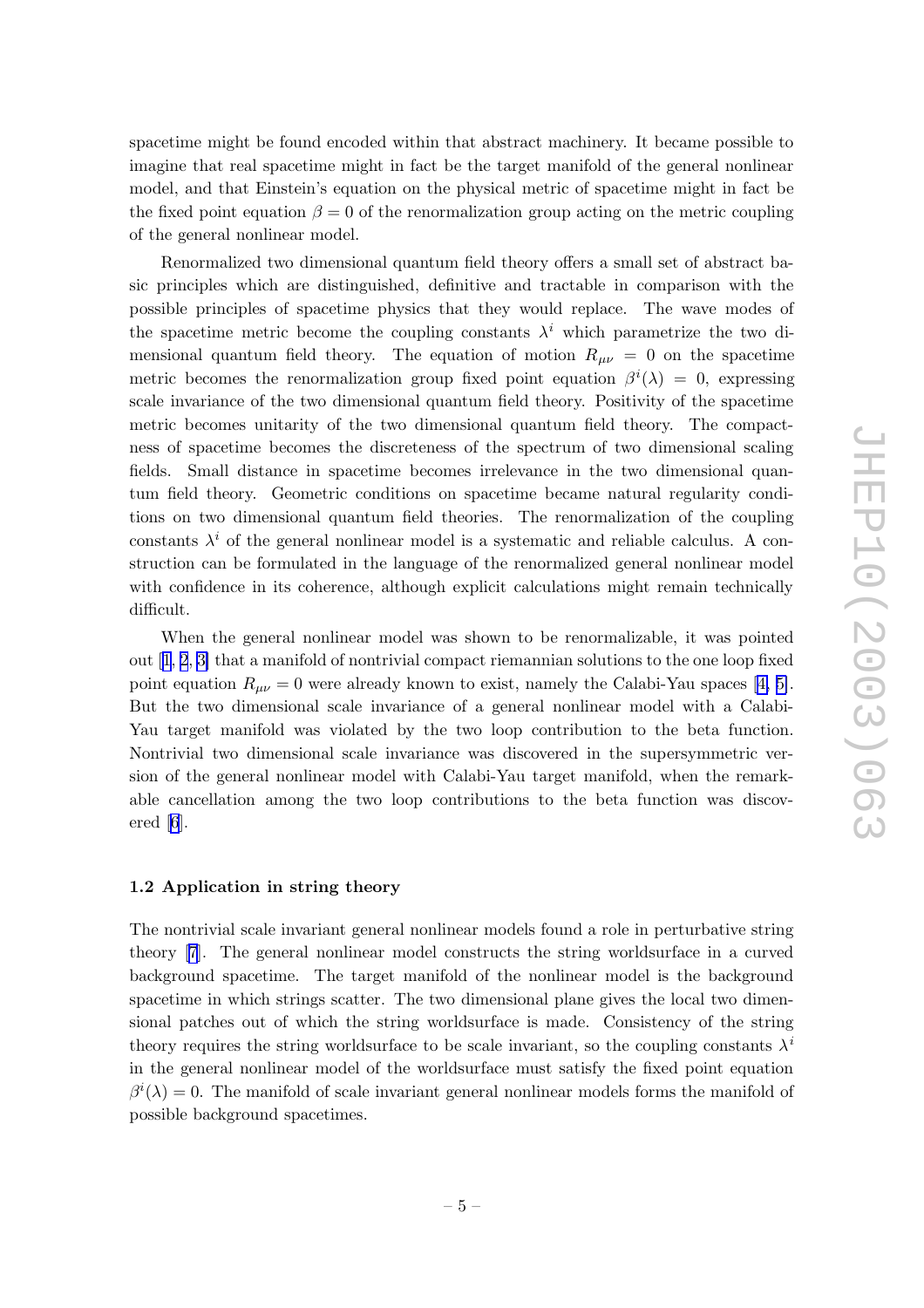## <span id="page-6-0"></span>1.3 The failure of string theory, as it stands<sup>1</sup>

String theory , as it stands, has failed as a theory of physics because of the existence of a manifold of possible background spacetimes. All potentially observable properties of string theory depend on the geometry and topology of the background spacetime in whic h the strings scatter. In string theory, a specific background spacetime has to be selected by hand, or b y "initial conditions", from among the manifold of possibilities. Man y continuously adjustable parameters must b e dialed arbitrarily to specify the background spacetime. The existence of a manifold of possible background spacetimes renders string theory , as it stands, p o werless to say anything definite that can b e chec ked.

#### 1.4 Physics is reliable knowledge

Physics is reliable knowledge of the real world, based on experiment. A new theory of physics must establish its reliabilit y first b y explaining existing knowledge of the real world. New theories of physics build on existing reliable theories. A candidate theory of physics obtains credibilit y first b y giving definite explanations of established theories. A new theory inherits the reliabilit y of the theories it explains. For example, special relativit y explained newtonian mechanics. General relativity explained special relativity and newtonian gravity. Quantum mechanics explained classical mechanics. Bohr's correspondence principle, whic h guided the formation of quantum mechanics, was an explicit statemen t that a candidate theory of physics must explain the existing reliable theory .

Presen t knowledge of the laws of physics is summarized in the combination of classical general relativit y and the standard model of elementary particles, to the exten t that the standard model has been confirmed b y experiment. A candidate theory of physics must establish its reliability by explaining this currently successful theory. It must explain

 ${}^{1}$ Note added for publication. The introduction and abstract have been revised to address a concern of the referee. Phrases such as 'the failure of string theory' and 'string theory cannot ...' were interpreted b y the referee as absolute assertions of impossibilit y . These phrases hav e no w been revised b y systematically replacing 'string theory' with 'string theory, as it stands'. The revision is meant to make more explicit the diagnostic nature of my discussion. My purpose in noting 'the failure of string theory, as it stands' is to diagnose the failure in order to attempt a remedy. I see string theory, as it stands, to be an S-matrix theory, unable to give a mechanical description of large distance physics. I see the need to choose from among a multiplicit y of possible background spacetimes as a failure, suggesting to me that there is something wrong with the specification of what is a background spacetime, in string theory as it stands. I propose to provide string theory with a mechanism that actually produces the background spacetime. As it happens, this new machinery , if it should succeed, would end up supplanting string theory . It would generate a mechanical description of all of large distance physics, relegating the string S-matrix to a formal role as a formally consisten t description of presently unobservable small distance physics. Nevertheless, the design is to fix string theory, as it stands. I take a very conservative view of 'string theory, as it stands'. The part of string theory that stands solidly , that does not rest on conjectures and assumptions, is the perturbativ e string S-matrix. I do not exclude the possibility that some other more or less conjectural versions of string theory migh t some day succeed. But I tak e the position that conjecture, even when strongly supported b y internal evidence, remains conjecture. I worry that some of the underlying assumptions migh t turn out to b e unreliable, spacetime supersymmetry in particular. Perhaps some version of string theory will eventually succeed as physics, perhaps it will b e a version that realizes curren t conjectures. Meanwhile, for diagnostic purposes, what string theory can do is what it actually manages to do, as it stands, not what it is conjectured to b e able to do, or what it migh t some day do.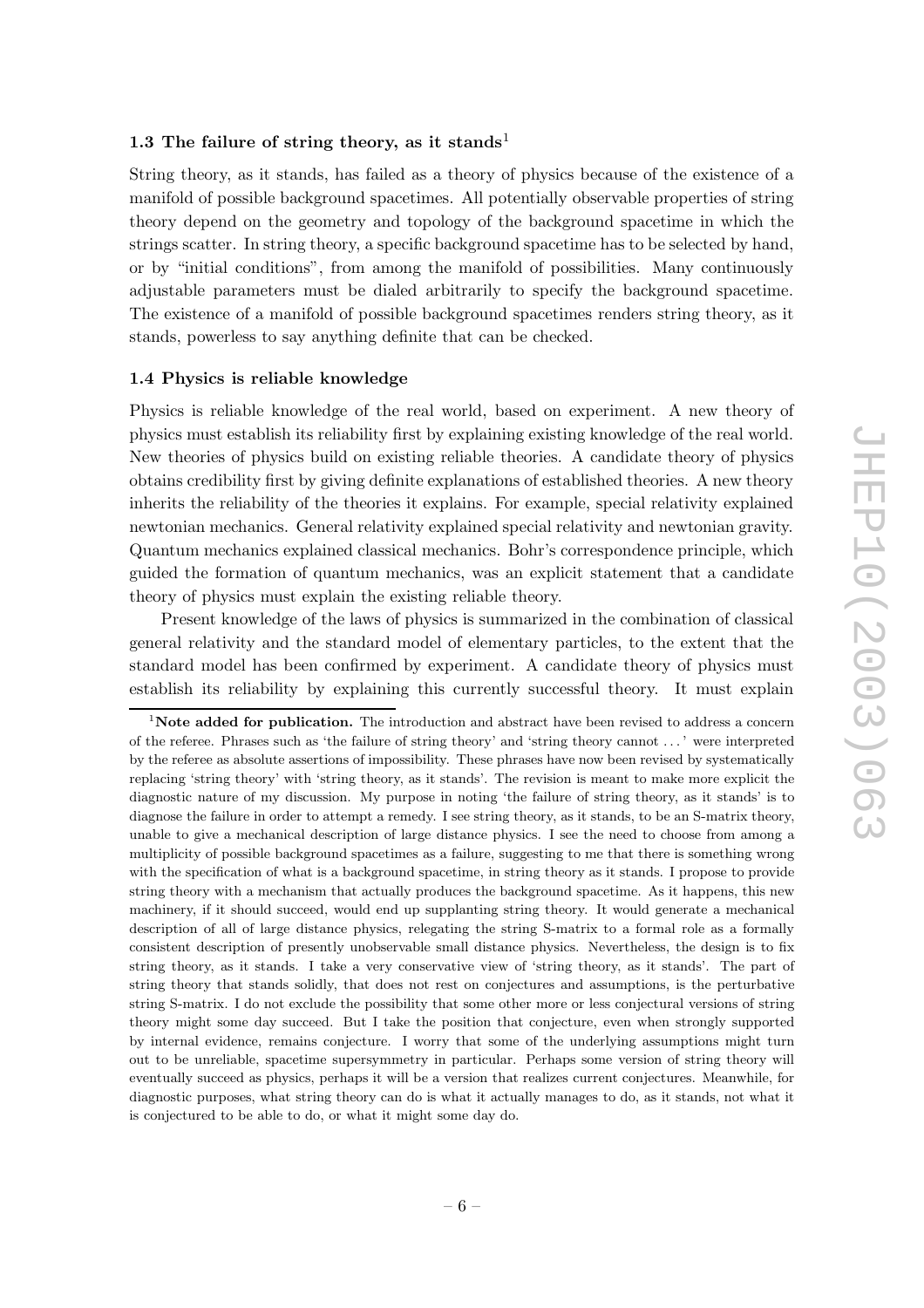<span id="page-7-0"></span>classical general relativit y and the standard model in detail. A t the very least, a candidate theory of physics must contain fewer adjustable parameters than does the standard model, and must giv e reliable methods to calculate precise numerical values for the masses and coupling constants in the standard model. A candidate theory of physics that is not capable of explaining the standard model and classical general relativity cannot obtain reliability, because it cannot b e chec ked against the existing knowledge of the real world.

The standard model of elementary particles is a quantum field theory . General relativity is a classical field theory, but can be regarded equally well as a quantum field theory which is accurately approximated by its classical field theoretic limit at the spacetime distances where gravity is observed. A theory of physics should explain quantum field theory. It should explain wh y quantum field theory in spacetime has been so successful at the spacetime distances accessible to observation.

A candidate theory of physics must be capable of producing spacetime quantum field theory . More, it must b e capable of producing one specific quantum field theory , containing specific, nontrivial, calculable mass parameters and coupling constants. One specific quantum field theory , the standard model, has been successful in physics, not quantum field theory in general. Quantum field theory in general has to o man y free parameters to b e a useful searc h space in whic h to find a definite explanation of the standard model. A mechanism is needed that is capable of producing a specific spacetime quantum field theory , the one that is actually seen in the real world. The unnaturally small value of the cosmological constan t suggests that, if suc h a mechanism is at work in the real world, it does not work generically , but rather in a very specific fashion, to produce a very specific spacetime quantum field theory .

I stress *capability*. The first step in forming a theory of physics is to find a well-defined theoretical structure *capable* of producing a specific spacetime quantum field theory. Only then is there a chance of explaining the standard model and general relativity, and of making definite predictions. When suc h a theoretical structure is found, it becomes worthwhile to perform calculations to determine whether the capabilities are realized. Of course, success in physics requires actually giving definite explanations of existing knowledge and actually making definite predictions that are verified. But a first prerequisite in a candidate theory of physics is a structure *capable* of providing definite, unequivocal explanations and predictions. A theory of physics must b e capable of making definite statements that can b e chec ked. It must b e capable of doing useful work in the real physical world.

## 1.5 Only large distance physics is observable

In units of the Planck length,  $l_P = (1 \times 10^{19} \text{ GeV})^{-1}$ , the smallest distance probed by feasible experiments is a very large dimensionless number, on the order of  $1 \times 10^{16}$  =  $(1 \times 10^3 \text{ GeV } l_P)^{-1}$ , or perhaps  $1 \times 10^{14} = (1 \times 10^5 \text{ GeV } l_P)^{-1}$ . In any theory of physics in whic h spacetime distances are dimensionless num bers and in whic h the unit of distance lies within a few orders of magnitude of the Planck length, the only theoretical explanations and predictions that can b e chec ked against experimen t are those made in the large distance limit of the theory .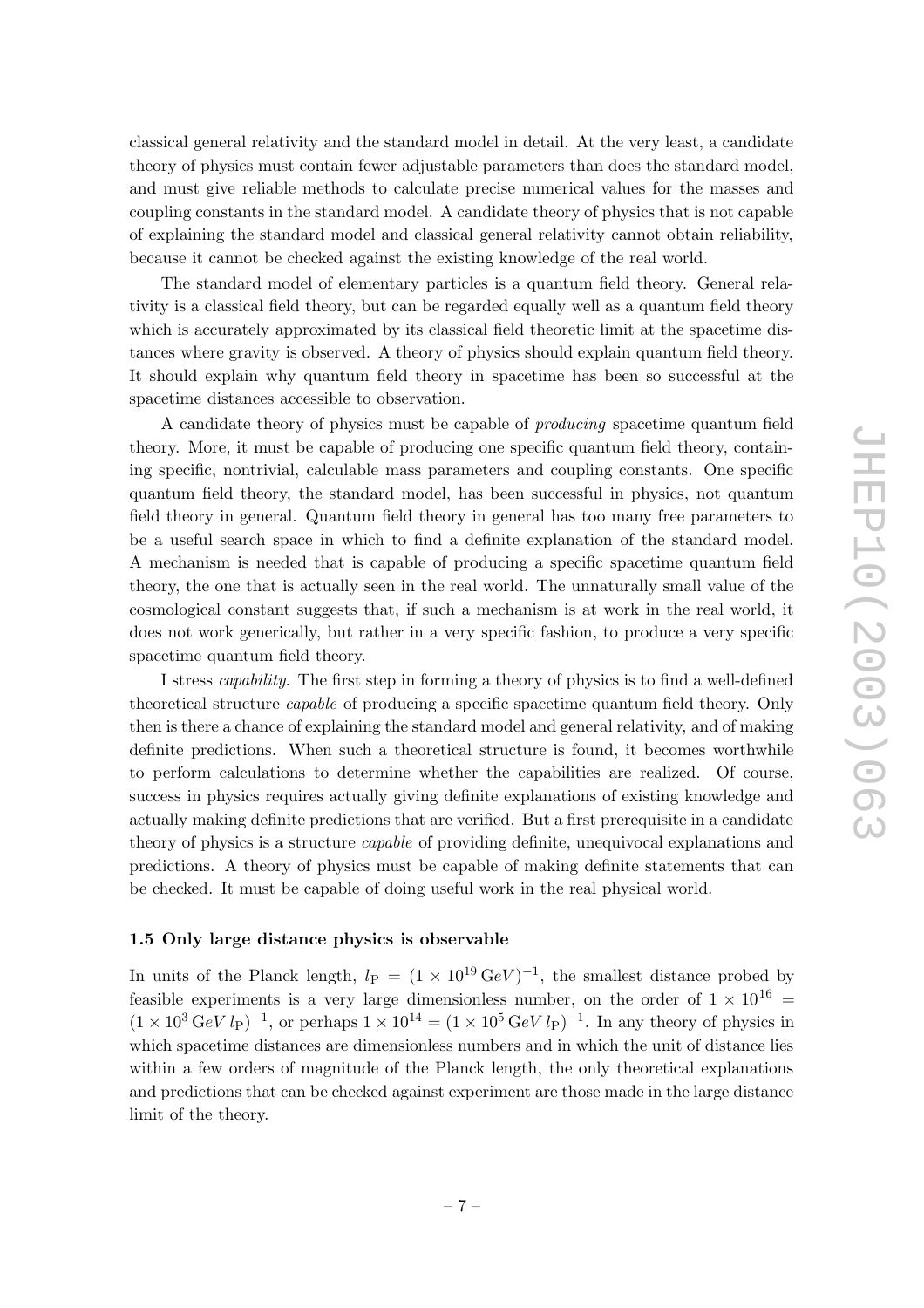## <span id="page-8-0"></span>1.6 The long-standing crisis of string theory

The long-standing crisis of string theory is its complete failure to explain or predict an y large distance physics. String theory , as it stands, cannot say anything definite about large distance physics. String theory , as it stands, is incapable of determining the dimension, geometry , particle spectrum and coupling constants of macroscopic spacetime. String theory, as it stands, cannot give any definite explanations of existing knowledge of the real world and cannot make any definite predictions. The reliability of string theory cannot be evaluated, much less established. String theory, as it stands, has no credibility as a candidate theory of physics.

Recognizing failure is a useful part of the scientific strategy . Only when failure is recognized can dead ends b e abandoned and useable pieces of failed programs b e recycled. Aside from possible utility, there is a responsibility to recognize failure. Recognizing failure is an essential part of the scientific ethos. Complete scientific failure must b e recognized eventually .

String theory , as it stands, fails to explain even the existence of a macroscopic spacetime, much less its dimension, geometry and particle physics. The size of the generic possible background spacetime is of order 1 in dimensionless units. Large distances occur only in macroscopic spacetimes, which are found near the boundary of the manifold of background spacetimes. String theory , as it stands, cannot explain the existence of a macroscopic spacetime, being incapable of selecting from among the manifold of possible background spacetimes.

Even if some particular macroscopic background spacetime is chosen arbitrarily, by hand or by "initial conditions", string theory, as it stands, still fails to be realistic at large distance. The large distance limit of string theory , as it stands, consists of the perturbativ e scattering amplitudes of the lo w energy string modes, whic h are particle-like. But the particle masses are exactly zero, and the lo w energy scattering amplitudes are exactly supersymmetric. String theory, as it stands, fails to provide any mechanism to generate the very small nonzero masses that are observed in nature, or to remove the exact spacetime supersymmetry , whic h is not observed in nature. More broadly , string theory , as it stands, is incapable of generating the variet y of large characteristic spacetime distances seen in the real world. At best, for each macroscopic background spacetime in the manifold of possibilities, string theory , as it stands, gives large distance scattering amplitudes that form a caricature of the scattering amplitudes of the standard model of particle physics.

The massless string modes are the manifestations, locally in the macroscopic spacetime, of the continuous degeneracy of the manifold of background spacetimes. The failure of string theory , as it stands, to generate nonzero small particle masses is a consequence of its failure to resolv e the continuous degeneracy of the manifold of spacetimes. The continuous degeneracy of the manifold of background spacetimes makes string theory , as it stands, unacceptable as a candidate theory of physics. If the continuous degeneracy were accepted, then, b y assumption, it would b e impossible to determine the dimension and geometry of macroscopic spacetime or the masses and coupling constants of the elementary particles.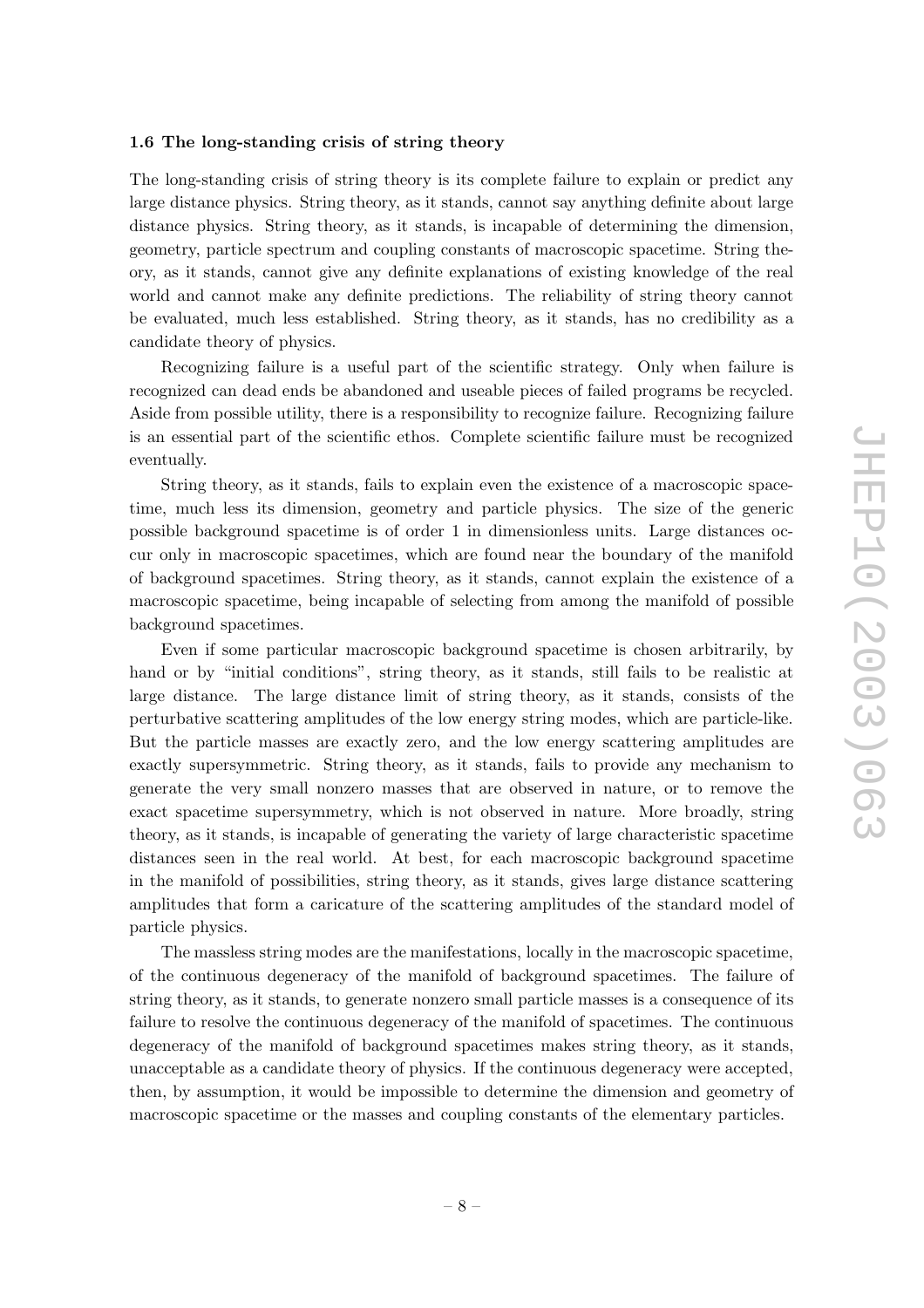String theory , as it stands, fails to produce spacetime quantum field theory at large distance. String theory, as it stands, gives only scattering amplitudes. String theory, as it stands, cannot explain the standard model, or general relativity, because it cannot *produce* a spacetime quantum field theory as an effectiv e description of large distance physics. The practice in string theory , as it stands, is to assume that spacetime quantum field theory describes the large distance physics. First, a macroscopic background spacetime is chosen by hand, arbitrarily, from among the manifold of possibilities. Then string theory scattering amplitudes are calculated perturbatively in the chosen background spacetime. The perturbativ e string theory is in varian t under some spacetime supersymmetries. The massless particle-lik e states and their perturbativ e large distance scattering amplitudes are identical to the perturbativ e large distance scattering amplitudes derived from a supersymmetric field theory lagrangian in the arbitrarily chosen macroscopic spacetime. It is then *assumed* that the large distance physics in the chosen macroscopic spacetime is given b y some quantized version of the supersymmetric spacetime field theory . The continuous degeneracy of the manifold of background spacetimes appears as a continuous degeneracy of the manifold of ground states of the spacetime field theory , as a continuous degeneracy of the manifold of possible vacuum expectation values of the spacetime fields. The supersymmetric spacetime field theory is then examined for possible nonperturbative effects that migh t break the degeneracy of the manifold of ground states.

The assumption that spacetime quantum field theory go verns the large distance physics is not justified. There is no derivation of spacetime quantum field theory from string theory, as it stands. There is no construction from string theory, as it stands, of any effectiv e spacetime quantum field theory go verning the large distance physics, even given an arbitrary choice of background spacetime. String theory , as it stands, is incapable of explaining any spacetime field theory, classical or quantum mechanical. String theory, as it stands, provides nothing at large distance but perturbativ e scattering amplitudes for gravitons and other massless particles. It is true that the same perturbativ e scattering amplitudes for massless particles can b e derived from massless supersymmetric quantum field theories, but this formal coincidence does not justify the claim that string theory , as it stands, explains quantum field theory , or the claim that string theory , as it stands, implies quantum field theory at large distances.

In particular, there is no justification for the claim that string theory , as it stands, explains or predicts gravit y . String theory , as it stands, gives perturbativ e scattering amplitudes of gravitons. Gravitons have never been observed. Gravity in the real world is accurately described b y general relativit y , whic h is a classical field theory . There is no derivation of general relativity from string theory, as it stands. General relativity can be regarded as the large distance classical limit of quantum general relativit y , if an ultraviolet cutoff is imposed to mak e sense of quantum general relativit y . A cutoff quantum general relativit y would giv e the same formal perturbativ e lo w energy scattering amplitudes for massless gravitons as does string theory . But it is illogical to claim, from this formal coincidence bet ween t w o technical methods of calculating unobserved graviton scattering amplitudes, that string theory, as it stands, explains classical general relativity, or that string theory, as it stands, explains gravity, or that string theory, as it stands, is a quantum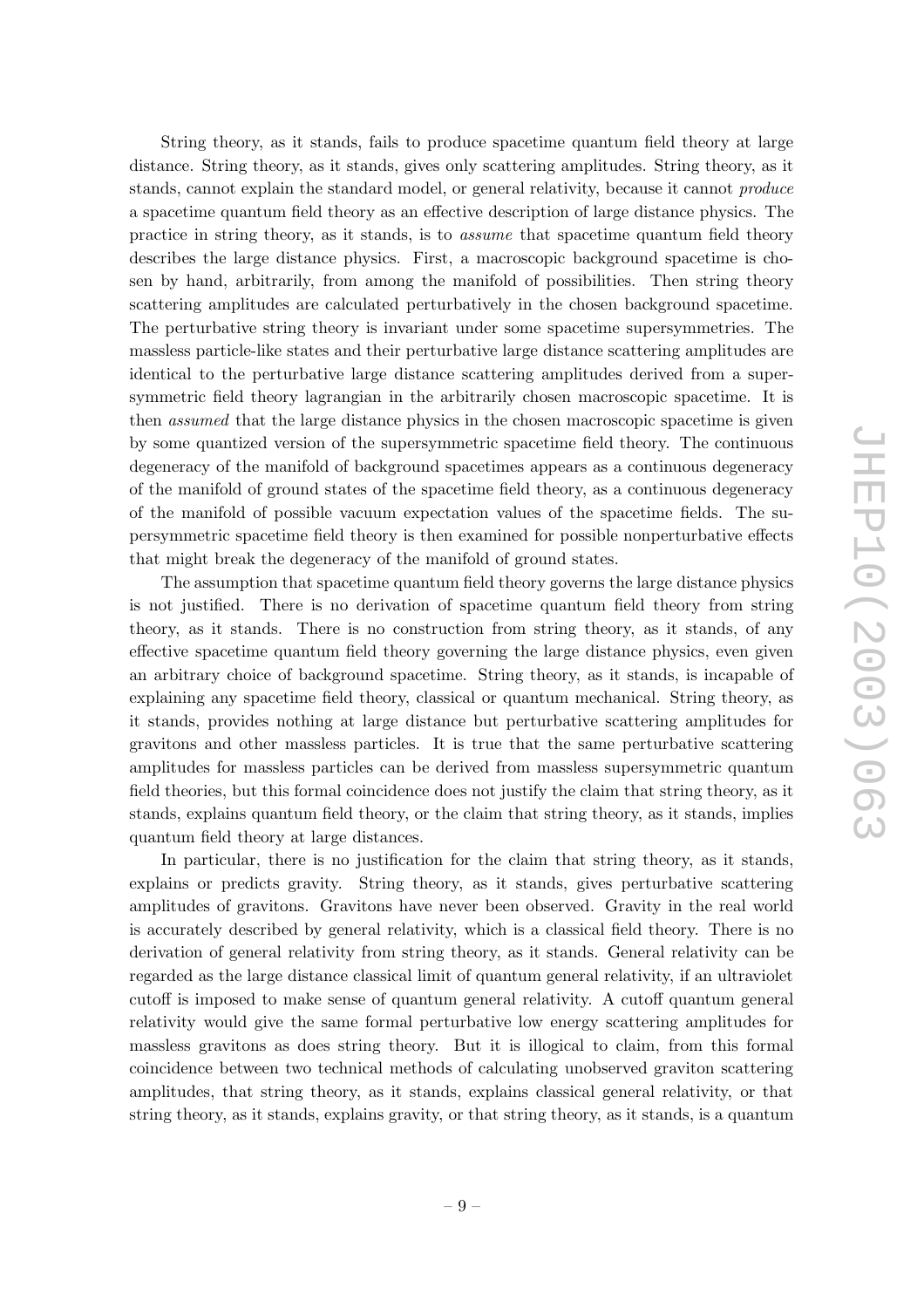theory of gravit y . String theory , as it stands, does not produce an y mechanical theory of gravit y , muc h less a quantum mechanical theory .

In an y case, a quantum theory of gravit y is unnecessary at present. No physical effects of quantum gravity have been observed, and there is no credible possibility of observing any. What *is* needed is a theory which produces general relativity as an effective classical field theory at large distance. It might produce classical general relativity by producing at large distance an effective quantized general relativity that is deep in its classical regime. But what is essential to produce is the classical, mechanical spacetime field theory of gravity.

String theory , as it stands, is only a perturbativ e theory . The widespread practice is to assume that there exists a nonperturbativ e formulation of string theory , and that this hypothetical nonperturbative formulation would be a quantum mechanical theory, microscopic in spacetime, invariant under some exact, fundamental spacetime supersymmetries. If suc h a nonperturbativ e formulation of string theory did exist, then it migh t well follo w that the large distance physics in that hypothetical theory would be governed by supersymmetric spacetime quantum field theory, and that the fate of the degeneracy of the manifold of background spacetimes would b e determined b y nonperturbativ e field theoretic effects at large distance in spacetime in that supersymmetric quantum field theory . But it is only an assumption that there exists suc h a nonperturbative, microscopic, quantum mechanical formulation of string theory . An y reasoning about a hypothetical nonperturbativ e version of string theory is unreliable if it rests on the assumption of spacetime quantum field theory at large distance, without an y w ay to deriv e spacetime quantum field theory from string theory .

The assumption of fundamental, exact, quantum mechanical spacetime supersymmetry is a very strong extrapolation from perturbative string theory, where spacetime su persymmetry is only a perturbative symmetry of the scattering amplitudes in individual background spacetimes. Adopting this assumption requires accepting as inevitable the continuous degeneracy of the manifold of background spacetimes. An assumption as strong as fundamental spacetime supersymmetry loses credibilit y as a guide in searching for a theory of physics if it cannot lead to definite explanations of existing knowledge and definite predictions. There is certainly no physical evidence to support the assumption that spacetime supersymmetry is a fundamental property of nature. At most, it is possible that indications of approximate spacetime supersymmetry migh t b e found experimentally in the not so distan t future. Contrast the radical assumptions of the old quantum theory , which obtained credibility by giving definite explanations of the black body spectrum, the photoelectric effect, the Balmer series, the Rydberg constant, and muc h more of atomic physics, before eventually leading to quantum mechanics.

An y reasoning about a hypothetical nonperturbativ e version of string theory is unreliable if it assumes fundamental spacetime supersymmetry but is unable to make definite, unequiv ocal explanations or predictions that could b e used to chec k that assumption. The searc h for a theory of physics should not b e based on dogma. Certain symmetries are observed in the real world, to a certain accuracy , in a certain range of spacetime distances. This does not justify a dogma of fundamental symmetry in theoretical physics, muc h less a dogma of fundamental spacetime supersymmetry. It has rarely proved fruitful in physics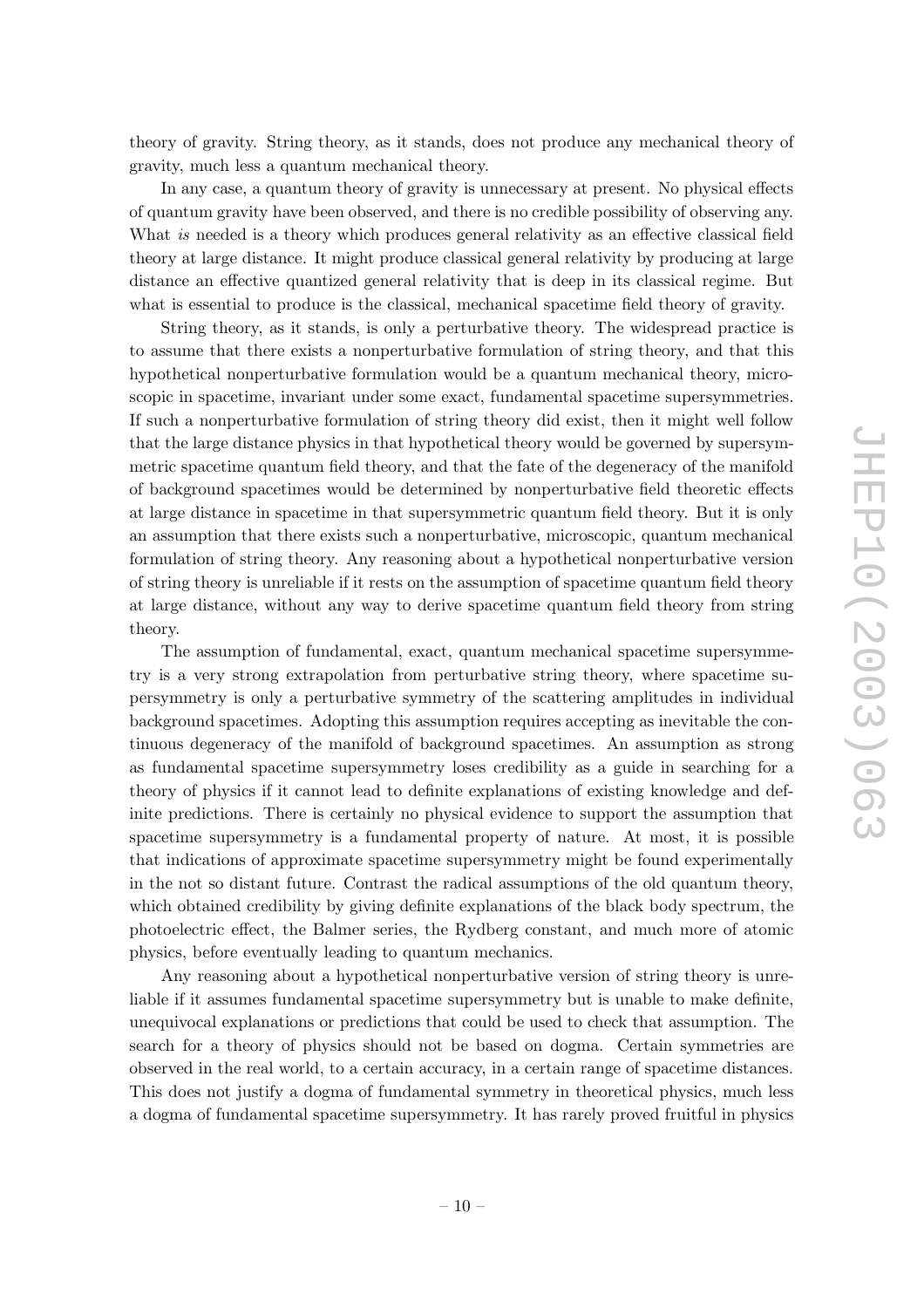to cling indefinitely to assumptions that are incapable of producing definite explanations of existing knowledge or definite predictions.

Spacetime supersymmetry does giv e beneficial formal effects in spacetime quantum field theories of particle physics, but these benefits could as well be provided by accidental, approximate spacetime supersymmetry . In a weakly coupled theory , perturbativ e spacetime supersymmetry would b e enough to protect mass parameters that are perturbatively zero, so that very small masses could b e produced b y nonperturbative, supersymmetry violating effects. Spacetime supersymmetry provides benefits for formal calculation, giving p o werful analytic control o ver quantum mechanical theories and especially o ver spacetime quantum field theories. But the price of control is the supersymmetry itself. Supersymmetry is not observed in nature, and the theoretical control is lost with the loss of supersymmetry . Useful theoretical control must come from some other source.

The assumption that physics has a microscopic quantum mechanical formulation is of course supported b y an enormous b ody of physical evidence. Microscopic quantum mechanics has had triumphan t success, culminating in the local quantum field theory that is the standard model of elementary particles. But the evidence for microscopic quantum mechanics is entirely at very large distance in spacetime. Ho wever strong is the evidence for quantum mechanics at large distance, that evidence does not require that microscopic quantum mechanics in spacetime must b e the fundamental language of physics. The evidence only requires that microscopic quantum mechanics b e produced at large distance in an y theory of physics. Quantum mechanics in spacetime is the language in whic h large distance physics is to b e read out, but it is not necessarily the language in whic h physics is to b e written.

Likewise, the fact that certain beautiful mathematical forms were used in the period 1905-1974 to mak e the presently successful theory of physics does not imply that an y particular standard of mathematical beauty is fundamental to nature. The evidence is for certain specific mathematical forms, of group theory , differential geometry and operator theory . The evidence comes from a limited range of spacetime distances. That range of distances grew so large by historical standards, and the successes of certain specific mathematical forms were so impressive, that there has been an understandable psychological impulse in physicists responsible for the triumph, and in their successors, to believe in a certain standard of mathematical beaut y . But history suggests that it is unwise to extrapolate to fundamental principles of nature from the mathematical forms used by theoretical physics in any particular epoch of its history, no matter how impressive their success. Mathematical beaut y in physics cannot b e separated from usefulness in the real world. The historical exemplars of mathematical beaut y in physics, the theory of general relativity and the Dirac equation, obtained their credibility first by explaining prior knowledge. General relativity explained newtonian gravity and special relativity. The Dirac equation explained the non-relativistic, quantum mechanical spinning electron. Both theories then made definite predictions that could b e chec ked. Mathematical beaut y in physics cannot be appreciated until after it has proved useful. Past programs in theoretical physics that have attempted to follow a particular standard of mathematical beauty, detached from the requiremen t of correspondence with existing knowledge, hav e failed. The evidence for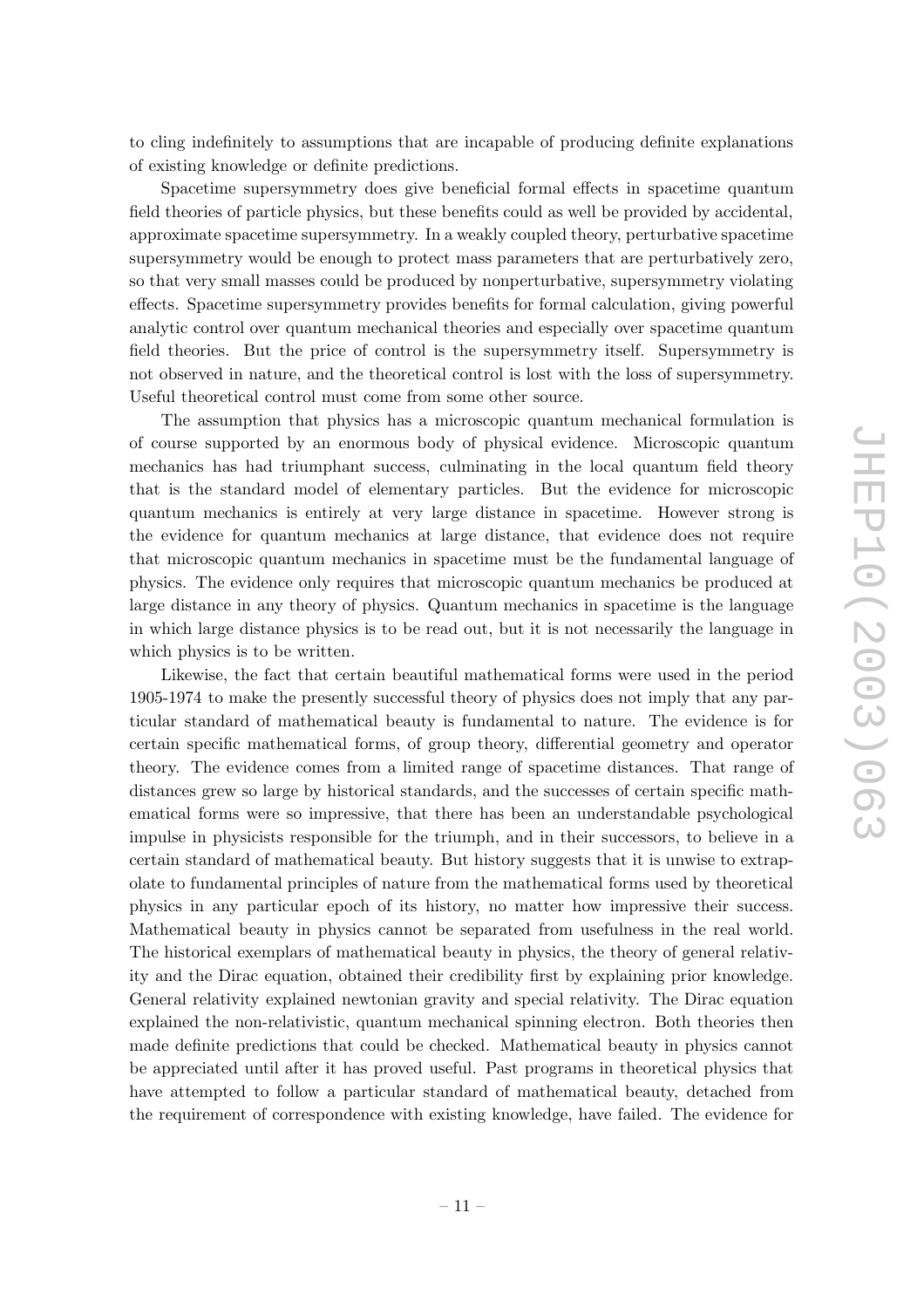<span id="page-12-0"></span>beautiful mathematical forms in nature requires only that a candidate theory of physics explain those specific mathematical forms that hav e actually been found, within the range of distances where they hav e been seen, to an approximation consisten t with the accuracy of their observation.

## 1.7 Formal clues

The search for an explanation of the standard model and of general relativity has become a speculativ e enterprise, because the guiding theoretical principles of local spacetime field theory, quantum mechanics and symmetry have proved inadequate. A strategy must be chosen. It is necessary to decide what formal clues migh t b e useful. No particular choice of strategy is inherently valid. Only the outcome of the search can give validity.

My primary formal clue to a possible theory of large distance physics has been the expression of spacetime geometry in the renormalization of the general nonlinear model. The appearance of the field equation  $R_{\mu\nu} = 0$  of general relativity as the fixed point equation  $\beta = 0$  of the general nonlinear model suggested that spacetime field theory might someho w b e derived from the general nonlinear model. The renormalization of the general nonlinear model isolates the large distance wave modes of its target manifold, decoupling the irrelevan t small distance w av e modes. The renormalization uses the extreme shortness of the two dimensional distance  $\Lambda^{-1}$  where the model is constructed, compared to the two dimensional distance  $\mu^{-1}$  where the properties of the model are seen. The large distance physics of spacetime is to b e found in the short distance structure of the renormalized general nonlinear model.

String theory was the second clue. String theory gav e a specific technical context, the string worldsurface, in which to place the general nonlinear model. The fixed point equation  $\beta = 0$  for the general nonlinear model of the string worldsurface is the condition of t w o dimensional scale in variance, whic h is needed for string theory to b e consistent. The possible background spacetimes for string theory are determined by imposing the equation  $\beta = 0$  on the general nonlinear model of the worldsurface. Thus the Einstein equation  $R_{\mu\nu} = 0$  arises as a consistency condition in string theory.

But a consistency condition is not an equation of motion. A consistency condition is not the mechanical dynamics of a field theory in spacetime. String theory , as it stands, does not hav e a dynamical mechanism that constructs an effectiv e quantum field theory at large distance in spacetime, whose equation of motion is  $\beta = 0$ .

Nor does string theory , as it stands, hav e a dynamical mechanism that selects the background spacetimes to b e those in whic h the worldsurface is scale in variant. Without such a mechanism, there cannot be a reliable characterization of the possible background spacetimes for string theory .

The third clue was the failure of string theory , as it stands, at large distance. This failure provides a formal task for a theory of large distance physics to accomplish, the task of determining dynamically the possible background spacetimes for string theory . String theory , as it stands, although useless at large distance, is formally successful in the ultraviolet as a technical perturbative algorithm for calculating ultraviolet scattering amplitudes in a given background spacetime. But scattering amplitudes are not sufficien t for physics.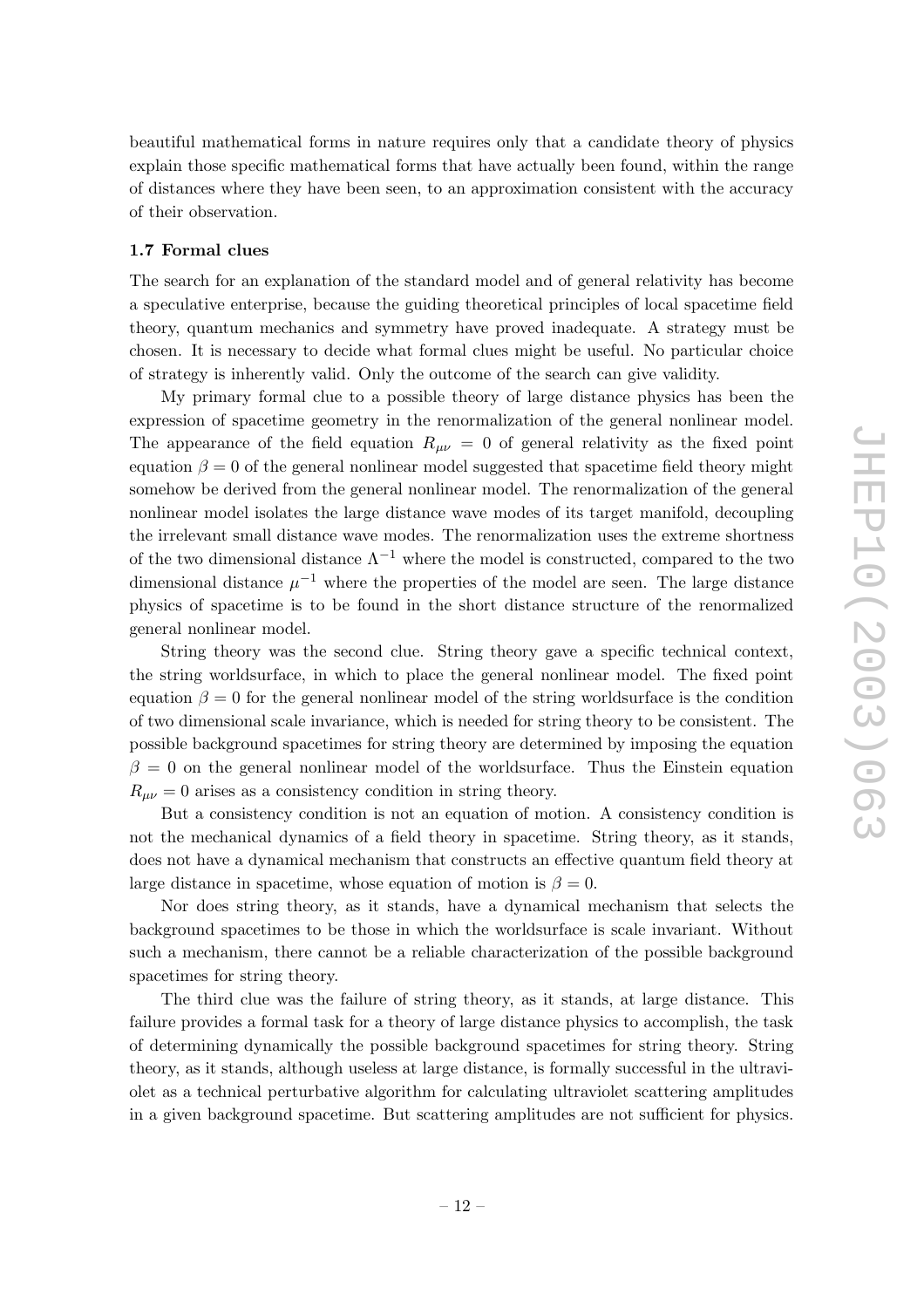<span id="page-13-0"></span>A theory of physics must produce an effectiv e mechanical theory at large distance, if it is to explain existing knowledge. The evidence for the reliability of theoretical physics includes all the evidence for newtonian mechanics, newtonian gravity, classical electromagnetism, special relativity, general relativity, non-relativistic quantum mechanics and the standard model. An y candidate theory of physics must b e capable of producing eac h of those mechanical theories as an approximation in the appropriate regime. A theory that gives only scattering amplitudes is not capable of this. Scattering amplitudes can be derived from a mechanical theory , but mechanics cannot b e derived from a theory of scattering amplitudes. Scattering amplitudes intrinsically represent small distance physics as observed by a relatively large experimentalist. String theory, as it stands, might well serve adequately as a technical perturbativ e algorithm for calculating ultraviolet scattering amplitudes. It migh t serv e as a formal representation of unobservable small distance physics. But a reliable and effective mechanism outside string theory, as it stands, is needed to determine the large distance physics of spacetime.

#### 1.8 The lam bda model

My strategy has been to analyze the failure of string theory at large distance in an arbitrarily fixed background spacetime. The technical symptom of failure is a short distance pathology in the string worldsurface, a logarithmic divergence at short t w o dimensional distance, bi-local in form, produced by degenerating handles attached locally to the worldsurface. The divergence is due to the existence of marginal coupling constants in the general nonlinear model of the worldsurface. Marginal coupling constants express the continuous degeneracy of the manifold of possible spacetimes. The divergence is an infrared problem in spacetime, because the marginal coupling constants are the large distance w av e modes of spacetime.

A theoretical mechanism is then devised to cancel the bi-local divergence. The mechanism is a two dimensional nonlinear model, the lambda model. The target space of the lam bda model is the manifold of spacetimes, whic h is the manifold of renormalized general nonlinear models of the string worldsurface. In the lam bda model, spacetime as a whole fluctuates in t w o dimensions.

The fields  $\lambda^{i}(z,\bar{z})$  of the lambda model are local sources in the general nonlinear model. They are coupled to the marginal and slightly irrelevant two dimensional quantum fields  $\phi_i(z,\bar{z})$  of the general nonlinear model. The lambda fields  $\lambda^i(z,\bar{z})$  fluctuate with a propagator designed so that, acting as a bi-local source, it cancels the bi-local effects of a handle attached locally on the worldsurface. The couplings of the lam bda model are completely determined b y the cancellation requirement. In particular, the coupling strength of the lambda model is equal to the spacetime coupling constant  $g_s$  of the perturbative string theory .

There are two widely separated two dimensional distances. The coupling constants  $\lambda^i$ of the renormalized general nonlinear model are normalized at  $\mu^{-1}$ , the long two dimensional distance. The lambda fields  $\lambda^{i}(z, \bar{z})$  fluctuate at short two dimensional distances, up to a sliding characteristic two dimensional distance  $\Lambda^{-1}$  which stays much shorter than  $\mu^{-1}$ . The renormalization of the general nonlinear model suppresses the effects of the short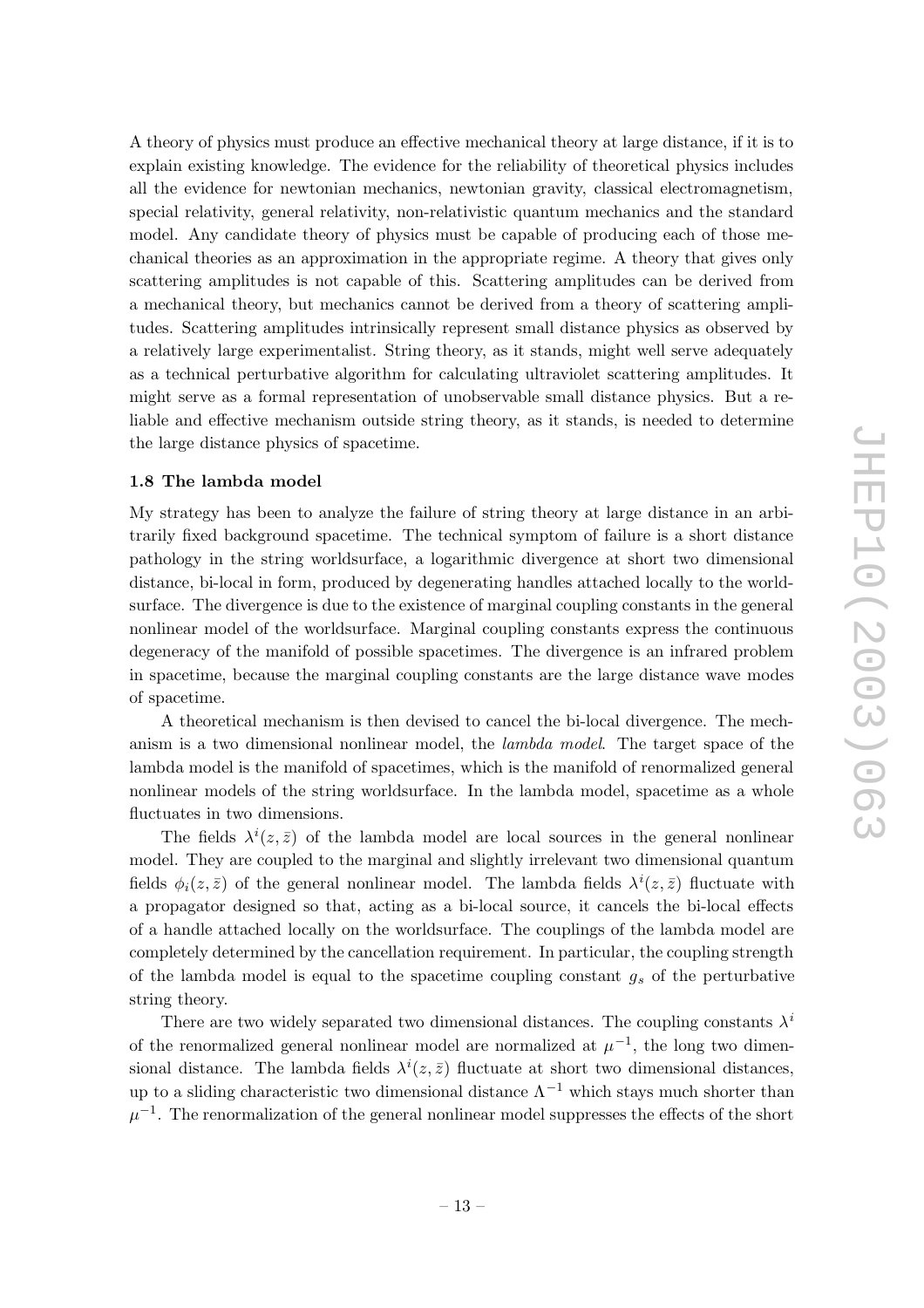distance fluctuations of the coupling constant  $\lambda^i$  by a factor  $(\Lambda/\mu)^{-\gamma(i)}$ , where  $-\gamma(i)$  is the anomalous dimension of  $\lambda^i$ . The coupling constants which have  $\gamma(i) \ln(\Lambda/\mu) \gg 1$  are irrelevant at the short two dimensional distance  $\Lambda^{-1}$ . There are only a finite number of non-irrelevant coupling constants  $\lambda^i$  in the general nonlinear model, so the target manifold of the lam bda model is finite dimensional.

The number L defined by  $L^2 = \ln(\Lambda/\mu)$  is a spacetime distance, because the anomalous dimensions  $-\gamma(i)$  are the eigenvalues of differential operators in spacetime that are quadratic in spacetime derivatives. The effects of the spacetime wave mode  $\lambda^{i}$  are suppressed by factors  $e^{-L^2\gamma(i)}$ . The irrelevant coupling constants in the general nonlinear model are the  $\lambda^i$  with  $\gamma(i) L^2 \gg 1$ . These are the spacetime wave modes at spacetime distances  $1/p(i)$  smaller than L.

The small distance w av e modes, being irrelevan t coupling constants, are decoupled in the renormalization of the general nonlinear model. Their fluctuations can b e omitted from the lambda model at two dimensional distance  $\Lambda^{-1}$ . Only the non-irrelevant coupling constants fluctuate, the coupling constants  $\lambda^i$  having  $\gamma(i) L^2 < 1$ . These are the large distance spacetime wave modes, the wave modes at spacetime distances larger than L. Thus, from the renormalization of the general nonlinear model, the lam bda model inherits a natural, built-in, sliding ultraviolet spacetime cutoff distance L. The spacetime wave modes at distances smaller than  $L$  are decoupled from the large distance wave modes, so this is an ultraviolet cutoff in the strongest sense.

The lam bda model is a t w o dimensional quantum field theory . As such, its construction starts from the short distance limit at  $\Lambda^{-1} = 0$ , building outward to nonzero values of the sliding characteristic two dimensional distance  $\Lambda^{-1}$ . So the lambda model builds spacetime physics from the limit at  $L = \infty$  downward to finite values of the sliding characteristic large spacetime distance L.

The fluctuations in a nonlinear model at distances shorter than the characteristic two dimensional distance  $\Lambda^{-1}$  distribute themselves to form a measure on the target manifold of the model, called the *a priori* measure of the nonlinear model, following the terminology of lattice statistical mechanics, using '*a priori*' with its literal meaning 'from what is before' or 'from the earlier part' [\[1](#page-97-0), [2](#page-97-0), [3\]](#page-97-0). The *a priori* measure summarizes the short distance fluctuations in the nonlinear model. As the characteristic two dimensional distance  $\Lambda^{-1}$ increases from zero, the fluctuations in the nonlinear model generate the a priori measure b y a diffusion process on the target manifold.

The target manifold of the lambda model is the manifold of spacetimes, so the a priori measure of the lam bda model is a measure on the manifold of spacetimes. The manifold of spacetimes is the manifold of general nonlinear models. As  $\Lambda^{-1}$  increases, the fluctuations cause the a priori measure of the lambda model to diffuse in the manifold of general nonlinear models, while simultaneously the general nonlinear model is flowing under the renormalization group. The *a priori* measure of the lambda model undergoes a driven diffusion process. The generator of the driving flow is the vector field  $-\beta^{i}(\lambda)$  on the manifold of general nonlinear models. The renormalization group flow pushes the *a priori* measure toward the fixed point submanifold where  $\beta(\lambda) = 0$ . The lambda model dynamically imposes the two dimensional scale invariance condition  $\beta(\lambda) = 0$  on the general nonlinear model.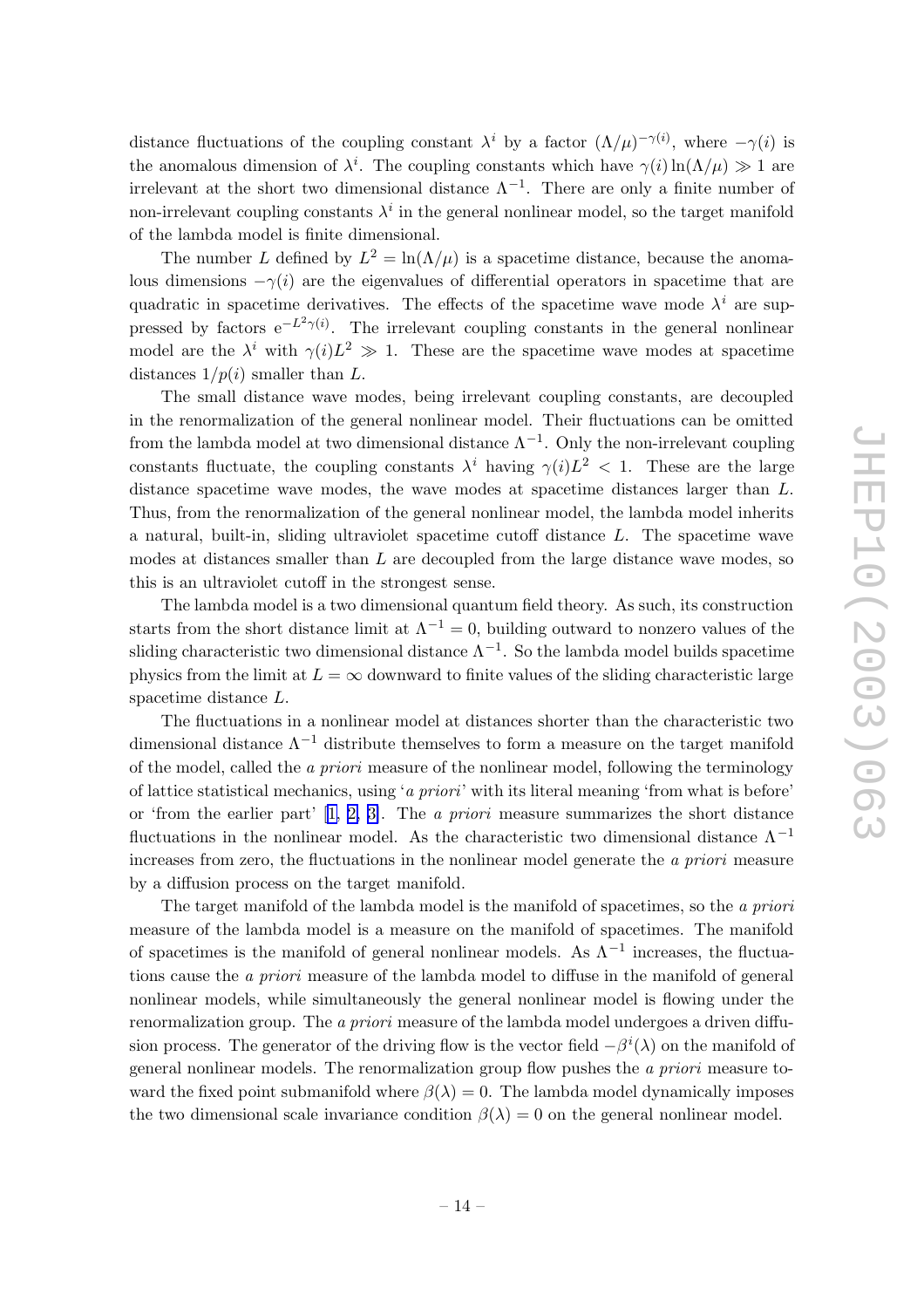The lam bda model is background independent, because, even if a particular background spacetime is initially selected by hand, the fluctuations in the lambda model diffuse the distribution of spacetimes away from the arbitrary initial spacetime. Whatever the arbitrary initial choice of background spacetime, the a priori measure diffuses to the unique stable measure of the driven diffusion process. The lam bda model eliminates the need in string theory to choose a background spacetime b y hand.

The lam bda model is a nonperturbativ e t w o dimensional quantum field theory . Nonperturbative two dimensional effects in the lambda model due to harmonic surfaces in the manifold of spacetimes appear capable of lifting the continuous degeneracy of the manifold of spacetimes, possibly concentrating the a priori measure at some macroscopic spacetimes. If so, then the *a priori* measure of the lambda model, near such a macroscopic spacetime, is a measure on the spacetime wave modes  $\lambda^{i}$  at spacetime distances larger than L. It is a spacetime quantum field theory with ultraviolet cutoff distance L. The lambda model produces a specific quantum field theory, with equation of motion  $\beta = 0$ , describing the spacetime physics at large spacetime distances L in each possible macroscopic spacetime.

Although the lambda model works from  $L = \infty$  downwards in L, it constructs spacetime quantum field theory so that it is local in spacetime, in the sense that the a priori measure at a spacetime distance  $L_1$  can be obtained from the *a priori* measure at a smaller distance  $L_2 < L_1$  by integrating out the spacetime wave modes at the distances between  $L_2$ and  $L_1$ . The lambda model accomplishes this in reverse fashion. The lambda model constructs the a priori measure with increasing two dimensional distance  $\Lambda^{-1}$ , so with decreasing spacetime distance  $L$ . The lambda model makes the *a priori* measure at the smaller distance  $L_2$  from the *a priori* measure at the larger distance  $L_1$  by diffusion of the wave modes at the intermediate spacetime distances, between  $L_2$  and  $L_1$ . Locality is ensured because integrating out the intermediate w av e modes merely undoes the diffusion. The spacetime quantum field theory is constructed so as to b e local as a measure on the spacetime w av e modes, but there is no guarantee that the effectiv e lagrangian of the spacetime field theory at the smaller distance can b e used to determine the effectiv e spacetime quantum field theory at larger distances, except perturbatively . Nonperturbativ e t w o dimensional effects in the lam bda model migh t intervene in the construction of the effectiv e spacetime action.

The proposed theory , if successful, will call into question the atomistic assumption that the effectiv e laws of physics at large distance can b e deduced from the laws of physics at small distance. It will call into question the atomistic assumption there is a fundamental microscopic formulation of physics. If the proposed theory works, the observed quantum mechanical hamiltonian will b e explained, but there will not b e a fundamental quantum mechanical hamiltonian.

The lam bda model also produces an effectiv e worldsurface at t w o dimensional distances longer than  $\Lambda^{-1}$ . The effective worldsurface can be used to calculate effective string scattering amplitudes, cut off in the infrared at spacetime distance L. For each large spacetime distance L, the lambda model gives two complementary descriptions of spacetime physics. The spacetime physics at distances larger than  $L$  is described by an effective spacetime quantum field theory. The spacetime physics at distances smaller than  $L$  is described by effective string scattering amplitudes. The t w o descriptions of spacetime physics are consistent.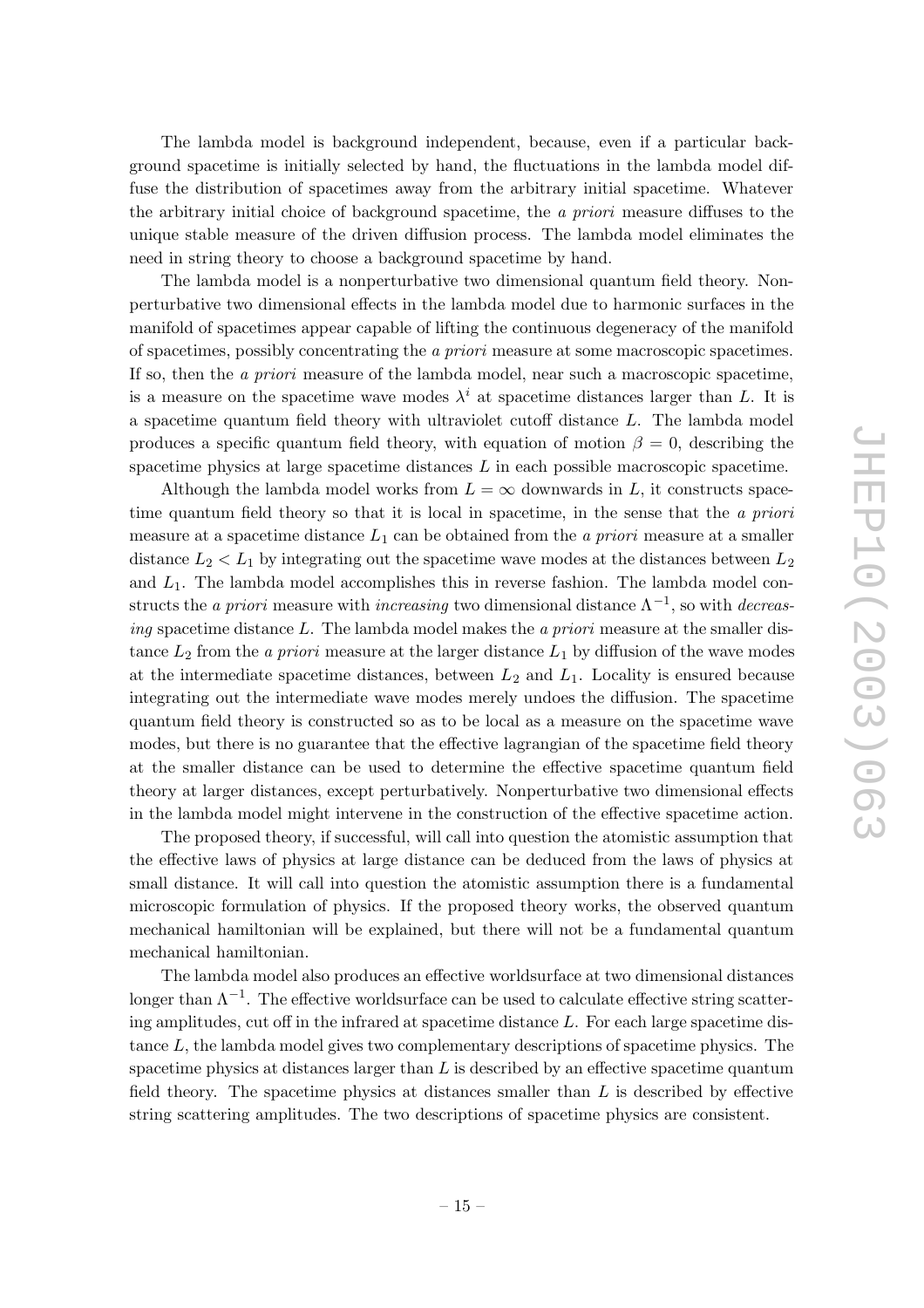The *a priori* measure on the manifold of spacetimes is the effective spacetime background in which the effective string scattering takes place, at every large spacetime distance L. The relation between the effective string scattering amplitudes and the effective spacetime quantum field theory is not the relation commonly assumed in string theory. The large distance spacetime physics is not derived from an y microscopic, small distance physics. In particular, it is not derived from string theory . There is no microscopic quantum mechanical system underlying string theory, that has spacetime quantum field theory as its effectiv e description at large distance. The lam bda model provides the spacetime background for the effective string theory, constructing it starting from the limit at spacetime distance  $L = \infty$ . The fluctuations of the lambda model make quantum corrections to the effective worldsurface in tandem with corrections to the effective metric coupling and a priori measure of the lambda model itself, thus ensuring that the effective string scattering amplitudes match, at every large spacetime distance L , the particle scattering amplitudes calculated from the effectiv e quantum field theory .

The lam bda model, if right, determines all actually observable physics. The sliding characteristic spacetime distance  $L$  can be taken smaller than any distance actually accessible to experiment, while still remaining a large number. As a practical matter, only the large distance physics given by the *a priori* measure can be checked. All calculations of large distance physics can b e done in the lam bda model. No string calculations are necessary . The fluctuations of the lam bda model completely replace the effects of handles at short distance in the worldsurface, so string calculations, and especially string loop calculations, are entirely unnecessary , as far as large distance physics is concerned.

String loop calculations are needed only for perturbative calculations of the effective string scattering amplitudes at unobservably small spacetime distances. There is no practical use for these effective string scattering amplitudes. The only information that the effective string scattering amplitudes give, beyond what is given by the *a priori* measure of the lam bda model, is information about physics at unobservably small distances. There is no practical w ay to mak e an y independen t test of the small distance effectiv e string scattering amplitudes.

The lam bda model is a nonperturbativ e theory , while the small distance effectiv e string theory is only perturbative. String theory calculations of scattering amplitudes at spacetime distances smaller than  $L$  will not be reliably accurate, because nonperturbative effects in the lambda model at spacetime distances smaller than  $L$  will not yet have been taken into account. The only reliable calculations will b e the nonperturbativ e calculations of large distance physics that are made in the lam bda model.

String theory is used in three w ays in the lam bda model. First, the string worldsurface gives a specific technical context in whic h to place the general nonlinear model. The manifold of spacetimes is the manifold of general nonlinear models of the worldsurface. The detailed specification of the manifold of spacetimes depends on the detailed technical form of the worldsurface in whic h the general nonlinear model is placed.

Second, string theory gives an algorithm for calculating perturbativ e corrections to scattering amplitudes in terms of handles in the worldsurface, an algorithm that is formally consisten t at small spacetime distance. The lam bda model is constructed to cancel the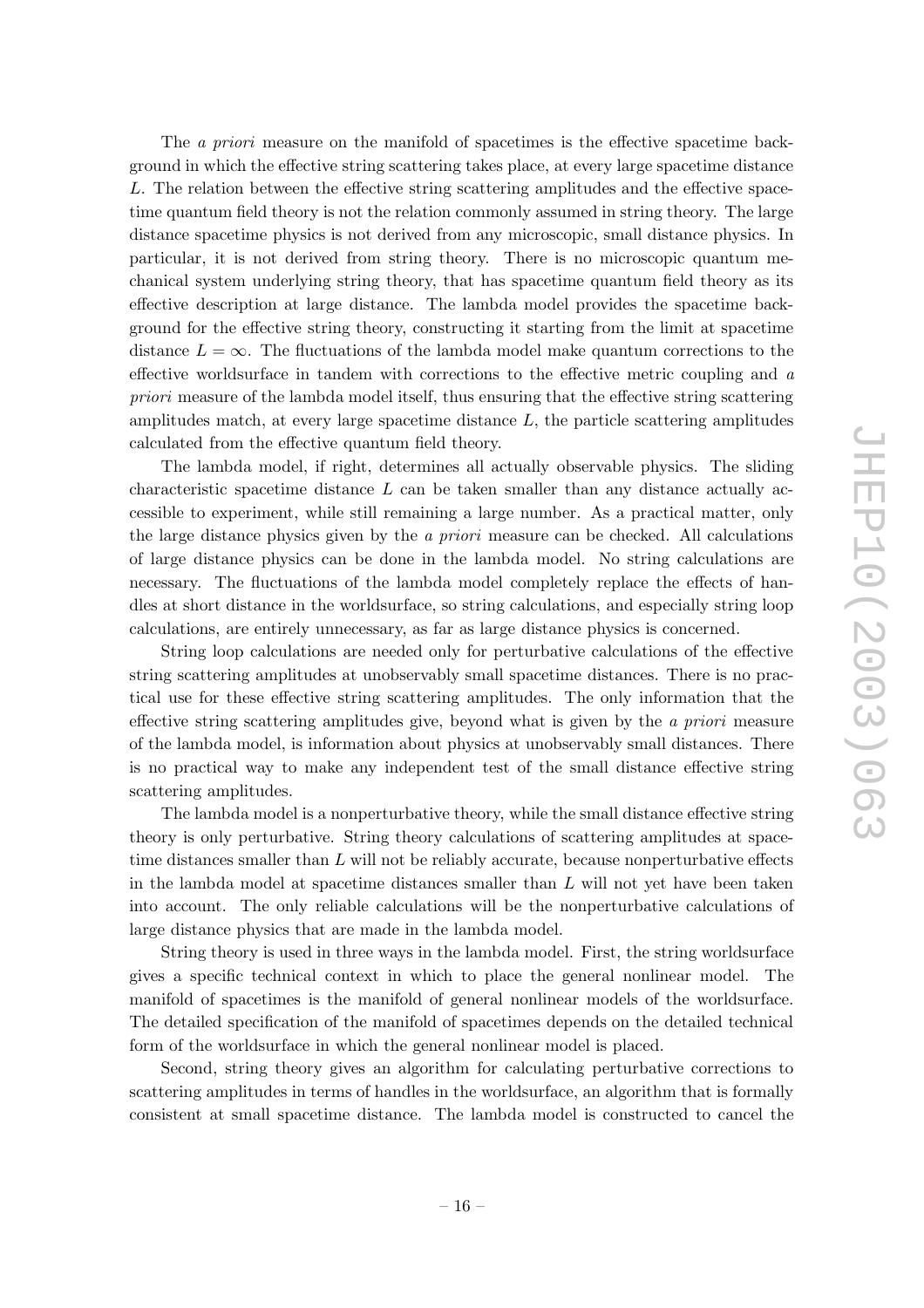perturbativ e corrections due to handles attached locally on the worldsurface, so the details of the technical form of the worldsurface determine the detailed definition of the target manifold and the metric coupling of the lam bda model.

Once the lam bda model is defined, string theory becomes an auxiliary technical apparatus. String theory is used only as a formal representation of unobservable small distance physics in the spacetime constructed b y the lam bda model. The correspondence bet ween the effective general nonlinear model of the worldsurface and the effective lambda model is used for technical purposes. The correspondence constrains the renormalization of the lam bda model. The t w o dimensional scaling properties of the effectiv e general nonlinear model implies the t w o dimensional scale in variance of the lam bda model.

It appears that, for entirely technical reasons, the heterotic string worldsurface [[8](#page-97-0)] is the only form of the worldsurface that is suitable for the lam bda model. The manifold of spacetimes is a graded manifold. Its bosonic and fermionic coordinates are the bosonic and fermionic coupling constants  $\lambda^i$ , which are the wave modes of the bosonic and fermionic spacetime fields. A two dimensional nonlinear model such as the lambda model is welldefined only if its metric coupling is positive definite on the bosonic part of its target manifold. Only for the heterotic string worldsurface is the metric on the manifold of spacetimes positive definite in the bosonic directions. For this technical reason, it seems that only the heterotic string worldsurface is suitable for the lam bda model.

Fortunately , the heterotic worldsurface is the only one that is suitable for a formal representation of weakly coupled small distance spacetime physics. The heterotic string theory gives small distance scattering amplitudes of massless chiral fermions, vector bosons, scalar bosons, and gravitons. The perturbativ e spacetime superymmetry of the heterotic string theory ensures that the general nonlinear model of the heterotic worldsurface contains only marginal and irrelevan t coupling constants. There are no relevan t coupling constants, which would be the wave modes of spacetime tachyon fields. The perturbative spacetime supersymmetry of the heterotic theory ensures that the perturbativ e string theory is consistent at small distance. The perturbative spacetime supersymmetry is inherited by the lam bda model, where it protects the zero mass spacetime fields against perturbativ e mass corrections, allowing the possibilit y of small spacetime masses generated b y nonperturbative effects in the lambda model violating the perturbative spacetime supersymmetry.

My most optimistic hope, amounting only to wishful thinking at present, is that nonperturbative weak coupling effects in the lambda model will produce a calculable spectrum of large distances in the spacetime physics generated b y the lam bda model. Eac h harmonic surface  $\lambda_H(z,\bar{z})$  in the manifold of spacetimes is an instanton in the lambda model, a lambda instanton. It is easy to point to the existence of harmonic surfaces in the manifold of spacetimes, but their effects remain speculativ e until calculated.

Harmonic surfaces in the manifold of spacetimes appear capable of making small contributions to the effective action of the spacetime quantum field theory, giving small masses to the elementary particles. More broadly , they appear capable of eliminating the continuous degeneracies, including spacetime supersymmetries and ordinary gauge symmetries. Spacetime symmetries would then b e seen as only accidental and approximate attributes of individual spacetimes.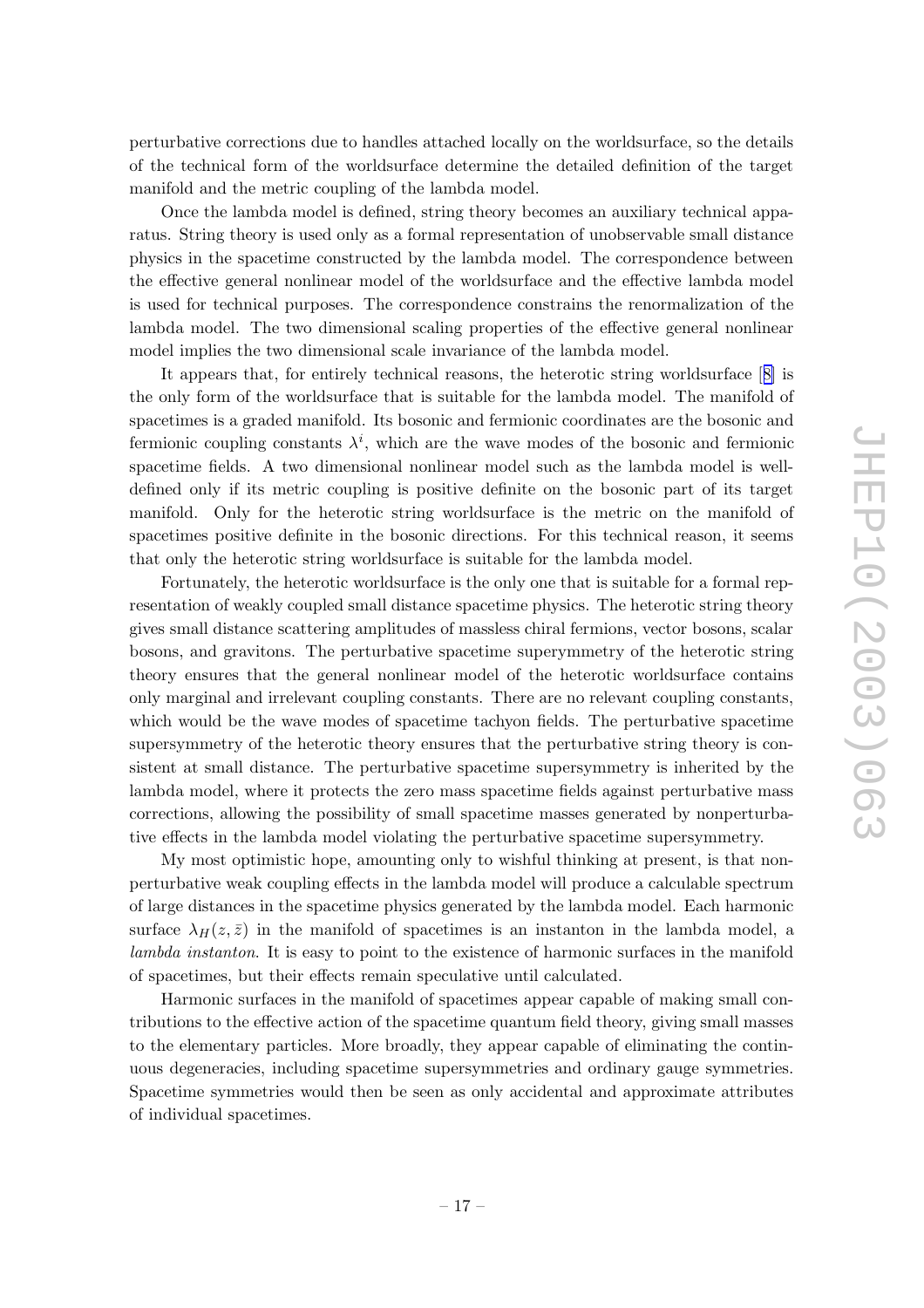A lambda instanton  $\lambda_H(z,\bar{z})$  that is localized in a macroscopic spacetime can be expected to generate spacetime masses of the form  $m^2 = e^{-S(\lambda_H)}$ , where  $S(\lambda_H)$  is the classical action of the harmonic surface  $\lambda_H$ . The coupling strength of the lambda model is the spacetime coupling constant  $g_s$  so  $S(\lambda_H)$  is proportional to  $g_s^{-2}$ . The actual numerical values of the elementary particle masses might be produced in this way, if  $g_s^2$  is on the order of  $1/100$ and if the unit of length is logarithmically close to the Planc k length. For example, the mass-squared of the W vector boson is approximately  $m_W^2 = e^{-78}$  in Planck units, and that of the electron is  $m_e^2 = e^{-101}$ . If the lambda model does in fact produce such calculable small particle masses, it will become of interest to check whether mass generation by the lam bda model can b e distinguished experimentally from the quantum field theoretic Higgs mechanism.

Even more fanciful hopes are evoked b y writing the in verse square of the Hubble length in Planck units, approximately  $e^{-281}$ . It is hard to imagine where such a number migh t come from, if not a semiclassical, nonperturbative, weak coupling effect. It would b e wonderful, though rather muc h to expect, if semiclassical nonperturbativ e effects in the lam bda model could explain systematically the essential features of the ric h spectrum of large characteristic spacetime distances observed in the real world.

If the lam bda model does succeed in reducing the continuous degeneracy of the manifold of spacetimes at least to a discrete degeneracy, then the remaining uncertainty would be acceptable, as long as a finite number of experiments could serve to decide which, if any, of the remaining discrete collection of possible spacetimes matches the real world. Definite explanations and predictions could then b e made, and tested definitively against existing knowledge and future experiments.

Even if all goes well, even if effects can b e found in the lam bda model that concentrate the a priori measure on a discrete set of macroscopic spacetimes, produce small particle masses, and that fix the spacetime coupling constant  $g_s^2$  in the macroscopic spacetimes at a small value, it will of course still not b e guaranteed that one of the resulting spacetime quantum field theories matches the real world. It will b e necessary to chec k that one of the macroscopic quantum field theories produced b y the lam bda model matches in detail the standard model and the observed cosmology . Formal capabilities do not guarantee that a theory will b e successful as physics.

The proposed theory of large distance physics, if it succeeds, will still be only approximate. It will be a weak coupling, semiclassical approximation, unless effective methods can b e found to do strongly coupled t w o dimensional quantum field theory calculations in the lambda model. Moreover, the theory is intrinsically only approximate for  $L < \infty$ , because the renormalized general nonlinear model is taken away from the strict two dimensional continuum limit at  $\Lambda^{-1} = 0$ . The renormalization of the general nonlinear model is justified by the divergence of  $L^2 = \ln(\Lambda/\mu)$ . Renormalization is exact only in the limit of an infinitely wide gulf between the short two dimensional distance  $\Lambda^{-1}$  and the long two dimensional distance  $\mu^{-1}$ . Renormalization of the general nonlinear model is only approximate when  $\ln(\Lambda/\mu) < \infty$ .

Feasible experiments in the real world are at values of  $L^2$  larger than some extremely large number, at least  $10^{28}$ , if the unit of distance is within a few orders of magnitude of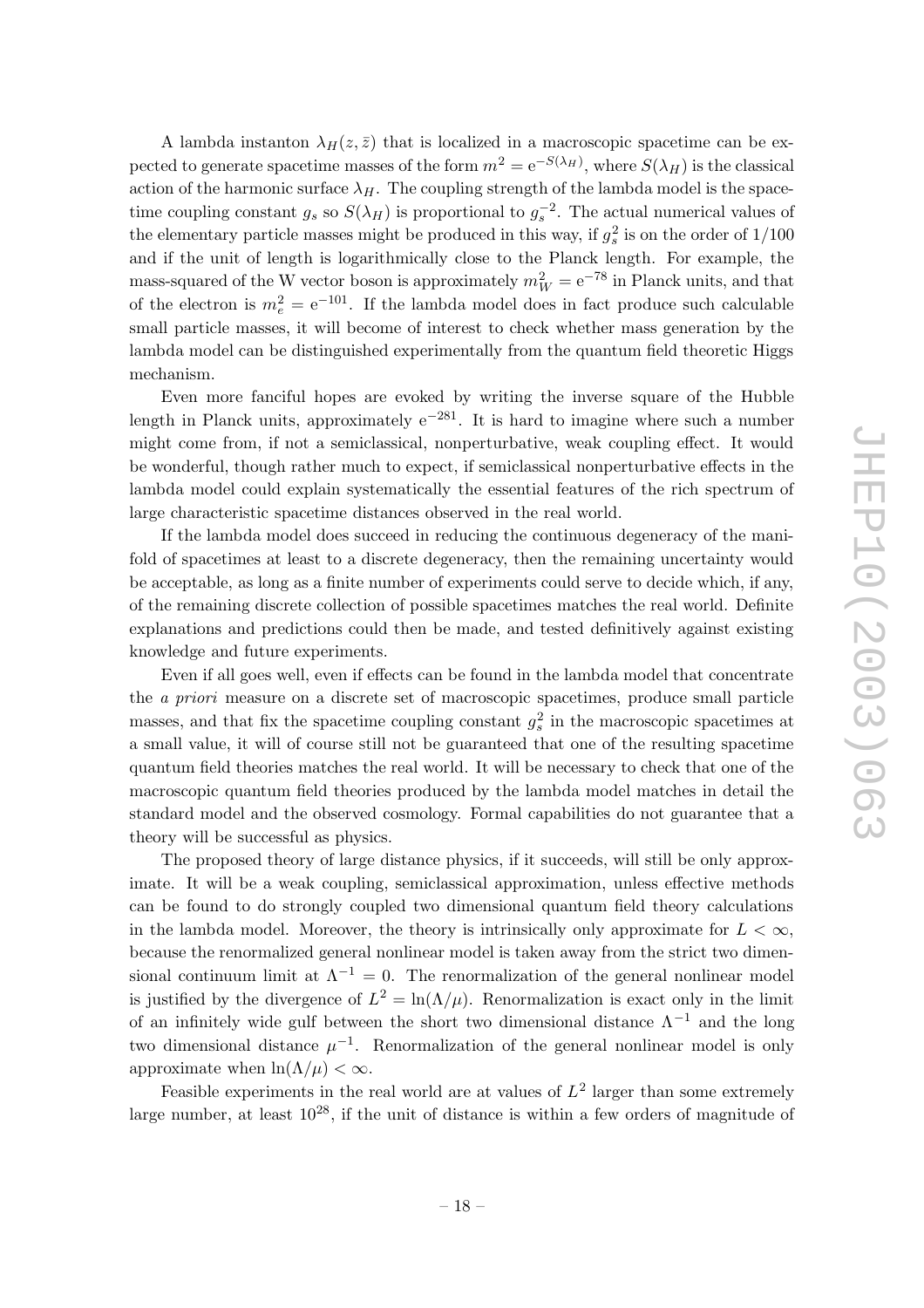<span id="page-19-0"></span>the Planck length. I suspect that  $\ln(\Lambda/\mu) \approx 10^{28}$  is close enough to the two dimensional continuum limit that the theory will b e quite precise, intrinsically , at all spacetime distances accessible to experiment.

If successful, this theory of large distance physics will not b e a fundamental theory of physics, but it will describe with sufficient accuracy everything that can be checked, unless and until experiments are able to prob e physics at spacetime distances approaching the Planc k length. If spacetime quantum field theory is explained as merely an epiphenomenon of the lam bda model, then quantum field theory , and quantum mechanics, will b e seen to b e effectiv e descriptions of spacetime physics only at large distance, and will b e seen to be inherently approximate except at infinite distance in spacetime. The possibility will then arise that theoretical physics in general migh t b e inherently approximate at finite distance in spacetime. Alternatively, if the lambda model does succeed in giving a very accurate approximate description of large distance physics, it will become the touchstone for candidate exact theories of physics. The challenge will become to find more exact theories that hav e the lam bda model as approximation, and to find experiments capable of distinguishing bet ween the lam bda model and an y suc h candidate exact theories, in order to establish the greater reliabilit y of a more exact candidate theory .

#### 1.9 Man y questions remain

Man y questions about the theory remain. The most immediate questions concern calculations of the local properties of the spacetime quantum field theories produced by the lam bda model. Do the lam bda instantons that are local in a macroscopic spacetime succeed in removing spacetime supersymmetry , removing local gauge symmetries and generating nonperturbatively small particle masses? Are there effects in the lam bda model that fix the spacetime coupling constant at a small numerical value? If the lambda model succeeds in doing these things, then the question becomes, is the verified part of the standard model to be found among the spacetime quantum field theories constructed by the lambda model?

A reasonable strategy is to assume a macroscopic spacetime, temporarily , in order to do the urgen t local calculations in spacetime. Eventually , the existence and dimension of macroscopic spacetime must b e settled b y calculation in the lam bda model. The lam bda model has to explain the observation of macroscopic spacetime. The technical question is, do harmonic surfaces in the manifold of spacetimes succeed in concentrating the *a priori* measure at macroscopic spacetimes, of whic h some are four dimensional?

A theory of large distance physics must giv e a definite explanation of cosmology . It must explain the observed cosmological data, especially the essential features of the ric h spectrum of characteristic distance scales that are found in the observed universe. But cosmology is still a diffuse, data ric h subject compared to high energy particle physics. The standard model of particle physics is a sharp theoretical target. The standard model provides a definite, succinct *theoretical* structure to be explained, and a small set of precisely measured parameters to b e calculated. A candidate theory of physics needs credibilit y before it can usefully tak e on the relatively nebulous theoretical problems of cosmology . The only reliable way I can see for a theory of physics to establish credibility is to explain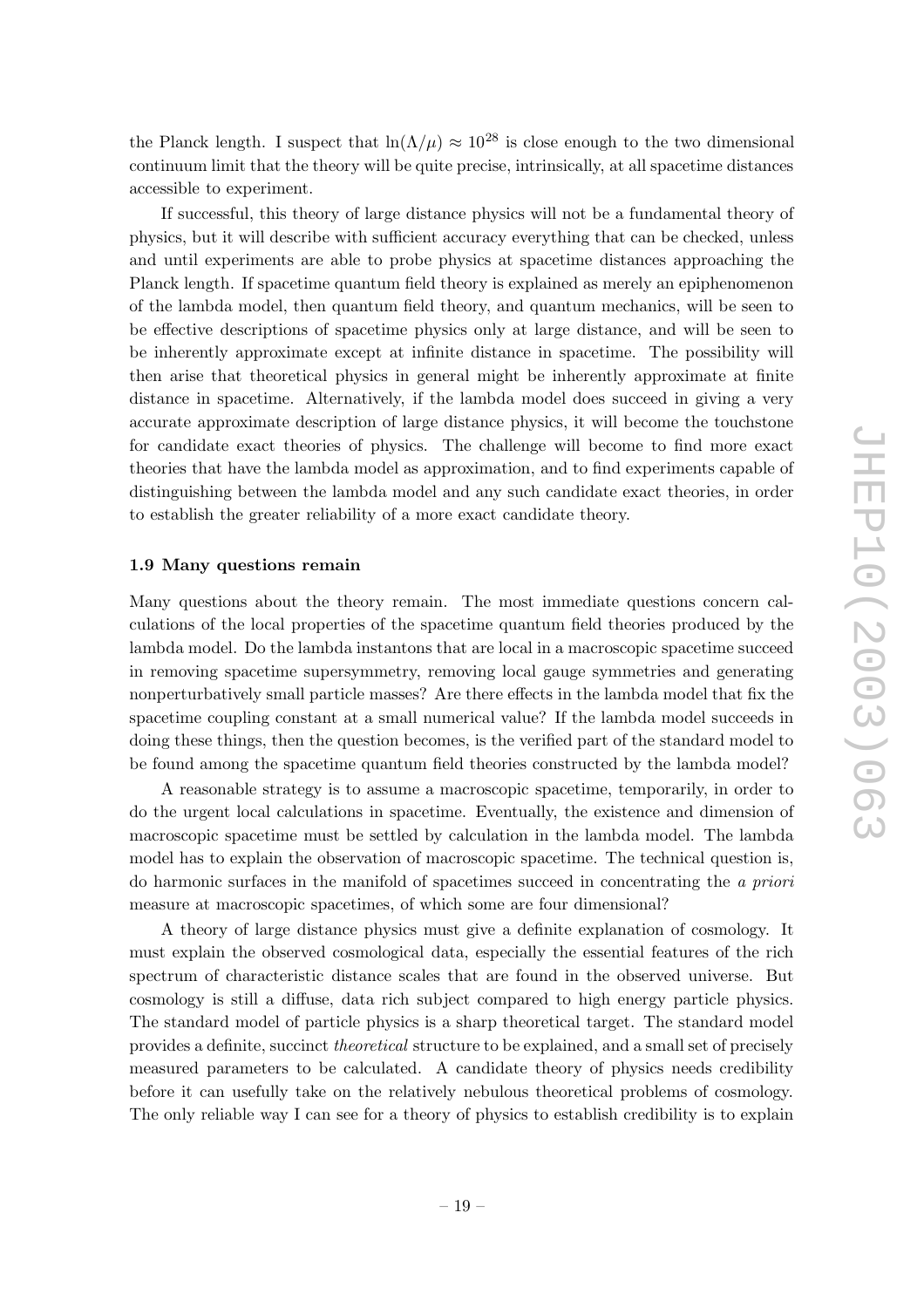<span id="page-20-0"></span>the verified part of the standard model in detail. If that can be done in the lambda model, then the project of extracting cosmology from the lambda model will become promising.

An explanation of cosmology will require a construction of cosmological time. The general nonlinear model, to b e well-defined as a t w o dimensional quantum field theory , needed its target manifold, spacetime, to b e riemannian and compact. The general nonlinear model has to be well-defined in order that the manifold of general nonlinear models be usable as the target manifold of the lam bda model. The problem is to construct real time.

A real time quantum field theory can be obtained from the *a priori* measure of the lam bda model b y making an ad ho c Wic k rotation locally in spacetime, at distances where the spacetime curvature is insignificant, if a macroscopic spacetime is singled out b y the lam bda model. But cosmological time presumably needs a global construction that is everywhere consistent with local Wick rotation. I have no clear idea how this might be done. Perhaps there is a global analytic continuation of the manifold of spacetimes, whic h looks lik e Wic k rotation locally in an y macroscopic spacetime. Perhaps cosmological time can be related to the sliding large spacetime distance L, through the relation between  $L^2$ and the logarithm of the characteristic t w o dimensional distance.

In the lam bda model, where spacetime is taken to b e riemannian for technical reasons, an *explanation* of real time is needed. There should be principle that explains why Wick rotation should b e done locally in a macroscopic riemannian spacetime.

The basic question is the existence of the short distance limit in t w o dimensions, the limit at  $\Lambda^{-1} = 0$ . The lambda model is built as a two dimensional quantum field theory by integrating out the fluctuations at short two dimensional distances, starting from  $\Lambda^{-1} = 0$ . So the lam bda model is well-defined as a t w o dimensional quantum field theory only if the limit exists. The short distance limit  $\Lambda^{-1} = 0$  in two dimensions is the limit  $L = \infty$  in spacetime, the limit in which only the spacetime zero modes fluctuate. The lambda model generates and controls the large distance spacetime physics, acting down ward in spacetime distance from the limit at  $L = \infty$ . The theory is well-founded only if the  $L = \infty$  limit exists.

My argumen t that the lam bda model has a scale in varian t limit at asymptotically short two dimensional distance is only formal. In the limit  $\Lambda^{-1} = 0$ , the fluctuating two dimensional fields of the lambda model are dimensionless. Their fluctuations can be expected to explore the entire manifold of spacetimes. Control over the global structure of the manifold of spacetimes will b e needed before a rigorous argumen t can b e made for the scale in varian t short distance limit of the lam bda model.

The question is probably not a practical one. For practical purposes, it is enough to construct the lambda model for sufficiently large finite values of L. The limit at  $L = \infty$  is only needed to mak e the theory secure.

## 2. The structure of the theory

## 2.1 The lam bda model

The lam bda model is a t w o dimensional nonlinear model. Its target manifold is the manifold of renormalized general nonlinear models of the string worldsurface, whic h is the manifold of compact riemannian background spacetimes. The lam bda model acts on the general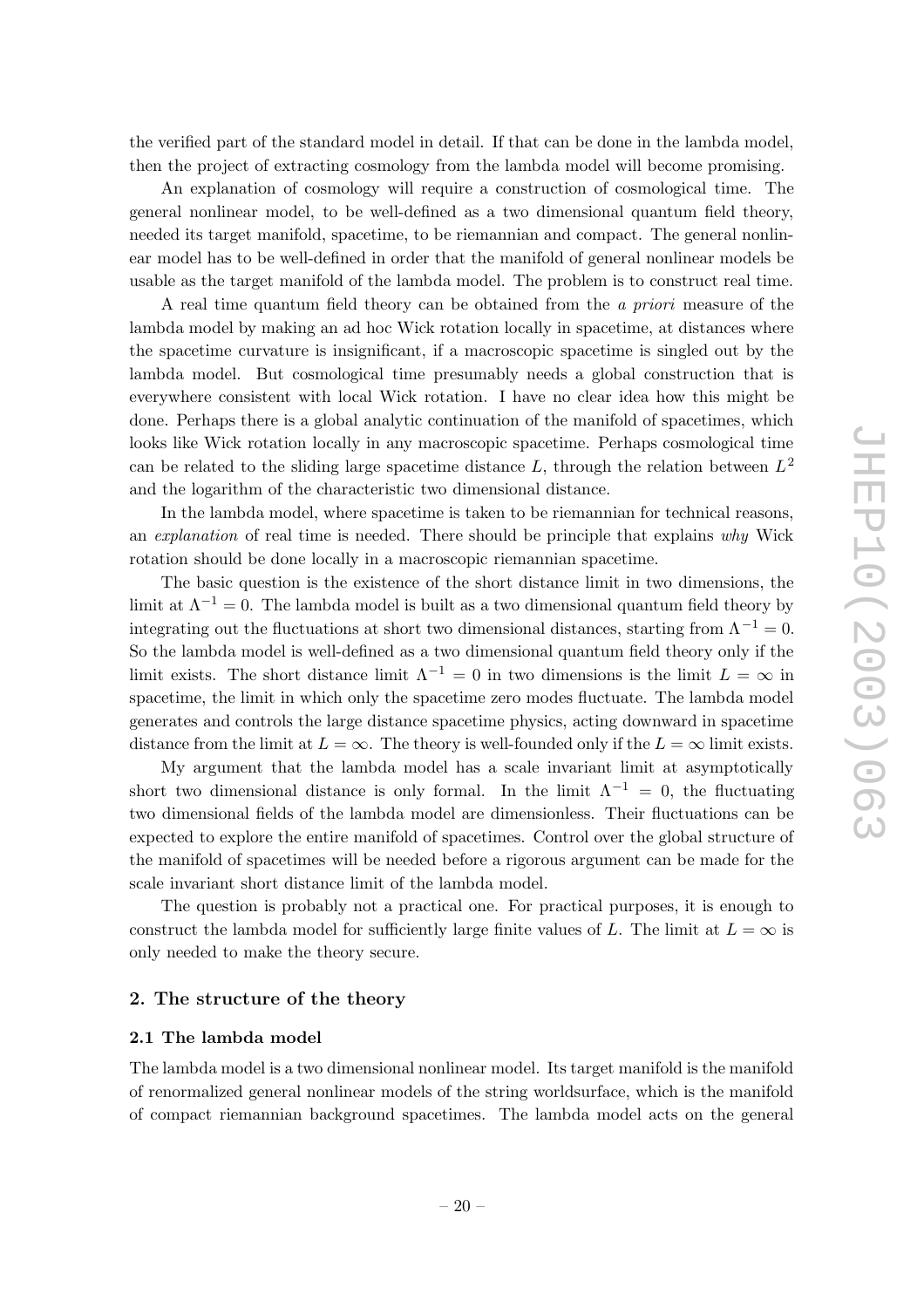<span id="page-21-0"></span>nonlinear model at short t w o dimensional distances, determining the large distance physics of spacetime.

Consider a renormalized general nonlinear model of the worldsurface. The perturbations of this reference general nonlinear model are parametrized by the nearly dimensionless coupling constants  $\lambda^i$ . The  $\lambda^i$  are coupled to the approximately marginal spin 0 quantum fields  $\phi_i(z, \bar{z})$ , the fields that have scaling dimension near 2. The nearby general nonlinear models are made b y inserting

$$
e^{-\int d^2z \,\mu^2 \frac{1}{2\pi} \,\lambda^i \phi_i(z,\bar{z})} \tag{2.1}
$$

into the reference general nonlinear model. The two dimensional distance  $\mu^{-1}$  is the distance at which the general nonlinear model is normalized. The coupling constants  $\lambda^{i}$  are local coordinates for the manifold of spacetimes. The  $\lambda^i$  are the large distance wave modes of the spacetime metric and other spacetime fields.

The lambda model is a nonlinear model whose field is a fluctuating map  $\lambda(z,\bar{z})$  from the worldsurface to the manifold of spacetimes. In coordinates, the lambda field  $\lambda(z,\bar{z})$  is expressed by component lambda fields  $\lambda^{i}(z,\bar{z})$  which act as local sources coupled to the quantum fields of the reference general nonlinear model. The worldsurface is defined locally as a function of the lam bda field b y inserting

$$
e^{-\int d^2z \,\mu^2 \frac{1}{2\pi} \,\lambda^i(z,\bar{z})\phi_i(z,\bar{z})}\tag{2.2}
$$

into the reference general nonlinear model.

The map  $\lambda(z,\bar{z})$  fluctuates at short two dimensional distances, from a two dimensional cutoff distance  $\Lambda_0^{-1}$  up to a sliding characteristic two dimensional distance  $\Lambda^{-1}$  which is still very much shorter than  $\mu^{-1}$ . The fluctuations are described by a functional integral

$$
\int \mathcal{D}\lambda \, e^{-S(\lambda)} \, e^{-\int d^2 z \, \mu^2 \frac{1}{2\pi} \, \lambda^i(z,\bar{z}) \phi_i(z,\bar{z})} \tag{2.3}
$$

inserted in the reference general nonlinear model. The action  $S(\lambda)$  depends on the two dimensional distance. The action of fluctuations at two dimensional distance  $\Lambda^{-1}$  is

$$
S(\Lambda, \lambda) = \int d^2 z \frac{1}{2\pi} T^{-1} g_{ij}(\Lambda, \lambda) \, \partial \lambda^i \, \bar{\partial} \lambda^j \,. \tag{2.4}
$$

The metric coupling  $T^{-1}g_{ij}$  varies with the two dimensional distance  $\Lambda^{-1}$ .

A t large spacetime distance, there are only a finite num ber of spacetime w av e modes, because of spacetime being assumed compact and riemannian. So there are only a finite number of nearly marginal coupling constants  $\lambda^i$  in the general nonlinear model. So there are only a finite number of fields  $\lambda^{i}(z,\bar{z})$  in the lambda model. The target manifold of the lam bda model is finite dimensional.

#### 2.2 Cancelling handles at short t w o dimensional distance

The lam bda model is designed to cancel the effects of handles at short distance on the worldsurface. A handle attached to the worldsurface at two dimensional distance  $\Lambda^{-1}$  has the effect of a bi-local insertion

$$
\frac{1}{2} \int d^2 z_1 \,\mu^2 \frac{1}{2\pi} \int d^2 z_2 \,\mu^2 \frac{1}{2\pi} \,\phi_i(z_1, \bar{z}_1) \, T \, g^{ij}(\Lambda, \lambda) \, \ln(\Lambda^2 \, |z_1 - z_2|^2) \, \phi_j(z_2, \bar{z}_2) \tag{2.5}
$$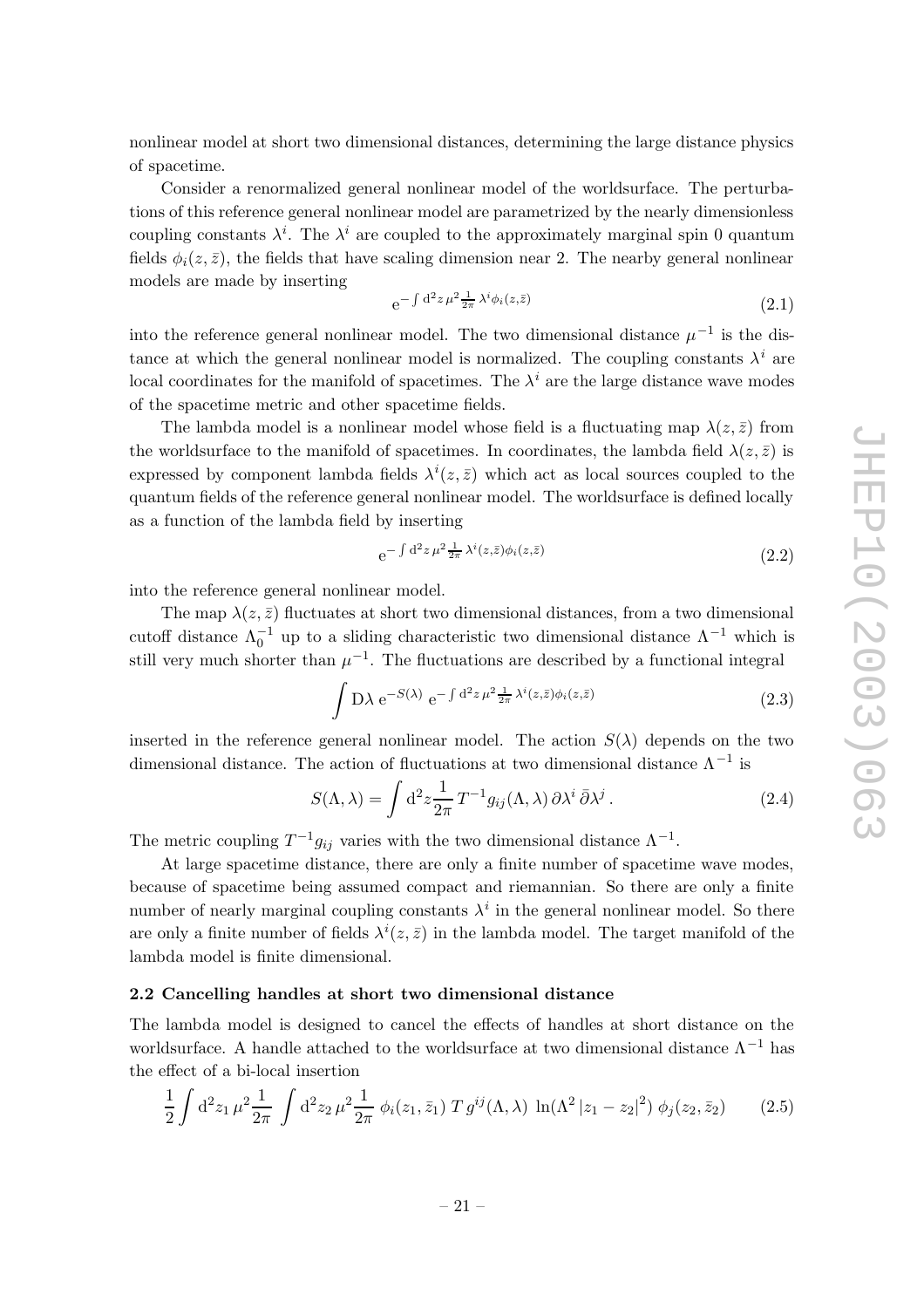<span id="page-22-0"></span>where  $z_1$  and  $z_2$  are the points where the two ends of the handle are attached to the worldsurface. The sum over indices  $i, j$  is the sum over states flowing through the handle. The fields  $\phi_i(z_1, \bar{z}_1)$  and  $\phi_j(z_2, \bar{z}_2)$  are produced in the worldsurface by the states flowing through the ends of the handle. The handle connects the fields at its two ends by the gluing matrix  $Tg^{ij}(\Lambda, \lambda)$ .

The bi-local insertion, equation ([2.5\)](#page-21-0), will calculated explicitly in section [3](#page-40-0) below. For now, its form follows from general principles of t w o dimensional quantum field theory . The logarithmic dependence on the separation  $|z_1 - z_2|$  between the two ends of the handle, for separations near  $\Lambda^{-1}$ , follows from the fact that the fields  $\phi_i(z,\bar{z})$  are approximately marginal.

The metric coupling  $T^{-1}g_{ij}(\Lambda,\lambda)$  of the lambda model is formulated as the inverse of the handle gluing matrix  $T g^{ij}(\Lambda, \lambda)$ . This formulation is designed so that the propagator of the lambda fields at two dimensional distance  $\Lambda^{-1}$  is

$$
\langle \lambda^{i}(z_1,\bar{z}_1) \lambda^{j}(z_2,\bar{z}_2) \rangle = -Tg^{ij}(\Lambda,\lambda) \ln(\Lambda^2 |z_1 - z_2|^2). \tag{2.6}
$$

The lam bda model, equation ([2.3\)](#page-21-0), then produces the bi-local insertion

$$
\frac{1}{2} \int d^2 z_1 \, \mu^2 \frac{1}{2\pi} \int d^2 z_2 \, \mu^2 \frac{1}{2\pi} \, \phi_i(z_1, \bar{z}_1) \, \left\langle \, \lambda^i(z_1, \bar{z}_1) \, \lambda^j(z_2, \bar{z}_2) \, \right\rangle \, \phi_j(z_2, \bar{z}_2) \tag{2.7}
$$

whic h cancels the effects of the handle.

The properties that define the lam bda model — its form as a t w o dimensional nonlinear model, its field as a map from the worldsurface to the manifold of spacetimes, its specific metric coupling — are all naturally determined b y the short distance properties of the worldsurface, whic h determine the effects of handles at short distance in the worldsurface, whic h the lam bda model is designed to cancel.

The number  $T^{-1}$  is the partition function of the worldsurface without handles, the 2-sphere. In a macroscopic spacetime of volume V ,

$$
T^{-1} = g_s^{-2} V \tag{2.8}
$$

where  $g_s$  is the spacetime coupling constant. The metric coupling of the lambda model has a form that is local in spacetime,

$$
T^{-1}g_{ij} = g_s^{-2} V g_{ij}
$$
\n(2.9)

where  $Vg_{ij}$  is properly normalized so that it is expressible as the spacetime integral of the product of the corresponding spacetime w av e modes. The coupling strength of the lam bda model is therefore the spacetime coupling constant  $g_s$ .

## 2.3 Generalized scale in variance

The general nonlinear model is renormalizable, so it depends on the characteristic short distance  $\Lambda^{-1}$  only through the running coupling constants  $\lambda_r^i(\Lambda/\mu,\lambda)$  which satisfy the renormalization group equation

$$
\Lambda \frac{\partial}{\partial \Lambda}_{/\mu,\lambda} \lambda_r^i = \beta^i(\lambda_r). \tag{2.10}
$$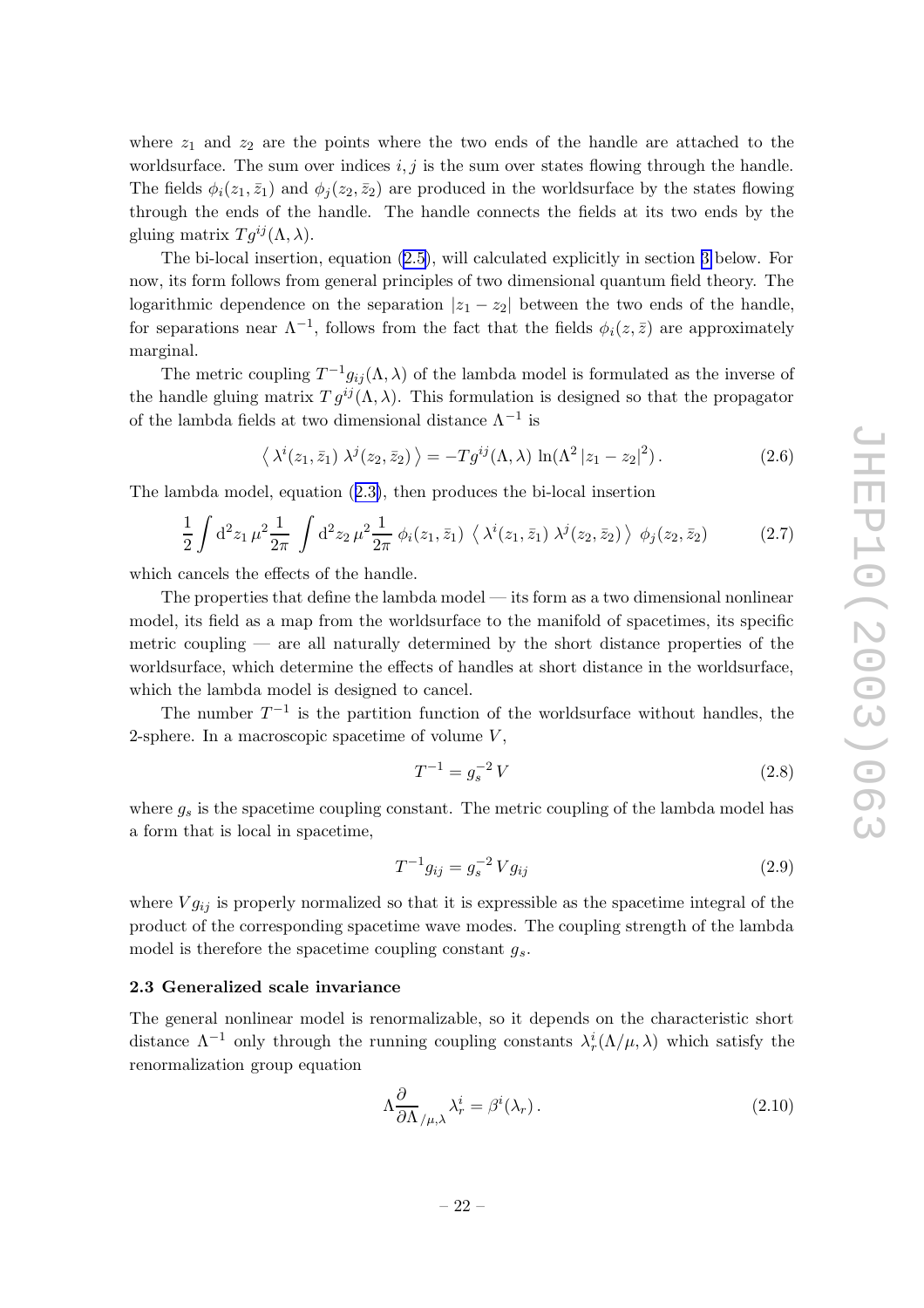<span id="page-23-0"></span>The running coupling constants couple to the two dimensional quantum fields  $\phi_i^{\Lambda}(z,\bar{z})$ normalized at the short two dimensional distance  $\Lambda^{-1}$ . The general nonlinear model can b e described at short distance b y the insertion of the running couplings,

$$
e^{-\int d^2 z \,\mu^2 \frac{1}{2\pi} \,\lambda^i \phi_i(z,\bar{z})} = e^{-\int d^2 z \,\Lambda^2 \frac{1}{2\pi} \,\lambda^i \phi_i^{\Lambda}(z,\bar{z})}
$$
\n(2.11)

obeying the renormalization group equation

$$
\left(\Lambda \frac{\partial}{\partial \Lambda_{/\lambda_r}} + \beta^i (\lambda_r) \frac{\partial}{\partial \lambda_r^i} \right) e^{-\int d^2 z \Lambda^2 \frac{1}{2\pi} \lambda_r^i \phi_i^\Lambda(z,\bar{z})} = 0. \tag{2.12}
$$

The handle gluing matrix and its inverse matrix, the metric coupling  $T^{-1}g_{ij}$ , are natural structures of the worldsurface at two dimensional distance  $\Lambda^{-1}$ , so they depend on  $\Lambda^{-1}$ only through the running coupling constants  $\lambda_r$ . The action of the lambda model therefore depends only on the running sources  $\lambda_r^i(z,\bar{z}),$ 

$$
S(\Lambda, \lambda) = S(\lambda_r) \tag{2.13}
$$

$$
S(\lambda_r) = \int d^2 z \frac{1}{2\pi} T^{-1} g_{ij}(\lambda_r) \partial \lambda_r^i \bar{\partial} \lambda_r^j
$$
 (2.14)

where the metric coupling  $T^{-1}g_{ij}(\lambda_r)$  is independent of the two dimensional distance, as a function of the running coupling constants. The lam bda model takes the same form at every short two dimensional distance  $\Lambda^{-1}$ 

$$
\int \mathcal{D}\lambda_r \; e^{-S(\lambda_r)} \; e^{-\int d^2 z \, \Lambda^2 \frac{1}{2\pi} \, \lambda_r^i(z,\bar{z}) \phi_i^{\Lambda}(z,\bar{z})} \;, \tag{2.15}
$$

when it is expressed in terms of running fields  $\lambda_r^i(z,\bar{z})$ . The running fields transform, with an increase of the two dimensional distance  $\Lambda^{-1} \to (1+\epsilon)\Lambda^{-1}$ , by the renormalization group flow  $\lambda_r^i \to \lambda_r^i - \epsilon \beta^i(\lambda_r)$ .

The lam bda model is therefore a scale in varian t nonlinear model in the generalized sense [[1](#page-97-0), [2](#page-97-0), [3](#page-97-0)]. The metric coupling  $T^{-1}g_{ij}(\Lambda,\lambda)$ , written in terms of the original renormalized coupling constants, is not literally invariant under a change of the characteristic two dimensional distance  $\Lambda^{-1}$ . Rather, the metric coupling is invariant under the combination of changing scale,  $\Lambda^{-1} \to (1 + \epsilon)\Lambda^{-1}$ , and simultaneously flowing in the target manifold,  $\lambda^i \to \lambda^i + \epsilon \beta^i(\lambda)$ . The transformation of the target manifold is only a change of variables in the functional integral that defines the nonlinear model, so all observable quantities are scale invariant. The lambda model is novel in that its scale invariance is of the generalized kind even at the classical level.

#### 2.4 The lam bda model acts at short t w o dimensional distance

The lam bda model is constructed, starting at a vanishingly short t w o dimensional cutoff distance  $\Lambda_0^{-1}$ , by integrating over more and more short distance fluctuations, up to the characteristic two dimensional distance  $\Lambda^{-1}$ . The characteristic two dimensional distance  $\Lambda^{-1}$ slides *outwards*, as in any two dimensional quantum field theory. The lambda model acts entirely at short t w o dimensional distance. The fluctuations at t w o dimensional distances up to  $\Lambda^{-1}$  act on the short distance structure of the general nonlinear model to produce an effective general nonlinear model at two dimensional distances longer than  $\Lambda^{-1}$ . The effective general nonlinear model of the worldsurface defines an effective string theory.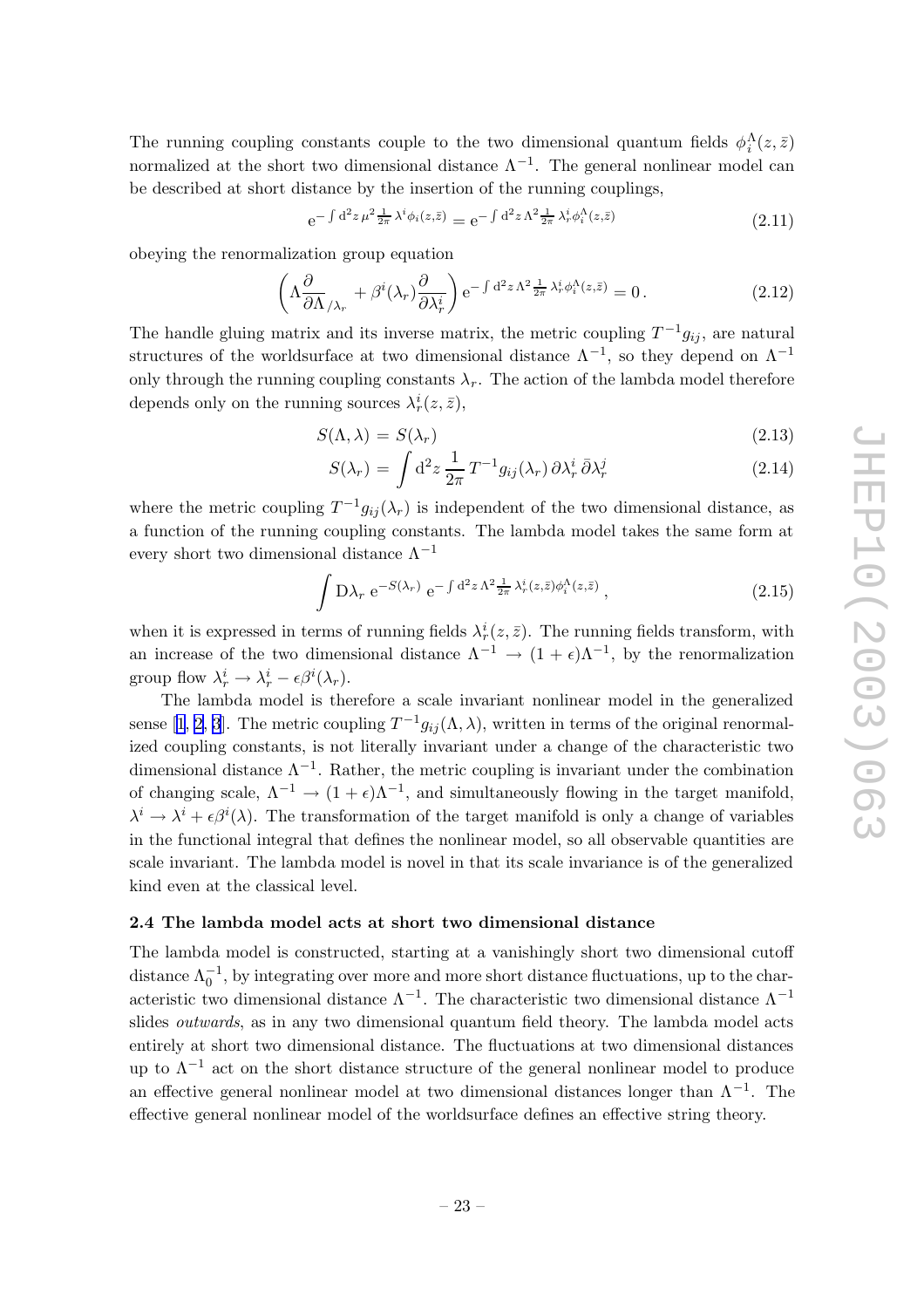#### <span id="page-24-0"></span>2.5 The general nonlinear model at short distance

Formally, the general nonlinear model is parametrized by infinitely man y coupling constants  $\lambda^{i}$ , corresponding to infinitely many spacetime wave modes. But the general nonlinear model is renormalizable, so almost all of the coupling constants are irrelevant. The irrele vant coupling constants  $\lambda^{i}$  are coupled to irrelevant quantum fields  $\phi_{i}(z,\bar{z})$ . An irrelevant quantum field has negligible renormalized effect when inserted at short t w o dimensional distance. In particular, the irrelevan t quantum fields that are inserted at short distance at the ends of handles hav e negligible renormalized effect. There is no need to cancel this negligible effect, so there is no need for the irrelevant coupling constants  $\lambda^i$  to fluctuate in the lambda model. It would not matter if the irrelevant  $\lambda^{i}$  did fluctuate. Their fluctuations would hav e negligible effect.

Consider a reference general nonlinear model that is scale invariant, satisfying  $\beta = 0$ . In coordinates around this reference point, the beta function takes the form

$$
\beta^i(\lambda) = \gamma(i)\lambda^i + O(\lambda^2)
$$
\n(2.16)

so

$$
\lambda^i = (\mu \Lambda^{-1})^{\gamma(i)} \lambda^i_r \tag{2.17}
$$

up to higher order corrections. Each coupling constant  $\lambda^i$  has definite scaling dimension  $-\gamma(i)$ . The corresponding two dimensional quantum field  $\phi_i(z,\bar{z})$  is a scaling field with scaling dimension  $2 + \gamma(i)$ . The number  $\gamma(i)$  is the anomalous dimension of the field  $\phi_i$ .

All coupling constants with  $\gamma(i) > 0$  are irrelevant in the extreme short distance limit  $\Lambda^{-1} = 0$ . Their effects are driven to zero at the long two dimensional distance  $\mu^{-1}$ . They have no effect in the renormalized two dimensional quantum field theory.

If a coupling constant  $\lambda^i$  had  $\gamma(i) < 0$ , it would be a relevant coupling constant. But a relevant coupling constant in the general nonlinear model of the string worldsurface would correspond to a tac h yonic spacetime w av e mode. There are no relevan t coupling constants in a sensible string worldsurface. That is, all the anomalous dimensions satisfy

$$
\gamma(i) \ge 0. \tag{2.18}
$$

At  $\Lambda^{-1} = 0$ , the general nonlinear model is parametrized by the marginal coupling constants, the  $\lambda^i$  with  $\gamma(i) = 0$ .

Because all the anomalous dimensions  $\gamma(i)$  are nonnegative, the renormalization group flo w drives the general nonlinear model to the submanifold of fixed points, the submanifold where  $\beta = 0$ . The manifold of scale invariant general nonlinear models is the attracting manifold for the renormalization group flow. Renormalization forces the general nonlinear model to b e scale in variant, so there is no possible choice of spacetime besides the manifold of scale in varian t general nonlinear models.

The sharp distinction bet ween the irrelevan t and the marginal coupling constants does not persist when  $\Lambda^{-1}$  is greater than zero. Define the number L by

$$
L^2 = \ln(\mu^{-1}\Lambda). \tag{2.19}
$$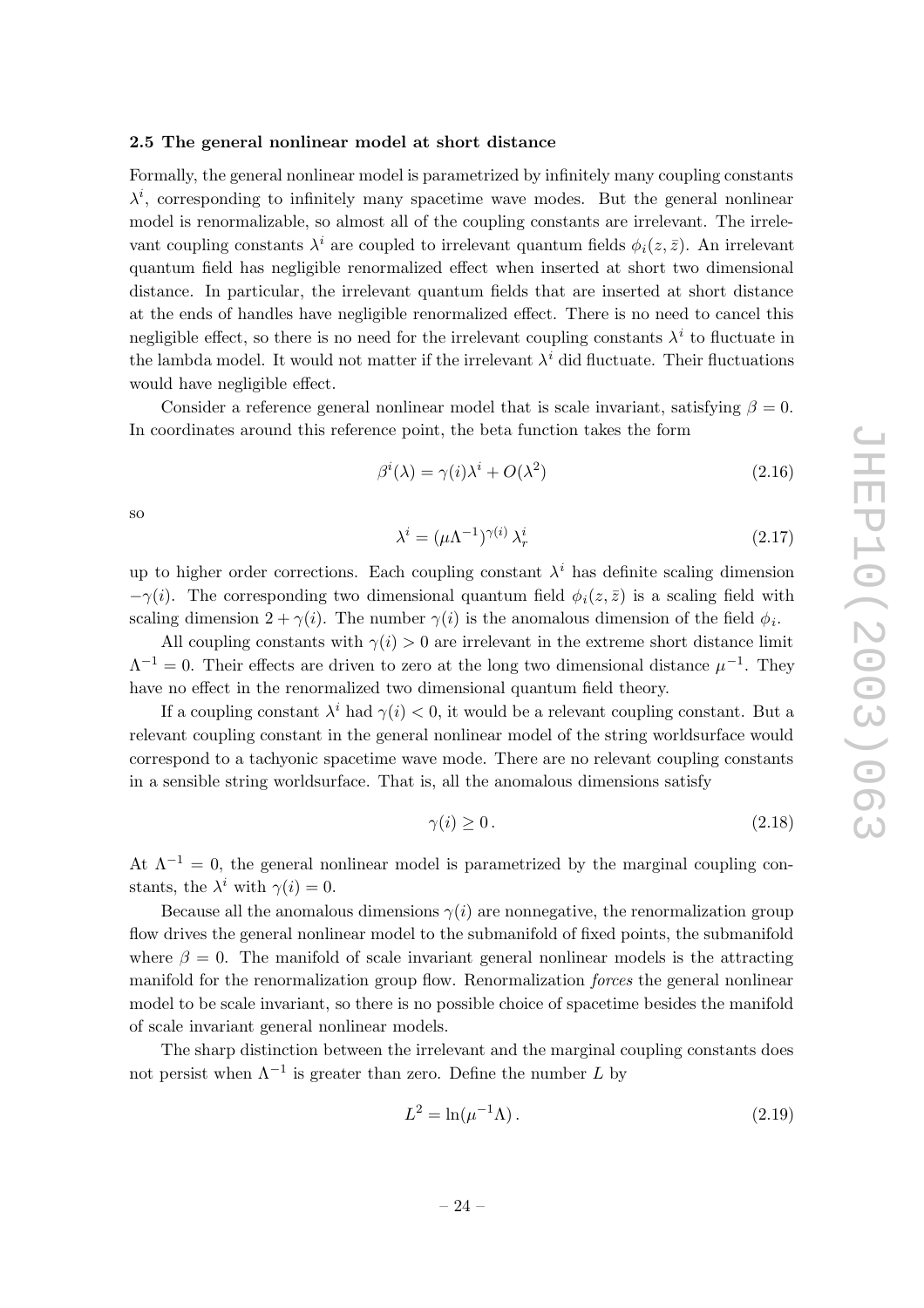<span id="page-25-0"></span>The suppression of irrelevan t coupling constants is

$$
\lambda^i = e^{-L^2 \gamma(i)} \lambda^i_r \tag{2.20}
$$

so  $\lambda^i$  is irrelevant at two dimensional distance  $\Lambda^{-1}$  if  $L^2\gamma(i) \gg 1$ . The property of irrelevance changes with the short two dimensional distance  $\Lambda^{-1}$ , depending on the value of the number L.

At a macroscopic spacetime, the coupling constants  $\lambda^i$  in the general nonlinear model are the w av e modes of spacetime fields, including the spacetime metric. For w av e modes that are localized in the macroscopic spacetime, the numbers  $\gamma(i)$  are the eigenvalues of co varian t second order differential operators acting on the spacetime w av e modes. For w av e modes localized at spacetime distances where spacetime curvature is insignificant, the anomalous dimensions  $\gamma(i)$ , being quadratic in the spacetime derivatives, take the form

$$
\gamma(i) = p(i)^2 + m(i)^2 \tag{2.21}
$$

where  $p(i)$  is the spacetime wave number and  $m(i)$  is the spacetime mass of the wave mode  $\lambda^i$ .

The num ber L is therefore a spacetime distance. The manifold of spacetimes is parametrized by the spacetime wave modes that have wave number  $p(i)$  and mass  $m(i)$ not many times larger than  $1/L$ . These are the coupling constants  $\lambda^{i}$  that fluctuate in the lambda model, so the number  $L$  is the characteristic ultraviolet spacetime distance in the lam bda model.

Each coupling constant  $\lambda^i$  is associated to a spacetime distance  $L(i)$  given by

$$
L(i)^2 = \gamma(i)^{-1} \,. \tag{2.22}
$$

The coupling constant  $\lambda^i$  is irrelevant if  $L(i)/L \ll 1$ . To be specific, call  $\lambda^i$  irrelevant if  $L(i)/L < 1/20$ . With this definition, the irrelevant coupling constants are suppressed by drastic scaling factors  $e^{-L^2 \gamma(i)}$ , factors of  $e^{-400}$  or less. The effects of the irrelevant coupling constants can b e omitted without significan t loss of accuracy . The ratio 1 /20 is more or less arbitrary . The details of the definition of irrelevance do not matter, as long as enough accuracy is maintained.

The coupling constants that are not irrelevant have  $\delta(i) < 400/L^2$ . If  $L^2$  is a large num ber, the non-irrelevan t coupling constants are very nearly marginal. Their scaling dimensions  $-\gamma(i)$  differ only slightly from zero. They might be called the *quasi-marginal* or L-marginal coupling constants. The coupling constants that are irrelevant at two dimensional distance  $\Lambda^{-1}$  might be called the *L*-irrelevant coupling constants.

The renormalization of the general nonlinear model decouples the irrelevan t coupling constants. The decoupling is accomplished b y defining the renormalized quasi-marginal coupling constants so that all effects of the L-irrelevan t coupling constants are absorbed into the effects of the quasi-marginal coupling constants. This is the basic principle of renormalization in quantum field theory .

The coupling constants that describ e the structure of the general nonlinear model at short two dimensional distance  $\Lambda^{-1}$  are the spacetime wave modes that describe spacetime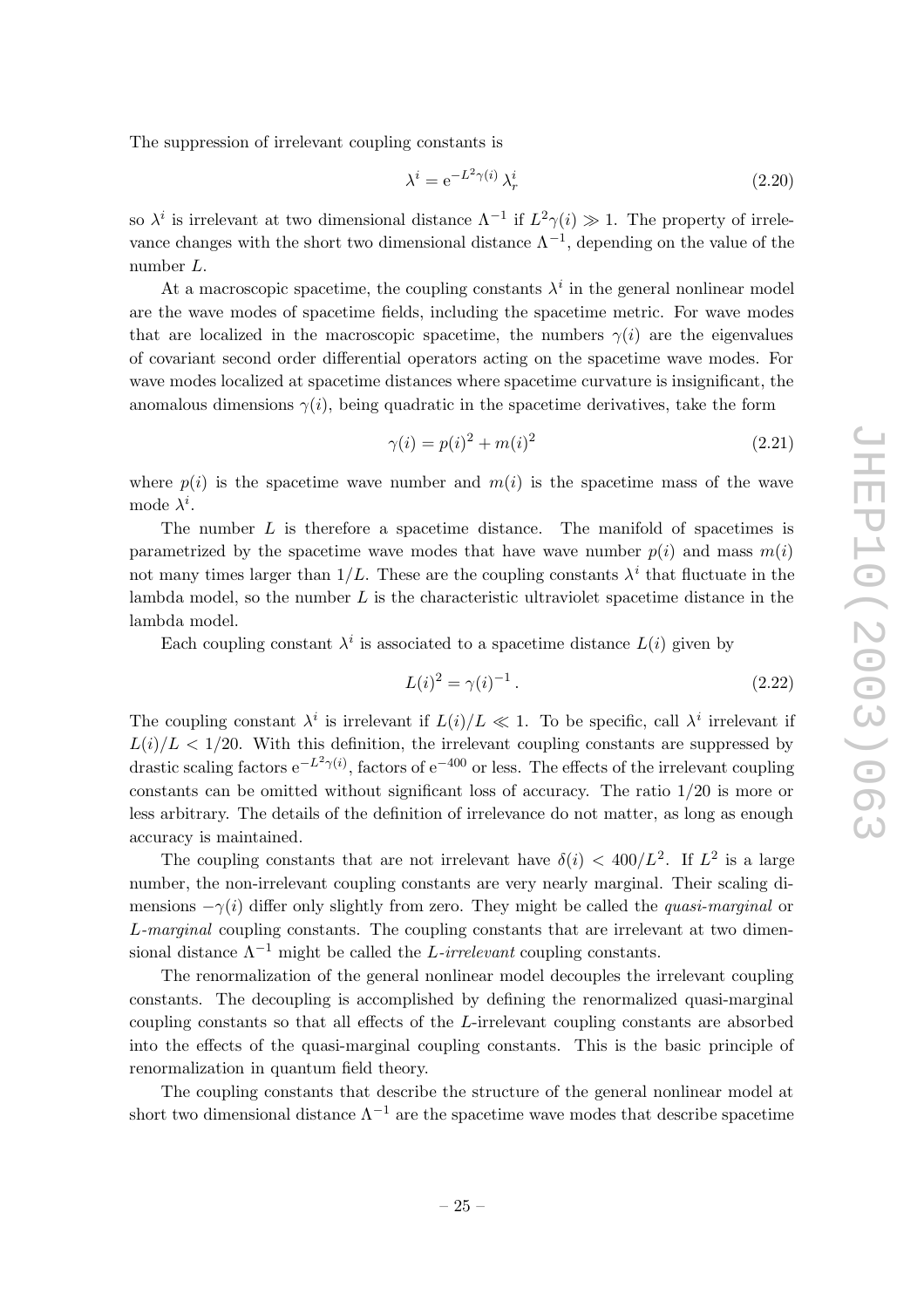at spacetime distances larger than L . The coupling constants that are spacetime w av e modes at distances much smaller than  $L$  are decoupled. Thus the short distance structure of the renormalized general nonlinear model encodes the large distance structure of spacetime. The lam bda model acts on the short distance structure of the general nonlinear model, constructing an effectiv e short distance structure in t w o dimensions, thereb y constructing the effectiv e large distance structure of spacetime.

The principles of renormalization can b e applied accurately to the general nonlinear model at the short distance  $\Lambda^{-1}$  as long as  $L^2 = \ln(\Lambda/\mu)$  is a very large number, large enough to be effectively a divergence in the two dimensional field theory. Precisely how large is necessary will hav e to b e settled b y detailed calculations. It seems reasonable to assume, tentatively, that numbers on the order of  $L^2 = 10^{24}$  or  $L^2 = 10^{20}$  are more than large enough. If that is so, and if the unit of spacetime distance is within a few orders of magnitude of the Planck length, then  $L$  can be taken smaller than any distance practical for experiment, while  $L^2 = \ln(\Lambda/\mu)$  still remains large enough for the lambda model to work.

Write  $M(L)$  for the manifold of renormalized general nonlinear models at two dimensional distance  $\Lambda^{-1}$ . The manifold of renormalized general nonlinear models depends on L because the property of coupling constant irrelevance depends on the ratio  $\mu \Lambda^{-1} = e^{-L^2}$ between the short two dimensional distance  $\Lambda^{-1}$  and the long two dimensional distance  $\mu^{-1}$ . The L-irrelevant coupling constants are the coupling constants whose scaling dimensions  $-\gamma(i)$  are far from zero on the scale set by  $L^{-2}$ , say  $\gamma(i)L^2 > 400$ . The L-irrelevant coupling constants are decoupled b y the renormalization of the general nonlinear model and are ignored, without significant loss of accuracy. The manifold  $M(L)$  is parametrized b y the coupling constants that are not L-irrelevant, the quasi-marginal coupling constants  $\lambda^{i}$ , those whose scaling dimensions are not far from zero on the scale set by  $L^{-2}$ , say  $\gamma(i) L^2 < 400$ . The structure of the general nonlinear model at two dimensional distance  $\Lambda^{-1}$  depends only on the quasi-marginal coupling constants  $\lambda^{i}$ . So these  $\lambda^{i}$  parametrize the manifold  $M(L)$ .

Each coupling constant  $\lambda^i$  is associated to a spacetime distance  $L(i)$  by equation ([2.22\)](#page-25-0). The L-irrelevan t coupling constants are the spacetime w av e modes at spacetime distances  $L(i)$  which are small on the scale set by L, say  $L(i) < L/20$ . The quasi-marginal coupling constants  $\lambda^{i}$  are the spacetime wave modes at spacetime distances that are not much smaller than L, say  $L(i) > L/20$ . The manifold  $M(L)$  is parametrized by the spacetime wave modes at spacetime distances on the order of L and larger.  $M(L)$  is the manifold of spacetimes at spacetime distances on the order of L and larger.

 $M(\infty)$  is the manifold of scale invariant general nonlinear models, the exact solutions of the fixed point equation  $\beta = 0$ . In the strict continuum limit, the limit  $\Lambda^{-1} = 0$ , renormalization forces the general nonlinear model to lie in  $M(\infty)$ , because  $M(\infty)$  is the stable attracting manifold of the renormalization group flow. There are no relevan t coupling constants in  $M(\infty)$ , only marginal and irrelevant coupling constants.

 $M(\infty)$  is the foundation on which all the manifolds  $M(L)$  are built. Scaling fields  $\phi_i(z,\bar{z})$  are constructed in a scale invariant general nonlinear model, a model in  $M(\infty)$ . The anomalous dimensions  $\gamma(i)$  are calculated there. These calculations identify the quasimarginal coupling constants  $\lambda^{i}$ , out of which the manifolds  $M(L)$  are built.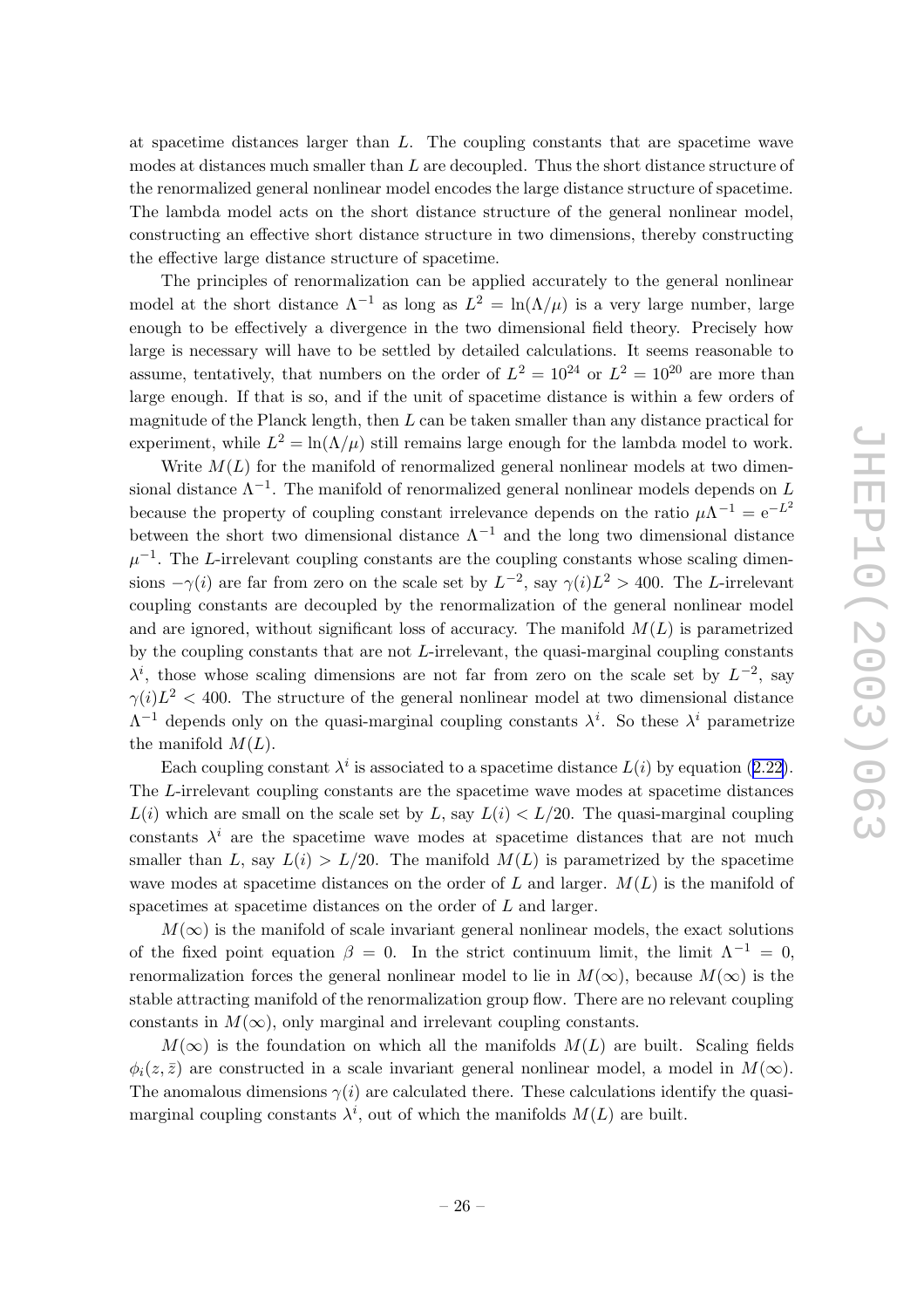As  $\Lambda^{-1}$  increases from zero, as L decreases from infinity, the set of quasi-marginal coupling constants grows. As L becomes smaller, the spacetime w av e modes at spacetime distances somewhat smaller than L become available as quasi-marginal coupling constants. The dimension of the manifold  $M(L)$  increases.

The manifolds  $M(L)$  are built up incrementally as L decreases. If  $L > L'$ , the manifold  $M(L')$  is made by extending  $M(L)$ .

A general nonlinear model  $\lambda$  in  $M(L)$  satisfies  $\beta^{i}(\lambda) = 0$  in the directions of the Lirrelevant coupling constants  $\lambda^i$ . As a spacetime,  $\lambda$  satisfies the classical field equation  $\beta = 0$  at spacetime distances smaller than L. The spacetime  $\lambda$  might be pictured as composed of spacetime regions or cells, each of linear size L, satisfying  $\beta = 0$  inside each cell. The spacetime w av e modes localized inside the cells are the L-irrelevan t coupling constants. They are coupled to the L-irrelevant scaling fields  $\phi_i(z,\bar{z})$ . These are scaling fields because they see only the spacetime at distances smaller than L, where  $\beta = 0$ . The properties of the L-irrelevant scaling fields  $\phi_i(z,\bar{z})$ , including the anomalous scaling dimensions  $\gamma(i)$ , are calculated locally in the spacetime  $\lambda$ . The properties of an L-irrelevant scaling field localized inside a spacetime cell depend on the values of the quasi-marginal coupling constants only through the values of the spacetime fields in the neigh borho o d of the spacetime cell where the L-irrelevan t scaling field is localized.

At each  $\lambda$  in  $M(L)$ , the L-irrelevant coupling constants are determined by calculations in the spacetime  $\lambda$  that are local on the spacetime distance scale set by L. In particular, the coupling constants that are  $L'$ -marginal but  $L$ -irrelevant are determined locally in spacetime. These are the additional coupling constants that parametrize the extension of  $M(L)$  to  $M(L')$  at the spacetime  $\lambda$  in  $M(L)$ .

In this w ay , the structure of the manifold of spacetimes is built from large spacetime distance to wards smaller, as the renormalized general nonlinear model is built from short two dimensional distance towards longer. As the characteristic spacetime distance L decreases, the spacetime wave modes at the distances below L appear as ripples on the larger wave modes of spacetime.

For L larger than L', the manifold  $M(L)$  is a submanifold in  $M(L')$ . It is the submanifold defined by the vanishing of the L-irrelevant coupling constants. It is the submanifold of spacetimes in  $M(L')$  that solve the classical field equations  $\beta = 0$  at spacetime distances smaller than L.

 $M(L)$  is also a quotient manifold of  $M(L')$ . At two dimensional distance  $\Lambda^{-1}$ , the L-irrelevant coupling constants that extend  $M(L)$  to  $M(L')$  are decoupled from the quasimarginal coupling constants that parametrize  $M(L)$ . Nothing of the structure of the general nonlinear model at two dimensional distance  $\Lambda^{-1}$  depends on the *L*-irrelevant coupling constants.

A general nonlinear model at particular values of the quasi-marginal coupling constants  $\lambda^{i}$  describes a string worldsurface at two dimensional distances longer than  $\Lambda^{-1}$ . The properties of the general nonlinear model of the worldsurface depend on the values of the quasi-marginal coupling constants  $\lambda^i$ . The quasi-marginal coupling constants parametrize the classical background spacetime in whic h the strings scatter.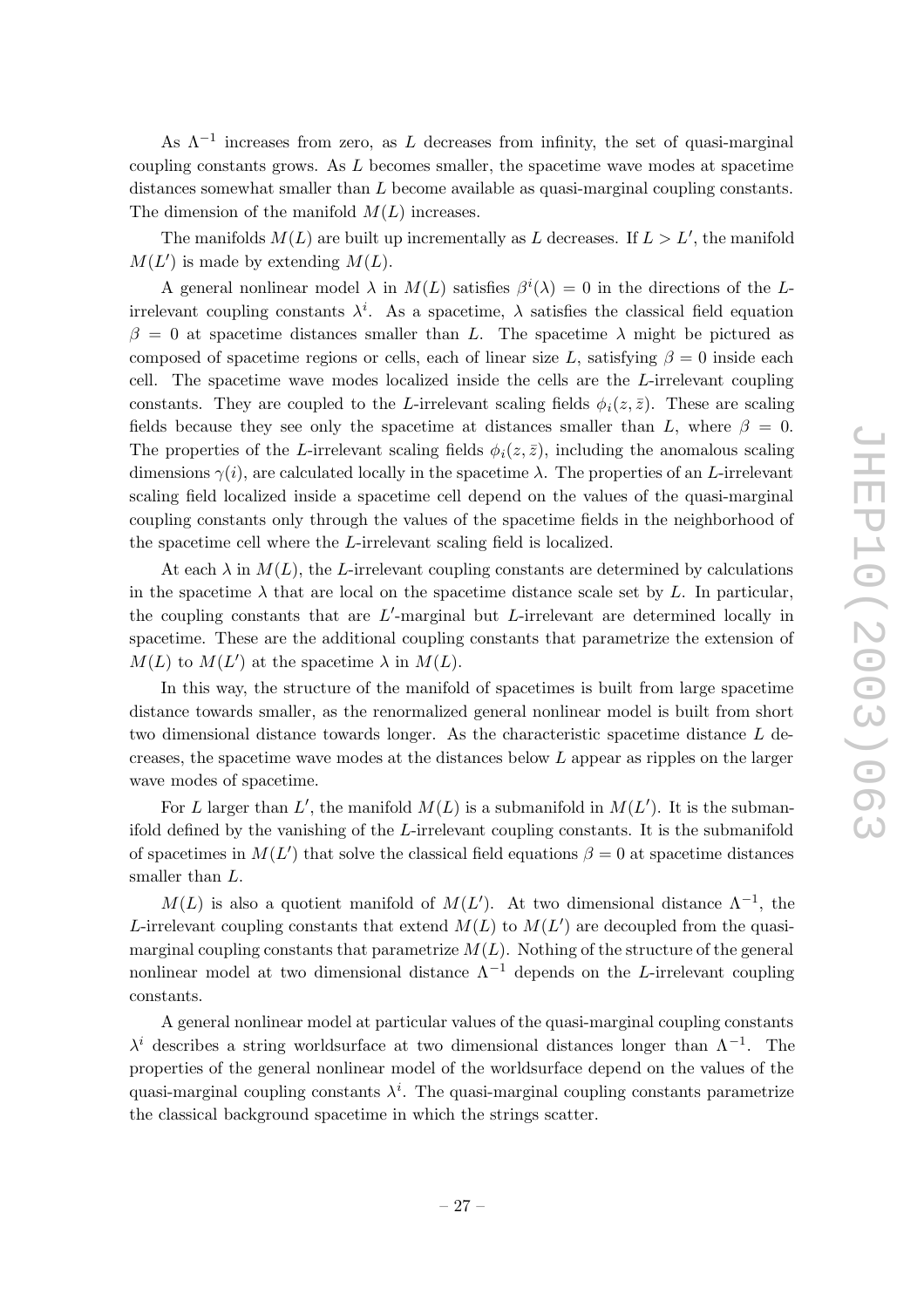The quasi-marginal coupling constants change only very slowly with the two dimensional distance, so the worldsurface is approximately scale invariant at distances longer than  $\Lambda^{-1}$ . String scattering amplitudes are computed by integrating scaling fields  $\phi_i(z,\bar{z})$ over the worldsurface. The two dimensional distance  $\Lambda^{-1}$  acts as short distance cutoff in these worldsurface integrals. As a result, the string propagator has the cut off form

$$
T g^{ij} \left[ \frac{1 - e^{-2L^2 \gamma(i)}}{\gamma(i)} \right]. \tag{2.23}
$$

The propagation of string modes associated to spacetime distances  $L(i)$  larger than L is suppressed. The spacetime distance L acts as infrared spacetime cutoff in the string scattering amplitudes. The string scattering is taking place inside a spacetime region, or cell, of linear size L .

The manifold  $M(L)$  of general nonlinear models at two dimensional distance  $\Lambda^{-1}$  is the manifold of classical background spacetimes where strings scatter within spacetime regions of size L. The amplitudes for string scattering within a spacetime cell are calculated by integrating over the worldsurface the L-irrelevant scaling fields that are localized inside the spacetime cell. The worldsurface integrals are cutoff at the short distance two dimensional distance  $\Lambda^{-1}$ . The spacetime cell of size L might be considered a hypothetical experimental region, within whic h strings are hypothetically scattered at spacetime distances smaller than L. The string scattering amplitudes are determined by the background spacetime in the spacetime neigh borho o d where the experimen t takes place, whic h is parametrized b y the quasi-marginal coupling constants.

The quasi-marginal coupling constants are not precisely dimensionless. Some hav e  $\beta(\lambda) \neq 0$ , so can act as sources and detectors for string modes at spacetime distance L . It should b e possible, in principle, to use the quasi-marginal coupling constants in this w ay to describ e the experimental apparatus for scattering experiments at spacetime distances smaller than L. The theoretical representation of nature is divided, for every large spacetime distance L , into a background spacetime at spacetime distances larger than L , containing observers measuring hypothetical string scattering amplitudes in the background spacetime at spacetime distances smaller than L.

From the point of view of an observer situated in spacetime at spacetime distance  $L$ , the condition  $\beta(\lambda) = 0$  on the L-marginal coupling constants is the consistency condition for extending tree-level string scattering amplitudes to spacetime distances larger than  $L$ . It expresses the condition that the background spacetime is a classical vacuum at spacetime distances L and larger. When the tree-level string scattering calculations are extended to spacetime distances larger than L , the general nonlinear model of the worldsurface is probed at two dimensional distances shorter than  $\Lambda^{-1}$ . If the background spacetime were not a classical vacuum, if  $\beta(\lambda)$  were not zero on the L-marginal coupling constants, then the running coupling constants would blo w up at t w o dimensional distances shorter than  $\Lambda^{-1}$ . The worldsurface would be pathological at short two dimensional distance. From this point of view, the equation  $\beta = 0$  is a consistency condition.

But if the classical spacetime is the renormalized general nonlinear model, then the condition  $\beta(\lambda) = 0$  is inevitable. It is forced by the renormalization. The renormalized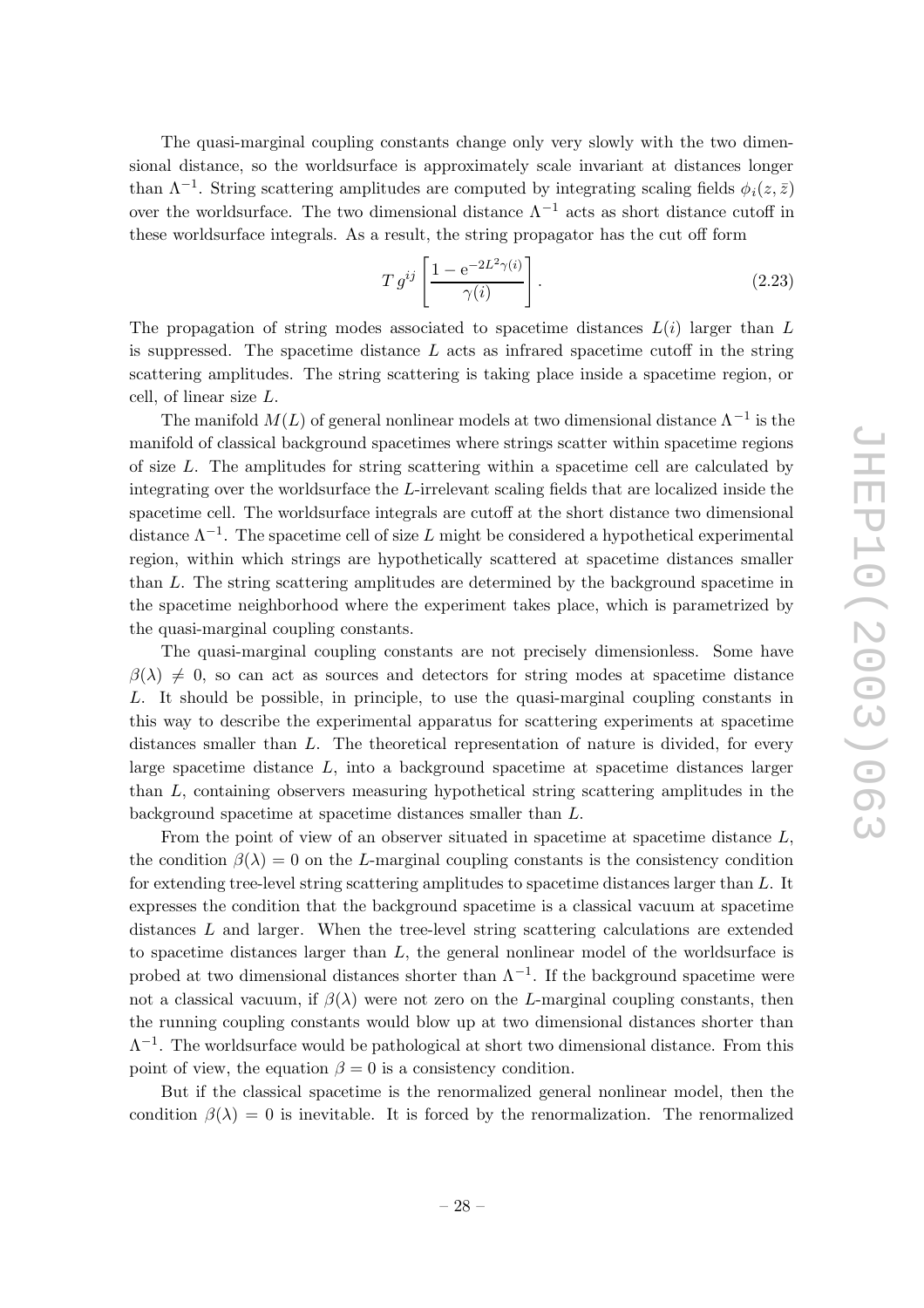<span id="page-29-0"></span>general nonlinear model at nonzero two dimensional distance  $\Lambda^{-1}$  derives from the renormalized model at  $\Lambda^{-1} = 0$ , where necessarily  $\beta(\lambda) = 0$  because there are no relevant coupling constants. Spacetime is necessarily a classical vacuum. From this poin t of view, the equation  $\beta = 0$  holds necessarily. In this classical picture, there does not seem to be an y room for an observer, in the absence of fluctuations.

#### 2.6 What the cancelling does

The condition  $\beta(\lambda) = 0$  on the quasi-marginal coupling constants allows the tree-level string scattering amplitudes to b e extended to larger spacetime distances. But string loop corrections are divergen t in the spacetime infrared. The divergence is logarithmic in the short two dimensional distance  $\Lambda^{-1}$ . Because of the divergence, the two dimensional cutoff cannot b e remo ved. The spacetime infrared cutoff cannot b e relaxed.

The divergence, equation  $(2.5)$  $(2.5)$ , is a bi-local insertion at short two dimensional distance. It disturbs the short distance structure of the general nonlinear model, disturbing the selected background spacetime. The divergence signals that the possible background spacetimes are not properly determined, at any large spacetime distance L. A mechanism is missing that will determine the background spacetime so as to nullify the effects of the string loop divergence at short t w o dimensional distances.

The lam bda model does this. The fluctuating lam bda fields cancel the string loop effects at short two dimensional distance, eliminating the dependence on  $\Lambda^{-1}$ . The lambda model acts at two dimensional distances from  $\Lambda_0^{-1}$  up to  $\Lambda^{-1}$ , producing an effective general nonlinear model of the worldsurface at each two dimensional distance between  $\Lambda_0^{-1}$  and  $\Lambda^{-1}$ . These are effective background spacetimes at every spacetime distance from  $L_0$  down to  $L$ , where  $L_0$  is defined by

$$
L_0^2 = \ln\left(\frac{\Lambda_0}{\mu}\right). \tag{2.24}
$$

The cancelling implies that infrared string loop corrections do not ever have to be calculated, because their effects are already built into the effective background spacetimes produced b y the lam bda model. Infrared string loop corrections, starting at spacetime distance L in the effective background spacetime, would merely undo what the lambda model already did when it built the effectiv e background spacetime from larger spacetime distance down to L. Because of the cancelling, the infrared string loop corrections would disturb the effectiv e background spacetime at spacetime distance L exactly so as to produce the effective background spacetimes at spacetime distances larger than L. The lambda model produces the effectiv e background spacetime depending on L exactly so it nullifies the infrared divergen t string loop corrections.

The lam bda model thus acts autonomously at short t w o dimensional distances, from a very short two dimensional cutoff distance  $\Lambda_0^{-1}$  up to  $\Lambda^{-1}$ . It acts autonomously at large spacetime distances from a very large infrared spacetime cutoff distance  $L_0$  down to L. The structure of the effective general nonlinear model of the worldsurface is determined, at any short distance  $\Lambda^{-1}$ , entirely by two dimensional nonlinear model calculations in the lambda model. Handles are dispensed with completely , at t w o dimensional distances shorter than  $\Lambda^{-1}$ . Infrared string loop corrections are dispensed with, at spacetime distances larger than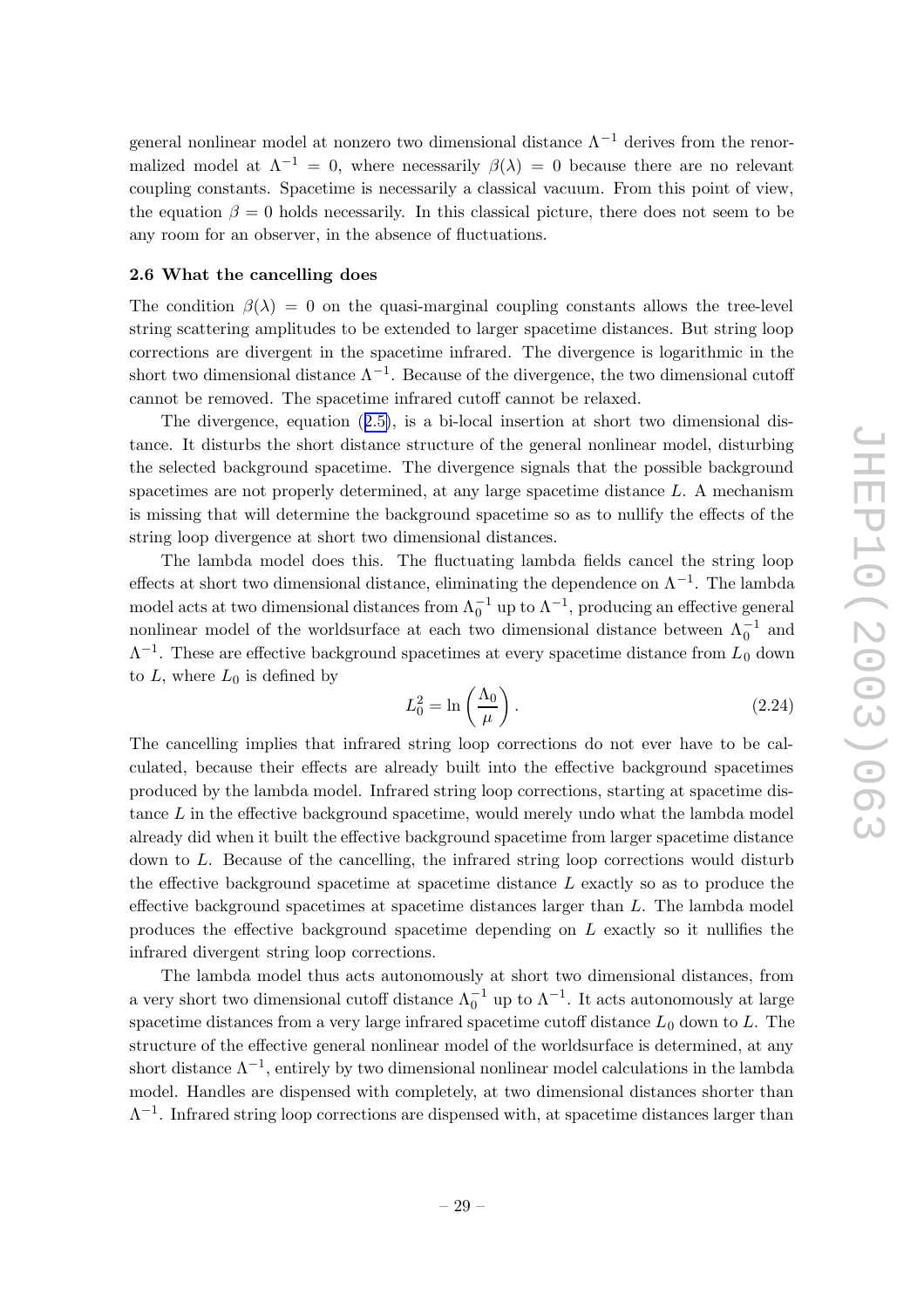<span id="page-30-0"></span>L . String theory is used only at spacetime distances smaller than L . There is no practical use for string theory, if L can be pushed smaller than any observable spacetime distance.

Moreover, the lambda model makes sense nonperturbatively, as a two dimensional nonlinear model, while string theory is formulated only perturbatively. The lambda model constructs the effective background spacetime nonperturbatively. It *defines* nonperturbative string theory, at large distance in spacetime. If a nonperturbative version of string theory did exist, then its infrared quantum corrections, accumulated from small distance to large, would undo the work of the lam bda model. Even if a nonperturbativ e version of string theory did exist, there would b e no need to use it at large spacetime distances.

#### 2.7 The effectiv e general nonlinear model

The lambda model constructs the effective general nonlinear model of the worldsurface by a local process in t w o dimensions, acting entirely at short distance. So the effectiv e general nonlinear model at two dimensional distance  $\Lambda^{-1}$  is independent of the two dimensional cutoff distance  $\Lambda_0^{-1}$ . It depends only on effective coupling constants  $\lambda_e^i(\Lambda/\Lambda_0,\lambda_r)$ . The lam bda model builds the effectiv e coupling constants starting at the t w o dimensional cutoff distance, starting from the running coupling constants at that distance,

$$
\lambda_e^i \left( \frac{\Lambda_0}{\Lambda_0}, \lambda_r \right) = \lambda_0^i = \lambda_r^i \left( \frac{\mu}{\Lambda_0}, \lambda \right). \tag{2.25}
$$

The effective coupling constants  $\lambda_e^i$  are coupled to effective two dimensional fields  $\phi_i^{\Lambda, e}$  $i^{A,e}(z,\bar{z})$ at two dimensional distance  $\Lambda^{-1}$ . The effective general nonlinear model is described by the insertion

$$
e^{-\int d^2z \Lambda^2 \frac{1}{2\pi} \lambda_e^i \phi_i^{\Lambda, e}(z, \bar{z})}.
$$
 (2.26)

It satisfies an effectiv e renormalization group equation

$$
\left(\Lambda \frac{\partial}{\partial \Lambda_{/\lambda_e}} + \beta_e^i(\lambda_e) \frac{\partial}{\partial \lambda_e^i}\right) e^{-\int d^2 z \Lambda^2 \frac{1}{2\pi} \lambda_e^i \phi_i^{\Lambda, e}(z, \bar{z})} = 0. \tag{2.27}
$$

The effective beta function  $\beta_e$  consists of the beta function of the general nonlinear model, β, plus corrections  $\delta\beta$  generated by the lambda model,

$$
\beta_e = \beta + \delta\beta. \tag{2.28}
$$

#### 2.8 The effectiv e lam bda model

The lam bda fluctuations produce an effectiv e lam bda model as well as an effectiv e general nonlinear model. The lam bda model is itself a t w o dimensional nonlinear model, so it is renormalizable. The effective lambda model at two dimensional distance  $\Lambda^{-1}$  is described by the effective metric coupling  $T^{-1} g_{ij}^e(\Lambda/\Lambda_0, \lambda_r)$ .

The crucial principle is that the effectiv e lam bda model and the effectiv e general nonlinear model of the worldsurface evolve in tandem as the two dimensional distance  $\Lambda^{-1}$ increases. The propagator of the effective lambda model cancels handles at distance  $\Lambda^{-1}$ in the effective worldsurface. The effective metric coupling  $T^{-1} g_{ij}^e(\Lambda/\Lambda_0, \lambda_r)$  is the inverse of the effectiv e handle gluing matrix.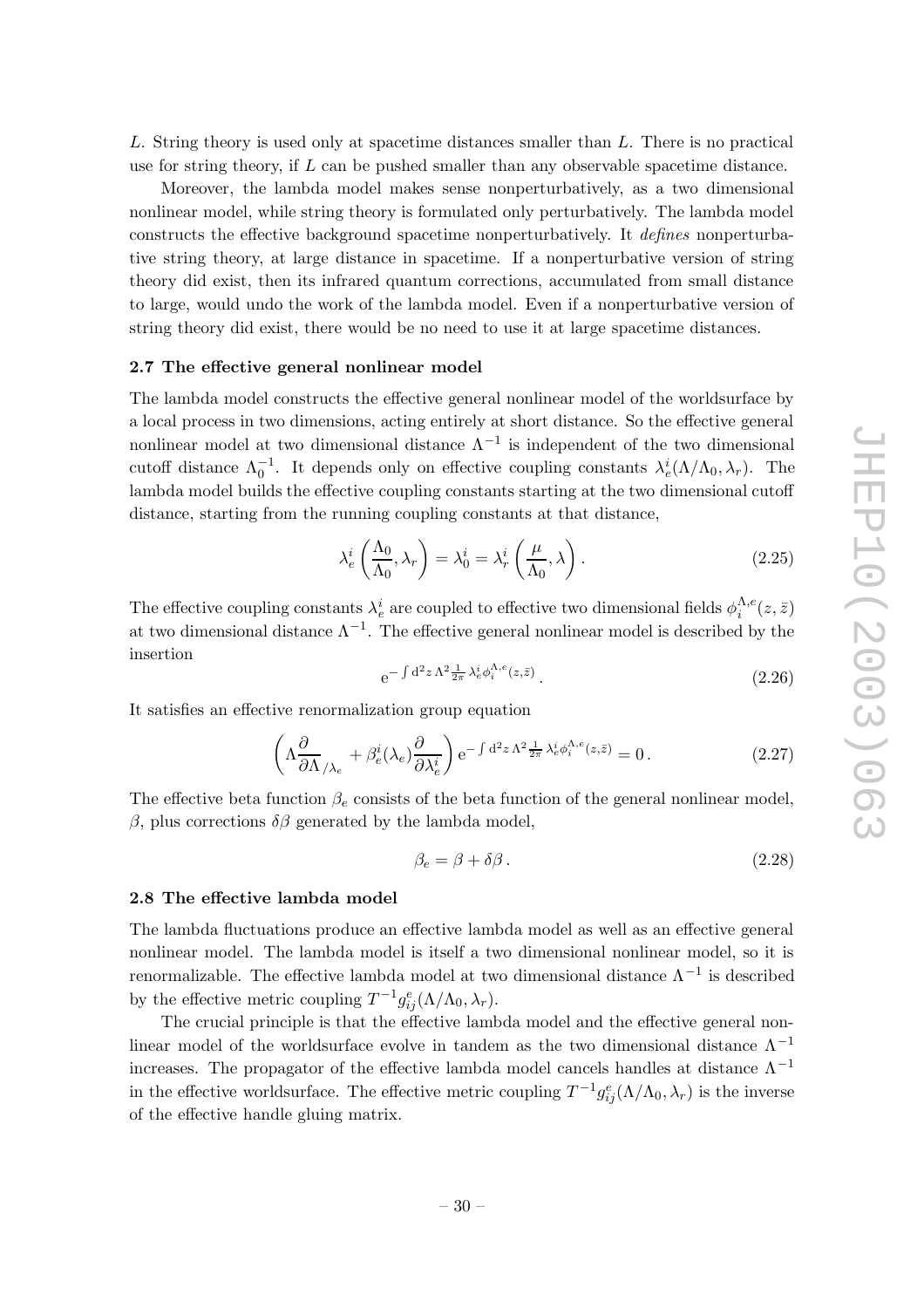<span id="page-31-0"></span>This principle of *tandem renormalization* follows from the cancelling of handles by lam bda fluctuations o ver a finite range of t w o dimensional distances. The cancelling of handles by lambda fluctuations between two dimensional distances  $\Lambda_0^{-1}$  and  $\Lambda_1^{-1}$ , with  $\Lambda_0^{-1} < \Lambda_1^{-1}$ , can be broken up into the cancelling between  $\Lambda_0^{-1}$  and  $\Lambda^{-1}$ , and the cancelling between  $\Lambda^{-1}$  and  $\Lambda^{-1}$ . The second cancelling can be expressed in terms of handles in the effective worldsurface and fluctuations in the effective lambda model, both at two dimensional distance  $\Lambda^{-1}$ . The second cancelling therefore implies that the effective metric coupling  $T^{-1} g_{ij}^e(\Lambda/\Lambda_0, \lambda_r)$  is the inverse of the effective handle gluing matrix.

The effectiv e metric coupling of the lam bda model is identified with a natural structure in the effectiv e general nonlinear model of the worldsurface, so it depends only on the effective coupling constants  $\lambda_e^i$ . It depends on  $\Lambda^{-1}$  only through the  $\lambda_e^i$ . Therefore the effectiv e lam bda model is scale in varian t in the generalized sense, taking the same form

$$
\int \mathcal{D}\lambda_e \, e^{-S_e(\lambda_e)} \, e^{-\int d^2 z \, \Lambda^2 \frac{1}{2\pi} \, \lambda_e^i(z,\bar{z}) \phi_i^{\Lambda,e}(z,\bar{z})} \tag{2.29}
$$

$$
S_e(\lambda_e) = \int d^2 z \frac{1}{2\pi} T^{-1} g_{ij}^e(\lambda_e) \, \partial \lambda_e^i \, \bar{\partial} \lambda_e^j \tag{2.30}
$$

at every short two dimensional distance  $\Lambda^{-1}$ .

## 2.9 The *a priori* measure

In a t w o dimensional nonlinear model, the fluctuations at t w o dimensional distances shorter than the characteristic distance  $\Lambda^{-1}$  distribute themselves over the target manifold of the model to form a measure  $d\rho(\Lambda, \lambda)$  on the target manifold, called the *a priori* measure [[1](#page-97-0), [2](#page-97-0), 3. The *a priori* measure summarizes the fluctuations at two dimensional distances shorter than  $\Lambda^{-1}$ .

The *a priori* measure is calculated as the one point expectation value at two dimensional distance  $\Lambda^{-1}$ .

$$
\int d\rho(\Lambda,\lambda) f(\lambda) = \langle f(\lambda(z,\bar{z})) \rangle
$$
\n(2.31)

where the expectation value is calculated by integrating over the lambda fluctuations at two dimensional distances up to  $\Lambda^{-1}$ . Equivalently,

$$
d\rho(\Lambda, \lambda') = \text{dvol}(\lambda') \langle \delta(\lambda' - \lambda(z, \bar{z})) \rangle.
$$
 (2.32)

The *a priori* measure of the lambda model is a measure on the manifold of spacetimes. Locally on the manifold of spacetimes, it takes the form of a measure on the spacetime wave modes  $\lambda^i$ , so it has the potential to be a quantum field theory in spacetime. The spacetime quantum field theory correlation functions of the wave modes  $\lambda^{i}$  are to be the integrals of functions  $f(\lambda)$  with respect to the *a priori* measure on the manifold of spacetimes. So the spacetime correlation functions are to be calculated as the one point expectation values in the lam bda model, as in equation (2.31).

In a two dimensional nonlinear model, the renormalization group acts on the target manifold of the model by a diffusion process [[1](#page-97-0), [2](#page-97-0), [3\]](#page-97-0). As the characteristic two dimensional distance  $\Lambda^{-1}$  increases, additional fluctuations are included in the *a priori* measure, causing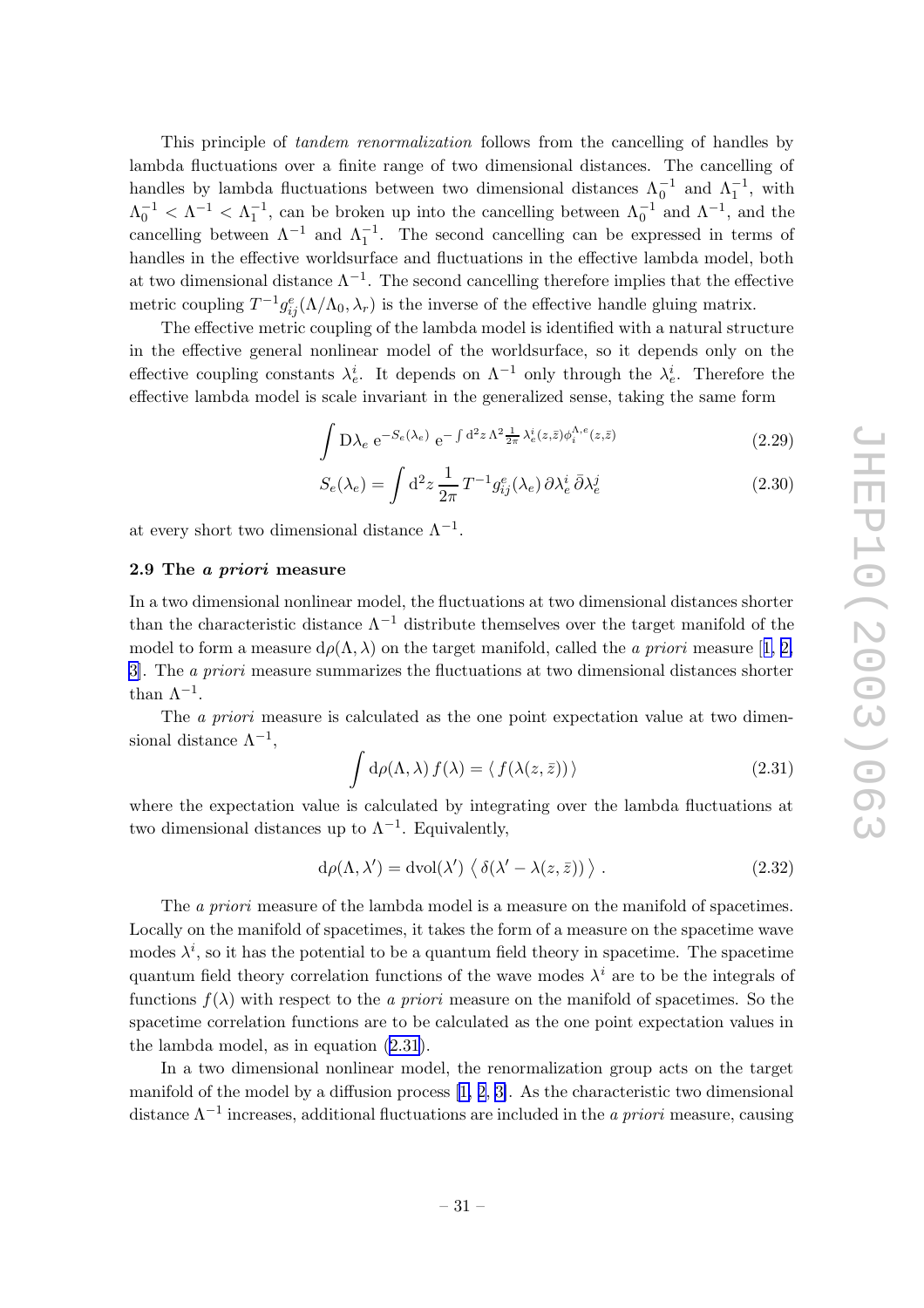<span id="page-32-0"></span>the it to diffuse out wards in the target manifold. The metric go verning the diffusion is the effectiv e metric coupling. When the nonlinear model is scale in variant, the diffusion process has stationary coefficients. When the scale in variance is of the generalized kind, as in the lambda model, the stationary diffusion process is driven by the flow in the target manifold that provides the scale in variance.

With each infinitesimal increase in the two dimensional distance,  $\Lambda^{-1} \to (1 + \epsilon)\Lambda^{-1}$ , the *a priori* measure diffuses outwards because of the additional fluctuations. At the same time, the effective coupling constants flow,  $\lambda_e^i \to \lambda_e^i - \epsilon \beta_e^i(\lambda_e)$ , along the driving vector field  $-\beta_e^i$ 

.<br>Writing the *a priori* measure in the variables  $\lambda_e^i$  as  $d\rho_e(\Lambda, \lambda_e)$ , the driven diffusion process is

$$
-\Lambda \frac{\partial}{\partial \Lambda_{/\lambda_e}} d\rho_e(\Lambda, \lambda_e) = \nabla_i^e \left( T g_e^{ij}(\lambda_e) \nabla_j^e + \beta_e^i(\lambda_e) \right) d\rho_e(\Lambda, \lambda_e)
$$
(2.33)

where  $\nabla_i^e$  is the covariant derivative with respect to the effective metric  $T^{-1} g_{ij}^e$ . The coefficients,  $T g_e^{ij}$  and  $\beta_e^i$ , of the diffusion process are stationary, independent of  $\Lambda^{-1}$ , because of the generalized scale in variance of the effectiv e lam bda model.

In the very long diffusion time  $\ln(\Lambda_0/\Lambda)$ , the *a priori* measure converges to the equilibrium measure  $d\rho_{eq}(\lambda_e)$  of the stationary diffusion process, no matter what its initial value at  $\Lambda_0^{-1}$ . The equilibrium a priori measure is peaked near the attracting submanifold where  $\beta_e = 0$ . If the equilibrium *a priori* measure concentrates near a macroscopic spacetime, then the *a priori* measure, as a measure on the wave modes of spacetime fields, is potentially a quantum field theory in spacetime, uniquely produced by the lambda model.

Assuming that the lambda model makes only small corrections to  $\beta$ , the *a priori* measure is driven by  $-\beta_e$  first to the submanifold where  $\beta = 0$ . Then the corrections to  $\beta$  determine the subset of the  $\beta = 0$  submanifold at which the *a priori* measure actually concentrates.

The *a priori* measure of the lambda model is generally covariant in spacetime, the target manifold of the general nonlinear model, because the renormalization of the general nonlinear model is carried out in a way that is invariant under reparametrization of its target manifold  $[1, 2, 3]$  $[1, 2, 3]$  $[1, 2, 3]$  $[1, 2, 3]$  $[1, 2, 3]$  $[1, 2, 3]$  $[1, 2, 3]$ .

If a particular background spacetime is chosen b y hand, arbitrarily , then it serves as the initial condition for the diffusion of the *a priori* measure. By the time a finite value of  $\Lambda^{-1}$  is reached, the *a priori* measure has diffused to the equilibrium measure, erasing all dependence on the initial choice of spacetime. The lam bda model dynamically produces independence from the arbitrary choice of background spacetime.

#### 2.10 The spacetime action principle

The beta function of the general nonlinear model,  $\beta^i(\lambda)$ , is a gradient vector field on the manifold of general nonlinear models  $[1, 2, 3, 9, 10, 11, 12]$  $[1, 2, 3, 9, 10, 11, 12]$  $[1, 2, 3, 9, 10, 11, 12]$  $[1, 2, 3, 9, 10, 11, 12]$  $[1, 2, 3, 9, 10, 11, 12]$  $[1, 2, 3, 9, 10, 11, 12]$  $[1, 2, 3, 9, 10, 11, 12]$  $[1, 2, 3, 9, 10, 11, 12]$  $[1, 2, 3, 9, 10, 11, 12]$  $[1, 2, 3, 9, 10, 11, 12]$  $[1, 2, 3, 9, 10, 11, 12]$  $[1, 2, 3, 9, 10, 11, 12]$  $[1, 2, 3, 9, 10, 11, 12]$  $[1, 2, 3, 9, 10, 11, 12]$ . In the proof of the gradient propert y [[11](#page-97-0) , [12\]](#page-97-0), the beta function is expressed as a gradien t with respect to an intrinsic metric on the manifold of two dimensional quantum field theories, defined by the two point correlation function of the fields  $\phi_i(z,\bar{z})$  on the plane. The metric coupling of the lambda model,  $T^{-1}g_{ij}(\lambda)$ , defined as the inverse of the handle gluing matrix, is that same intrinsic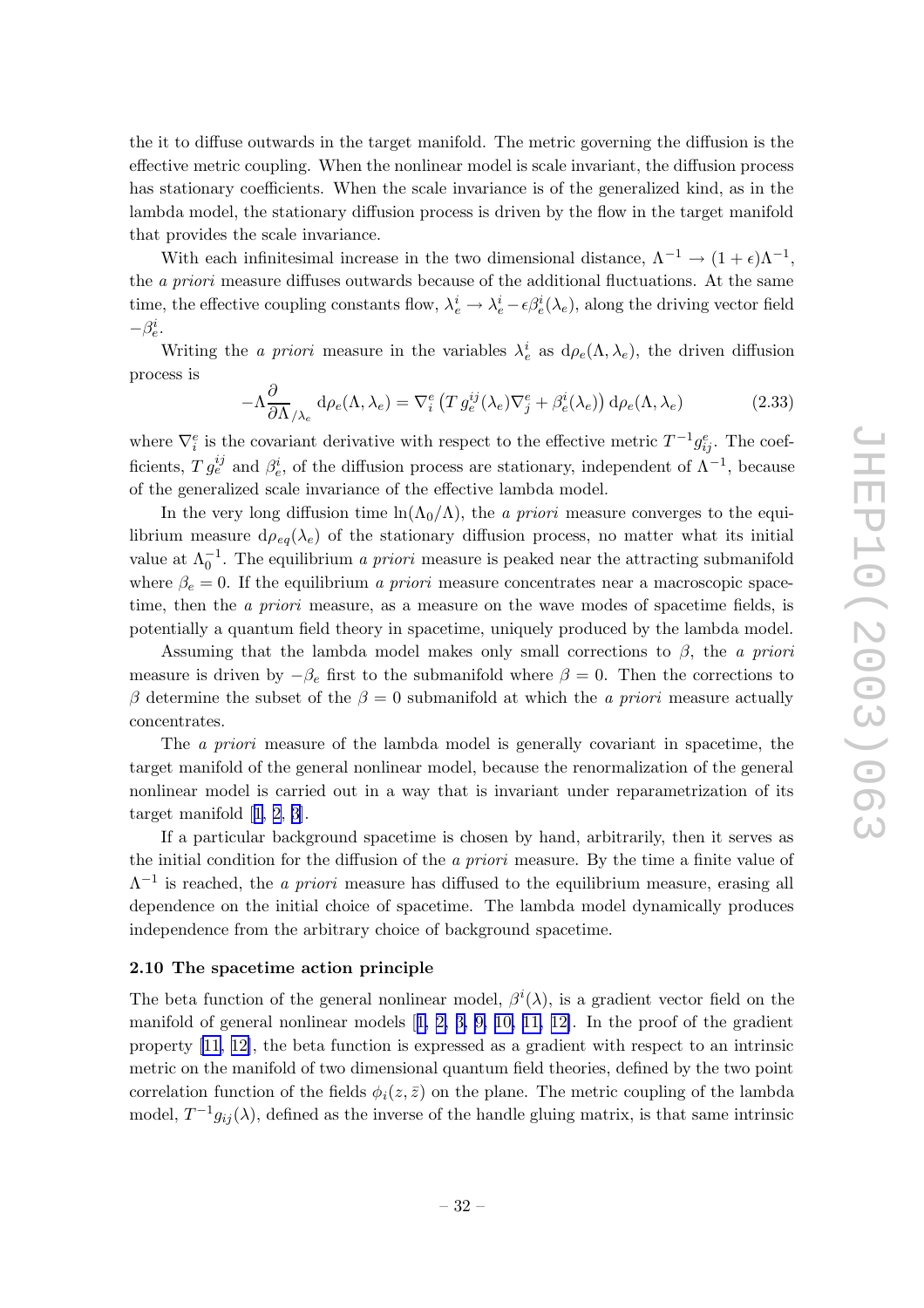metric, multiplied by  $T^{-1}$ . So the beta function of the general nonlinear model is the gradient with respect to the metric coupling  $T^{-1}g_{ij}(\lambda)$ 

$$
T^{-1}g_{ij}(\lambda)\beta^j(\lambda) = \frac{\partial}{\partial \lambda^i}T^{-1}a(\lambda)
$$
\n(2.34)

of the *potential function*  $T^{-1}a(\lambda)$  on the manifold of spacetimes.

In a macroscopic spacetime of volume  $V$ ,

$$
T^{-1}a(\lambda) = g_s^{-2} V a(\lambda)
$$
 (2.35)

where  $V a(\lambda)$  is properly normalized so as to be the spacetime integral of a local functional of the spacetime wave modes  $\lambda^i$ . The potential function  $T^{-1}a(\lambda)$  is the spacetime action of the massless spacetime field theory whose scattering amplitudes are the same as the tree-level string scattering amplitudes at large distance [[13](#page-98-0) , [10\]](#page-97-0).

The gradien t propert y will b e derived as well for the effectiv e beta function of the effectiv e general nonlinear model,

$$
T^{-1} g_{ij}^e(\lambda_e) \beta_e^j(\lambda_e) = \frac{\partial}{\partial \lambda_e^i} T^{-1} a_e(\lambda_e).
$$
 (2.36)

The stationary diffusion process for the *a priori* measure is therefore driven by a gradient flow. The equilibrium measure then satisfies the first order differential equation

$$
0 = \left(T g_e^{ij}(\lambda_e) \nabla_j^e + \beta_e^i(\lambda_e)\right) d\rho_{eq}(\lambda_e)
$$
\n(2.37)

whose solution is

$$
d\rho_{eq}(\lambda_e) = dvol_e(\lambda_e) e^{-T^{-1}a_e(\lambda_e)}
$$
\n(2.38)

where  $dvol_e(\lambda_e)$  is the metric volume element associated to the effective metric coupling.

The first order equation  $(2.37)$  for the *a priori* measure is the equation of motion  $\beta_e^i(\lambda_e) = 0$  in the sense of spacetime quantum field theory. If the lambda model is successful, spacetime quantum field theory will be explained as the a priori measure of the lam bda model. The quantum action principle of spacetime physics will then deriv e from the gradien t propert y of the beta function of the general nonlinear model.

The *a priori* measure of the lambda model is nontrivial even at the classical level, because the lam bda model is scale in varian t in the generalized sense even at the classical level. The effectiv e potential function is the classical potential function plus corrections generated b y the lam bda fluctuations

$$
T^{-1}a_e = T^{-1}a + \delta(T^{-1}a). \tag{2.39}
$$

Before quantum corrections are taken into account, the a priori measure and the diffusion process are written in terms of the uncorrected running coupling constants  $\lambda_r^i$ , around a spacetime satisfying  $\beta = 0$ , to leading order in the  $\lambda_r^i$ ,

$$
-\Lambda \frac{\partial}{\partial \Lambda_{/\lambda_r}} d\rho_r(\Lambda, \lambda_r) = \partial_i \left( T g^{ij} \partial_j + \gamma(i) \lambda_r^i \right) d\rho_r(\Lambda, \lambda_r).
$$
 (2.40)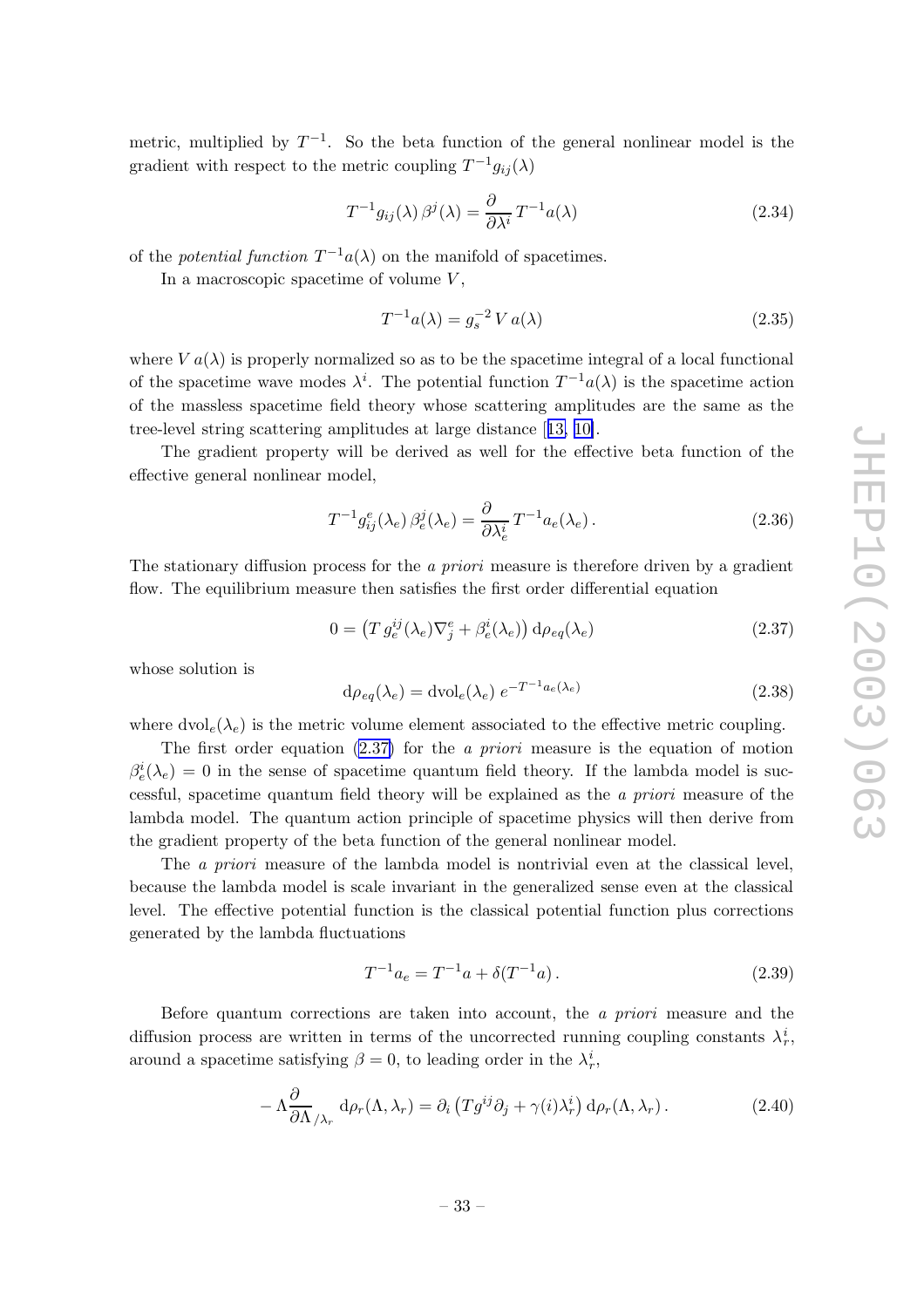<span id="page-34-0"></span>The uncorrected potential function is

$$
T^{-1}a(\lambda_r) = \frac{1}{2}T^{-1}g_{ij}\gamma(i)\lambda_r^i\lambda_r^j + O(\lambda_r^3).
$$
 (2.41)

The uncorrected equilibrium *a priori* measure is

$$
\mathrm{dvol}(\lambda_r) \; e^{-\frac{1}{2}T^{-1}g_{ij}\gamma(i)\lambda_r^i\lambda_r^j} \tag{2.42}
$$

in the gaussian approximation. The equilibration time for the wave mode  $\lambda^i$  is  $1/\gamma(i)$ .

## 2.11 Complementarit y bet ween spacetime quantum field theory and string theory

For each value of the characteristic spacetime distance L, the lambda model produces two complementary descriptions of spacetime physics. The *a priori* measure describes the spacetime physics at distances larger than  $L$  as spacetime quantum field theory. The effective general nonlinear model of the worldsurface describes spacetime physics at distances smaller than L by effective string scattering amplitudes. Both descriptions apply in local regions of spacetime, on the scale of spacetime distance set by  $L$ .  $L$  is the characteristic ultraviolet distance in the effectiv e spacetime quantum field theory , and the characteristic infrared distance in the effectiv e string scattering amplitudes.

The lambda model constructs the *a priori* measure and the effective general nonlinear model so that the two descriptions agree at spacetime distance L, where both apply. By the tandem renormalization principle, the data of the effectiv e lam bda model matches the data of the effective general nonlinear model. The effective potential function on the wave modes  $\lambda_e^i$  at spacetime distance L will be the generating functional for the effective string scattering amplitudes at distance  $L$ , by a version of the argument [[13](#page-98-0)] that connected the beta function  $\beta^{i}(\lambda)$  of the general nonlinear model to the tree-level string scattering amplitudes at large distance.

Given that the effective string scattering amplitudes match the scattering amplitudes of the effectiv e spacetime quantum field theory , and that the effectiv e spacetime quantum field theory has to be produced by the lambda model before the effective string scattering amplitudes become nonperturbatively reliable, there does not seem to b e an y practical use for the string scattering amplitudes at any spacetime distance  $L$  large enough to be reached by the lambda model. On the other hand, there could be circumstances where the effective string theory would b e useful as an alternate technical algorithm for calculating scattering amplitudes.

#### 2.12 The fermionic spacetime modes

The target manifold of the lam bda model is a graded manifold. The manifold of spacetimes has both bosonic and fermionic dimensions. The bosonic coupling constants  $\lambda^i$  are the wave modes of bosonic spacetime fields, the fermionic  $\lambda^{i}$  are the wave modes of fermionic spacetime fields. The *a priori* measure is a measure on the graded manifold of spacetimes, a quantum field theory of bosonic and fermionic fields in spacetime.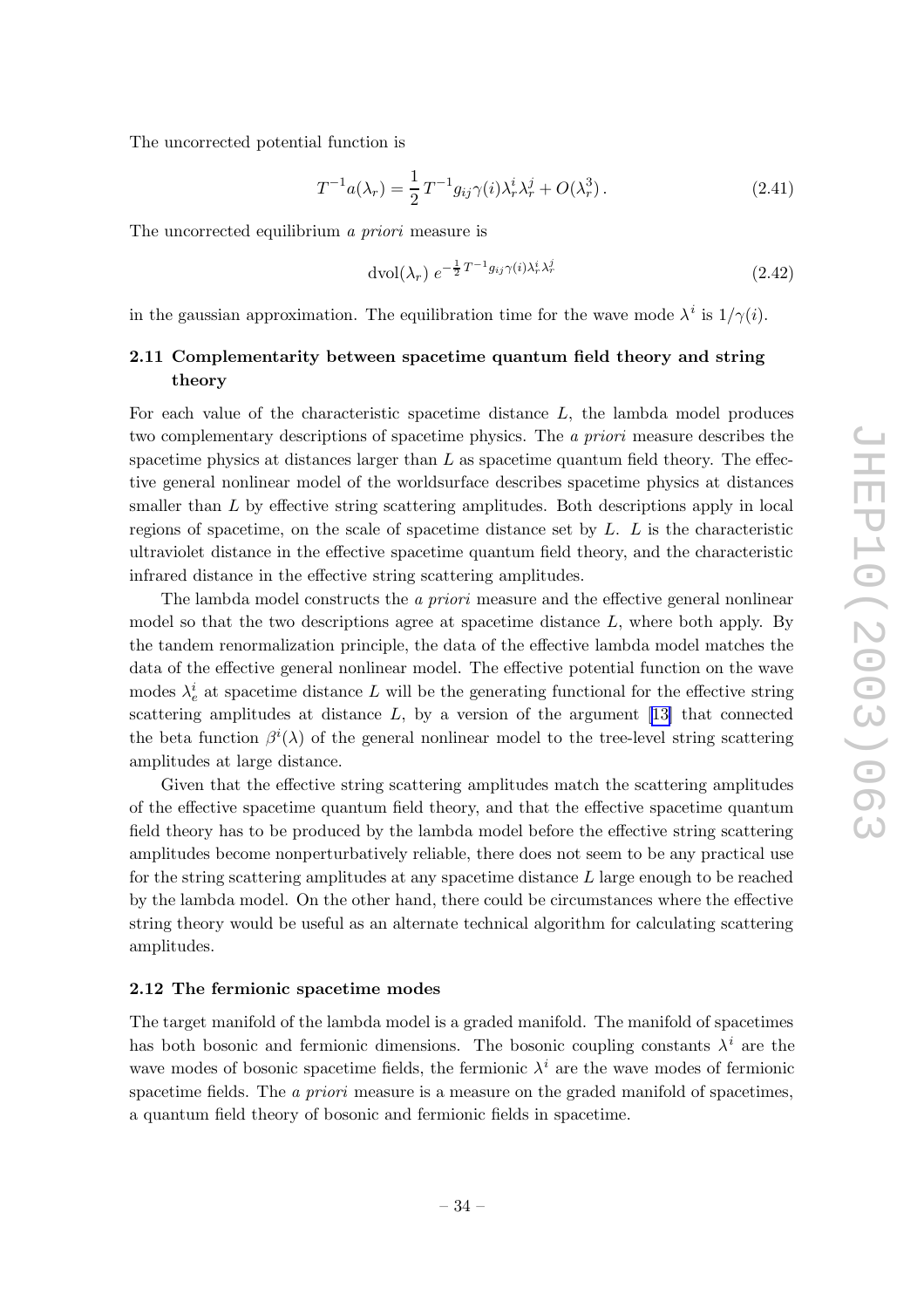The lam bda model needs a technical construction of the general nonlinear model of the worldsurface in which the bosonic and fermionic coupling constants  $\lambda^i$  occur on an equal footing. The bosonic  $\lambda^i$  must couple to bosonic fields  $\phi_i(z, \bar{z})$ , the fermionic  $\lambda^i$  to fermionic fields  $\phi_i(z,\bar{z})$ . The metric coupling  $T^{-1}g_{ij}$  must be symmetric in the bosonic directions and antisymmetric in the fermionic directions. And the construction must accomodate a general compact riemannian spacetime.

A construction of the fermionic coupling constants  $\lambda^{i}$  and their antisymmetric metric coupling  $T^{-1}g_{ij}$  is given below, in section [9](#page-71-0). The construction is based on the locally supersymmetric string worldsurface, in whic h worldsurface reparametrization in variance is implemented b y means of supersymmetric worldsurface ghost fields [[14\]](#page-98-0). The odd parameters of the supersymmetric worldsurface are eliminated, and the bosonic worldsurface ghost fields are used to construct an ordinary scale in varian t worldsurface that is spacetime covariant [[15\]](#page-98-0). Bosonic and fermionic scaling fields  $\phi_i(z,\bar{z})$  couple to the spacetime wave modes  $\lambda^i$ , which are correspondingly bosonic and fermionic.

The technical drawback of the covariant worldsurface is the picture ambiguity. The worldsurface scaling fields fall into infinitely man y formally equivalen t subspaces called pictures, distinguished b y a discrete picture charge. The bosonic scaling fields hav e integer picture charge. The fermionic scaling fields hav e picture charge integer plus half. The canonical pictures are distinguished b y the condition that the dimensions of the scaling fields are bounded below. These are the natural pictures to use in analyzing the effects of handles at short distance. For the bosonic scaling fields, there is exactly one canonical picture, which has picture charge −1. The metric is symmetric on the canonical bosonic picture. For the fermionic scaling fields, there are t w o canonical pictures, the pictures of charge  $-1/2$  and  $-3/2$ . The metric pairs the two canonical fermionic pictures. In the sum o ver states flowing through a handle, one of the canonical fermionic pictures is inserted at one end of the handle, the other canonical fermionic picture at the other end of the handle. There is no single space of fermionic coupling constants  $\lambda^{i}$  with an antisymmetric metric coupling  $T^{-1}g_{ij}$ .

A small technical inno vation is devised to put the canonical fermionic scaling fields effectively in a single picture that effectively has picture charge  $-1$ , and on which there is an antisymmetric metric  $T^{-1}g_{ij}$ . The bosonic and fermionic coupling constants  $\lambda^i$  then combine to form a single graded space, with a graded metric coupling  $T^{-1}g_{ij}$ .

When the bosonic and fermionic coupling constants  $\lambda^{i}$  are put on the same footing as coordinates for the graded manifold of spacetimes, the spacetime dynamics of the fermionic wave modes takes a nonstandard form. The wave operators acting on the fermionic wave modes are quadratic in the spacetime derivatives, lik e the w av e operators acting on the bosonic w av e modes. They are not the standard first order Dirac w av e operators. The unphysical degrees of freedom of the fermionic spacetime fields are eliminated b y gauge symmetries, leaving the standard physical conten t of the Dirac operators.

The lambda model needs the metric coupling  $T^{-1}g_{ij}$  to be positive definite in the bosonic directions. Otherwise, there would be instability under short distance fluctuations of the bosonic lambda fields  $\lambda^{i}(z, \bar{z})$ . This positivity condition is not satisfied if the worldsurface contains a Ramond-Ramond sector, because the metric on that sector is the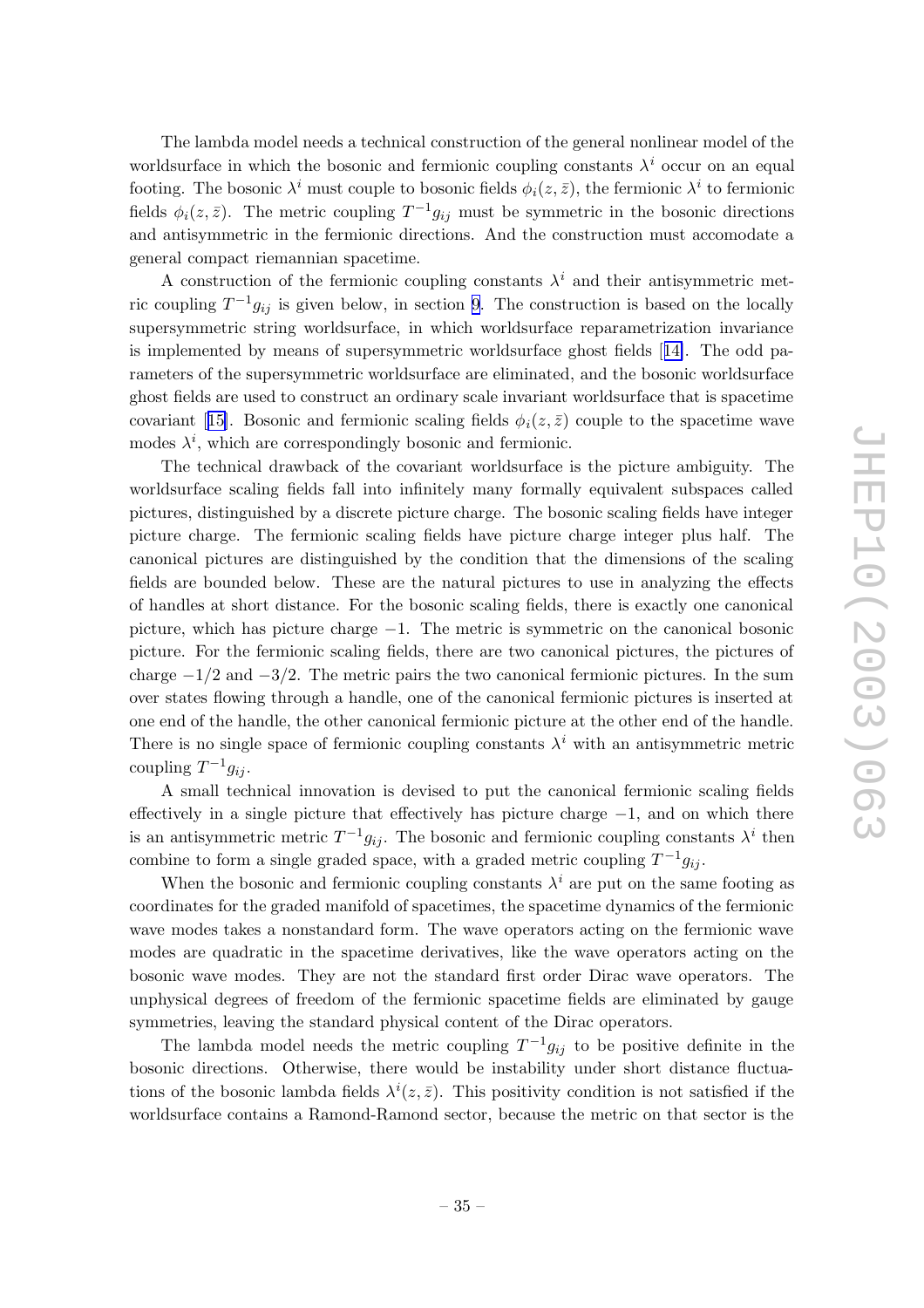tensor product of t w o antisymmetric matrices, whic h is not positiv e definite. Only the heterotic string worldsurface [[8](#page-97-0)] is without a Ramond-Ramond sector. For this purely technical reason, it appears that the lam bda model can only work in the heterotic string worldsurface. The metric coupling  $T^{-1}g_{ij}$  on the manifold of general nonlinear models of the heterotic worldsurface is positiv e definite in the bosonic directions, because there is no Ramond-Ramond sector and because spacetime is assumed riemannian.

### 2.13 Physics is built from large distance to wards small

The degrees of freedom of the lambda model are the coupling constants  $\lambda^{i}$  of the renormalized general nonlinear model, varying locally in two dimensions as fields  $\lambda^{i}(z, \bar{z})$ . The target manifold of the lambda model at two dimensional distance  $\Lambda^{-1}$  is the manifold  $M(L)$ . The renormalized general nonlinear model at two dimensional distance  $\Lambda^{-1}$  provides the data on the target manifold  $M(L)$ , the metric  $T^{-1}g_{ij}(\lambda_r)$  and the vector field  $\beta^i(\lambda_r)$ , which specify the couplings of the lam bda model. The renormalized general nonlinear model provides the lambda model with its degrees of freedom and its interactions. The renormalized general nonlinear model is the raw material on whic h the lam bda model works.

The coupling constants  $\lambda^{i}$  are the wave modes of spacetime. The renormalization of the general nonlinear model arranges the degrees of freedom  $\lambda^i$  over the range of short two dimensional distances  $\Lambda^{-1}$ , in a hierarchy organized according to spacetime distance L, following the formula  $L^2 = \ln(\Lambda/\mu)$ . At the shortest two dimensional distances, the degrees of freedom  $\lambda^{i}$  are at the largest spacetime distances. The renormalization of the general nonlinear model decouples the small distance spacetime w av e modes at short t w o dimensional distance  $\Lambda^{-1}$ . As the two dimensional distance  $\Lambda^{-1}$  increases, as the spacetime distance L decreases, the renormalization introduces, as additional degrees of freedom, the spacetime wave modes at smaller spacetime distances on the distance scale set by  $L$ .

The hierarc h y of degrees of freedom is put in place b y the renormalization of the general nonlinear model, before the lam bda model is set to work. The lam bda model acts autonomously on the renormalized general nonlinear model, from short t w o dimensional distance towards long. The lambda model operates on the degrees of freedom  $\lambda^i$  as it finds them, distributed b y the renormalization of the general nonlinear model across the range of short t w o dimensional distances. The lam bda model begins to operate at the extremely short two dimensional cutoff distance  $\Lambda_0^{-1} \approx 0$ , seeing only the extreme infrared wave modes in spacetime. As the lam bda model operates at longer t w o dimensional distance  $\Lambda^{-1}$ , it sees spacetime wave modes at decreasing spacetime distance L. At each stage, at eac h characteristic spacetime distance L , the lam bda model can ignore the decoupled spacetime wave modes at distances smaller than L, without significant loss of accuracy. The lam bda model never notices the small distance structure of spacetime.

Locality in spacetime is expressed by the hierarchy of degrees of freedom  $\lambda^i$ , distributed in the two dimensional distance  $\Lambda^{-1}$  according to the spacetime distance L. This form of locality in spacetime is left undisturbed by the lambda model. The lambda model produces corrections to the interactions at each two dimensional distance  $\Lambda^{-1}$ , at each characteristic spacetime distance L. Nonperturbative effects in the lambda model might possibly change the form in which the degrees of freedom effectively appear. But the lambda model does not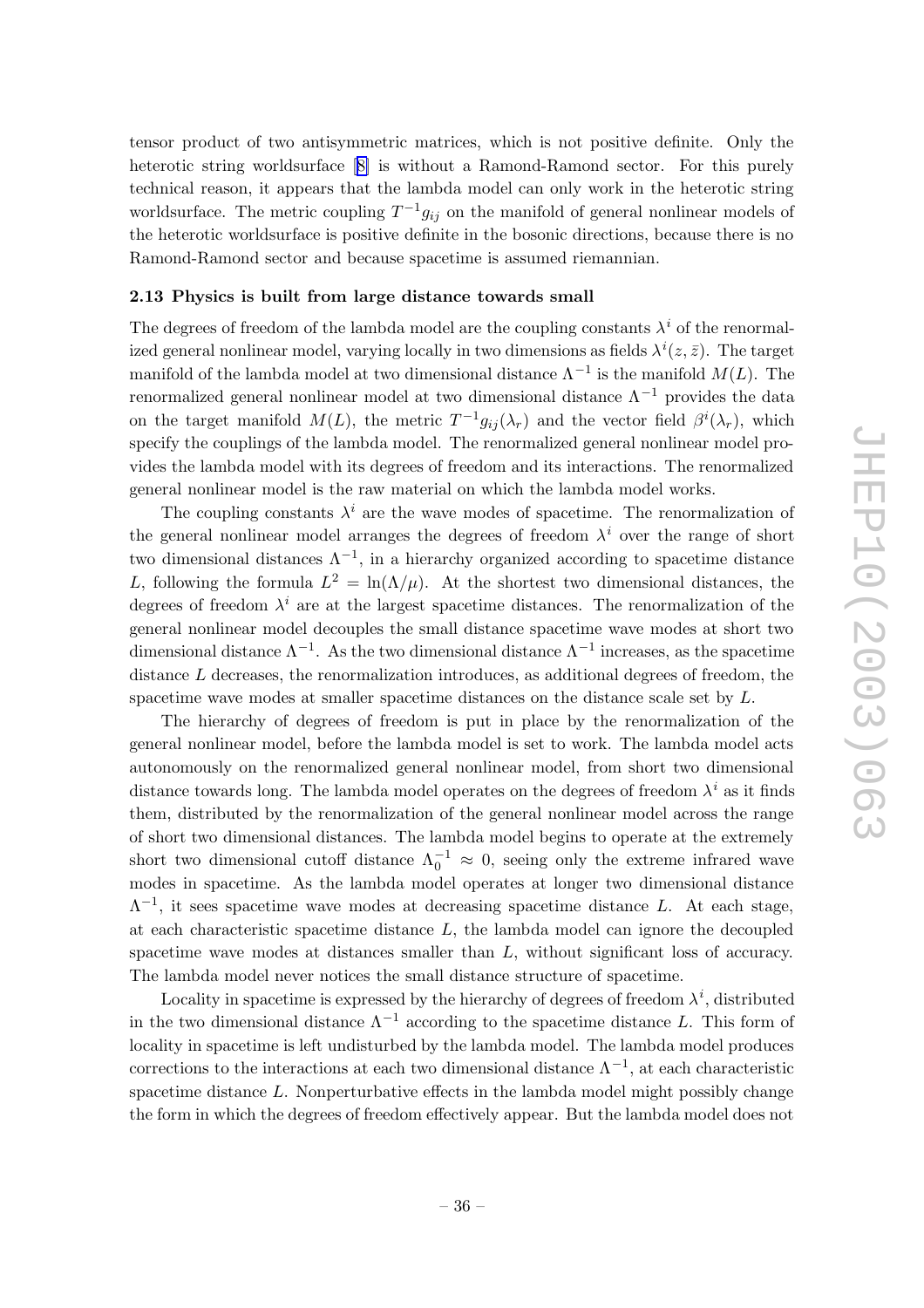change the distribution of the basic degrees of freedom  $\lambda^i$  in the two dimensional distance  $\Lambda^{-1}$ , and in the spacetime distance L. Nor does it change the decoupling of small distance spacetime wave modes, for every large value of L.

The *a priori* measure of the lambda model is the distribution of the fluctuations of the fields  $\lambda^{i}(z,\bar{z})$  at two dimensional distances shorter than  $\Lambda^{-1}$ . It is a measure on the target manifold of the lam bda model, so it is a measure, for eac h L , on the graded manifold of spacetimes,  $M(L)$ . The *a priori* measure is thus a measure on the bosonic and fermionic spacetime wave modes  $\lambda^{i}$  at spacetime distances larger than L. If this measure has appropriate technical properties, then it is a quantum field theory in spacetime, cut off in the ultraviolet at spacetime distance L , describing physics at spacetime distances larger than L .

The lam bda model is a local t w o dimensional quantum field theory , so it is built starting from its short distance limit at  $\Lambda^{-1} = 0$ , and proceeding outwards to longer two dimensional distances  $\Lambda^{-1}$  by integrating over the short distance modes of the fields  $\lambda^{i}(z, \bar{z})$ .

As the two dimensional distance  $\Lambda^{-1}$  increases, the spacetime distance L decreases. Additional spacetime modes  $\lambda^i$  begin to fluctuate, at smaller and smaller spacetime distances. Each wave mode  $\lambda^i$  is at a characteristic spacetime distance  $L(i)$ . The mode  $\lambda^i$ starts fluctuating in the lambda model when L has dropped below a value  $L_0(i)$  not much larger than  $L(i)$ , say  $L_0(i) = 20L(i)$ . The fluctuations of the two dimensional field  $\lambda^i(z, \bar{z})$ are cut off at a short two dimensional distance  $\Lambda_0(i)^{-1}$  given by  $L_0(i)^2 = \ln(\Lambda_0(i)/\mu)$ . The field  $\lambda^{i}(z, \bar{z})$  fluctuates only at two dimensional distances  $\Lambda^{-1}$  longer than its individualized cutoff distance  $\Lambda_0(i)^{-1}$ .

The *a priori* measure of the lambda model evolves with the increasing two dimensional distance  $\Lambda^{-1}$ , starting from the cutoff distance  $\Lambda_0^{-1}$ . As  $\Lambda^{-1}$  increases, as L decreases, the spacetime wave modes  $\lambda^i$  at distance L begin to fluctuate, and are *integrated in* to the a priori measure. The a priori measure is effectively a delta function in the variable  $\lambda^i$ concentrated at  $\lambda^i = 0$ , until L drops below  $L_0(i)$ , until  $\Lambda^{-1}$  becomes longer than  $\Lambda_0(i)^{-1}$ . When L drops below  $L_0(i)$ , the *a priori* measure begins to diffuse outward in the spacetime wave mode  $\lambda^i$ .

The characteristic equilibration time of the variable  $\lambda^i$  is  $1/\gamma(i) = L(i)^2$ , according to equation ([2.40\)](#page-33-0). The available diffusion time,  $L_0(i)^2 - L(i)^2$ , is more than enough to allow  $\lambda^i$  to reach equilibrium well before L decreases from  $L_0(i)$  to  $L(i)$ . The a priori measure at two dimensional distance  $\Lambda^{-1}$  therefore gives an accurate description of the physics at all spacetime distances greater than L , the physics of the spacetime w av e modes  $\lambda^{i}$  at all spacetime distances  $L(i) > L$ . The assumption here is that the equilibration times estimated from the uncorrected diffusion process are not significantly differen t from the actual diffusion times in the effectiv e diffusion process.

The lambda model thus builds its *a priori* measure, which is to be spacetime quantum field theory, starting from the large distance limit at  $L = \infty$ , by *integrating in* the spacetime wave modes at smaller and smaller spacetime distances L. Despite this top down method of construction, from large spacetime distance to small, the resulting quantum field theory appears local in spacetime. Spacetime localit y is expressed in the functional integral formulation of quantum field theory by the possibility of integrating out the small distance wave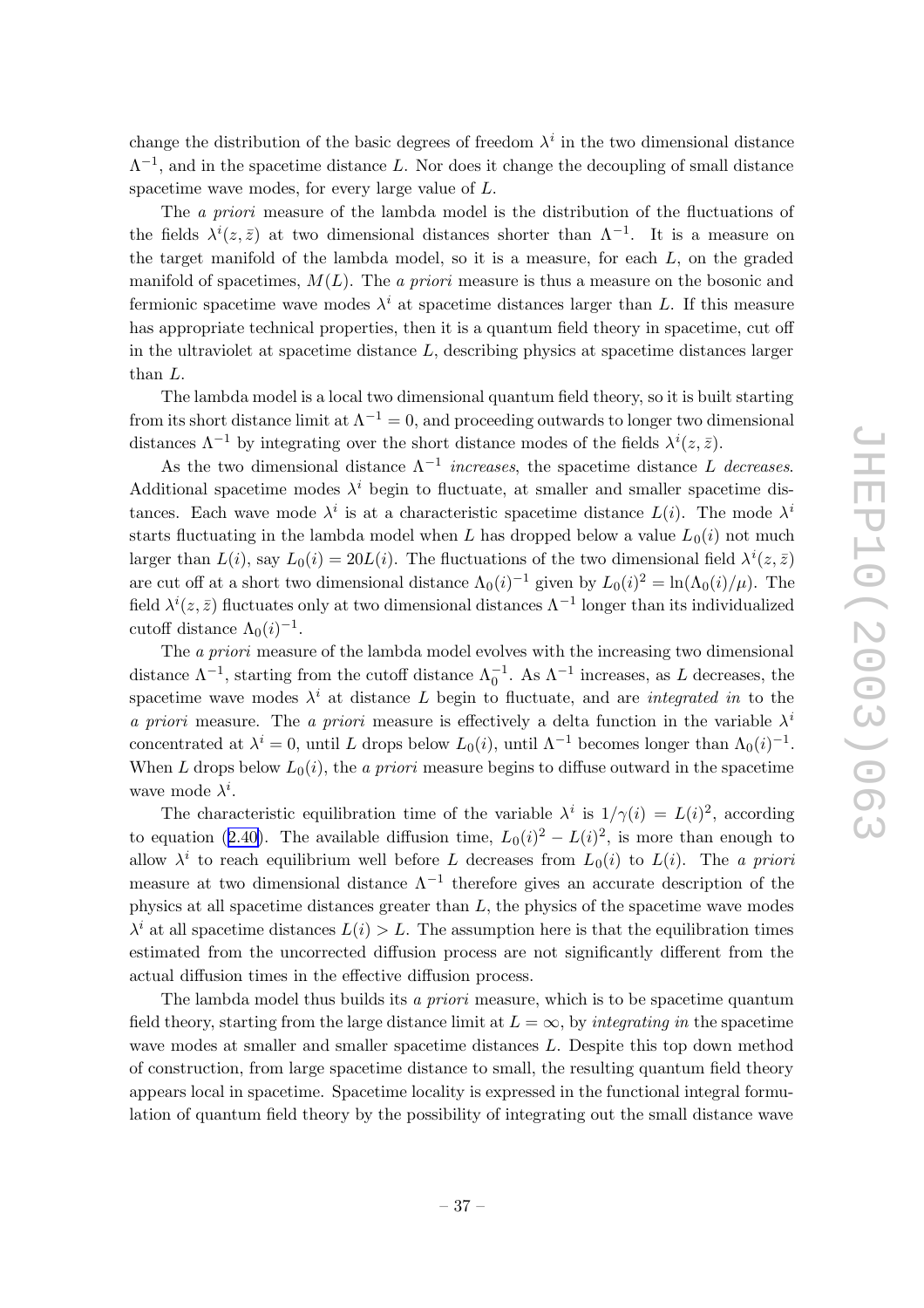modes of the spacetime fields without losing information about the functional measure on the wave modes at larger distances. The *a priori* measure of the lambda model is local in spacetime, in this sense, because integrating out the spacetime w av e modes at small spacetime distance merely reverses the process of *integrating in* that was performed by the lambda model. Integrating out a small distance wave mode  $\lambda^{i}$  replaces the equilibrium a priori measure in that variable with the value of the integral over  $\lambda^i$ , multiplied by the delta function concentrated at  $\lambda^{i} = 0$ . This simply reverses the diffusion accomplished by the lambda model, which starts from the delta function concentrated at  $\beta^{i}(\lambda) = 0$  and tends to the equilibrium measure, since diffusion conserves the total weight of the measure. The *a priori* measure at a larger spacetime distance  $L > L'$  is recovered from the *a priori* measure at the smaller spacetime distance L', by integrating out the wave modes  $\lambda^i$  at spacetime distances  $L(i)$  between L and  $L'$ .

This appearance of localit y in the spacetime quantum field theory depends crucially on the fact that, as  $\Lambda^{-1}$  increases, the newly fluctuating fields  $\lambda^{i}(z,\bar{z})$  at spacetime distances smaller than L do not disturb the equilibrium a priori measure on the wave modes at spacetime distances larger than  $L$ . As  $L$  decreases, the *a priori* measure stabilizes on the spacetime wave modes at distances larger than L. Stability at large distance is ensured b y the decoupling of irrelevan t coupling constants in the renormalization of the general nonlinear model. The spacetime wave modes  $\lambda^i$  at small distance on the scale set by L are relatively irrelevan t coupling constants in the renormalized general nonlinear model. The small distance wave modes are decoupled from the large distance wave modes, which are less irrelevant. The fluctuations of the small distance wave modes have no effect on the  $a$ priori measure at distances larger than L, as a measure on the large distance spacetime w av e modes.

The building of the *a priori* measure from short two dimensional distance  $\Lambda^{-1}$  towards longer, is based on the hierarchy of submanifolds  $M(L) \rightarrow M(L')$ ,  $L > L'$ . As  $\Lambda^{-1}$ increases, the *a priori* measure diffuses outwards from the submanifold  $M(L)$  in  $M(L')$ , along the L-irrelevant directions  $\lambda^i$  that parametrize the extension of  $M(L)$  to  $M(L')$ .

The stability of the *a priori* measure on the large distance wave modes, its independence from the additional degrees of freedom that enter at relatively small spacetime distance, is based on the hierarchy of quotient manifolds  $M(L') \to M(L)$ . The decoupling by renormalization, expressed in the quotient structure, ensures that integration over the fibers of the quotient reverses the diffusion of the *a priori* measure, which gives the property of spacetime locality to the *a priori* measure as spacetime quantum field theory.

Because of the stability of the *a priori* measure on the large distance wave modes, it should not b e necessary to calculate quantum corrections in the lam bda model at all spacetime distances from  $L = \infty$  down to L, in order to find the effective spacetime physics at distance L . That muc h calculation would not b e practical. It would accumulate enormous amounts of information about very large distance physics that would not b e relevant to the physics at spacetime distance L. The only new calculations that are needed in the lambda model at two dimensional distance  $\Lambda^{-1}$  are to be done at spacetime distances on the order of L . The effectiv e interactions in the lam bda model of the degrees of freedom at larger spacetime distances hav e already been calculated at t w o dimensional distances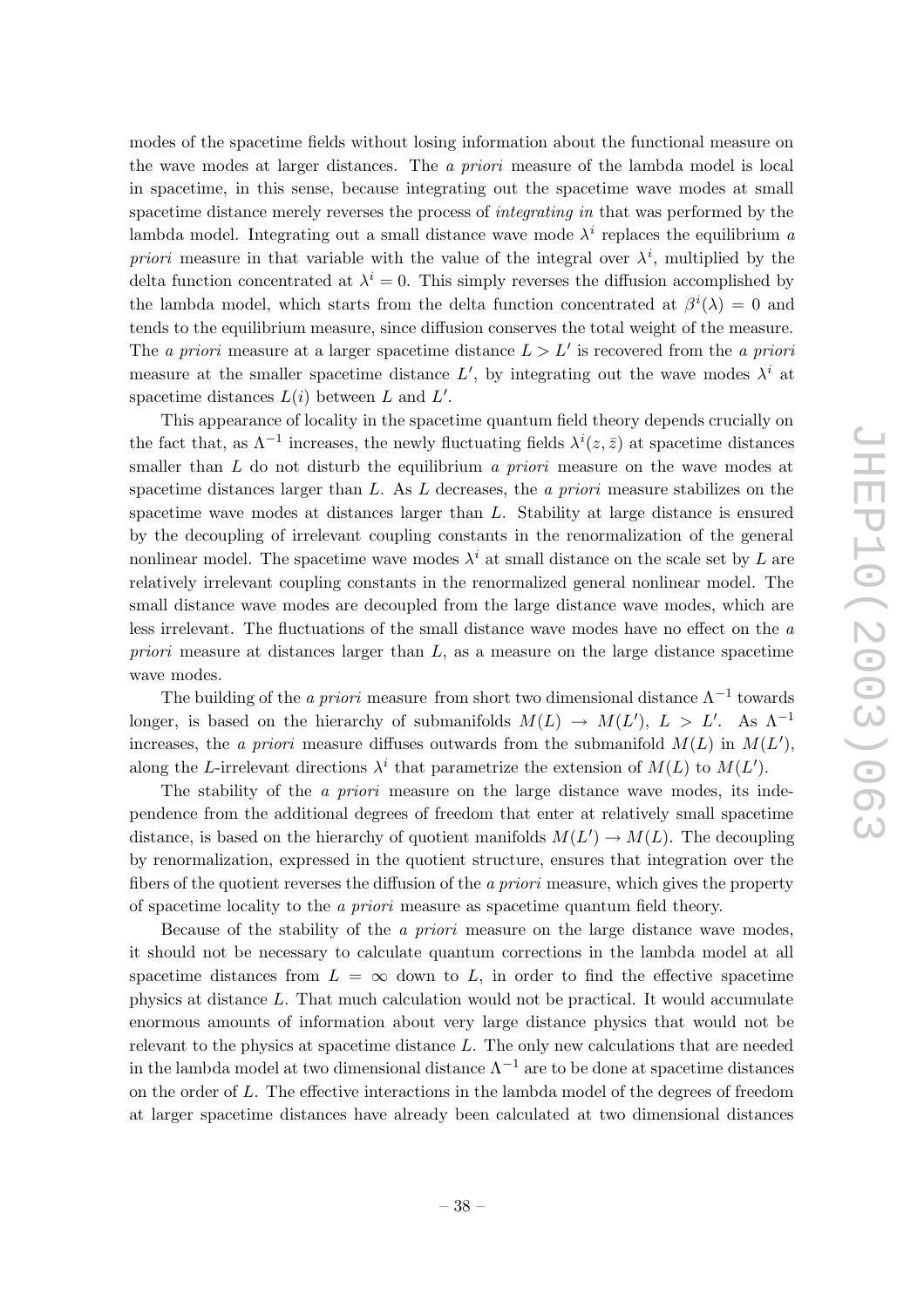shorter than  $\Lambda^{-1}$ . The effective lambda model has already stabilized in the large distance degrees of freedom, so the large distance calculations do not need to b e redone. Only the properties of the coupling constants  $\lambda^i$ , on the border between L-marginal and L-irrelevant, are in flux at two dimensional distance  $\Lambda^{-1}$ . What new calculations are needed can be made in local spacetime regions, on the spacetime distance scale set by  $L$ , which is where the borderline coupling constants  $\lambda^i$  are found.

Spacetime quantum field theory, as constructed by the lambda model, is local in spacetime, but it is not constructed from a microscopic dynamics. There is no guarantee, outside the perturbation expansion, that the dynamical laws of spacetime physics at large distance can b e derived from the dynamical laws at small distance. The effectiv e potential function  $g_{\rm s}^{-2} V a_e(\lambda_e)$  at spacetime distance L cannot be derived from the effective potential function at a smaller spacetime distance  $L'$ , except perturbatively. The actual form of the effective degrees of freedom  $\lambda_e^i$  at spacetime distance L are not determined by spacetime quantum field theory effects acting on the degrees of freedom at spacetime distances smaller than L, but rather by nonperturbative two dimensional effects in the lambda model acting at two dimensional distances shorter than  $\Lambda^{-1}$ , so at spacetime distances larger than L. Perturbatively, the effective degrees of freedom and the effective potential function of the lam bda model will b e consisten t with perturbativ e spacetime quantum field theory . But nonperturbativ e effects (suc h as quark confinement) will hav e to b e found in the lam bda model.

For the lambda model to be well-defined, its target manifold should be finite dimensional. Calculations requiring an infinite number of fields  $\lambda^{i}(z, \bar{z})$  would be difficult to control. The target spacetime of the general nonlinear model is assumed to b e compact and riemannian. It follows that the general nonlinear model has a discrete spectrum of scaling dimensions  $\gamma(i)$ . The renormalization of the general nonlinear model then suppresses the ultraviolet wave modes in spacetime by factors  $e^{-L^2\gamma(i)}$ , leaving only a finite number of quasi-marginal coupling constants  $\lambda^i$  to parametrize the target manifold  $M(L)$ . The target manifold  $M(L)$  is therefore finite dimensional, at each point  $\lambda$  in  $M(L)$ . The lambda model is well-defined, at least for small fluctuations around any point  $\lambda$  in its target manifold,  $M(L)$ , the manifold of compact riemannian spacetimes.

For any finite L, no matter how large, it is possible that fluctuations in  $M(L)$  will lead to spacetimes of linear size much larger than L, spacetimes which are macroscopic on the distance scale set b y L . Fluctuations in the lam bda model can lead to the places in  $M(L)$  where spacetime grows arbitrarily large. The dimension of  $M(L)$  would then increase without bound. In particular, there are harmonic surfaces  $\lambda_H(z,\bar{z})$  in  $M(L)$  that pass through suc h places, as described in section [11](#page-83-0) below. Weak coupling nonperturbativ e effects in the lam bda model will b e dominated b y harmonic surfaces in the target manifold, including suc h de compactifying harmonic surfaces. So it will b e necessary to control the effects of the unbounded growth in the dimension of  $M(L)$  on a decompactifying harmonic surface.

The potential difficulty should only arise when the limit  $L \to \infty$  is studied. At any finite value of L, calculations in the lambda model see only spacetime regions that are bounded on the distance scale set b y L . Only a finite num ber of quasi-marginal spacetime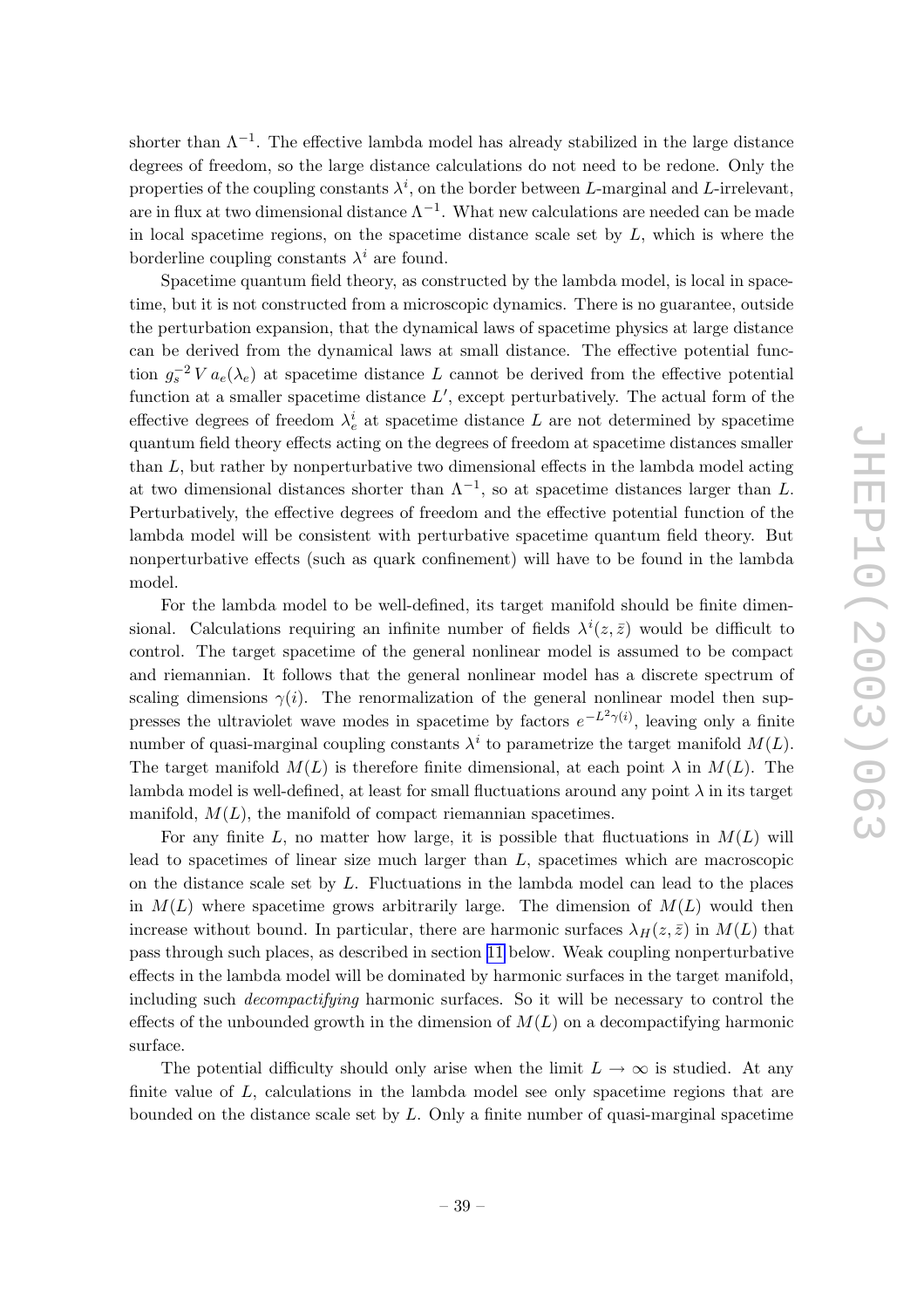wave modes  $\lambda^i$  can fit into any such local spacetime region. The difficulty posed by the un bounded dimensionalit y of the target manifold is a problem of the extreme infrared in spacetime, relevant to the problem of sending the two dimensional cutoff distance  $\Lambda_0^{-1}$  to zero.<br>To finding the spacetime physics at finite distance  $L$ , the lambda model must be built

from the two dimensional cutoff distance all the way out to  $\Lambda^{-1}$ . This would seem to require starting with control over the extreme infrared in spacetime, the limit  $L \to \infty$ at zero t w o dimensional distance. But, in the most favorable circumstance, it migh t b e possible to postpone the problem of controlling the limit  $L \to \infty$ . The limit  $L \to \infty$ might become purely a question of principle. At any finite value of L, it might be possible to obtain the spacetime physics of a local region of spacetime, on the distance scale set by L, in terms of the spacetime fields over a bounded neighborhood of that region. The spacetime wave modes  $\lambda^i$  in the extreme infrared, however many there are, will only make their influence known through the values of the local spacetime fields in the spacetime neigh borho o d under study . The t w o dimensional cutoff distance can b e remo ved, so far as the local spacetime physics is concerned, without needing to worry about the possibly infinite num ber of spacetime w av e modes in the extreme infrared.

Formally, the scale invariance of the effective lambda model allows the two dimensional cutoff distance  $\Lambda_0^{-1}$  to be taken to zero. According to the principle of tandem renormalization, the effective lambda model and the effective general nonlinear model evolve together in the two dimensional distance  $\Lambda^{-1}$ . It follows that the effective lambda model is automatically scale invariant, in the generalized sense. This *tautological scale invariance* means that any divergent dependence on the two dimensional cutoff distance  $\Lambda_0^{-1}$  can be absorbed into a change of integration variable in the functional integral defining the lam bda model. The lambda model is thus finite in the limit  $\Lambda_0^{-1} \to 0$ . This formal argument should be effectiv e in calculations of spacetime physics at finite spacetime distance L , allowing the t w o dimensional cutoff to b e remo ved in suc h calculations. But it will b e necessary to control the extreme infrared spacetime w av e modes in arbitrarily large spacetimes, before it will b e possible to establish the tautological generalized scale in variance of the lam bda model at asymptotically short two dimensional distance. The existence of the limit  $L \to \infty$ will need to b e established in order to mak e the foundation of the theory secure.

### 3. The infrared divergence in string theory

The infrared failure of string theory , whic h is due to the existence of a manifold of possible background spacetimes, expresses itself as a technical disease of the string worldsurface, a divergence at short t w o dimensional distance. Eac h degenerating handle in the string worldsurface depends logarithmically on the t w o dimensional cutoff distance. The logarithmic divergence is due to marginal scaling fields flowing as string states through the degenerating handle. The divergence is in the infrared in spacetime, because the marginal scaling fields of the general nonlinear model correspond to the zero modes of the spacetime fields that characterize spacetime. The marginal scaling fields of the general nonlinear model generate the infinitesimal variations in the manifold of spacetimes. The infrared di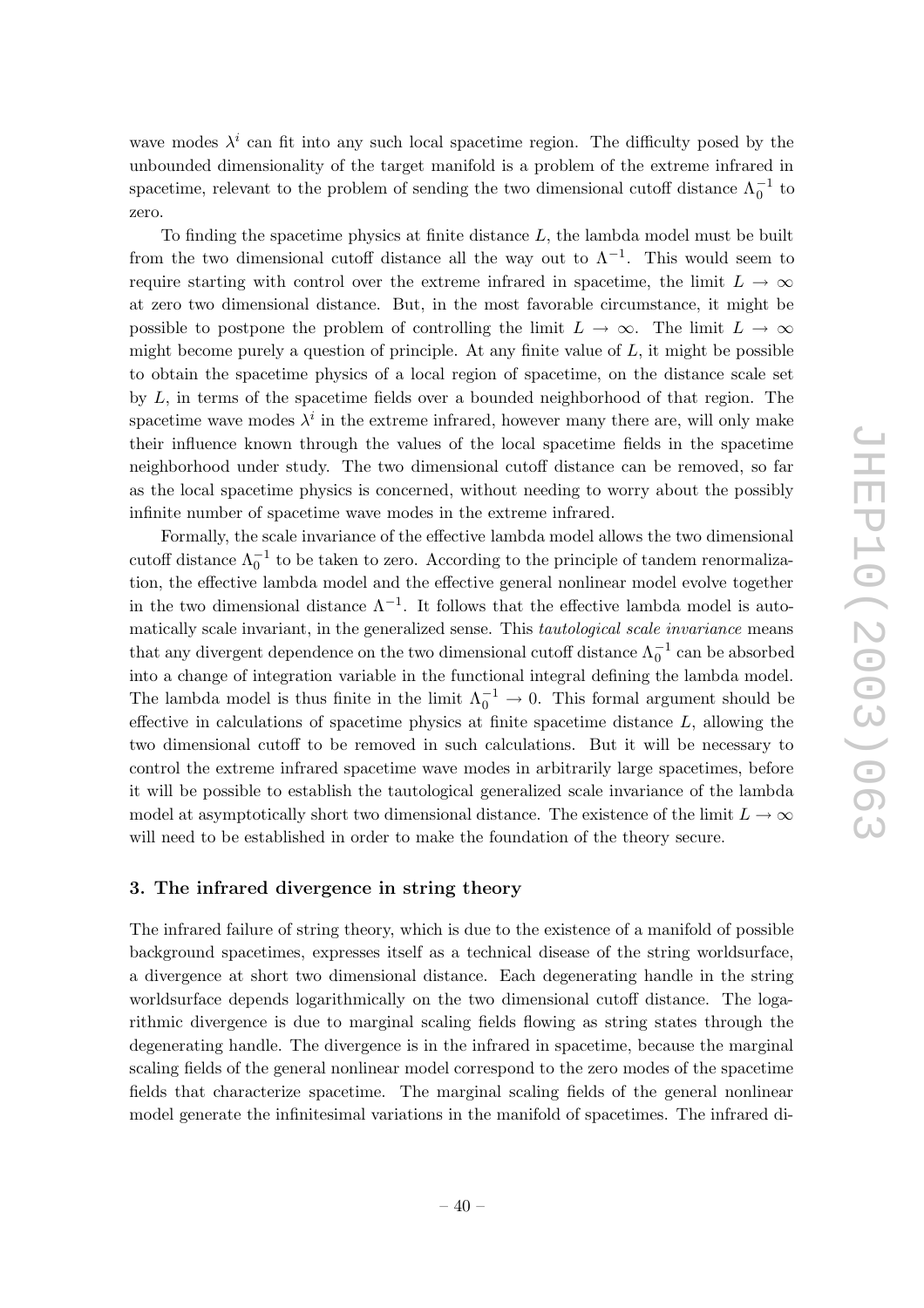vergence occurs precisely when there is infinitesimal continuous degeneracy of the possible background spacetimes. The divergence occurs because of the existence of a continuous manifold of spacetimes. A background spacetime cannot b e chosen from the manifold of possible background spacetimes, because perturbativ e string theory is divergen t in an y one of the manifold of possible background spacetimes.

### 3.1 A degenerating handle

Suppose that a background spacetime is chosen, satisfying  $\beta = 0$  at all spacetime distances. The string worldsurface is described b y an exactly scale in varian t general nonlinear model. Consider a degenerating handle in the scale in varian t worldsurface.

A handle is a tub e that connects the worldsurface to itself. Making a transverse cut through the tub e displays the handle to b e formed b y gluing together the boundaries of t w o holes in the worldsurface. The t w o holes can b e anywhere on the worldsurface. The handle degenerates when the two holes shrink, each to a single point. The limit is a node, consisting of two distinct points on the worldsurface identified together as a single point.

A degenerating handle is parametrized by its two endpoints on the worldsurface,  $z_1$ and  $z_2$ , and by a complex number q. The absolute value of q measures the thickness of the handle. Each hole has radius  $|q|^{1/2}$ . The phase of q measures the twist imparted when the two holes in the worldsurface are glued to form the handle. The endpoints  $z_1$ and  $z_2$  are the centers of the two holes. Let  $w_1$  and  $w_2$  be complex coordinates for the two regions of the worldsurface where the holes are located. The first hole is formed by removing the disk  $|w_1 - z_1| < |q|^{1/2}$  from the first region, the second hole by removing the disk  $|w_2 - z_2|$  <  $|q|^{1/2}$  from the second region. The boundaries of the two resulting holes are identified by the equation  $(w_1 - z_1)(w_2 - z_2) = q$ . The result is an almost degenerate handle whose complex structure is parametrized by the two points,  $z_1$  and  $z_2$ , and by the complex number q which lies near 0. At  $q = 0$ , the handle degenerates to a node. The two points z <sup>1</sup> and z 2 become identified together as a single point.

A degenerating handle can also be pictured as a long tube of length  $-\ln|q|$  connecting the two regions of the worldsurface. The long tube is parametrized by the complex coordinate  $u = \ln(w_1 - z_1) - \frac{1}{2} \ln q = -\ln(w_1 - z_1) + \frac{1}{2} \ln q$ . In this view, the degenerating handle represents string states propagating between two regions of the worldsurface in the very long world time  $-\ln|q|$ , during which the string can explore the largest distances in spacetime.

A string scattering amplitude is calculated in perturbativ e string theory b y integrating the partition function of the worldsurface with respect to all the parameters of its complex structure. The worldsurface partition function is non-singular in the integration parameters, except where a handle in the worldsurface degenerates to a node. Only there can the integral diverge.

### 3.2 The contribution of a degenerating handle

The contribution of a degenerating handle to the worldsurface partition function is made explicit by summing over a complete set of string states flowing through the handle. Each end of the handle is the boundary circle of a hole in the worldsurface. A string state flowing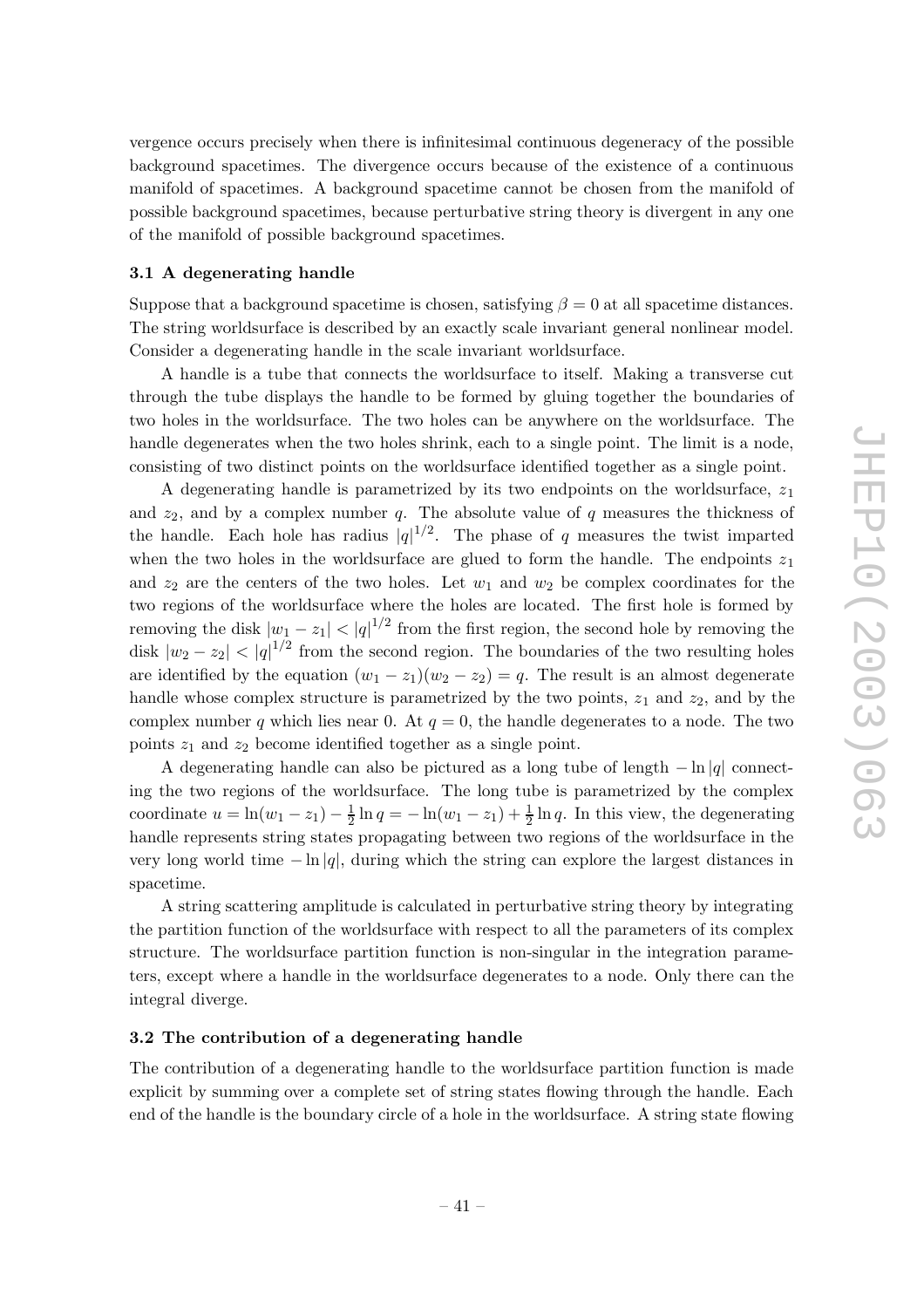<span id="page-42-0"></span>through an end of the handle shows itself on the worldsurface as a boundary condition on the boundary of the hole. A hole in the worldsurface with a boundary condition on the boundary of the hole is a local field in the worldsurface. The local fields in a scale in varian t worldsurface are linear combinations of the scaling fields. Each sum over string states flowing through an end of the handle is a sum over scaling fields inserted at the point in the worldsurface where the end of the handle is attached. The integral over the phase of  $q$ eliminates the scaling fields of nonzero spin, leaving only spin 0 scaling fields at the ends of the handle.

Summing over string states flowing through a degenerating handle replaces the handle with a double insertion of scaling fields in the worldsurface,

$$
\frac{1}{2} \int d^2 z_1 \,\mu^2 \frac{1}{2\pi} \int d^2 z_2 \,\mu^2 \frac{1}{2\pi} \int d^2 q \,\mu^4 \frac{1}{2\pi} (\mu |q|^{1/2})^{-8} \times \times \phi_i(z_1, \bar{z}_1) (\mu |q|^{1/2})^{2+\gamma(i)} T g^{ij} (\mu |q|^{1/2})^{2+\gamma(j)} \phi_j(z_2, \bar{z}_2).
$$
\n(3.1)

The  $\phi_i(z,\bar{z})$  form a complete set of linearly independent spin 0 scaling fields, normalized at two dimensional distance  $\mu^{-1}$ . The scaling dimension of the field  $\phi_i$  is  $2 + \gamma(i)$ , the anomalous dimension is  $\gamma(i)$ . The sums over indices  $i, j$  are sums over the string states flowing through the two ends of the handle. The summation convention is used for indices  $i, j$  in place of explicit sums. The scaling field  $\phi_i(z_1, \bar{z}_1)$  represents the string state flowing through the handle at endpoint  $z_1$ . The scaling field  $\phi_j(z_2, \bar{z}_2)$  represents the string state flowing through the handle at endpoint  $z_2$ . The endpoints  $z_1$  and  $z_2$  range over the entire worldsurface.

The factor  $(\mu |q|^{1/2})^{2+\gamma(i)}$  scales the field  $\phi_i$  from the circle of radius  $\mu^{-1}$  to the circle of radius  $|q^{1/2}|$ . Similarly,  $\phi_j$  is scaled by  $(\mu |q|^{1/2})^{2+\gamma(j)}$ .

The factor  $(\mu |q|^{1/2})^{-8}$  is for two dimensional scale invariance. The gluing equation  $(w_1 - z_1)(w_2 - z_2) = q$  is left invariant when  $w_1, w_2, z_1, z_2$ , and  $q^{1/2}$  are simultaneously scaled by the same scaling factor, so the integral over the handle parameters must also be in variant.

There is an overall factor  $1/2$  because the two ends of the handle are indistinguishable. The factor  $1/2\pi$  in each two dimensional integral is conventional.

The matrix  $T g^{ij}$  implements the gluing of the two boundary circles to form the handle, tying together the string states passing through the two ends of the handle. A more specific identification of the gluing matrix  $T g^{ij}$  is given below, in section [4.5](#page-56-0). One property is needed now, the fact that  $T g^{ij} = 0$  if  $\gamma(i) \neq \gamma(j)$ . This follows from scale invariance of the gluing process when the t w o holes are scaled in versely .

The handle degenerates at  $q = 0$ . The integral over the parameter |q| diverges near  $q = 0$  if and only if there are spin 0 scaling fields  $\phi_i(z, \bar{z})$  with anomalous scaling dimension  $\gamma(i) = 0$ . These are the *marginal* scaling fields, the scaling fields with scaling dimension exactly equal to 2. The spin 0 scaling fields are the possible infinitesimal variations

$$
\epsilon \int d^2 z \frac{1}{2\pi} \phi_i(z, \bar{z}) \tag{3.2}
$$

of the action of the general nonlinear model. The marginal scaling fields are the infinitesimal variations that preserve two dimensional scale invariance. The marginal scaling fields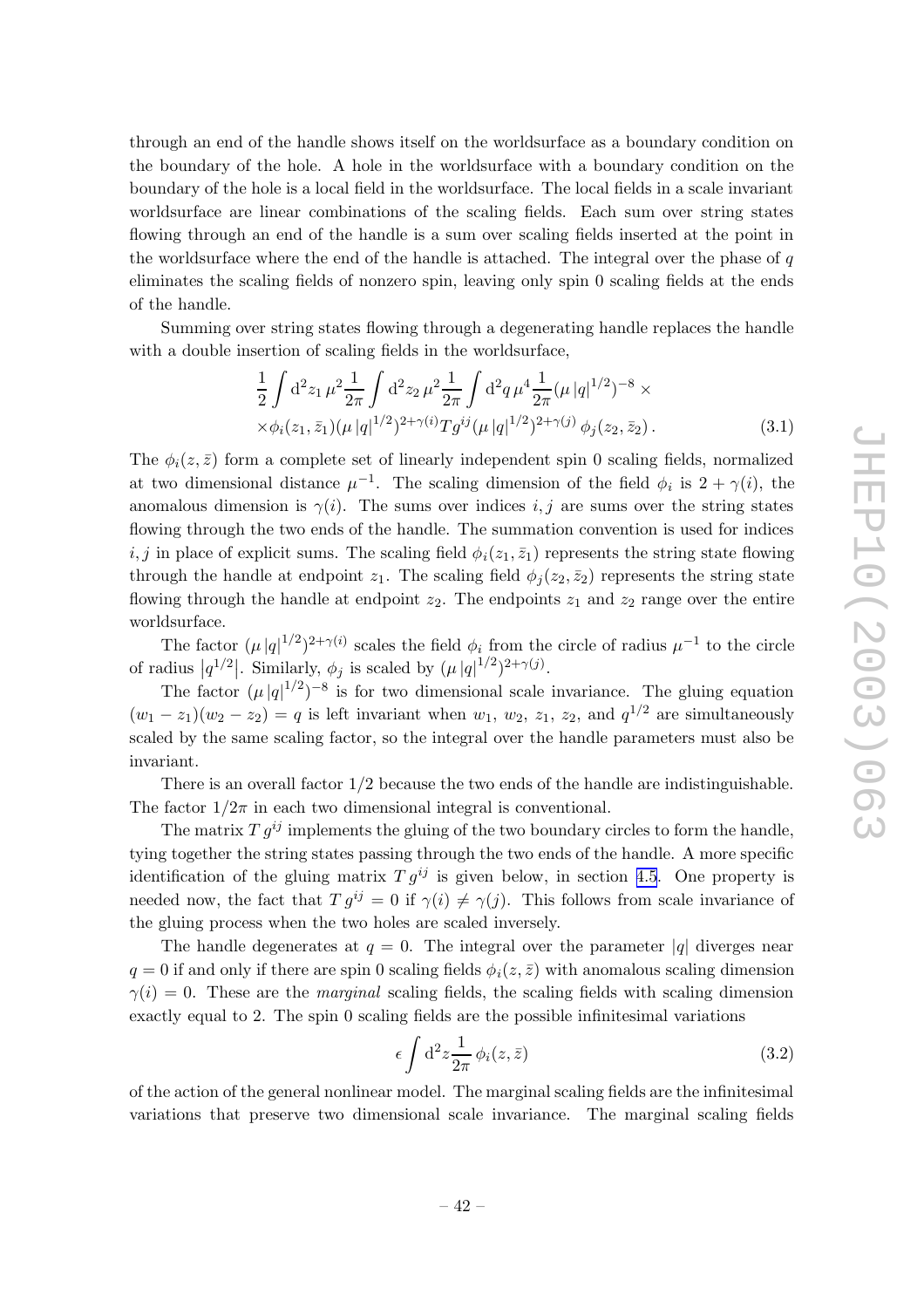<span id="page-43-0"></span>are the infinitesimal variations of the background spacetime. So a degenerating handle produces a divergence if and only if there is an infinitesimal continuous degeneracy in the set of possible background spacetimes.

The divergence is in the infrared in spacetime, because the marginal scaling fields correspond to the zero modes of the spacetime field equations  $\beta = 0$ . Also, a handle with thickness parameter q near 0 describes a string propagating for very long world time, exploring the largest distances in spacetime.

In order to regulate the perturbative string theory, integrals over worldsurface parameters are cut off at a short two dimensional distance  $\Lambda_0^{-1}$ . In particular, the radius of the hole at each end of a degenerating handle is bounded below by  $\Lambda_0^{-1}$ . The integral over q in equation [\(3.1](#page-42-0)) is regulated by the cutoff  $|q|^{1/2} > \Lambda_0^{-1}$ . The cutoff dependence is extracted by integrating up to some limit  $|q|^{1/2} = \Lambda_1^{-1}$ , where  $\Lambda_1^{-1}$  is a fixed worldsurface distance, independen t of the cutoff. The cutoff dependen t part of the handle insertion, integral ([3.1\)](#page-42-0), becomes

$$
\int d^2 z_1 \,\mu^2 \frac{1}{2\pi} \int d^2 z_2 \,\mu^2 \frac{1}{2\pi} \phi_i(z_1, \bar{z}_1) T \, g^{ij} \left[ \frac{(\mu^2 \Lambda_1^{-2})^{\gamma(i)} - (\mu^2 \Lambda_0^{-2})^{\gamma(i)}}{\gamma(i)} \right] \phi_j(z_2, \bar{z}_2). \tag{3.3}
$$

The expression

$$
T g^{ij} \left[ \frac{(\mu^2 \Lambda_1^{-2})^{\gamma(i)} - (\mu^2 \Lambda_0^{-2})^{\gamma(i)}}{\gamma(i)} \right]
$$
 (3.4)

is the string propagator of the large distance string modes, with the t w o dimensional short distance cutoff acting as infrared regularizer in spacetime. The infrared spacetime cutoff distance  $L_0$  is given by

$$
L_0^2 = \ln\left(\frac{\Lambda_0}{\mu}\right). \tag{3.5}
$$

For small  $\gamma(i)$ , the string propagator behaves as

$$
T g^{ij} \frac{1}{\gamma(i)}\tag{3.6}
$$

until  $\gamma(i)$  becomes smaller than  $L_0^{-2}$ . Then the pole is regularized, becoming

$$
T g^{ij} \, \ln(\Lambda_0^2 \Lambda_1^{-2}) \tag{3.7}
$$

a logarithm of the two dimensional cutoff distance  $\Lambda_0^{-1}$ . The two dimensional cutoff distance, by acting as the short distance cutoff in worldsurface integrals, cuts off the propagator of the string modes at infrared spacetime distance  $L_0$ .

If the spacetime is held fixed, the two dimensional cutoff distance  $\Lambda_0^{-1}$  can be taken so close to zero that there is cutoff dependence only when  $\gamma(i) = 0$ . The divergent part of the handle insertion, integral ([3.1\)](#page-42-0), then becomes

$$
\frac{1}{2} \int d^2 z_1 \mu^2 \frac{1}{2\pi} \int d^2 z_2 \mu^2 \frac{1}{2\pi} \phi_j(z_2, \bar{z}_2) T g^{ij} \ln(\Lambda_0^2 \Lambda_1^{-2}) \phi_i(z_1, \bar{z}_1)
$$
(3.8)

where now the indices  $i, j$  range only over the marginal scaling fields. They will continue to do so until further notice.

The restriction to marginal scaling fields  $\phi_i(z,\bar{z})$  will have to be relaxed, because it will become untenable to assume that  $\Lambda_0^{-1}$  can be taken to zero with the spacetime held fixed.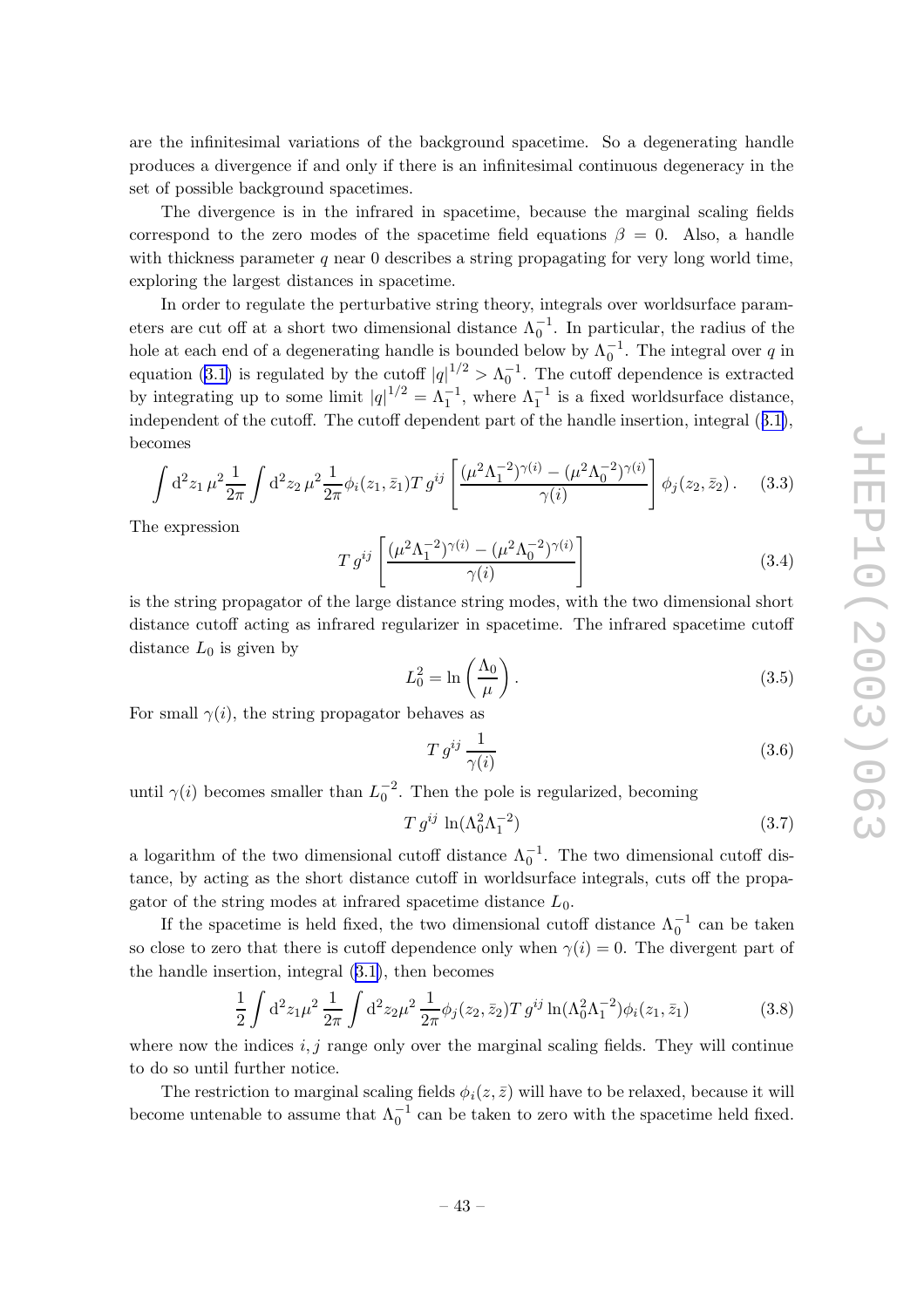#### 3.3 The effects of the divergence at short distance

The divergence is a symptom of deficiency in the string worldsurface. The divergence signals that string theory is incomplete, that the string worldsurface is not adequately formulated. A mechanism is missing to cancel the divergence. The divergence is in the spacetime infrared, so the missing mechanism should operate at large distance in spacetime.

The renormalization of the general nonlinear model exhibits the large distance spacetime physics to be encoded in the short distance structure of the general nonlinear model of the worldsurface. So the missing mechanism should operate at short t w o dimensional distance. But a degenerating handle is not necessarily local on the worldsurface. A degenerating handle may connect two regions on the worldsurface which, in the absence of the handle, are distant from each other or even disconnected from each other. First, it is necessary to isolate the divergen t effects of degenerating handles on the short distance structure of the general nonlinear model of the worldsurface. These are the effects on the large distance physics of spacetime. Then a mechanism can b e designed to cancel the divergen t effects at short t w o dimensional distance.

The short distance structure of the worldsurface is visible in an arbitrary local two dimensional neigh borho od. So the short distance effects of degenerating handles are produced by those degenerating handles whose two endpoints lie in the same two dimensional neighborhood. These are the *local* handles. The missing mechanism can then be designed to cancel the divergence produced b y the local degenerating handles.

The endpoints  $z_1$  and  $z_2$  of a local handle lie in the same two dimensional neighborhood. The two dimensional distance  $|z_1 - z_2|$  is independent of the two dimensional cutoff distance, so the divergen t effects of a local handle can b e extracted naturally , b y putting  $\Lambda_1^{-1} = |z_1 - z_2|$  as upper bound on the handle thickness parameter  $|q|^{1/2}$ . The availability of the two dimensional distance  $|z_1 - z_2|$  between the endpoints of a local handle allows the short distance effects of the local handle to b e isolated naturally .

Substituting  $|z_1 - z_2|$  for  $\Lambda_1^{-1}$  in equation ([3.8\)](#page-43-0), the divergent effects of a local handle are described b y a bi-local insertion in the local t w o dimensional neigh borho o d

$$
\frac{1}{2} \int d^2 z_1 \mu^2 \frac{1}{2\pi} \int d^2 z_2 \mu^2 \frac{1}{2\pi} \phi_j(z_2, \bar{z}_2) T g^{ij} \ln(\Lambda_0^2 |z_1 - z_2|^2) \phi_i(z_1, \bar{z}_1).
$$
 (3.9)

As mentioned, the indices  $i, j$  are now ranging only over the marginal scaling fields, but this restriction will have to be lifted, because it derives from the assumption that  $\Lambda_0^{-1}$  can b e taken arbitrarily close to zero with the spacetime held fixed.

# 4. A local mechanism to cancel the divergence

### 4.1 The restricted lam bda model

The lambda model is formulated to cancel the effects of local handles at short two dimensional distance. The construction of the lambda model will be formal, at first, because of the artificial restriction to marginal scaling fields  $\phi_i(z, \bar{z})$  in the description of the divergent effects of handles.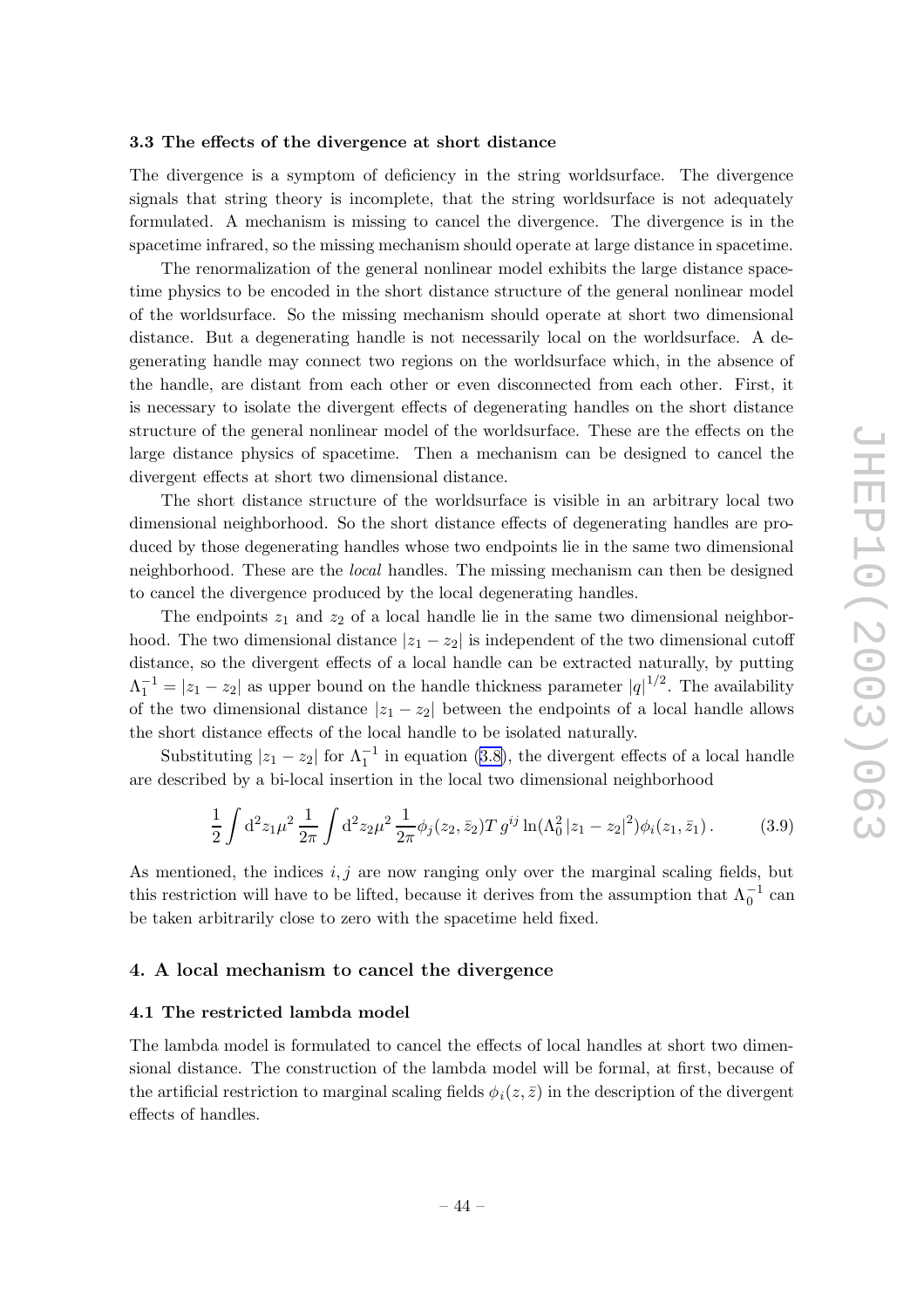<span id="page-45-0"></span>To cancel the divergent bi-local insertion made by a local handle, the marginal coupling constants  $\lambda^i$  are made into local sources  $\lambda^i(z,\bar{z})$  which are coupled to the marginal scaling fields  $\phi_i(z,\bar{z})$  by inserting

$$
e^{-\int d^2z \,\mu^2 \frac{1}{2\pi} \,\lambda^i(z,\bar{z}) \,\phi_i(z,\bar{z})} \tag{4.1}
$$

into the general nonlinear model of the worldsurface. Then the sources  $\lambda^{i}(z,\bar{z})$  are set fluctuating with gaussian propagator

$$
\langle \lambda^{i}(z_1, \bar{z}_1) \lambda^{j}(z_2, \bar{z}_2) \rangle = -T g^{ij} \ln(\Lambda_0^2 |z_1 - z_2|^2). \tag{4.2}
$$

The fluctuating sources  $\lambda^{i}(z, \bar{z})$ , coupled to the marginal scaling fields  $\phi_{i}(z, \bar{z})$ , produce at leading order the insertion

$$
\frac{1}{2} \int d^2 z_1 \mu^2 \frac{1}{2\pi} \int d^2 z_2 \mu^2 \frac{1}{2\pi} \phi_j(z_2, \bar{z}_2) \left\langle \lambda^i(z_1, \bar{z}_1) \lambda^j(z_2, \bar{z}_2) \right\rangle \phi_i(z_1, \bar{z}_1)
$$
(4.3)

which cancels the effects of a single local handle at two dimensional distances near  $\Lambda_0^{-1}$ . Exponentiated, the insertions of the lam bda propagator cancel the effects of arbitrarily man y independen t local handles on the worldsurface. But multiple handles are independen t only when widely separated on the worldsurface. The sub-leading effects of colliding local handles remain to b e cancelled.

The gaussian fluctuations are generated b y inserting into the general nonlinear model of the worldsurface a functional integral over the sources  $\lambda^{i}(z,\bar{z})$ 

$$
\int \mathcal{D}\lambda e^{-\int d^2 z \frac{1}{2\pi} T^{-1} g_{ij} \partial \lambda^i \bar{\partial} \lambda^j} e^{-\int d^2 z \mu^2 \frac{1}{2\pi} \lambda^i (z, \bar{z}) \phi_i (z, \bar{z})}
$$
(4.4)

The sources  $\lambda^{i}(z,\bar{z})$  have become dimensionless, massless, scalar quantum fields. The propagator of a massless scalar field in t w o dimensions is logarithmic, so must b e normalized at a characteristic two dimensional distance, which is  $\Lambda_0^{-1}$ .

The sub-leading effects of colliding local handles are cancelled b y making non-gaussian corrections to the fluctuations. The corrections are generated b y adding interaction terms to the gaussian action

$$
S(\lambda) = \int d^2 z \, \frac{1}{2\pi} \left( T^{-1} g_{ij} \, \partial \lambda^i \, \bar{\partial} \lambda^j + T^{-1} g_{ij,k} \lambda^k \, \partial \lambda^i \, \bar{\partial} \lambda^j + T^{-1} g_{ij,kl} \lambda^k \lambda^l \, \partial \lambda^i \, \bar{\partial} \lambda^j + \cdots \right). \tag{4.5}
$$

Only local interactions are needed to cancel the short distance effects of the local handles. A rough argument is that collisions between handles produce the insertions of scaling fields that are to b e cancelled b y the interactions, only local interactions are needed. A better argumen t is given later. The interaction terms must b e scale in varian t because the effects of the handles are given b y scale in varian t integrals o ver worldsurface parameters. The interaction terms must therefore all contain t w o derivatives of the dimensionless scalar fields  $\lambda^{i}(z, \bar{z})$ , multiplied by any number of scalar fields. Infinitely many such interaction terms are possible. The infinite num ber of coefficients are calculated, in principle, from the worldsurface integrals for multiple handles. Fortunately there is a much simpler way.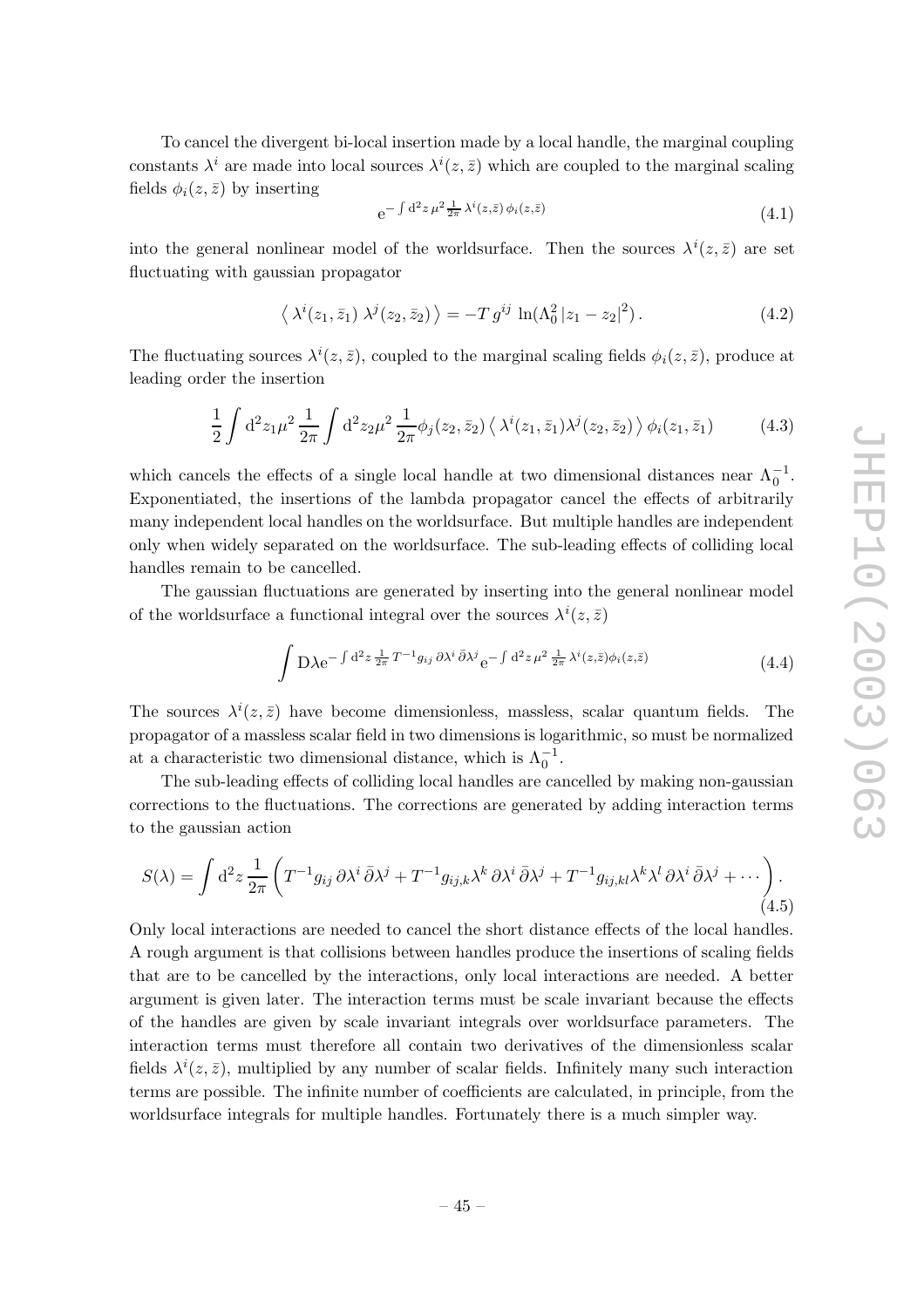<span id="page-46-0"></span>The marginal coupling constants  $\lambda^{i}$  are parameters for the scale invariant perturbations of the reference general nonlinear model that was chosen initially. The  $\lambda^{i}$  are local coordinates on the manifold  $M(\infty)$  of scale invariant general nonlinear models, which is the manifold of spacetimes. The sources  $\lambda^{i}(z,\bar{z})$  are therefore the components of a map  $\lambda(z,\bar{z})$  from the worldsurface to the manifold  $M(\infty)$ , written in coordinates.

The reference general nonlinear model is a point  $\lambda_1$  in  $M(\infty)$ , the origin of the coordinate system, the point with coordinates  $\lambda_1^i = 0$ . If the sources were nonzero constants  $\lambda^{i}(z,\bar{z}) = \lambda^{i}_{2}$ , their effect would be to change the general nonlinear model to a nearby scale invariant general nonlinear model  $\lambda_2$  in  $M(\infty)$ . The fluctuating sources  $\lambda^i(z,\bar{z})$  describe spacetime fluctuating locally on the worldsurface.

Once spacetime is set fluctuating in t w o dimensions, the mechanism that cancels the divergence must operate within an y local fluctuation. Within a local fluctuation, the worldsurface might be in a nearby spacetime  $\lambda_2$  in  $M(\infty)$ . The fluctuating spacetime  $\lambda(z,\bar{z})$  can be considered to be nearly constant, locally in two dimensions, because the fields  $\lambda^{i}(z,\bar{z})$  are dimensionless, and their variations in two dimensions are suppressed in the functional integral.

Within a local fluctuation to a spacetime  $\lambda_2$ , the short distance effects of local handles are given by the handle gluing matrix  $T g^{ij}(\lambda_2)$  of the general nonlinear model  $\lambda_2$ . Local fluctuations around  $\lambda_2$  will be needed to cancel the effects of these local handles. The gaussian fluctuations around  $\lambda_2$  will be governed by the metric  $T^{-1}g_{ij}(\lambda_2)$  which is the inverse of the handle gluing matrix in the general nonlinear model  $\lambda_2$ . The non-gaussian corrections at  $\lambda_2$  are given by an infinite series of interaction terms, as in equation ([4.5\)](#page-45-0), with coefficients  $T^{-1}g_{ij,k}(\lambda_2)$ ,  $T^{-1}g_{ij,kl}(\lambda_2)$ , and so on.

To cancel the effects of local handles, once spacetime is set fluctuating locally in t w o dimensions, there must be a cancelling set of local fluctuations around each point  $\lambda$  in  $M(\infty)$ . For each point  $\lambda$  in  $M(\infty)$ , the cancelling mechanism is a functional integral over maps  $\lambda(z, \bar{z})$  from the worldsurface to a coordinate neighborhood of  $\lambda$  in  $M(\infty)$ .

But the fluctuations around  $\lambda_2$  are completely determined by the fluctuations around  $\lambda_1$ , and *vice versa*, since one set of fluctuations is obtained from the other simply by a translation of coordinates in  $M(\infty)$ . The cancelling mechanisms for two nearby points,  $\lambda_1$  and  $\lambda_2$ , must be equivalent, under the dictionary that translates sources  $\lambda^i(z,\bar{z})$  in  $\lambda_1$ to equivalent sources in  $\lambda_2$ . The cancelling mechanisms must operate simultaneously, and coherently, in all the spacetimes  $\lambda$  in the manifold  $M(\infty)$ .

A coheren t collection of suc h functional integrals o ver dimensionless scalar fields is a t w o dimensional nonlinear model [[1](#page-97-0) , [2](#page-97-0) , [3](#page-97-0)]. The target manifold of the nonlinear model is the manifold  $M(\infty)$ . The field of the nonlinear model is a map  $\lambda(z,\bar{z})$  from the worldsurface to  $M(\infty)$ . The metric coupling of the nonlinear model is completely determined by the gaussian fluctuations at each point  $\lambda$  in  $M(\infty)$ . The handle gluing matrix  $T g^{ij}(\lambda)$  in each spacetime  $\lambda$  gives all the information needed to determine the higher order interactions of the fluctuations. The action of the nonlinear model is globally defined as a function of the map  $\lambda(z,\bar{z})$  from the worldsurface to  $M(\infty)$ ,

$$
S(\lambda) = \int d^2 z \, \frac{1}{2\pi} \, T^{-1} g_{ij}(\lambda) \, \partial \lambda^i \, \bar{\partial} \lambda^j \,. \tag{4.6}
$$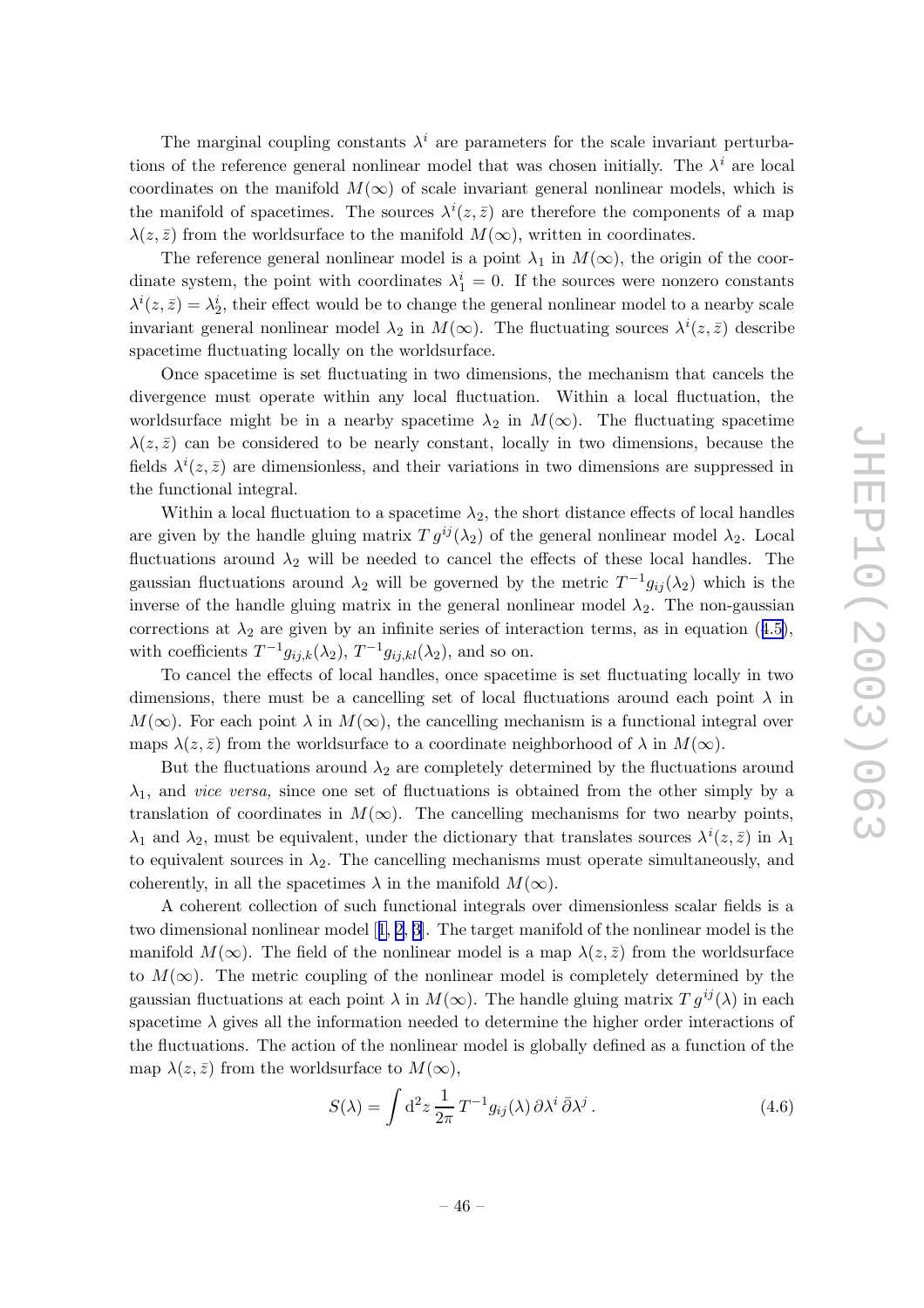<span id="page-47-0"></span>The coherence condition on the local fluctuations avoids a laborious calculation of the effects of collisions of multiple handles in a fixed spacetime.

The local mechanism that is inserted to cancel the divergence is the functional integral

$$
\int \mathcal{D}\lambda e^{-S(\lambda)} e^{-\int d^2 z \,\mu^2 \frac{1}{2\pi} \,\lambda^i(z,\bar{z}) \phi_i(z,\bar{z})}.
$$
 (4.7)

This is a t w o dimensional nonlinear model whose target manifold is the manifold of spacetimes  $M(\infty)$ . The metric coupling is the natural metric  $T^{-1}g_{ii}(\lambda)$  on the manifold of spacetimes, the inverse of the handle gluing matrix. The field is the *lambda field*,  $\lambda(z,\bar{z})$ . The small fluctuations around a given reference spacetime are described in coordinates by the lambda fields,  $\lambda^{i}(z,\bar{z})$ .

This nonlinear model completely accomplishes the cancelling of the short distance effects of the local handles. The argument for complete cancelation is based on the coherence condition over the manifold of spacetimes  $M(\infty)$ . Suppose that some part of the divergence is left uncancelled. For each spacetime  $\lambda$  in  $M(\infty)$ , the uncancelled divergence would be cancelled by additional interactions among the lambda fields  $\lambda^{i}(z,\bar{z})$ . The gaussian part of the divergence is already cancelled, b y design, so the additional interactions must b e at least tri-linear in the lambda fields  $\lambda^{i}(z, \bar{z})$ . There must be coherence of these remaining interactions as  $\lambda$  varies in  $M(\infty)$ , so the additional interactions must involve only derivatives of the lambda fields. Otherwise, varying  $\lambda$  would produce quadratic interaction terms. The additional interactions must b e scale in varian t in t w o dimensions. Finally , the additional interactions cannot increase at long t w o dimensional separations because the effects being cancelled are made b y handles in collision. There are no interactions compatible with all these conditions.

The lambda fields  $\lambda^{i}(z, \bar{z})$  are dimensionless scalar fields in two dimensions. Once they are set fluctuating, large fluctuations are inevitable. Locality in two dimensions requires that all configurations  $\lambda(z,\bar{z})$  participate in the functional integral, not merely the configurations that can be represented as perturbations  $\lambda^{i}(z,\bar{z})$  around a constant spacetime λ. The functional integral must contain field configurations  $\lambda(z,\bar{z})$  that make large excursions in the manifold of spacetimes. The most interesting configurations will be those that wrap around nontrivial topological features in the manifold of spacetimes, producing semi-classical nonperturbativ e effects.

On the other hand, because the lam bda fields are dimensionless scalars, every fluctuation can be regarded locally as almost constant in two dimensions. Every fluctuation, however large, can be regarded as pieced together out of locally almost constant fluctuations.

The action  $S(\lambda)$  is defined by the coherent family of actions for small fluctuations around constant configurations of  $\lambda(z,\bar{z})$ . But  $S(\lambda)$ , as given by equation ([4.6\)](#page-46-0), is welldefined globally, for all maps  $\lambda(z,\bar{z})$  to the manifold of spacetimes. It does not depend on any choice of reference point  $\lambda_1$  in the target manifold  $M(\infty)$ , nor on any choice of coordinates for the target manifold. The global definition of the nonlinear model is equivalent to the local definition.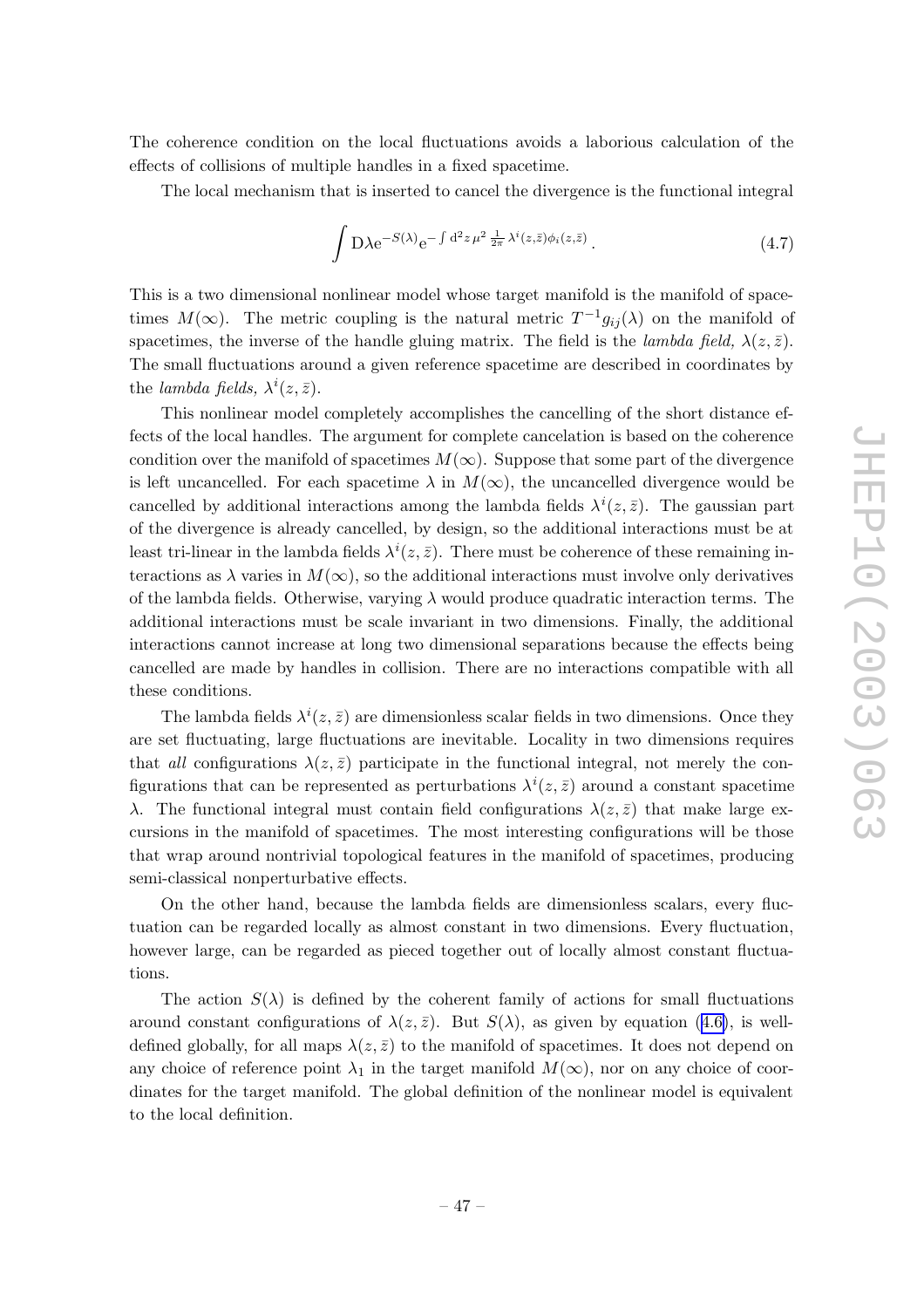Also needed is a global construction of the worldsurface, as a functional of the map  $\lambda(z,\bar{z})$ . Each local two dimensional region can be constructed by inserting sources  $\lambda^{i}(z,\bar{z})$ into some general nonlinear model, as in equation ([4.1\)](#page-45-0). The local regions can then b e patched together, in principle, to construct the global worldsurface, as a function of the map  $\lambda(z,\bar{z})$ . But I do not give any effective method for doing such patching. Instead, in section [5](#page-58-0), I point out a way to avoid worldsurface calculations entirely.

The cancelling mechanism described by equation  $(4.7)$  $(4.7)$  $(4.7)$  is the *restricted* lambda model. It is only a formal mechanism. It works only perturbatively , and only in a generic submanifold of the target manifold  $M(\infty)$ , and only at sufficiently short two dimensional distances  $\Lambda_0^{-1}$ . The formal nature of this mechanism is due to the assumption that the spacetime  $\lambda$  can be held fixed while the two dimensional cutoff distance  $\Lambda_0^{-1}$  is taken to zero. Once spacetime has been set fluctuating in t w o dimensions, this assumption becomes untenable. The two dimensional cutoff distance  $\Lambda_0^{-1}$  must be held fixed while the spacetime fluctuates. It is possible that fluctuations of  $\lambda(z,\bar{z})$  will reach places in  $M(\infty)$  where some scaling fields  $\phi_i(z, \bar{z})$  become only slightly irrelevant. Some anomalous dimensions  $\gamma(i)$  will becomve very small. The calculation of the divergence produced b y a local handle must then b e revised to include the insertions of slightly irrelevan t scaling fields. To cancel the divergence, it will be necessary to extend the target manifold of the lambda model beyond  $M(\infty)$ .

#### 4.2 Macroscopic spacetimes

As the spacetime  $\lambda$  fluctuates, it may come upon places within  $M(\infty)$  where spacetime becomes large in some or all of its dimensions. In suc h a macroscopic spacetime, there are many large distance wave modes which are not zero modes, but which have  $\gamma(i)$  very small, small enough that the corresponding scaling fields  $\phi_i(z, \bar{z})$  are not suppressed by the factors  $(\mu \Lambda_0^{-1})^{\gamma(i)}$  in the effects of a local handle. These scaling fields  $\phi_i(z, \bar{z})$  are almost marginal. It is no longer possible to separate distinctly the marginal scaling fields from the irrelevan t scaling fields in the analysis of the degenerating handle. It is no longer possible to ignore as cutoff independen t the contribution of the irrelevan t scaling fields, and describ e the divergence entirely in terms of the marginal scaling fields. The slightly irrelevan t scaling fields must b e included in the analysis of the divergence.

Write the spacetime metric on the macroscopic dimensions of spacetime as  $\frac{1}{\alpha}$  $\frac{1}{\alpha'}h_{\mu\nu}(x),$ explicitly proportional to  $1/\alpha'$ . The linear size of the macroscopic spacetime spacetime goes as  $(\alpha')^{-1/2}$ . The macroscopic spacetime becomes infinitely large as  $\alpha' \to 0$ . The spacetime wave operators acting on the massless spacetime fields are proportional to  $\alpha'$ , up to corrections that are higher order in  $\alpha'$ . The eigenvalues  $\gamma(i)$  go to zero as  $\alpha'$ . The characteristic spacetime distances  $L(i)$  of the massless wave modes go as  $(\alpha')^{-1/2}$ . More and more of the massless wave modes  $\lambda^{i}$  become almost marginal coupling constants in the general nonlinear model.

As spacetime fluctuates in the lambda model, the parameter  $\alpha'$  might approach zero. In the handle insertion, the coefficient of the almost marginal scaling fields would approach a logarithm of the two dimensional cutoff distance  $\Lambda_0^{-1}$ . Once the spacetime is set fluctuating at fixed t w o dimensional cutoff distance, it becomes impossible to separate the marginal coupling constants from the irrelevan t coupling constants.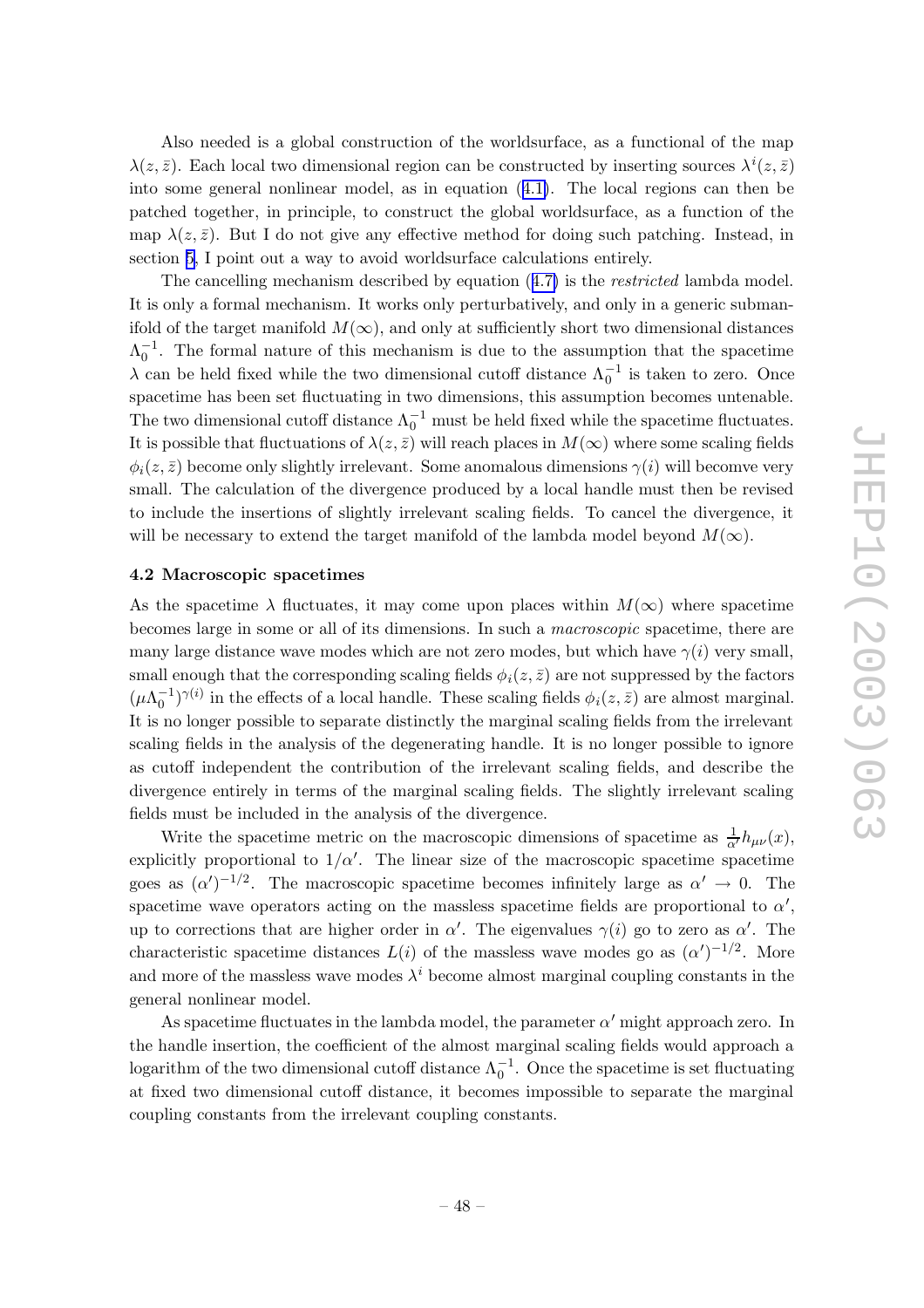The manifold of spacetimes  $M(\infty)$  can be completed, and made locally compact, by adding a set of points  $M(\infty)$ <sub>d</sub> which corresponds to the limits  $\alpha' \to 0$ , subject to some identifications in the remaining parameters of the spacetime metric, whic h lose their significance in the limit. The completed manifold of spacetimes is the union

$$
\overline{M(\infty)} = M(\infty) \cup M(\infty)_d.
$$
\n(4.8)

The submanifold  $M(\infty)$ <sub>d</sub> might be called the *locus of decompactification*. The macroscopic spacetimes are the points  $\lambda$  in  $M(\infty)$  which lie near the locus of decompactification.

The prototype for this completion of  $M(\infty)$  is the manifold of toroidal two dimensional spacetimes. A two dimensional spacetime torus has Kahler metric proportional to a complex number  $\sigma$ . The spacetime volume is  $\text{Im}(\sigma)$ . When  $\text{Im}(\sigma)$  is large, the manifold of spacetimes is parametrized by the complex parameter  $q = e^{2\pi i \sigma}$ . The locus of decompactification is the single point  $q = 0$ . The real part of  $\sigma$  loses significance in the general nonlinear model in the limit  $q \to 0$ .

Besides the macroscopic spacetimes, there are also exceptional submanifolds within  $M(\infty)$  where some scaling fields that are generically irrelevant become marginal. Such a scaling fields has anomalous dimension  $\gamma(i) = 0$  on the exceptional submanifold, but is not a tangent vector to the manifold  $M(\infty)$ . The beta function  $\beta(\lambda)$  vanishes to first order in the coupling constants, but becomes nonzero at some higher order. Near the exceptional submanifold, the anomalous dimension  $\gamma(i)$  is slightly larger than 0.

There are also combinations of these phenomena, places where spacetime becomes macroscopic in some dimensions and goes to an exceptional point in other dimensions. These are the circumstances under whic h large distance spacetime w av e modes get small nonzero masses  $m(i)$ .

Call the *singular locus* the entire submanifold  $M(\infty)$  where some generically nonzero anomalous dimensions  $\gamma(i)$  go to zero, where some generically irrelevant scaling fields  $\phi_i(z,\bar{z})$  become marginal. The singular locus includes the locus of decompactification. Almost marginal coupling constants  $\lambda^i$  occur in the spacetimes which lie near the singular locus.

When the almost marginal coupling constants  $\lambda^{i}$  are set fluctuating, the manifold of spacetimes  $M(\infty)$  is *thickened* near the singular locus. Near the singular locus, the manifold  $M(\infty)$  is extended in the directions parametrized by the slightly irrelevant coupling constants  $\lambda^i$ .

### 4.3 Gaussian fluctuations of quasi-marginal sources

The short distance effects of a degenerating local handle must b e re-calculated, to include the scaling fields that are slightly irrelevant. The reference spacetime is still assumed to b e in  $M(\infty)$ . The general nonlinear model is still assumed to be scale invariant. Again, the integral over the handle thickness parameter |q| in equation  $(3.1)$  $(3.1)$  $(3.1)$  is bounded below by the two dimensional cutoff  $|q|^{1/2} > \Lambda_0^{-1}$ , and above by the separation between the endpoints of the handle,  $|q|^{1/2} < |z_1 - z_2|$ . The complete short distance contribution of the local handle,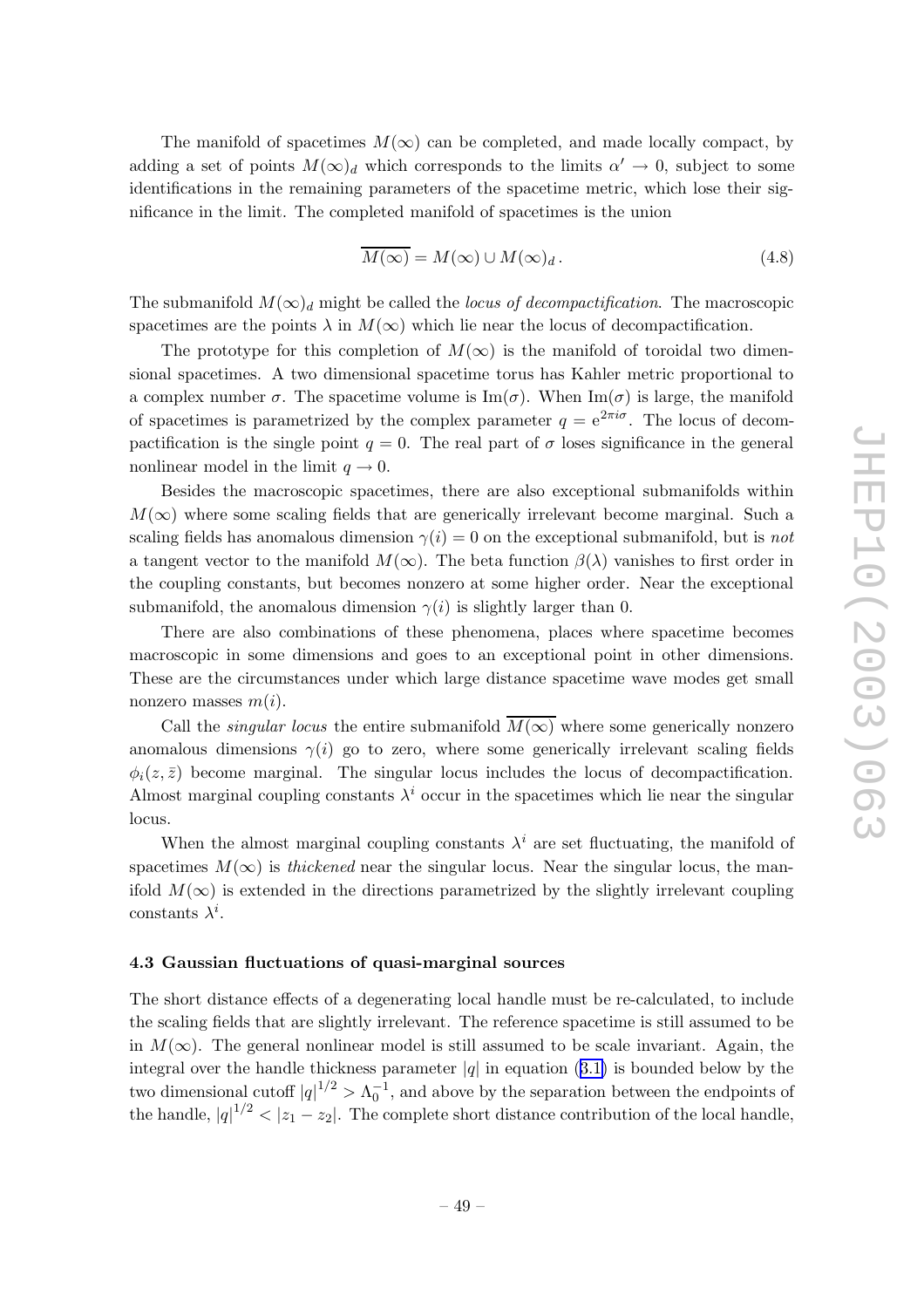after integrating over the parameter  $q$ , is the bi-local insertion

$$
\frac{1}{2} \int d^2 z_1 \,\mu^2 \frac{1}{2\pi} \int d^2 z_2 \,\mu^2 \frac{1}{2\pi} \phi_i(z_1, \bar{z}_1) T \, g^{ij} \left[ \frac{(\mu^2 \, |z_1 - z_2|^2)^{\gamma(i)} - (\mu^2 \Lambda_0^{-2})^{\gamma(i)}}{\gamma(i)} \right] \phi_j(z_2, \bar{z}_2).
$$
\n(4.9)

The indices  $i, j$  now range over the entire collection of marginal and slightly irrelevant spin 0 scaling fields. The logarithmic divergence appears in the limit  $\gamma(i) \to 0$ .

To cancel the effects of the degenerating local handle, again insert local sources  $\lambda^{i}(z,\bar{z})$ in the worldsurface,

$$
e^{-\int d^2 z \,\mu^2 \frac{1}{2\pi} \,\lambda^i(z,\bar{z}) \,\phi_i(z,\bar{z})} \tag{4.10}
$$

and again set the sources fluctuating with a gaussian propagator, whic h no w is

$$
\langle \lambda^{i}(z_1, \bar{z}_1) \lambda^{j}(z_2, \bar{z}_2) \rangle = T g^{ij} \left[ \frac{(\mu^2 \Lambda_0^{-2})^{\gamma(i)} - (\mu^2 |z_1 - z_2|^2)^{\gamma(i)}}{\gamma(i)} \right]. \tag{4.11}
$$

This gaussian propagator is scale invariant, given that  $\lambda^i$  has scaling dimension  $-\gamma(i)$ . Only the additive normalization constant depends on  $\Lambda_0^{-1}$ .

Even though the lam bda fields are not all dimensionless, their fluctuations are still described by a two dimensional nonlinear model. But now the metric coupling of the nonlinear model depends on the two dimensional distance. At distances  $|z_1 - z_2|$  close to  $\Lambda_0^{-1}$ , the lambda propagator, equation (4.11), is approximately

$$
\langle \lambda^{i}(z_1, \bar{z}_1) \lambda^{j}(z_2, \bar{z}_2) \rangle \approx -T g^{ij} (\mu \Lambda_0^{-1})^{2\gamma(i)} \ln(\Lambda_0^{2} |z_1 - z_2|^{2}). \tag{4.12}
$$

This is the gaussian propagator of a nonlinear model with a metric coupling

$$
T^{-1}g_{ij}(\Lambda_0) = (\Lambda_0 \mu^{-1})^{2\gamma(i)} T^{-1} g_{ij}
$$
\n(4.13)

that varies with the two dimensional distance  $\Lambda_0^{-1}$ .

Now consider the lambda propagator at a two dimensional distance  $\Lambda^{-1}$  longer than  $\Lambda_0^{-1}$  but still much shorter than  $\mu^{-1}$ . For  $|z_1 - z_2|$  near  $\Lambda^{-1}$ , the lambda propagator is

$$
\langle \lambda^{i}(z_1, \bar{z}_1) \lambda^{j}(z_2, \bar{z}_2) \rangle \approx -T g^{ij} (\mu \Lambda^{-1})^{2\gamma(i)} \ln(\Lambda^2 |z_1 - z_2|^2) +
$$
  
+ 
$$
T g^{ij} \left[ \frac{(\mu^2 \Lambda_0^{-2})^{\gamma(i)} - (\mu^2 \Lambda^{-2})^{\gamma(i)}}{\gamma(i)} \right].
$$
 (4.14)

After the constan t term is subtracted, this is the gaussian propagator of a nonlinear model with metric coupling

$$
T^{-1}g_{ij}(\Lambda) = (\Lambda \mu^{-1})^{2\gamma(i)} T^{-1} g_{ij}.
$$
\n(4.15)

The constan t term

$$
T g^{ij} \left[ \frac{(\mu^2 \Lambda_0^{-2})^{\gamma(i)} - (\mu^2 \Lambda^{-2})^{\gamma(i)}}{\gamma(i)} \right] = T g^{ij} \left[ \frac{e^{-2L_0^2 \gamma(i)} - e^{-2L^2 \gamma(i)}}{\gamma(i)} \right]
$$
(4.16)

makes a contribution to the renormalization of the effectiv e lam bda model, and to the renormalization of the effective general nonlinear model. For spacetime wave modes  $\lambda^i$  at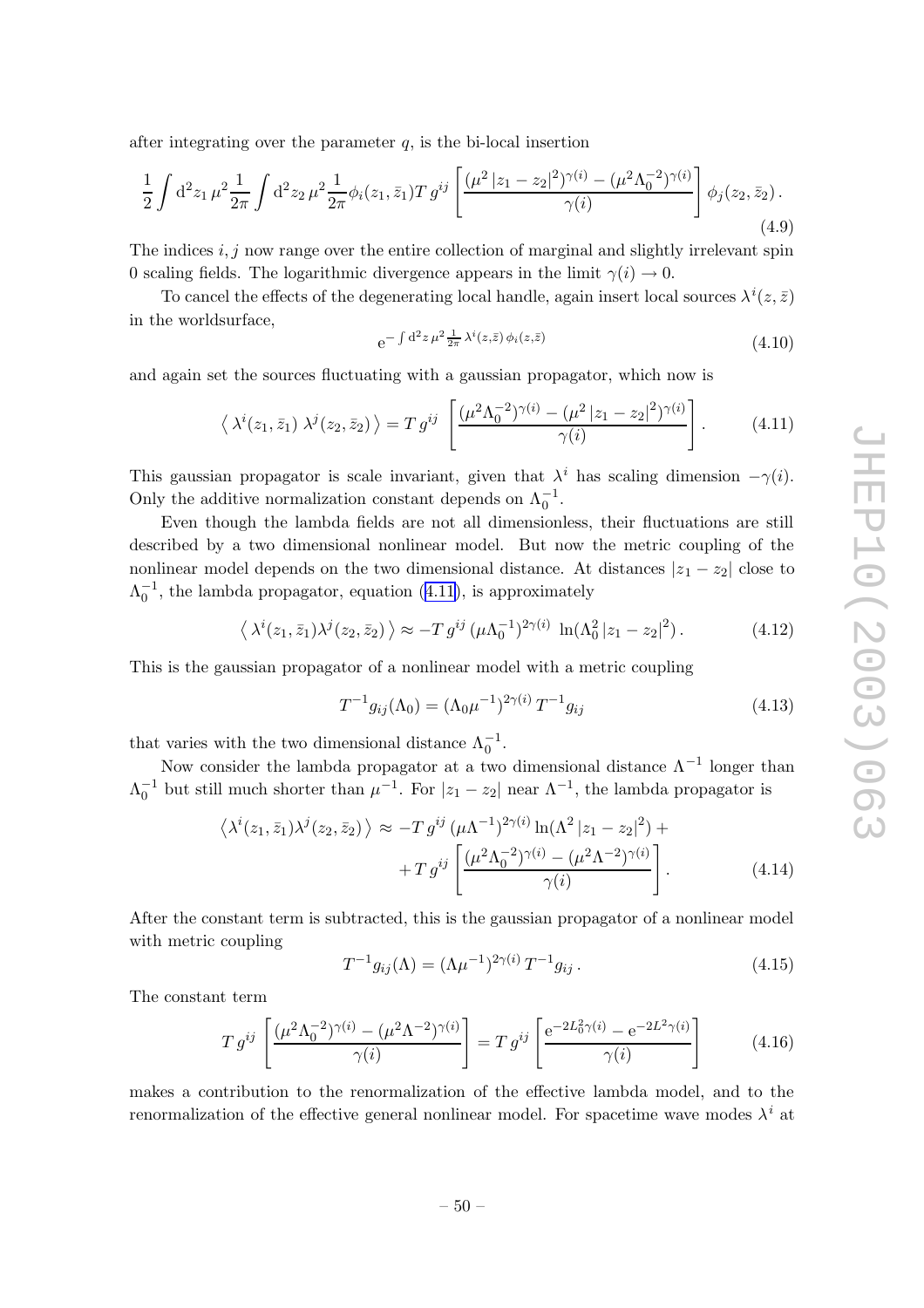<span id="page-51-0"></span>spacetime distances lying between  $L_0$  and  $L$ ,  $L^2\gamma(i)$  is small and  $L_0^2\gamma(i)$  is large, so the constan t term is

$$
-T g^{ij} \frac{1}{\gamma(i)}.
$$
\n
$$
(4.17)
$$

Except for the minus sign, this is the tree-level spacetime propagator for the wave modes at distances between  $L_0$  and  $L$ . The minus sign is there because, as the two dimensional distance increases from  $\Lambda_0^{-1}$  to  $\Lambda^{-1}$ , the wave modes from spacetime distance  $L_0$  down to L are being *integrated in*. String theory works in the opposite direction, from L to  $L_0$ . In string theory, spacetime wave modes are integrated *out* by making contractions using the spacetime propagator, with positiv e sign. The difference in sign expresses the cancelling between lambda fluctuations and worldsurface handles. Integrating out the spacetime wave modes from  $L$  up to  $L_0$  undoes the integrating in that is done in the lambda model, goint from  $L_0$  down to  $L$ .

When the characteristic two dimensional distance increases from  $\Lambda_0^{-1}$  to  $\Lambda^{-1}$ , the lam bda propagator becomes

$$
T g^{ij} (\mu \Lambda^{-1})^{2\gamma(i)} \left[ \frac{1 - (\Lambda^2 |z_1 - z_2|^2)^{\gamma(i)}}{\gamma(i)} \right]
$$
 (4.18)

while, in the handle insertion, the coefficien t of the scaling fields

$$
T g^{ij} \left(\mu \Lambda^{-1}\right)^{2\gamma(i)} \left[ \frac{(\Lambda^2 \left|z_1 - z_2\right|^2)^{\gamma(i)} - 1}{\gamma(i)} \right]. \tag{4.19}
$$

Comparing the two expressions shows that the string worldsurface is at two dimensional distances longer than  $\Lambda^{-1}$ , while the lambda model operates at two dimensional distances shorter than  $\Lambda^{-1}$ . The handle insertion makes sense in the regime  $|z_1 - z_2| > \Lambda^{-1}$ , where handles contribute positively. In the short distance regime,  $|z_1 - z_2| < \Lambda^{-1}$ , the handle insertion is defined only by analytic continuation. On the other hand, the lambda propagator makes sense for  $|z_1 - z_2| < \Lambda^{-1}$ . There are fluctuations at all two dimensional distances y from  $\Lambda_0^{-1}$  up to  $\Lambda^{-1}$ . The fluctuations contribute positively to the lambda correlations when  $y > |z_1 - z_2|$ 

$$
\langle \lambda^{i}(z_1, \bar{z}_1) \lambda^{j}(z_2, \bar{z}_2) \rangle = \int_{\Lambda_0^{-1}}^{\Lambda^{-1}} dy \frac{2}{y} \theta(y - |z_1 - z_2|) T g^{ij} (\mu y)^{2\gamma(i)}.
$$
 (4.20)

This formula for the lambda propagator parallels the integral over handle thickness. It exhibits the lambda fluctuations as a random process indexed by the two dimensional distance,

$$
\lambda^{i}(z,\bar{z}) = \int_{\Lambda_{0}^{-1}}^{\Lambda^{-1}} dy \lambda^{i}(y,z,\bar{z})
$$
\n(4.21)

$$
\langle \lambda^{i}(y_1, z_1, \bar{z}_1) \lambda^{j}(y_2, z_2, \bar{z}_2) \rangle = \theta(y_1 - |z_1 - z_2|) \delta(y_1 - y_2) T g^{ij} (\mu y_1)^{\gamma(i)} (\mu y_2)^{\gamma(j)}.
$$
 (4.22)

The lambda propagator is defined for  $|z_1 - z_2| > \Lambda^{-1}$  only by continuation.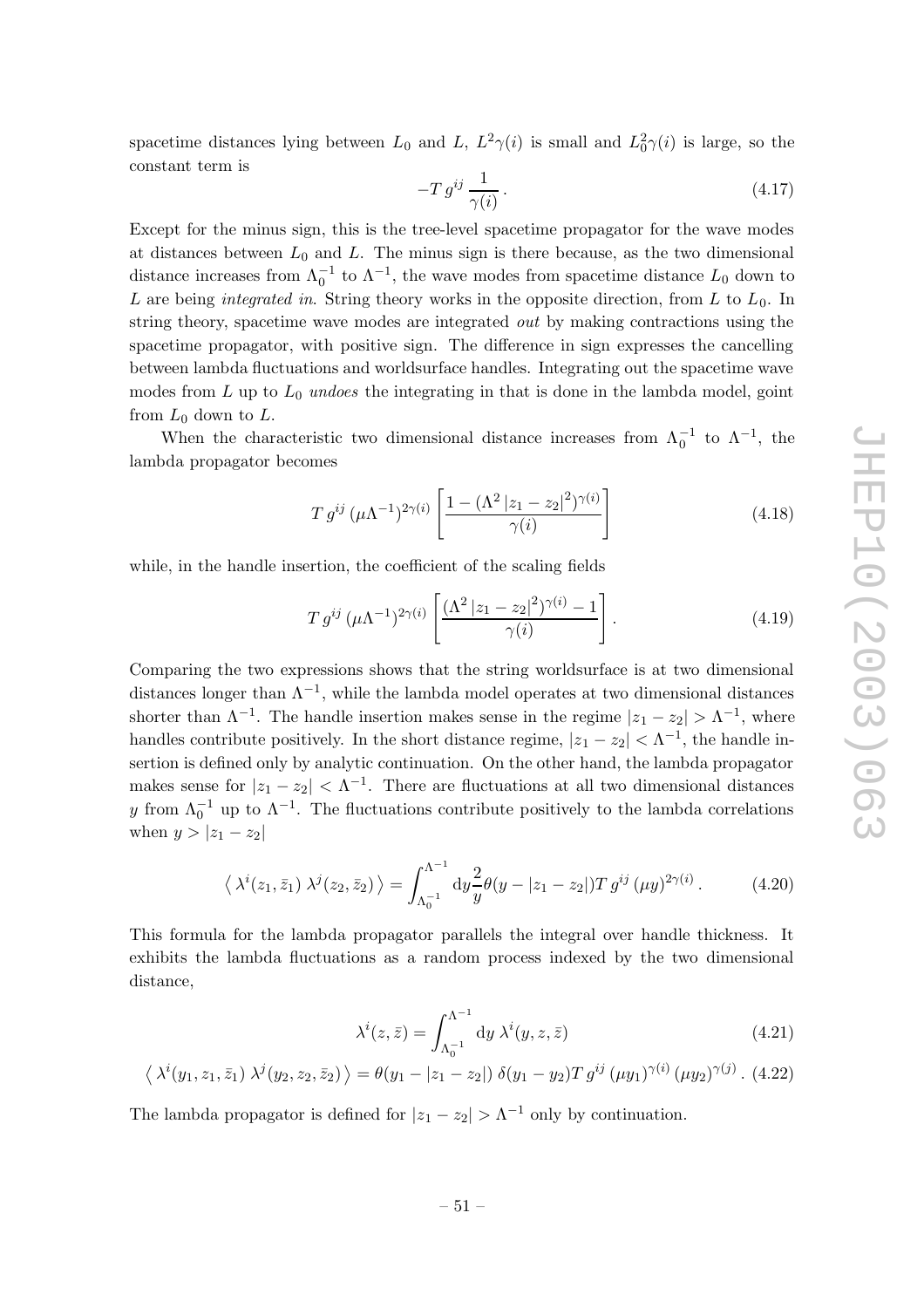The gaussian fluctuations are generated b y inserting into the general nonlinear model of the worldsurface a functional integral over the sources  $\lambda^{i}(z,\bar{z})$ ,

$$
\int \mathcal{D}\lambda \, e^{-\int d^2 z \frac{1}{2\pi} T^{-1} g_{ij}(\Lambda) \partial \lambda^i \bar{\partial} \lambda^j} e^{-\int d^2 z \, \mu^2 \frac{1}{2\pi} \lambda^i(z,\bar{z}) \phi_i(z,\bar{z})}.
$$
 (4.23)

This is the gaussian approximation to a nonlinear model whose metric coupling is explicitly scale dependent.

The gaussian fluctuations of the lambda field  $\lambda^{i}(z,\bar{z})$  at two dimensional distance  $\Lambda^{-1}$ are suppressed b y the factor

$$
(\mu \Lambda^{-1})^{\gamma(i)} = e^{-L^2 \gamma(i)} \tag{4.24}
$$

whic h is just the suppression of the irrelevan t coupling constants in the renormalized general nonlinear model of the worldsurface. Only the quasi-marginal coupling constants fluctuate significantly, the coupling constants  $\lambda^i$  with  $L^2\gamma(i)$  not larger than, say, 400. These are the coupling constants that parametrize the extension of  $M(\infty)$  into  $M(L)$ . The spacetime wave modes are cut off in the ultraviolet. The spacetime wave modes  $\lambda^{i}$  fluctuate only at characteristic spacetime distances  $L(i)$ , given by  $L(i)^2 = 1/\gamma(i)$ , that are larger than the ultraviolet spacetime distance L/20.

The fluctuations of the quasi-marginal coupling constants  $\lambda^{i}$  extend the target manifold of the lambda model from  $M(\infty)$  into  $M(L)$ . The target manifold becomes the manifold of spacetimes  $M(L)$ , which is a *thickening* of the manifold of spacetimes  $M(\infty)$  near the locus of decompactification, and near the rest of the singular locus. The thic kening is controlled in the spacetime ultraviolet at spacetime distance L. The control is in place before  $\lambda$  is set fluctuating, having been provided b y the renormalization of the general nonlinear model. The thic kening is suppressed aw ay from the singular locus b y the renormalization of the general nonlinear model. Aw ay from the singular locus, the target manifold of the lam bda model is simply  $M(\infty)$ . The meaning of *away from* is set by the spacetime distance L, which derives from the ratio  $\mu \Lambda^{-1}$  of the two dimensional distances in the renormalization of the general nonlinear model. The meaning of *near the locus of decompactification* is set by the spacetime distance L. A macroscopic spacetime is a spacetime of linear size much larger than L .

Once the fluctuations of the quasi-marginal coupling constants  $\lambda^i$  extend away from  $M(\infty)$  into  $M(L)$ , the cancelling mechanism must act in any spacetime  $\lambda$  in  $M(L)$ . The cancelling mechanism must act on worldsurfaces described b y general nonlinear models that are not exactly scale in variant. In retrospect, it was an o versimplification to start the analysis of the string theory divergence in a spacetime  $\lambda_1$  that was an exact solution of  $\beta = 0$ . At the nonzero two dimensional cutoff distance  $\Lambda_0^{-1}$ , the possible general nonlinear models form the manifold  $M(L_0)$ . The initial spacetime  $\lambda_1$  should have been chosen from the manifold of spacetimes  $M(L_0)$ .

### 4.4 The full lam bda model

Reconsider the gaussian fluctuations in a spacetime in  $M(\infty)$ , described by equation (4.23). Define running coupling constants

$$
\lambda_r^i = (\mu^{-1} \Lambda)^{\gamma(i)} \lambda^i \tag{4.25}
$$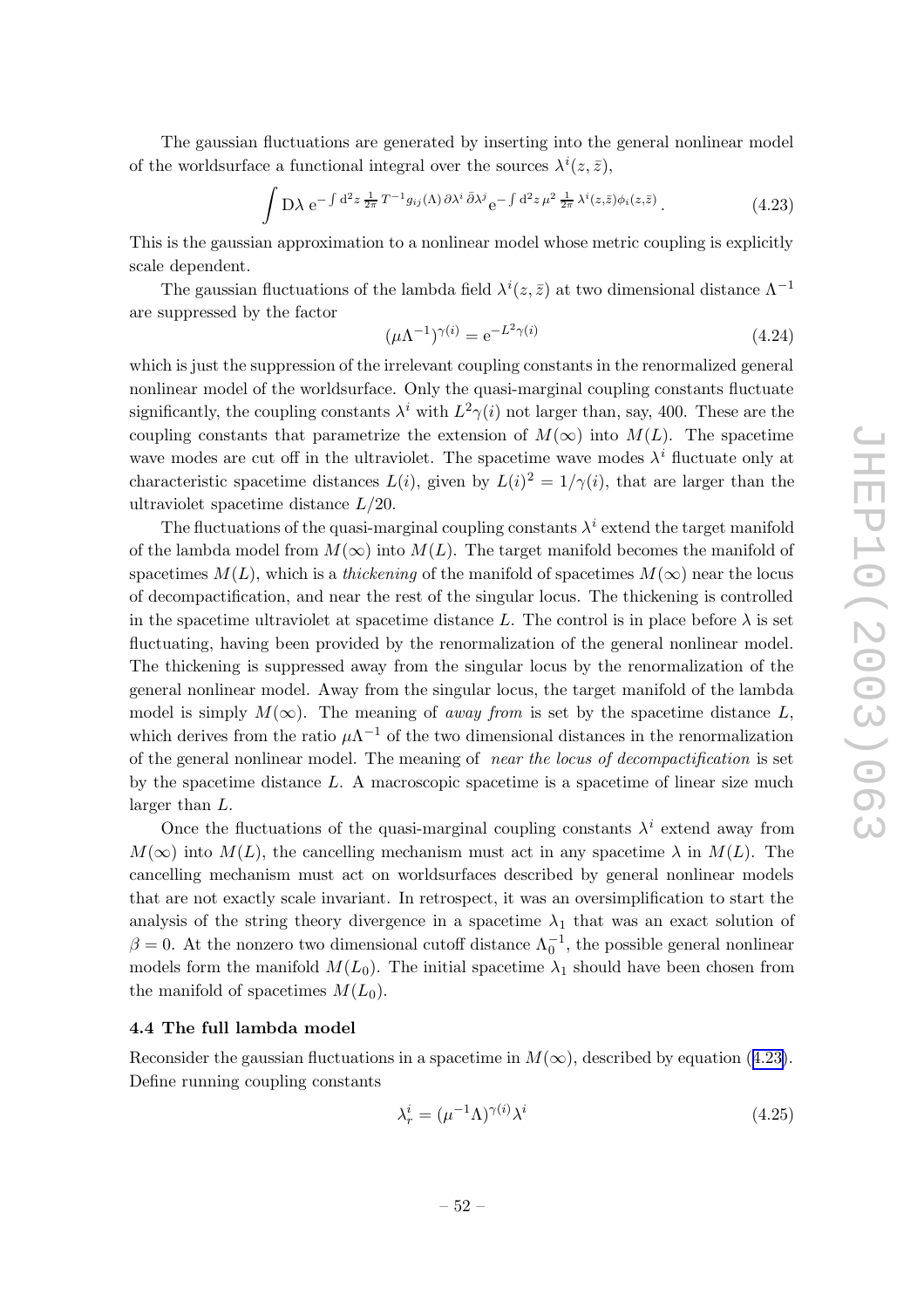whic h couple to scaling fields

$$
\phi_i^{\Lambda}(z,\bar{z}) = (\mu \Lambda^{-1})^{2+\gamma(i)} \phi_i(z,\bar{z})
$$
\n(4.26)

which are normalized at two dimensional distance  $\Lambda^{-1}$ . The gaussian fluctuations at distance  $\Lambda^{-1}$  take the form

$$
\int \mathcal{D}\lambda_r e^{-\int d^2 z \frac{1}{2\pi} T^{-1} g_{ij} \partial \lambda_r^i \bar{\partial} \lambda_r^j} e^{-\int d^2 z \Lambda^2 \frac{1}{2\pi} \lambda_r^i(z,\bar{z}) \phi_i^{\Lambda}(z,\bar{z})}
$$
(4.27)

which is the same at every two dimensional distance  $\Lambda^{-1}$ . This is the generalized scale in variance of the lam bda model, in the gaussian approximation.

The effects of the local handle also tak e the same form at every t w o dimensional distance  $\Lambda^{-1}$ , when the states flowing through the ends of a handle are represented by the scaling fields  $\phi_i^{\Lambda}$ . The handle gluing matrix takes the same form  $T g^{ij}$  at every two dimensional distance  $\Lambda^{-1}$ . The bi-local handle insertion for  $|z_1 - z_2|$  near  $\Lambda^{-1}$  is

$$
\frac{1}{2} \int d^2 z_1 \Lambda^2 \frac{1}{2\pi} \int d^2 z_2 \Lambda^2 \frac{1}{2\pi} \phi_i^{\Lambda}(z_1, \bar{z}_1) T g^{ij} \ln(\Lambda^2 |z_1 - z_2|^2) \phi_j^{\Lambda}(z_2, \bar{z}_2)
$$
(4.28)

at every two dimensional distance  $\Lambda^{-1}$ .

Now consider a spacetime  $\lambda_1$  in  $M(L)$ . The general nonlinear models in  $M(L)$  near  $\lambda_1$  are parametrized by the quasi-marginal coupling constants  $\lambda^i$ . The general nonlinear model near  $\lambda_1$  is given by the insertion

$$
e^{-\int d^2z \,\mu^2 \frac{1}{2\pi} \,\lambda^i \phi_i(z,\bar{z})} \tag{4.29}
$$

which is interpreted as a perturbation of the general nonlinear model  $\lambda_1$  with coefficients  $\lambda^i-\lambda_1^i,$ 

$$
e^{-\int d^2 z \,\mu^2 \frac{1}{2\pi} \,\lambda_1^i \phi_i(z,\bar{z})} \, e^{-\int d^2 z \,\mu^2 \frac{1}{2\pi} \,(\lambda^i - \lambda_1^i) \phi_i(z,\bar{z})} \,. \tag{4.30}
$$

The renormalized general nonlinear model at short two dimensional distance  $\Lambda^{-1}$  depends on  $\Lambda^{-1}$  only through the running coupling constants  $\lambda_r^i(\Lambda/\mu,\lambda)$ , which satisfy the full renormalization group equation

$$
\Lambda \frac{\partial}{\partial \Lambda}_{/\mu,\lambda} \lambda_r^i = \beta^i(\lambda_r). \tag{4.31}
$$

The running coupling constants couple to the two dimensional quantum fields  $\phi_i^{\Lambda}(z,\bar{z})$  that are normalized at the short two dimensional distance  $\Lambda^{-1}$ . The general nonlinear models are equally well described b y insertion of the running coupling constants

$$
e^{-\int d^2 z \,\mu^2 \frac{1}{2\pi} \,\lambda^i \phi_i(z,\bar{z})} = e^{-\int d^2 z \,\Lambda^2 \frac{1}{2\pi} \,\lambda^i_r \,\phi_i^{\Lambda}(z,\bar{z})}.
$$
 (4.32)

The scale dependence of the renormalized general nonlinear model is expressed by the full renormalization group equation

$$
\left(\Lambda \frac{\partial}{\partial \Lambda_{/\lambda_r}} + \beta^i (\lambda_r) \frac{\partial}{\partial \lambda_r^i}\right) e^{-\int d^2 z \Lambda^2 \frac{1}{2\pi} \lambda_r^i \phi_i^{\Lambda}(z,\bar{z})} = 0.
$$
 (4.33)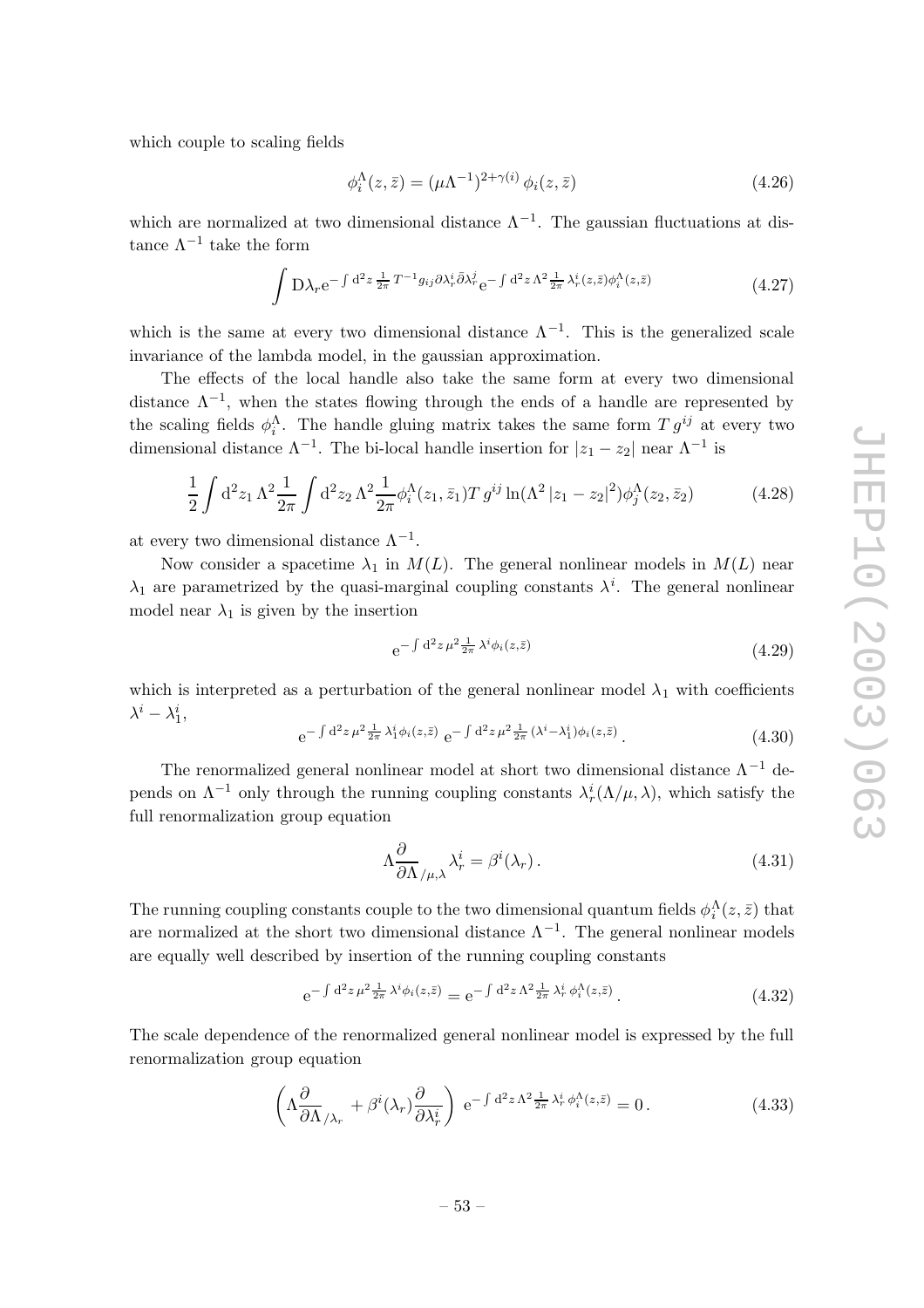Once the quasi-marginal coupling constants  $\lambda^{i}$  are set fluctuating locally in two dimensions, there will be local fluctuations into spacetimes where the general nonlinear model of the worldsurface is not scale in variant. The effect of a local handle in that region of the worldsurface is a bi-local insertion of local fields in the scale non-in varian t general nonlinear model.

Consider a general nonlinear model  $\lambda_1$  in  $M(L)$ . At two dimensional distances close to  $\Lambda^{-1}$ , the departure from scale invariance is slight, because the quasi-marginal coupling constants are nearly marginal. The departure from scale in variance becomes significan t only o ver a range of t w o dimensional distances. The analysis of the effects of a local handle at  $|z_1 - z_2|$  near  $\Lambda^{-1}$  is just as in an exactly scale invariant worldsurface. The general nonlinear model  $\lambda_1$  is described at two dimensional distance  $\Lambda^{-1}$  by the running coupling constants

$$
\lambda_{1,r}^i = \lambda_r^i (\mu \Lambda^{-1}, \lambda_1). \tag{4.34}
$$

The effects of the local handle are given b y the bi-local insertion

$$
\frac{1}{2} \int d^2 z_1 \Lambda^2 \frac{1}{2\pi} \int d^2 z_2 \Lambda^2 \frac{1}{2\pi} \phi_i^{\Lambda}(z_1, \bar{z}_1) T g^{ij}(\lambda_{1,r}) \ln(\Lambda^2 |z_1 - z_2|^2) \phi_j^{\Lambda}(z_2, \bar{z}_2)
$$
(4.35)

where  $T g^{ij}(\lambda_{1,r})$  is the handle gluing matrix at two dimensional distance  $\Lambda^{-1}$  in the spacetime  $\lambda_1$ .

The gaussian mechanism that cancels the effects of the handle consists of sources  $\lambda_r^i(z,\bar{z})$  fluctuating in two dimensions around the constant values  $\lambda_{1,r}^i$ ,

$$
\int \mathcal{D}\lambda_r \, \mathrm{e}^{-\int d^2 z \frac{1}{2\pi} T^{-1} g_{ij}(\lambda_{1,r}) \, \partial \lambda_r^i \, \bar{\partial} \lambda_r^j} \, \mathrm{e}^{-\int d^2 z \, \Lambda^2 \frac{1}{2\pi} \lambda_r^i(z,\bar{z}) \, \phi_i^{\Lambda}(z,\bar{z})} \tag{4.36}
$$

where the metric coupling  $T^{-1}g_{ij}(\lambda_{1,r})$  is the inverse of the handle gluing metric at two dimensional distance  $\Lambda^{-1}$  in the spacetime  $\lambda_1$ .

It remains to patch together the collection of gaussian functional integrals, consistently, over the manifold of spacetimes  $M(L)$ . Again, the interactions are completely determined by the collection of gaussian functional integrals around the points  $\lambda_1$  in  $M(L)$ , and by the condition that the interactions b e coheren t under shifting of the origin of coordinates in  $M(L)$ . Again, the model is a nonlinear model. The target manifold is  $M(L)$ . The fields of the nonlinear model are the maps  $\lambda_r(z,\bar{z})$  from the worldsurface to the manifold of spacetimes  $M(L)$ .

The nonlinear model, the lambda model, is the functional integral over maps  $\lambda_r(z,\bar{z})$ 

$$
\int \mathcal{D}\lambda_r e^{-S(\lambda_r)} e^{-\int d^2 z \Lambda^2 \frac{1}{2\pi} \lambda_r^i(z,\bar{z}) \phi_i^{\Lambda}(z,\bar{z})}
$$
 (4.37)

with action

$$
S(\lambda_r) = \int d^2 z \, \frac{1}{2\pi} \, T^{-1} g_{ij}(\lambda_r) \, \partial \lambda_r^i \, \bar{\partial} \lambda_r^j \,. \tag{4.38}
$$

Again, the coherence condition on the local fluctuations avoids a laborious calculation of the effects of collisions of multiple handles in a fixed spacetime.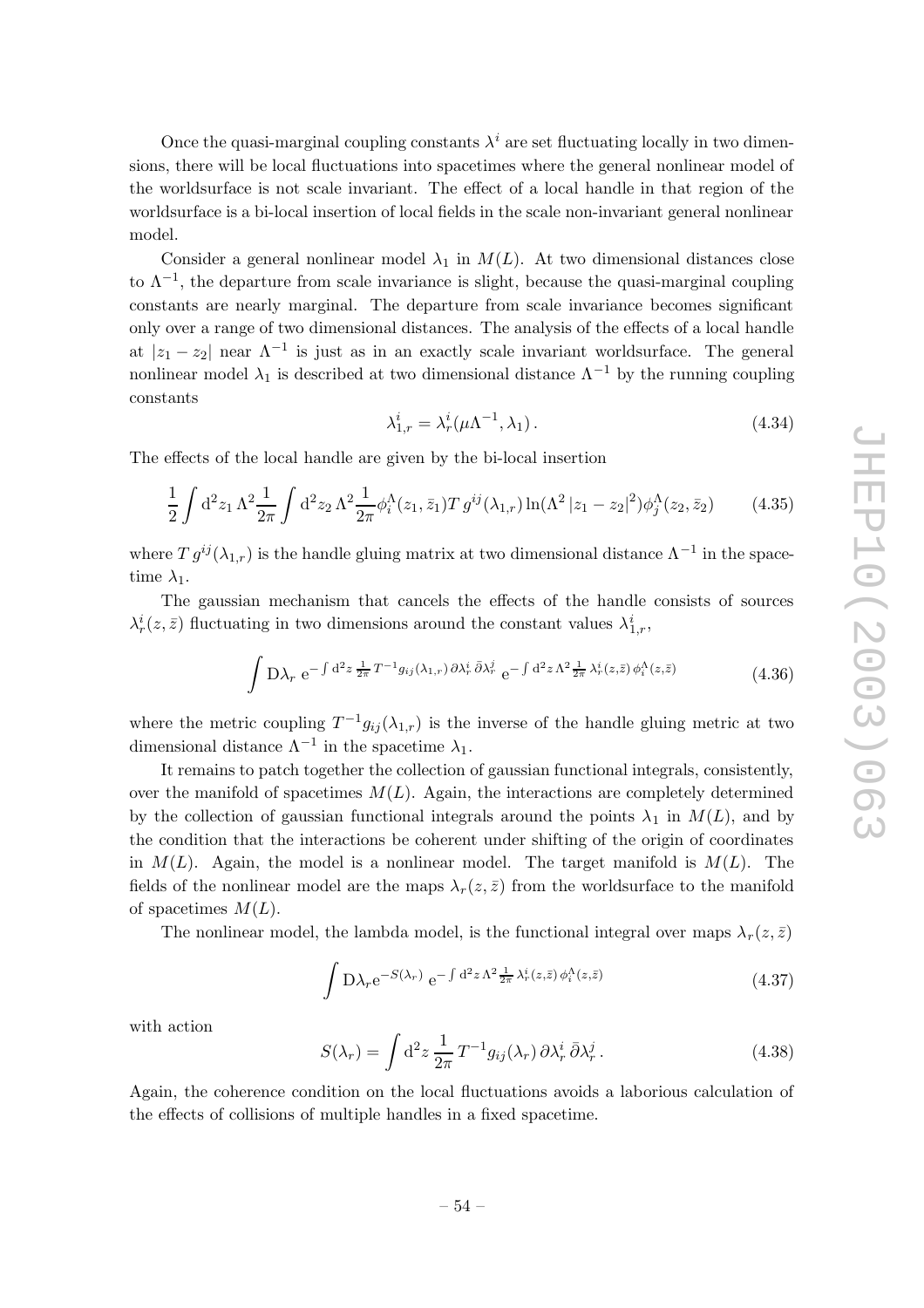<span id="page-55-0"></span>The lam bda model is manifestly scale in varian t in the generalized sense, as written in terms of the field  $\lambda_r(z,\bar{z})$ . Re-written in terms of the field  $\lambda(z,\bar{z})$ , the lambda model is

$$
\int \mathcal{D}\lambda e^{-S(\Lambda,\lambda)} e^{-\int d^2 z \,\mu^2 \frac{1}{2\pi} \,\lambda^i(z,\bar{z}) \,\phi_i(z,\bar{z})} \tag{4.39}
$$

$$
S(\Lambda, \lambda) = \int d^2 z \, \frac{1}{2\pi} \, T^{-1} g_{ij}(\Lambda, \lambda) \, \partial \lambda^i \, \bar{\partial} \lambda^j \,. \tag{4.40}
$$

The metric coupling depends on the two dimensional distance  $\Lambda^{-1}$ , but only through a transformation of the target manifold

$$
T^{-1}g_{ij}(\Lambda,\lambda) = \frac{\partial \lambda_r^k}{\partial \lambda^i} T^{-1}g_{kl}(\lambda_r) \frac{\partial \lambda_r^l}{\partial \lambda^j}.
$$
 (4.41)

The metric coupling satisfies the natural renormalization group equation

$$
\left(\Lambda \frac{\partial}{\partial \Lambda} + \beta_*\right) T^{-1} g_{ij}(\Lambda, \lambda) = 0 \tag{4.42}
$$

where

$$
\beta_*(T^{-1}g_{ij}) = \beta^k \partial_k (T^{-1}g_{ij}) + (\partial_i \beta^k) T^{-1} g_{kj} + T^{-1} g_{ik} (\partial_j \beta^k)
$$
(4.43)

is the infinitesimal change of the metric coupling under the flo w generated b y the vector field  $\beta^i(\lambda)$ .

The generalized scale in variance of the full lam bda model is of course consisten t with the generalized scale in variance of the gaussian fluctuations around a scale in varian t general nonlinear model. There, the linearized beta function is

$$
\beta^i(\lambda) = \gamma(i)\lambda^i + \cdots \tag{4.44}
$$

and the infinitesimal equation for generalized scale in variance is

$$
\left(\Lambda \frac{\partial}{\partial \Lambda} + \gamma(i) + \gamma(j)\right) T^{-1} g_{ij}(\Lambda) = 0 \tag{4.45}
$$

in the gaussian approximation.

The lam bda model differs from the nonlinear models with generalized scale in variance as originally contemplated  $[1, 2, 3]$  $[1, 2, 3]$  $[1, 2, 3]$  $[1, 2, 3]$  $[1, 2, 3]$  $[1, 2, 3]$ , in that the *classical* metric coupling of the lambda model depends nontrivially on the t w o dimensional distance. The flo w on the target manifold, generated by the vector field  $\beta^{i}(\lambda)$ , is present already in the classical lambda model, instead of arising from the quantum corrections.

Given  $\beta^i(\lambda)$ , the metric coupling  $T^{-1}g_{ij}(\Lambda,\lambda)$  can be determined entirely from its value at one specific short two dimensional distance, for example its value  $T^{-1}g_{ij}(\Lambda_0,\lambda)$  at two dimensional distance  $\Lambda_0^{-1}$ , by integrating the renormalization group equation (4.42). The data that gives the couplings of the lam bda model can b e determined entirely at small two dimensional distance in the renormalized general nonlinear model. The long two dimensional distance  $\mu^{-1}$  enters only in the determination of the target manifold  $M(L)$ , b y the decoupling of the irrelevan t coupling constants in the renormalization of the general nonlinear model.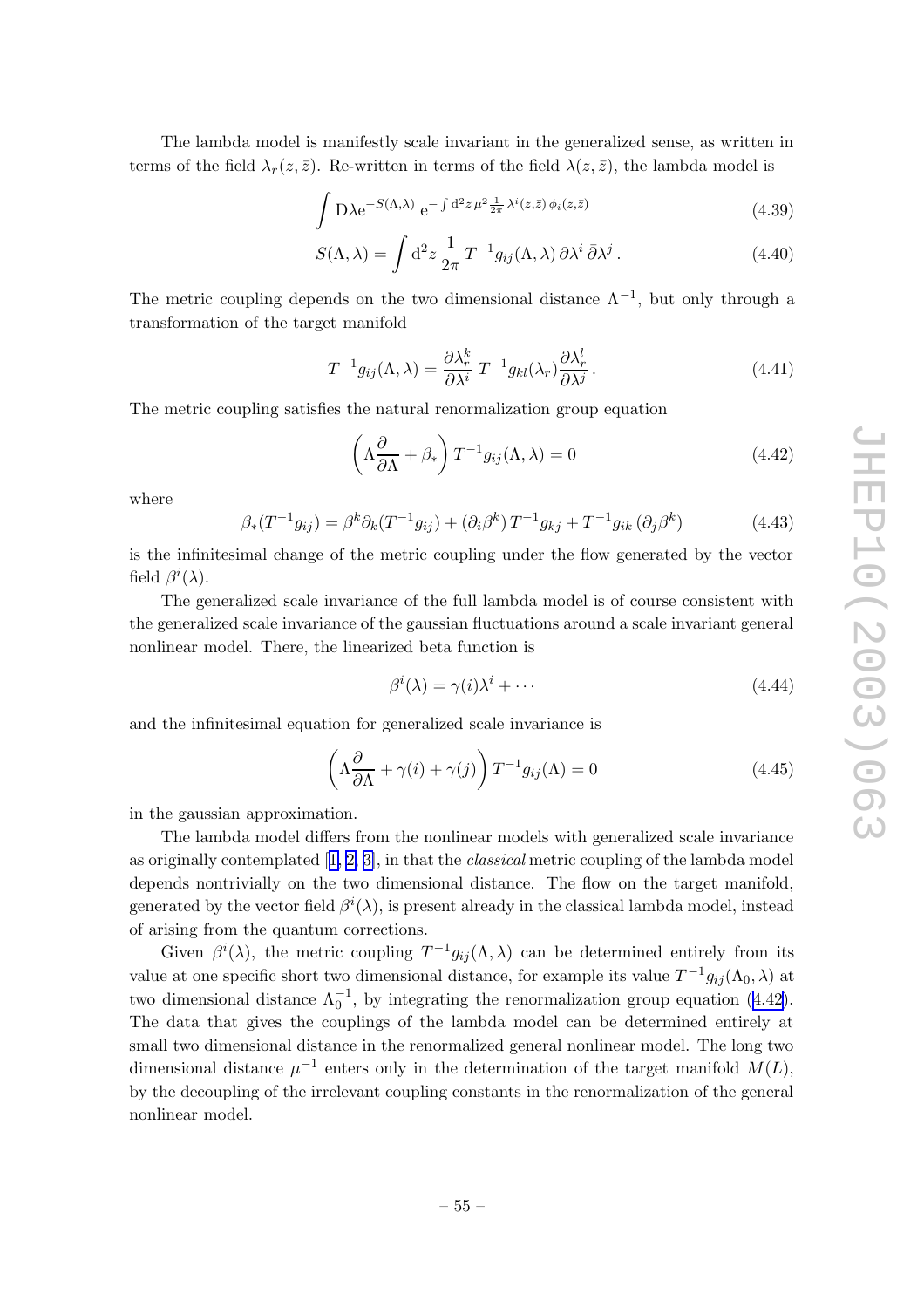<span id="page-56-0"></span>The lambda model is formulated at each two dimensional distance  $\Lambda^{-1}$  as a nonlinear model whose metric coupling depends on  $\Lambda^{-1}$ . The metric coupling at two dimensional distance  $\Lambda^{-1}$  governs the fluctuations of the lambda field  $\lambda(z,\bar{z})$  at that distance. The lambda model is built up incrementally in the two dimensional distance, from the cutoff  $\Lambda_0^{-1}$ to longer two dimensional distances  $\Lambda^{-1}$ , using the nonlinear model at each distance to make the next incremental step. The building of the lam bda model expresses the fundamental principle of renormalization, that information propagates locally in the distance scale.

#### 4.5 Identification of the metric coupling

The metric coupling  $T^{-1}g_{ij}$  of the lambda model is defined as the inverse of the handle gluing matrix,  $T g^{ij}$ , because the lambda model is designed to cancel the effects of the local handles. But the handle gluing matrix is not a directly accessible object in the general nonlinear model of the worldsurface. For calculation, it is useful to express the handle gluing matrix in terms of more usual field theory quantities.

First consider a scale invariant general nonlinear model. Make a worldsurfurce by connecting a pair of 2-spheres to eac h other b y a handle. This worldsurface is equivalen t to a single 2-sphere. Place a scaling field  $\phi_i(z_1, \bar{z}_1)$  in one of the 2-spheres, and a second scaling field  $\phi_j(z_2, \bar{z}_2)$  in the other 2-sphere. Calculate the partition function function of the worldsurface, summing over scaling fields at the ends of the handle, at points  $z_3$  and z 4 . Schematically , the result is

$$
Z \langle \phi_i(1) \phi_k(3) \rangle T g^{kl} Z \langle \phi_l(4) \phi_j(2) \rangle . \tag{4.46}
$$

This can also b e calculated as the partition function of the single 2-sphere containing the t w o scaling fields,

$$
Z \langle \phi_i(1) \phi_j(2) \rangle . \tag{4.47}
$$

The equivalence of the t w o calculations implies that the metric coupling is identical to the un-normalized two point expectation value of the scaling fields at separation  $|z_1 - z_2| = \mu^{-1}$ ,

$$
T^{-1}g_{ij} = Z \langle \phi_i(z_1, \bar{z}_1) \phi_j(z_2, \bar{z}_2) \rangle . \tag{4.48}
$$

The t w o poin t expectation value at arbitrary separation is

$$
Z \langle \phi_i(z_1, \bar{z}_1) \phi_j(z_2, \bar{z}_2) \rangle = T^{-1} g_{ij} (\mu |z_1 - z_2|)^{-2 - \gamma(i) - 2 - \gamma(j)}.
$$
 (4.49)

The scale-dependent metric  $T^{-1}g_{ij}(\Lambda)$  is given by the two point expectation value at separation  $|z_1 - z_2| = \Lambda^{-1}$ 

$$
T^{-1}g_{ij}(\Lambda) = Z \langle \phi_i(z_1, \bar{z}_1) \phi_j(z_2, \bar{z}_2) \rangle (\mu^{-1} \Lambda)^4
$$
\n(4.50)

$$
T^{-1}g_{ij} = Z \left\langle \phi_i^{\Lambda}(z_1, \bar{z}_1) \phi_j^{\Lambda}(z_2, \bar{z}_2) \right\rangle.
$$
 (4.51)

These un-normalized expectation values are normalized to geiv e ordinary expectation values. The normalizing factor is the partition function without insertions

$$
Z\langle 1\rangle = T^{-1} \tag{4.52}
$$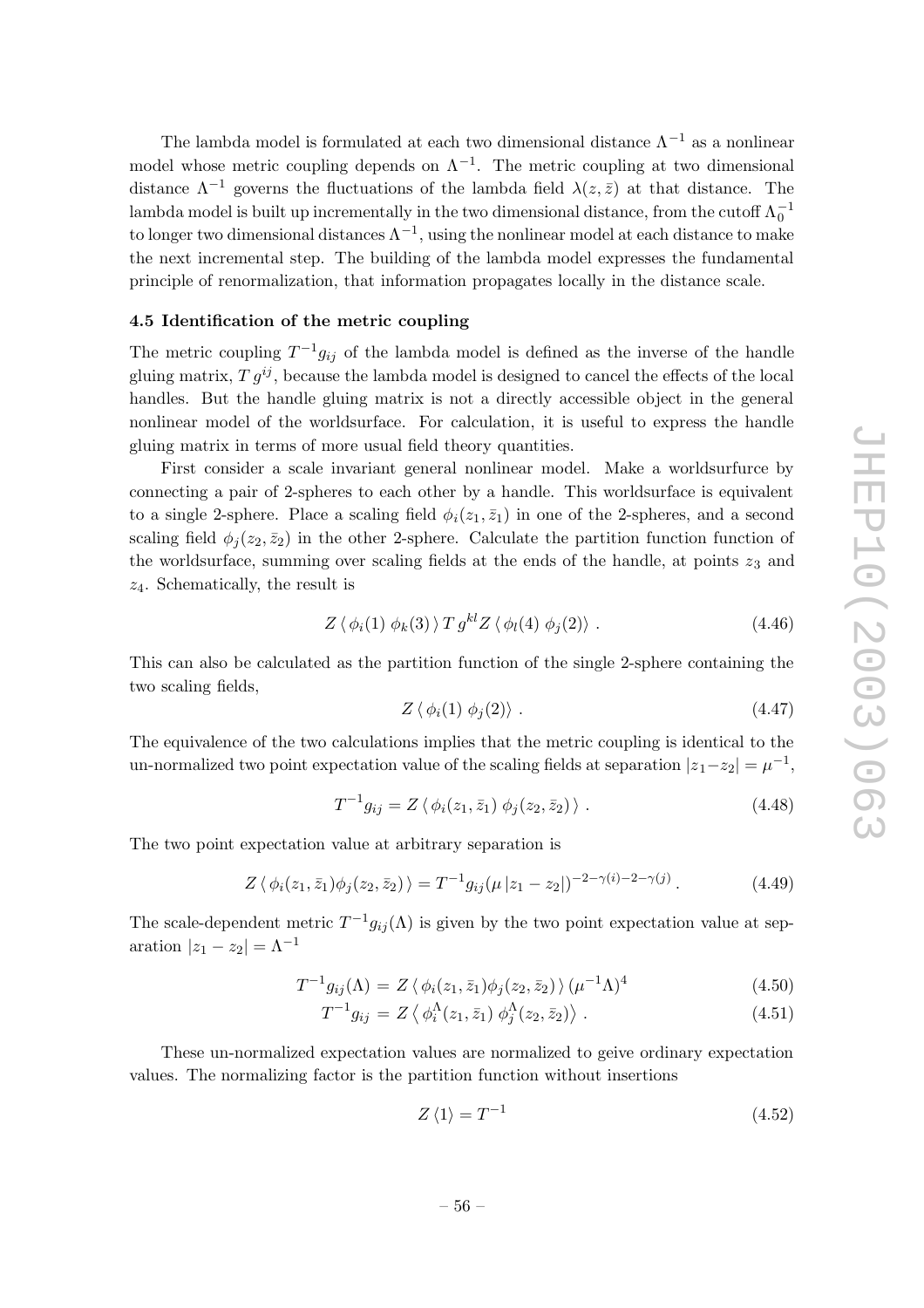which is the factor  $T^{-1}$  in the metric coupling  $T^{-1}g_{ij}$ . The normalized metric  $g_{ij}$  is identical to the normalized t w o poin t expectation value

$$
g_{ij} = \langle \phi_i^{\Lambda}(z_1, \bar{z}_1) \phi_j^{\Lambda}(z_2, \bar{z}_2) \rangle \tag{4.53}
$$

at  $|z_1 - z_2| = \Lambda^{-1}$ . Equivalently, the normalized metric is the coefficient of the identity operator in the operator product expansion

$$
\phi_i^{\Lambda}(z_1, \bar{z}_1) \phi_j^{\Lambda}(z_2, \bar{z}_2) = (\Lambda |z_1 - z_2|)^{-2 - \gamma(i) - 2 - \gamma(j)} g_{ij} \, 1 + \cdots \,. \tag{4.54}
$$

When the spacetime is macroscopic, it makes sense to calculate the volume  $V$  of spacetime, which is a large number. The spacetime coupling constant  $g_s$  in the macroscopic spacetime is given b y

$$
T^{-1} = g_s^{-2} V. \t\t(4.55)
$$

The number V is the factor in the partition function  $Z\langle 1\rangle$  that comes from the integral over the zero mode of the worldsurface position  $x^{\mu}(z,\bar{z})$  in the macroscopic spacetime. The metric coupling at the macroscopic spacetime is written

$$
T^{-1}g_{ij} = g_s^{-2} V g_{ij}.
$$
\n(4.56)

The metric  $V g_{ij}$  is properly normalized to be a local inner product on the wave modes of the spacetime fields, an integral over the macroscopic spacetime of a product of the two spacetime w av e modes.

From the two dimensional point of view, the metric coupling should be written  $T^{-1}g_{ij}$ , because this form makes sense in the general spacetime, macroscopic or not. The form  $g_s^{-2} V g_{ij}$  only makes sense when there is a macroscopic spacetime, in which case it is the appropriate form for expressing effects that are local in the macroscopic spacetime.

Now consider a general spacetime  $\lambda$  in  $M(L)$ . The general nonlinear model  $\lambda$  is not scale invariant. Again, the departure from scale invariance is not significant at two dimensional distances  $|z_1 - z_2|$  close to  $\Lambda^{-1}$ . The argument identifying the gluing matrix can be repeated, since it depends only on the properties of the worldsurface at t w o dimensional distance  $\Lambda^{-1}$ , where the worldsurface appears scale invariant to a first approximation. The metric coupling at two dimensional distance  $\Lambda^{-1}$ , the inverse of the handle gluing matrix, is again identified with  $T^{-1}$  times the coefficient of the identity in the operator product at  $|z_1 - z_2| = \Lambda^{-1},$ 

$$
\phi_i^{\Lambda}(z_1, \bar{z}_1)\phi_j^{\Lambda}(z_2, \bar{z}_2) = g_{ij}(\lambda_r)1 + \cdots
$$
\n(4.57)

The metric coupling is also again given by the un-normalized two point expectation value at  $|z_1 - z_2| = \Lambda^{-1}$ 

$$
T^{-1}g_{ij}(\lambda_r) = Z \left\langle \phi_i^{\Lambda}(z_1, \bar{z}_1) \phi_j^{\Lambda}(z_2, \bar{z}_2) \right\rangle \tag{4.58}
$$

but this formula obscures the crucial point that the metric coupling  $T^{-1}g_{ij}(\lambda_r)$  is a purely short distance propert y of the worldsurface, because its in verse, the handle gluing matrix, is a purely short distance propert y of the worldsurface.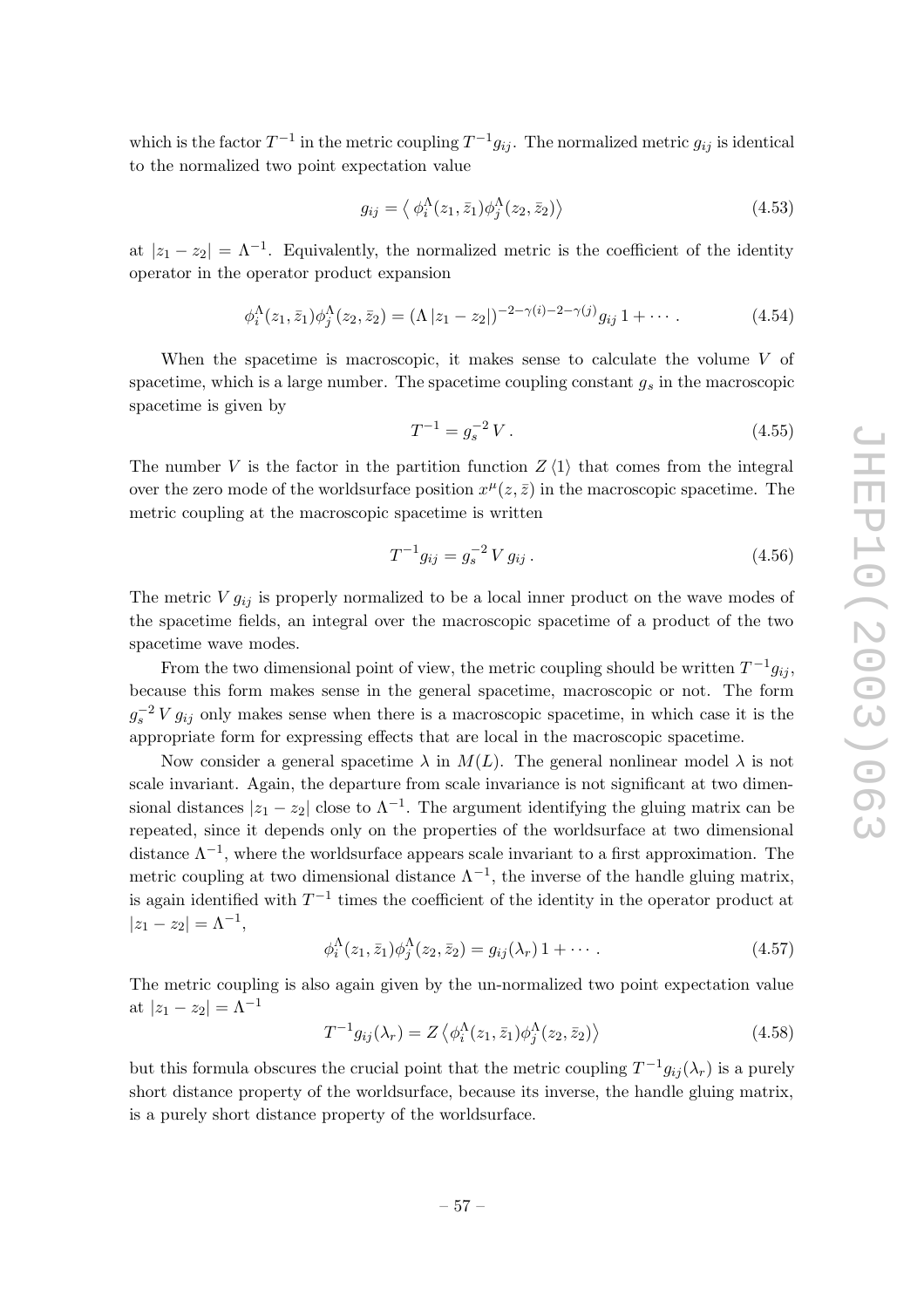<span id="page-58-0"></span>Except for the factor  $T^{-1}$ , the metric coupling  $T^{-1}g_{ij}(\lambda_r)$ , defined as the inverse of the handle gluing matrix, is identified with the intrinsic metric on the space of two dimensional quantum field theories used to prove the gradient property of  $\beta^{i}(\lambda)$  [[11](#page-97-0), [12](#page-97-0)].

 $T$  is taken to be a fixed number. It will have to be fixed at an extremely small numerical value, if the volume V of macroscopic spacetime is to turn out proportional to  $T^{-1}$ . I leave untouched the question of whether the value of  $T$  is fixed by a dynamical mechanism within the lam bda model.

# 5.  $d=2+\epsilon$  dimensions

The first step in calculating the quantum corrections to the scaling behavior of the lam bda model is to calculate the scale variation of the renormalized general nonlinear model in the presence of sources  $\lambda^{i}(z,\bar{z})$  at a short two dimensional distance  $\Lambda^{-1}$ . The method is to calculate to second order in the sources, in an arbitrary spacetime  $\lambda_1$  in  $M(L)$ , then patch together the results to get the result.

First assume a spacetime in  $M(\infty)$ . The general nonlinear model is scale invariant. Insert sources  $\lambda^{i}(z, \bar{z})$ . If the sources were constant, there would be no dependence on  $\Lambda^{-1}$ . Renormalization eliminates all dependence on the short t w o dimensional distance. The variation with respect to  $\Lambda^{-1}$  depends only on the derivatives of the sources  $\lambda^{i}(z,\bar{z})$ .

The calculation is done to second order in the sources, keeping only terms containing derivatives of the sources, giving

$$
\Lambda \frac{\partial}{\partial \Lambda_{\lambda}} e^{-\int d^2 z \,\mu^2 \frac{1}{2\pi} \,\lambda^i \phi_i} = \int d^2 z \,\frac{1}{2\pi} \left(-\frac{1}{2}T\right) T^{-1} g_{ij}(\Lambda) \,\partial \lambda^i \,\bar{\partial} \lambda^j \,. \tag{5.1}
$$

The computation is

$$
\Lambda \frac{\partial}{\partial \Lambda_{/\lambda}} \frac{1}{2} \int d^2 z_1 \mu^2 \frac{1}{2\pi} \int d^2 z_2 \mu^2 \frac{1}{2\pi} \theta(|z_1 - z_2| - \Lambda^{-1}) \lambda^i(1) \lambda^j(2) \phi_i(1) \phi_j(2) =
$$
  
\n
$$
= \frac{1}{2} \int d^2 z_1 \mu^2 \frac{1}{2\pi} \int d^2 z_2 \mu^2 \frac{1}{2\pi} \Lambda^{-1} \delta(|z_1 - z_2| - \Lambda^{-1}) \times
$$
  
\n
$$
\times \lambda^i(1) \lambda^j(2) g_{ij}(\mu |z_1 - z_2|)^{-2 - \gamma(i) - 2 - \gamma(j)}
$$
  
\n
$$
= \int d^2 z \frac{1}{2\pi} \left(-\frac{1}{2}\right) (\Lambda \mu^{-1})^{\gamma(i) + \gamma(j)} g_{ij} \partial \lambda^i \bar{\partial} \lambda^j
$$
  
\n
$$
= \int d^2 z \frac{1}{2\pi} \left(-\frac{1}{2}T\right) T^{-1} g_{ij}(\Lambda) \partial \lambda^i \bar{\partial} \lambda^j.
$$
 (5.2)

The two scaling fields  $\phi_i \phi_j$  are replaced by their expectation value because all other operators that contribute to the product are down by powers of  $\Lambda^{-1}$ . The sources are assumed to vary only locally in t w o dimensions, whic h allows integration b y parts.

Rewritten in terms of the running coupling constants  $\lambda_r^i$ , and the sources  $\lambda_r^i(z,\bar{z})$ , the scale variation is

$$
D = \Lambda \frac{\partial}{\partial \Lambda_{/\lambda}} = \Lambda \frac{\partial}{\partial \Lambda_{/\lambda_r}} + \beta^i (\lambda_r) \frac{\partial}{\partial \lambda_r^i}.
$$
 (5.3)

$$
D e^{-\int d^2 z \Lambda^2 \frac{1}{2\pi} \lambda_r^i \phi_i^{\Lambda}} = \int d^2 z \frac{1}{2\pi} \left( -\frac{1}{2} T \right) T^{-1} g_{ij} \, \partial \lambda_r^i \, \bar{\partial} \lambda_r^j \,. \tag{5.4}
$$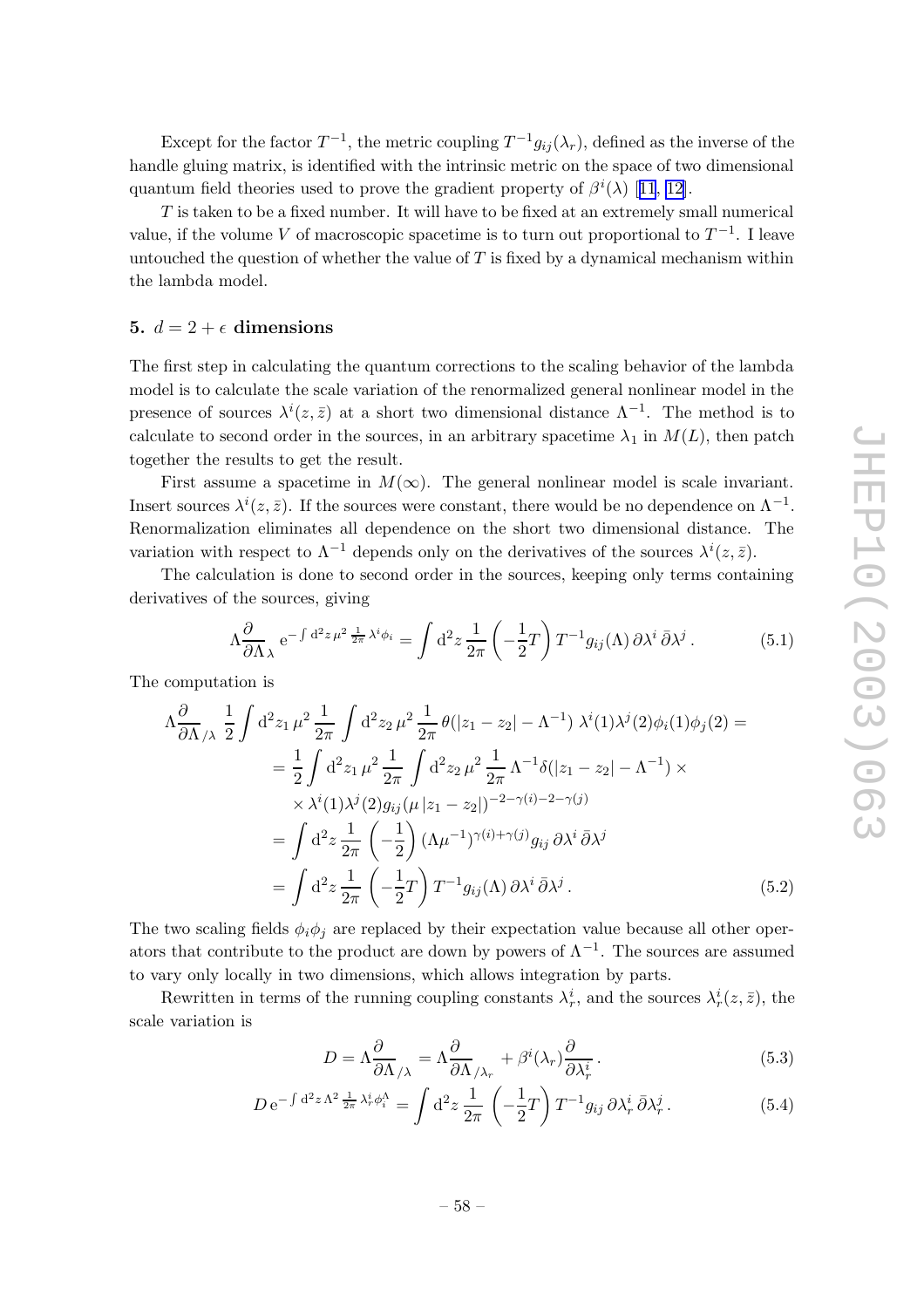Next, the calculation is repeated for a general nonlinear model  $\lambda_1$  in  $M(L)$ , using the approximate scale invariance at two dimensional distances  $|z_1 - z_2|$  near  $\Lambda^{-1}$ . Then the quadratic calculations are patched together coherently over  $M(L)$  to get the full scale variation formula

$$
D e^{-\int d^2 z \Lambda^2 \frac{1}{2\pi} \lambda_r^i(z,\bar{z}) \phi_i^{\Lambda}(z,\bar{z})} = e^{-\int d^2 z \Lambda^2 \frac{1}{2\pi} \lambda_r^i(z,\bar{z}) \phi_i^{\Lambda}(z,\bar{z})} \times \qquad \qquad \times \int d^2 z \frac{1}{2\pi} \left(-\frac{1}{2}T\right) T^{-1} g_{ij}(\lambda_r) \partial \lambda_r^i \bar{\partial} \lambda_r^j. \tag{5.5}
$$

The result is a correction to the metric coupling  $T^{-1}g_{ij}(\lambda_r)$  of the lambda model, which is proportional to the metric coupling itself, with a coefficient  $T/2$ . That is, the entire effect of the general nonlinear model on the scaling behavior of the lam bda model is to giv e the metric coupling a scaling dimension of  $T/2$ .

If the lambda model were continued from two dimensions to dimension  $d = 2 + T/2$ , the same effect would be obtained. The metric coupling of a nonlinear model in  $d = 2 + \epsilon$ dimensions has scaling dimension  $\epsilon$ .

The general nonlinear model can no w b e dispensed with. The lam bda model interacting with the general nonlinear model is equivalent to the lambda model by itself in dimension  $2+T/2$ . This technical device gives a way to avoid the technical difficulty of calculating properties of the general nonlinear model in the presence of sources when the lam bda field  $\lambda(z,\bar{z})$  makes large excursions in the manifold of spacetimes.

# 6. A formula for  $S(\lambda)$

### 6.1 The global scale variation formula

The scale variation of the general nonlinear model in the presence of sources, equation (5.5), gives a formula for the action functional  $S(\lambda_r)$  of the lambda model,

$$
-2T^{-1}De^{-\int d^2z\Lambda^2\frac{1}{2\pi}\lambda^i_r\phi_i^{\Lambda}} = e^{-\int d^2z\Lambda^2\frac{1}{2\pi}\lambda^i_r\phi_i^{\Lambda}}S(\lambda_r).
$$
 (6.1)

Calculating  $S(\lambda_r)$  from the scale variation of the general nonlinear model is equivalent to calculating the short distance effects of the local handle, then designing the lam bda propagator to cancel those effects, then finding the action  $S(\lambda_r)$  that produces the needed lambda propagator. The equivalence between the two procedures for finding  $S(\lambda_r)$  rests on the identification of the handle gluing matrix  $T g^{ij}$  with the inverse of the un-normalized 2-point expectation value of the fields  $\phi_i$ .

This is only a formula for  $S(\lambda_r)$ . It does not explain the lambda model as a mechanism. The scale variation formula only happens to giv e the same result as the handle calculation. But such a simple expression as equation  $(6.1)$  for the action of the lambda model invites speculation that the formula has a deeper explanation. Perhaps there is a w ay of writing the integral over string worldsurface parameters which makes it obvious that the effects of local handles are cancelled b y the lam bda model as defined b y the scale variation formula. Perhaps there is a more complete model of the string worldsurface in which the lambda model does not hav e to b e inserted b y hand, but arises automatically .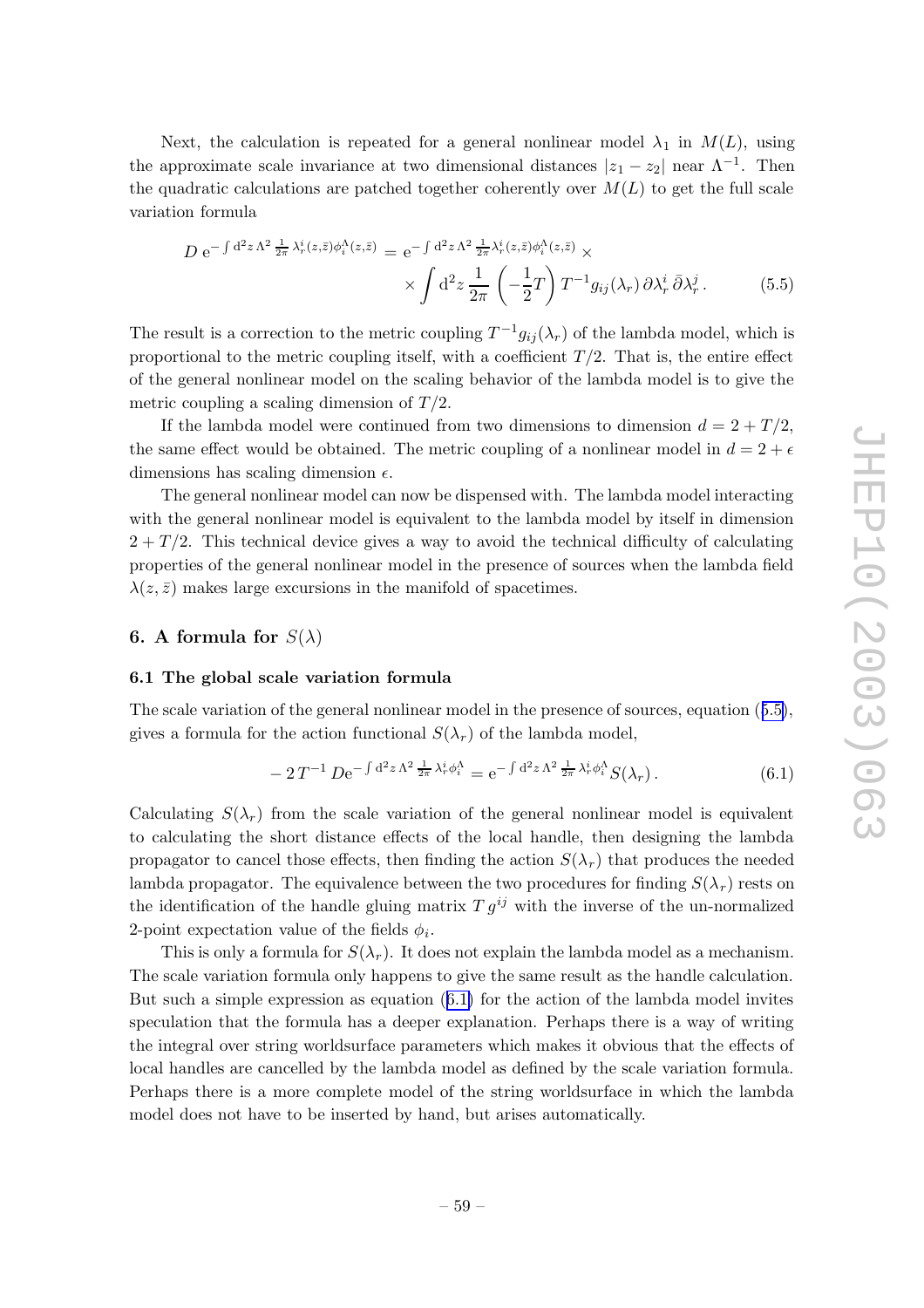<span id="page-60-0"></span>Suc h speculations are not immediately useful. For now, it is enough to design the lam bda model in order to cancel the local handles, and use the scale variation formula as an effective way to calculate the action functional  $S(\lambda_r)$  from the short distance properties of the general nonlinear model.

### 6.2 The local scale variation and the gradien t propert y

Let the characteristic two dimensional distance  $\Lambda^{-1}$  vary in two dimensions, defining a riemannnian metric

$$
ds^2 = \Lambda(z,\bar{z})^2 |dz|^2
$$
\n(6.2)

with scalar curvature densit y

$$
\Lambda^2 R_2(\Lambda)(z,\bar{z}) = -4\partial\bar{\partial} \ln(\Lambda^2). \tag{6.3}
$$

The general nonlinear model is renormalized locally in eac h t w o dimensional neigh borho od. The renormalization depends co variantly on the t w o dimensional riemannian metric. The characteristic short two dimensional distance is  $\Lambda(z,\bar{z})^{-1}$  at the point z.

The local scale derivativ e is

$$
D(z,\bar{z}) = \Lambda(z,\bar{z}) \frac{\partial}{\partial \Lambda(z,\bar{z})}_{/\lambda_r} + \beta^i (\lambda_r(z,\bar{z})) \frac{\partial}{\partial \lambda_r^i(z,\bar{z})}
$$
(6.4)

$$
D = \int d^2 z D(z, \bar{z}). \tag{6.5}
$$

The local scale variation of the general nonlinear model must b e dimensionless, it must be covariant in the two dimensional metric, it must be a local functional of  $\Lambda(z,\bar{z})$  and  $\lambda_r(z,\bar{z})$ , and it must vanish if both  $\Lambda(z,\bar{z})$  and  $\lambda_r(z,\bar{z})$  are locally constant. It must take the form

$$
D(z,\bar{z}) e^{-\int \Lambda^2 \frac{1}{2\pi} \lambda_r^i \phi_i^{\Lambda}} = e^{-\int \Lambda^2 \frac{1}{2\pi} \lambda_r^i \phi_i^{\Lambda}} \times \frac{1}{2\pi} \left( -\frac{1}{2} T \right) \left[ T^{-1} g_{ij}(\lambda_r) \partial \lambda_r^i \bar{\partial} \lambda_r^j - \frac{1}{4} \Lambda^2 R_2(\Lambda) T^{-1} a(\lambda_r) \right]
$$
(6.6)

where  $T^{-1}a(\lambda_r)$  is some function on  $M(L)$ .

The local scale derivatives commute,

$$
[D[\epsilon_1], D[\epsilon_2]] = 0 \tag{6.7}
$$

where

$$
D[\epsilon] = \int d^2 z \,\epsilon(z,\bar{z}) \, D(z,\bar{z}) \,. \tag{6.8}
$$

The commutator of t w o local scale derivatives acting on the general nonlinear model is

$$
[D[\epsilon_1], D[\epsilon_2]]e^{-\int \Lambda^2 \frac{1}{2\pi} \lambda_r^i \phi_i^{\Lambda}} =
$$
\n
$$
= e^{-\int \Lambda^2 \frac{1}{2\pi} \lambda_r^i \phi_i^{\Lambda} \frac{1}{2} T} \int d^2 z \frac{1}{2\pi} \left\{ (\epsilon_1 \partial \epsilon_2 - \epsilon_2 \partial \epsilon_1) [\beta^i T^{-1} g_{ij}(\lambda_r) \bar{\partial} \lambda_r^j - \bar{\partial} T^{-1} a(\lambda_r)] + \left[ \partial \lambda_r^i T^{-1} g_{ij} \beta^j (\lambda_r) - \partial T^{-1} a(\lambda_r) \right] (\epsilon_1 \bar{\partial} \epsilon_2 - \epsilon_2 \bar{\partial} \epsilon_1) \right\}
$$
\n(6.9)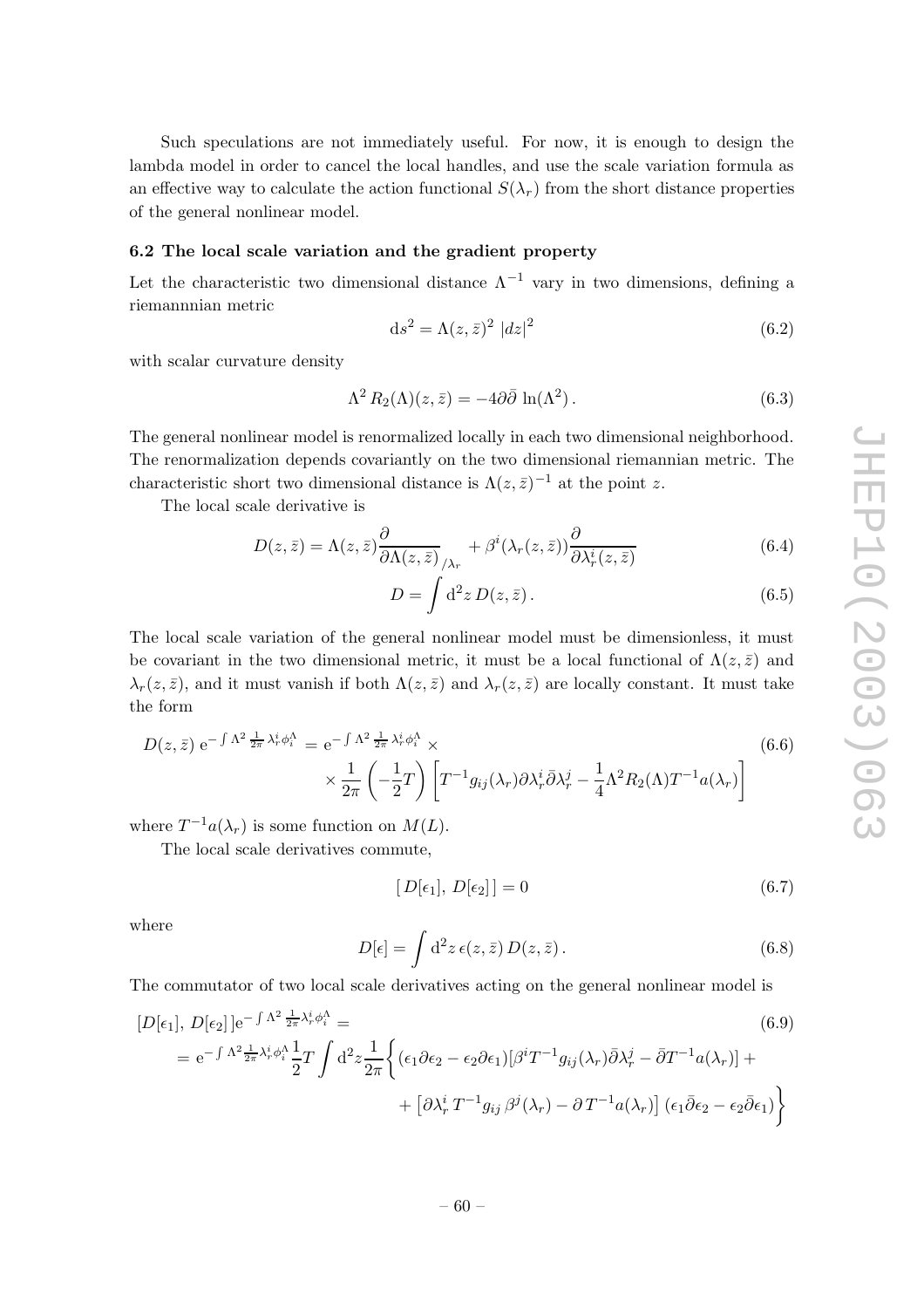<span id="page-61-0"></span>This must vanish, because the local scale derivatives commute, so

$$
0 = \beta^i T^{-1} g_{ij}(\lambda_r) \bar{\partial} \lambda_r^j - \bar{\partial} T^{-1} a(\lambda_r)
$$
\n(6.10)

$$
0 = \partial \lambda_r^i T^{-1} g_{ij} \beta^j(\lambda_r) - \partial T^{-1} a(\lambda_r).
$$
 (6.11)

The function  $T^{-1}a(\lambda_r)$  depends only on  $\lambda_r$ , so

$$
0 = \beta^{i} T^{-1} g_{ij} - \partial_{j} (T^{-1} a)
$$
\n(6.12)

$$
0 = T^{-1} g_{ij} \beta^j - \partial_i (T^{-1} a) \tag{6.13}
$$

proving that the vector field  $\beta^i$  on  $M(L)$  is the gradient of the function  $T^{-1}a$  with respect to the metric  $T^{-1}g_{ij}$ . The function  $T^{-1}a(\lambda_r)$  is the potential function.

This proof of the gradien t propert y , using the commutativit y of the local scale derivatives, is equivalent to the original proof [[11,](#page-97-0) [12\]](#page-97-0). The first attempts to show the gradient propert y of the beta function of the general nonlinear model failed because the dilaton couplings were missing from the general nonlinear model  $[1, 2, 3]$  $[1, 2, 3]$  $[1, 2, 3]$  $[1, 2, 3]$  $[1, 2, 3]$  $[1, 2, 3]$ . Given the dilaton couplings to the two dimensional scalar curvature [[9](#page-97-0)], the gradient property of  $\beta^i(\lambda)$  was shown by direct calculation, in the limit of large target spacetime [[10\]](#page-97-0). The beta function  $\beta^i(\lambda)$  was shown to be the gradient of the classical spacetime field theory action that reproduced the large distance tree-level string scattering amplitudes. That same spacetime field theory action had been identified with the coefficien t of the t w o dimensional scalar curvature in the local scale variation of the general nonlinear model [[9\]](#page-97-0). The proof of the gradien t propert y [[11](#page-97-0) , [12](#page-97-0) ] can b e interpreted as an explanation of the coincidence bet ween the calculations [\[9,](#page-97-0) [10\]](#page-97-0) which found the same spacetime field theory action both as the coefficient of  $R_2$  in the scale variation and as the potential function whose gradient was  $\beta^i(\lambda)$ . The proof [[11](#page-97-0) , [12](#page-97-0) ] was based on the axiomatic properties of t w o dimensional quantum field theory . It introduced an intrinsic metric to the space of t w o dimensional quantum field theories,  $g_{ij}(\lambda_r)$ , rather than the ad hoc metric defined on the spacetime wave modes that was used previously [[1](#page-97-0), [2](#page-97-0), [3](#page-97-0), [10](#page-97-0)]. The present version of the proof, using the commutativity of the local scale derivatives acting on the general nonlinear model, displays the historical genesis of the proof. The presen t version of the proof is particularly suited to the general nonlinear model at nonzero two dimensional distance  $\Lambda^{-1}$ , where the general nonlinear model is parametrized by slightly irrelevant coupling constants. The axiomatics of two dimensional quantum field theory do not quite apply .

### 6.3 The local scale variation formula

The local scale variation gives a formula for the co varian t action densit y of the lam bda model

$$
-2T^{-1}D(z,\bar{z})e^{-\int \Lambda^2 \frac{1}{2\pi}\lambda_r^i\phi_i^{\Lambda}} = e^{-\int \Lambda^2 \frac{1}{2\pi}\lambda_r^i\phi_i^{\Lambda}}\mathcal{L}(\lambda_r)(z,\bar{z})
$$
(6.14)

$$
\mathcal{L}(\lambda_r)(z,\bar{z}) = \frac{1}{2\pi} \left[ T^{-1} g_{ij}(\lambda_r) \, \partial \lambda_r^i \, \bar{\partial} \lambda_r^j - \frac{1}{4} \Lambda^2 R_2(\Lambda) \, T^{-1} a(\lambda_r) \right] \tag{6.15}
$$

$$
S(\lambda_r) = \int d^2 z \mathcal{L}(\lambda_r)(z, \bar{z}). \qquad (6.16)
$$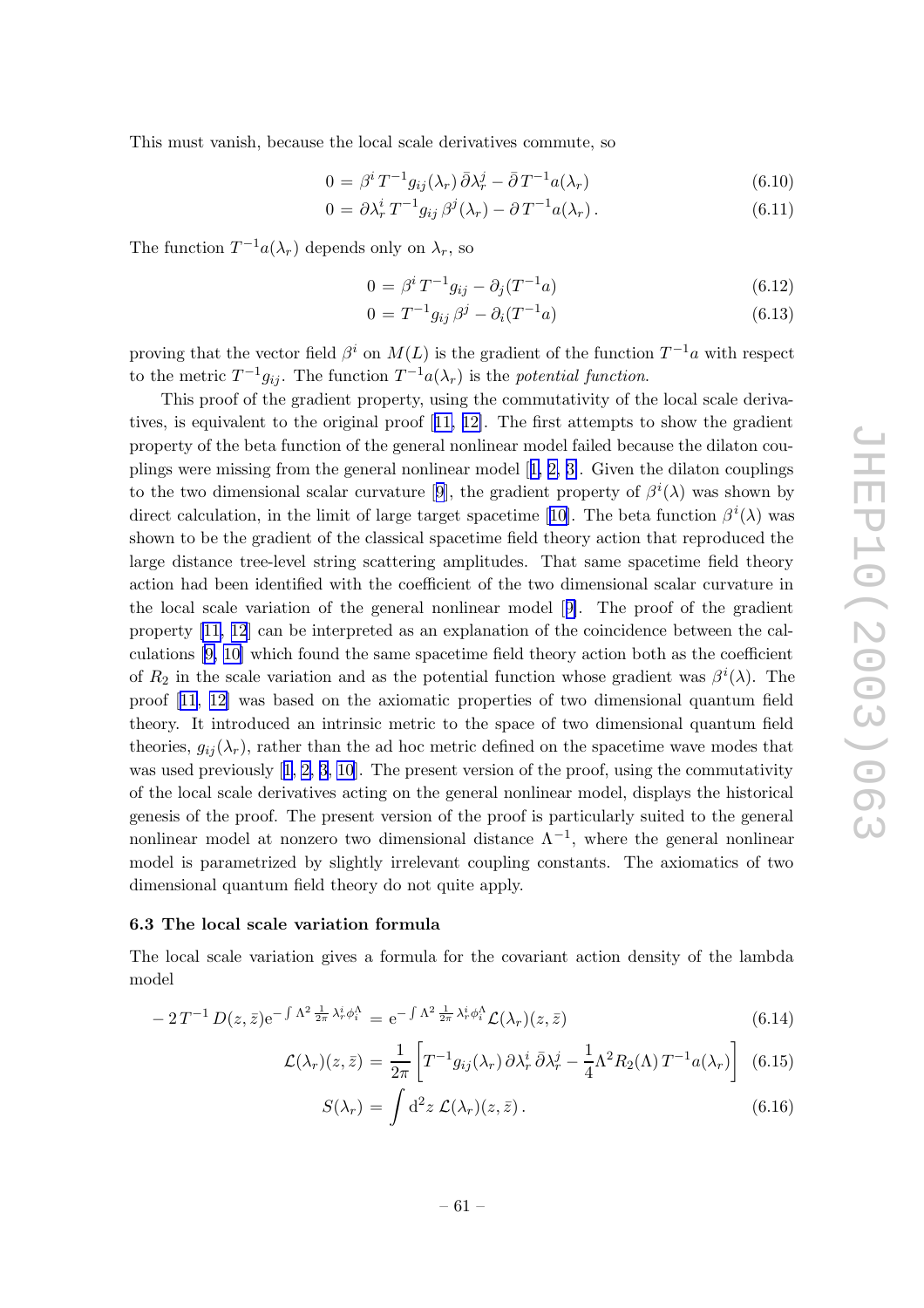The renormalization of the general nonlinear model guarantees that the metric coupling  $T^{-1}g_{ij}(\lambda_r)$  and the potential function  $T^{-1}a(\lambda_r)$  depend on the two dimensional distance  $\Lambda^{-1}$  only through the running couplings  $\lambda_r^i$ .

This is the locally scale in varian t form of a nonlinear model with generalized scale in variance [[10\]](#page-97-0). The local scale variation of the action

$$
D(z,\bar{z}) S(\lambda_r) = \frac{1}{2\pi} \left[ \beta_* T^{-1} g_{ij}(\lambda_r) \partial \lambda_r^i \bar{\partial} \lambda_r^j - \frac{1}{4} \Lambda^2 R_2(\Lambda) \beta^k \partial_k T^{-1} a(\lambda_r) \right]. \tag{6.17}
$$

is equivalent to the local change in the couplings  $T^{-1}g_{ij}$  and  $T^{-1}a$  that is produced by the flow along the vector field  $\beta^i(\lambda)$  in the target manifold. The potential function  $T^{-1}a(\lambda_r)$ plays the role that the dilaton potential plays in the general nonlinear model [[9](#page-97-0) , [10\]](#page-97-0).

The local scale variation formula, equation ([6.14\)](#page-61-0), gives an effectiv e metho d to calculate the metric coupling  $T^{-1}g_{ij}(\lambda_r)$  and the potential function  $T^{-1}a(\lambda_r)$ , the couplings of the locally covariant lambda model. This data determines the couplings of the lambda model at every short two dimensional distance  $\Lambda^{-1}$ .

# 7. The a priori measure

A nonlinear model suc h as the lam bda model is specified b y t w o pieces of data, the metric coupling, which is a riemannian metric on the target manifold, and the *a priori* measure which is a measure on the target manifold  $[1, 2, 3]$  $[1, 2, 3]$  $[1, 2, 3]$  $[1, 2, 3]$  $[1, 2, 3]$  $[1, 2, 3]$ . In the functional integral, equation ([4.39](#page-55-0)), defining the lambda model

$$
\int \mathcal{D}\lambda \, e^{-S(\Lambda,\lambda)} \, e^{-\int d^2 z \, \mu^2 \frac{1}{2\pi} \lambda^i \phi_i} \tag{7.1}
$$

the functional measure  $D\lambda$  on the lambda fields is formally a product over the points  $(z, \bar{z})$ of the worldsurface, at characteristic two dimensional distance  $\Lambda^{-1}$ ,

$$
D\lambda = \prod_{(z,\bar{z})} d\rho(\Lambda, \lambda(z,\bar{z}))
$$
\n(7.2)

where the measure at each point

$$
d\rho(\Lambda, \lambda(z, \bar{z})) = \text{dvol}(\Lambda, \lambda(z, \bar{z})) \,\rho(\Lambda, \lambda(z, \bar{z})) \tag{7.3}
$$

is the *a priori* measure, written as the metric volume element  $dvol(\Lambda, \lambda)$  associated to the metric coupling  $T^{-1}g_{ij}(\Lambda,\lambda)$  multiplied by a function  $\rho(\Lambda,\lambda)$ .

The *a priori* measure of the lambda model is a normalized measure on the manifold of spacetimes  $M(L)$ . It describes the distribution of fluctuations at two dimensional distances shorter than  $\Lambda^{-1}$ . It is dynamically determined, fixed by the two dimensional generalized scale in variance of the lam bda model.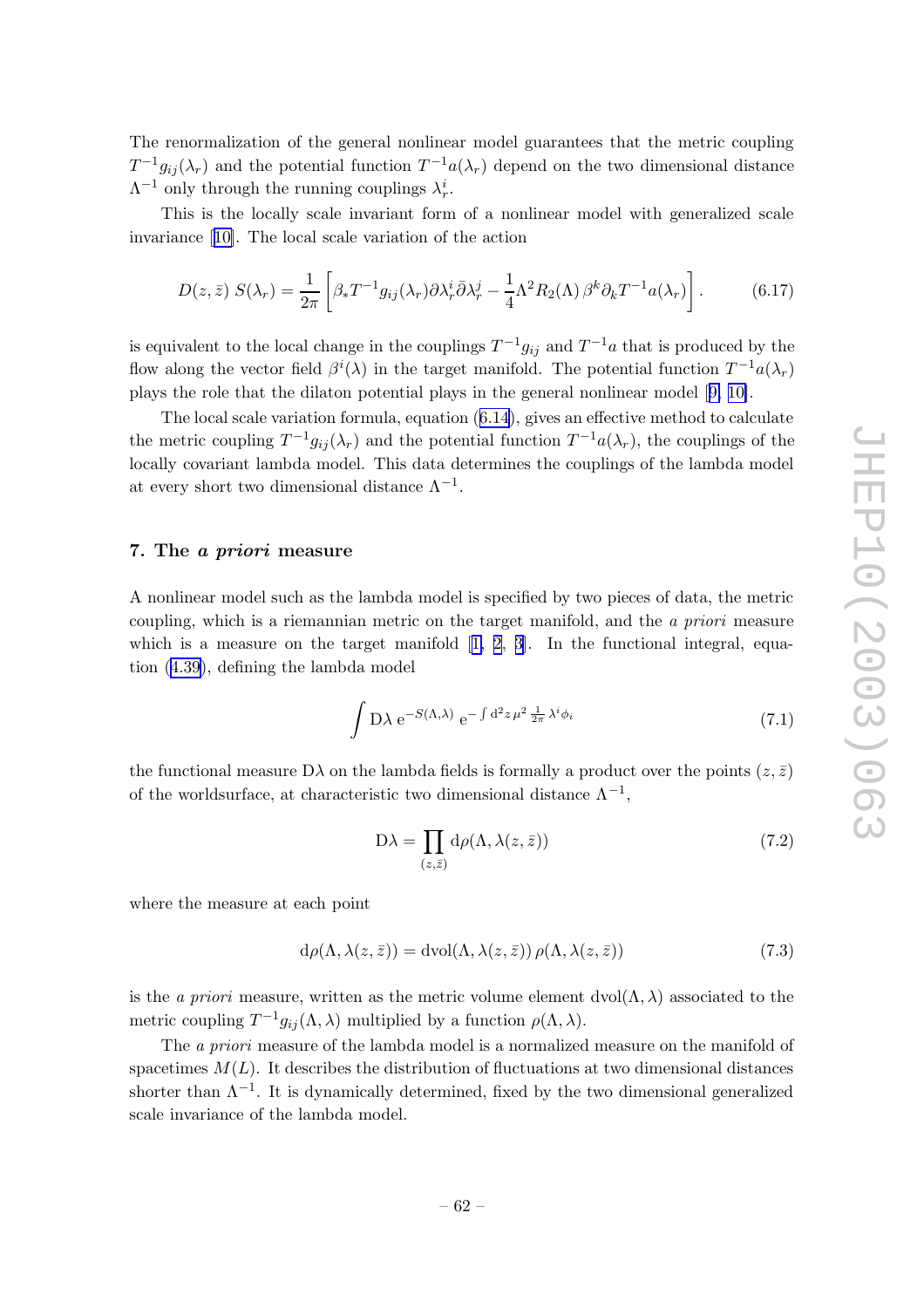More concretely, the *a priori* measure governs the values of the lambda field at short distance on the worldsurface. The *a priori* measure at two dimensional distance scale  $\Lambda^{-1}$ is the distribution of the values of the field  $\lambda(z,\bar{z})$ . For any function  $f(\lambda)$  on the manifold of spacetimes  $M(L)$ ,

$$
\int d\rho(\Lambda, \lambda) f(\lambda) = \langle f(\lambda(z, \bar{z})) \rangle \tag{7.4}
$$

where the expectation value is in the functional integral over all lambda fluctuations at two dimensional distances up to  $\Lambda^{-1}$ .

The calculations of the *a priori* measure in this section will be tree-level calculations, done at leading order in T, ignoring quantum corrections. The same calculations will be used, in the same form, in section [8.4](#page-69-0) below, to find the effective *a priori* measure of the effectiv e lam bda model, whic h includes the quantum corrections.

### 7.1 Diffusion in  $\lambda$

The *a priori* measure of a scale invariant nonlinear model is completely determined by the renormalization group of the model. As the two dimensional distance  $\Lambda^{-1}$  increases, the a priori measure diffuses out ward in the target manifold, because of the fluctuations. The *a priori* measure is built outward from short two dimensional distance towards longer distance, as the fluctuations at longer distances are added in. If the nonlinear model is scale in variant, then the a priori measure diffuses to the equilibrium measure of the diffusion process. It does not matter what arbitrary measure is used for the *a priori* measure at the cutoff two dimensional distance  $\Lambda_0^{-1}$ . The *a priori* measure will diffuse to the equilibrium measure at distances  $\Lambda^{-1}$  much longer than the cutoff. When the cutoff distance  $\Lambda_0^{-1}$  is taken to zero, only the equilibrium *a priori* measure is visible. In the lam bda model, whose scale in variance is of the generalized kind, the action takes the same form at every two dimensional distance  $\Lambda^{-1}$  when expressed in the running variables  $\lambda_r^i$ , so the equilibrium *a priori* measure takes the same form also when expressed in terms of the running variables  $\lambda_r^i$ .

The diffusion process is calculated in the usual w ay , expanding to second order about a reference point  $\lambda_1$  in the target manifold,

$$
f(\lambda) = f(\lambda_1) + \lambda^i \partial_i f(\lambda_1) + \frac{1}{2} \lambda^i \lambda^j \nabla_i \partial_j f(\lambda_1) + \cdots
$$
 (7.5)

$$
-\Lambda \frac{\partial}{\partial \Lambda} \langle f \rangle = -\Lambda \frac{\partial}{\partial \Lambda} \frac{1}{2} \langle \lambda^i(z, \bar{z}) \lambda^j(z, \bar{z}) \rangle \nabla_i \partial_j f(\lambda_1)
$$
  
=  $T g^{ij}(\Lambda, \lambda_1) \nabla_i \partial_j f(\lambda_1).$  (7.6)

Only the propagator contributes to the scale variation because only t w o derivatives of the lambda fields  $\lambda^{i}(z,\bar{z})$  occur in the interaction terms of the nonlinear model. The same scale variation formula can b e obtained b y canonically quantizing the lam bda model, in the radial quantization, where the target manifold laplacian operator occurs as the zero mode piece of the dilation generator.

Patching coherently over the target manifold gives the diffusion equation on expectation values

$$
-\Lambda \frac{\partial}{\partial \Lambda} \langle f \rangle = \langle T g^{ij} (\Lambda, \lambda) \nabla_i \partial_j f \rangle \tag{7.7}
$$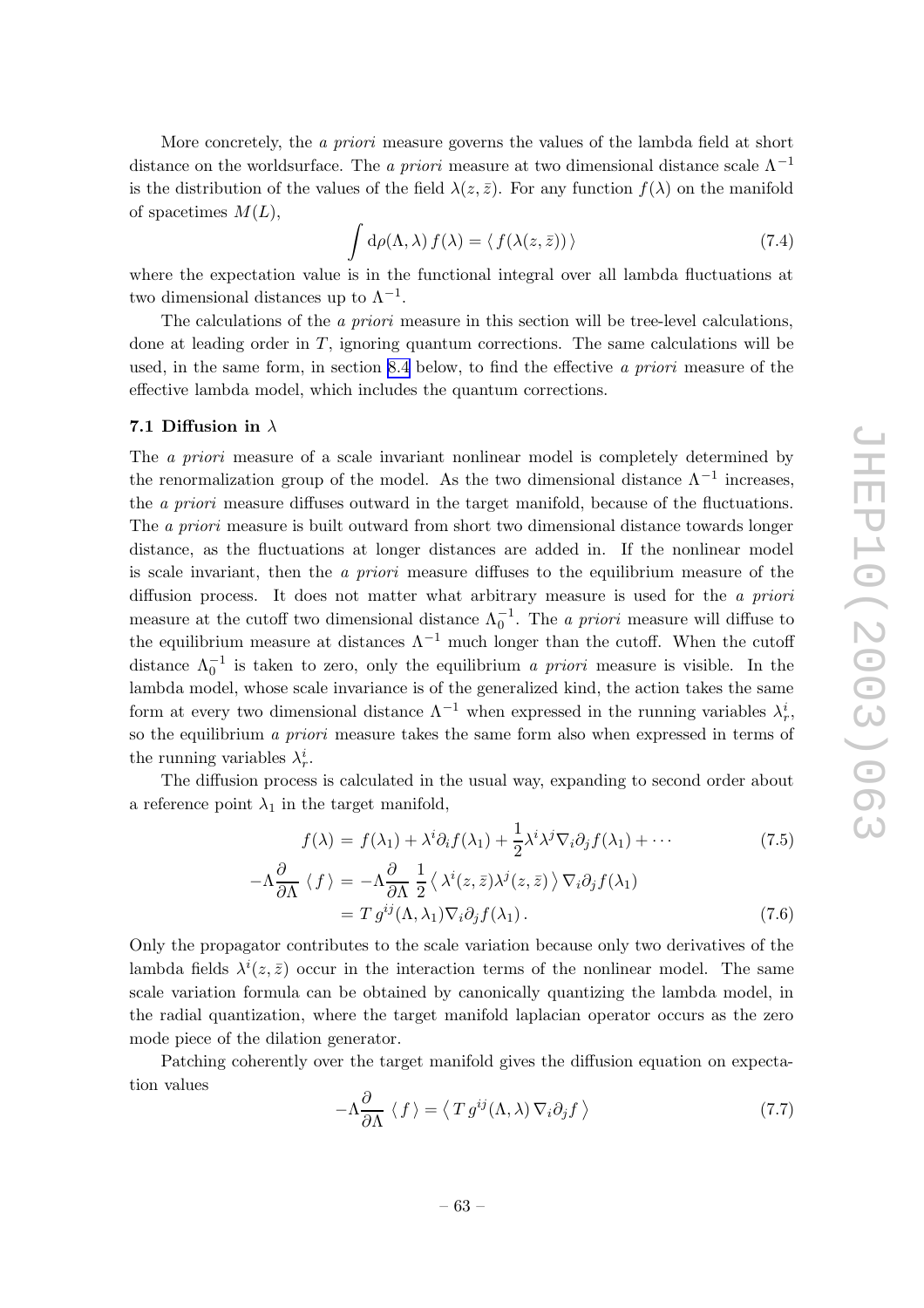or, equivalently , the diffusion equation directly on the measure

$$
-\Lambda \frac{\partial}{\partial \Lambda_{/\lambda}} \rho = T g^{ij}(\Lambda, \lambda) \nabla_i \partial_j \rho. \tag{7.8}
$$

Changing variables to the running coupling constants  $\lambda_r^i$ , the *a priori* measure is rewritten

$$
dvol(\lambda_r) \rho_r(\Lambda, \lambda_r) = dvol(\Lambda, \lambda) \rho(\Lambda, \lambda).
$$
 (7.9)

The diffusion equation, rewritten in the variables  $\lambda_r^i$ , is

$$
-\Lambda \frac{\partial}{\partial \Lambda} \rho_r = \nabla_i \left[ T g^{ij} (\lambda_r) \partial_j + \beta^i (\lambda_r) \right] \rho_r. \tag{7.10}
$$

As  $\Lambda^{-1}$  increases, the distribution of fluctuations diffuses outwards on the target manifold, while the running coupling constants are driven by  $-\beta^{i}(\lambda_{r})$  towards the fixed point submanifold where  $\beta = 0$ .

Using the gradien t propert y , the diffusion equation is written

$$
-\Lambda \frac{\partial}{\partial \Lambda} \rho_r = \nabla_i T g^{ij} \left( \partial_j + \partial_j (T^{-1} a) \right) \rho_r. \tag{7.11}
$$

The equilibrium *a priori* measure is simply

$$
\mathrm{dvol}(\lambda_r) \,\mathrm{e}^{-T^{-1}a(\lambda_r)}\,. \tag{7.12}
$$

It satisfies the first order equation

$$
0 = (\partial_i + T^{-1} g_{ij} \,\beta^j) e^{-T^{-1} a(\lambda_r)}
$$
\n(7.13)

which is the equation of motion  $\beta = 0$ .

The lambda propagator, normalized at two dimensional distance  $\Lambda^{-1}$ , at a scale invariant general nonlinear model, is

$$
\langle \lambda^{i}(1) \lambda^{j}(2) \rangle = T g^{ij} \left[ \frac{(\mu^{2} \Lambda^{-2})^{\gamma(i)} - (\mu^{2} |z_{1} - z_{2}|^{2})^{\gamma(i)}}{\gamma(i)} \right]. \tag{7.14}
$$

Evaluating at  $|z_1 - z_2| = \Lambda_0^{-1}$  gives

$$
\langle \lambda^i \lambda^j \rangle = T g^{ij} \left[ \frac{(\mu^2 \Lambda^{-2})^{\gamma(i)} - (\mu^2 \Lambda_0^{-2})^{\gamma(i)}}{\gamma(i)} \right] \tag{7.15}
$$

which is the solution of the diffusion equation (7.8) starting at the cutoff distance  $\Lambda_0^{-1}$ with initial condition the delta function measure at  $\lambda^{i} = 0$ . The integral equation for the lam bda propagator, equation ([4.20\)](#page-51-0), is the solution of the diffusion equation.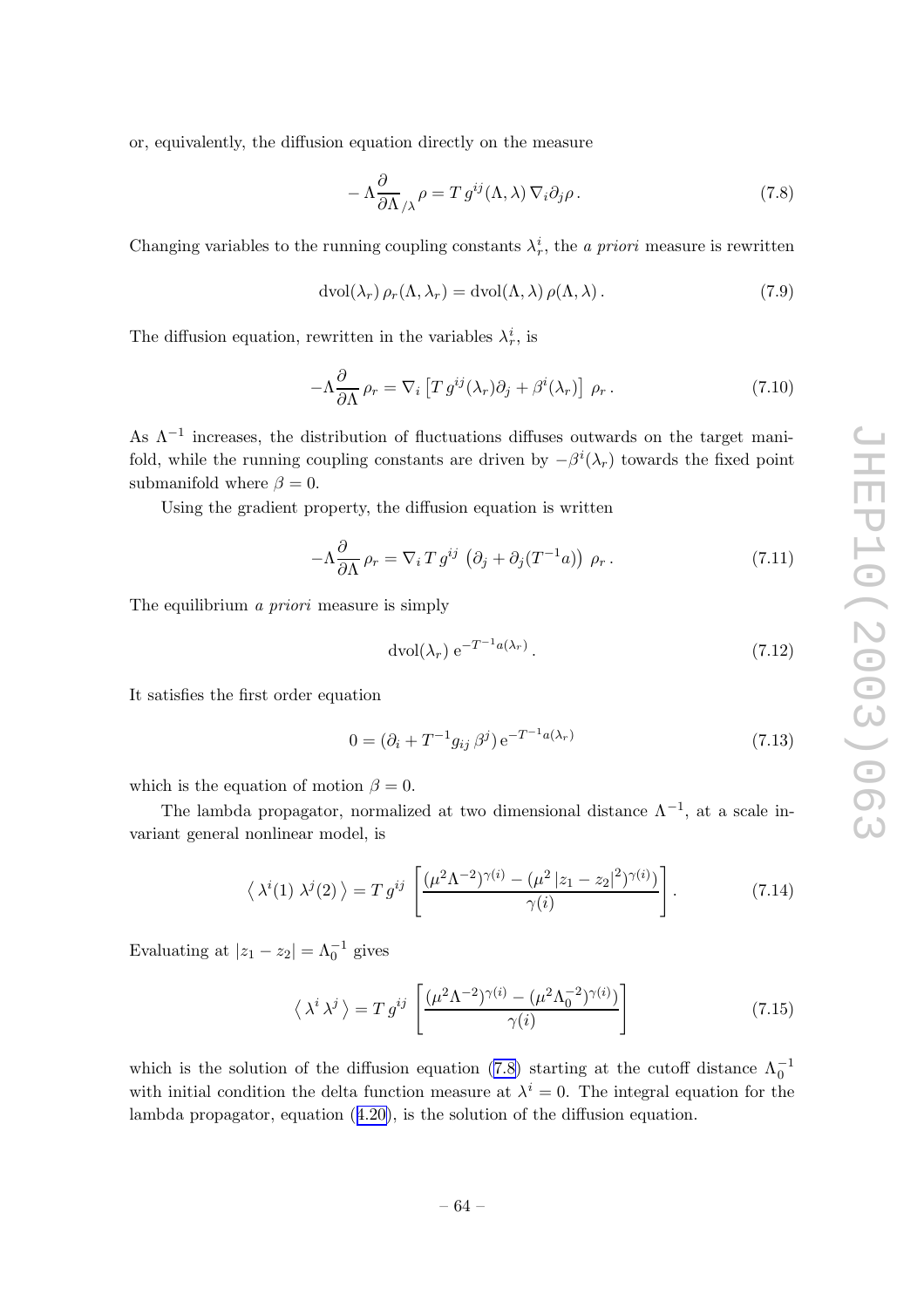# 7.2 Gaussian approximation

The potential function at a scale in varian t general nonlinear model has the gaussian approximation

$$
T^{-1}a(\lambda_r) = \frac{1}{2}\lambda_r^i T^{-1}g_{ij} \gamma(i) \lambda_r^j + \cdots
$$
\n(7.16)

which gives the tree-level two point correlation function

$$
\left\langle \lambda_r^i \lambda_r^j \right\rangle = T g^{ij} \frac{1}{\gamma(i)} \tag{7.17}
$$

in the *a priori* measure. This matches the tree-level one point expectation value of  $f(\lambda_r)$  =  $\lambda_r^i \lambda_r^j$  in the lambda model, which is the lambda propagator

$$
\left\langle \lambda_r^i(1) \lambda_r^j(2) \right\rangle = T g^{ij} \left[ \frac{1 - \left( \Lambda^2 |z_1 - z_2|^2 \right)^{\gamma(i)}}{\gamma(i)} \right] \tag{7.18}
$$

evaluated at  $|z_1 - z_2| = 0$ .

The potential function written in terms of the original renormalized coupling constants  $\lambda^i$  is

$$
T^{-1}a(\Lambda,\lambda) = \frac{1}{2}(\mu^{-1}\Lambda)^{\gamma(i)}\,\lambda^i\,T^{-1}g_{ij}\,\gamma(i)\,(\mu^{-1}\Lambda)^{\gamma(j)}\lambda^j + \cdots \tag{7.19}
$$

or

$$
T^{-1}a(\Lambda,\lambda) = \frac{1}{2}e^{L^2\gamma(i)}\lambda^i T^{-1}g_{ij}\gamma(i)e^{L^2\gamma(j)}\lambda^j + \cdots
$$
 (7.20)

which exhibits the spacetime ultraviolet cutoff at  $\gamma(i) = L^{-2}$ , at least in a naive way. The actual implementation of the ultraviolet cutoff b y the renormalization of the general nonlinear model depends on the decoupling of the L-irrelevan t coupling constants in the interactions. The a priori measure does manifestly accomplish the basic task of keeping the irrelevant running coupling constants  $\lambda_r^i$  from becoming large, which keeps the irrelevant renormalized coupling constants  $\lambda^i$  close to zero, which is a necessary condition for the renormalization to b e effective.

# 7.3 Spacetime quantum field theory

Near a macroscopic spacetime, the manifold of spacetimes  $M(L)$  is parametrized by the spacetime wave modes  $\lambda_r^i$  at spacetime distances larger than L. The *a priori* measure takes the form of a functional integral over the spacetime wave modes. The potential function can b e written

$$
T^{-1}a(\lambda_r) = g_s^{-2} V a(\lambda_r) \tag{7.21}
$$

where  $g_s$  is the spacetime coupling constant, and  $V a(\lambda_r)$  is an integral over spacetime of a local functional of the spacetime fields. The *a priori* measure

$$
\mathrm{dvol}(\lambda_r) \,\mathrm{e}^{-g_s^{-2}Va(\lambda_r)}\tag{7.22}
$$

is the functional integral of a spacetime quantum field theory whose classical action is the potential function  $g_s^{-2} V a(\lambda_r)$ , and whose classical equation of motion is  $\beta^i(\lambda_r) = 0$ . It is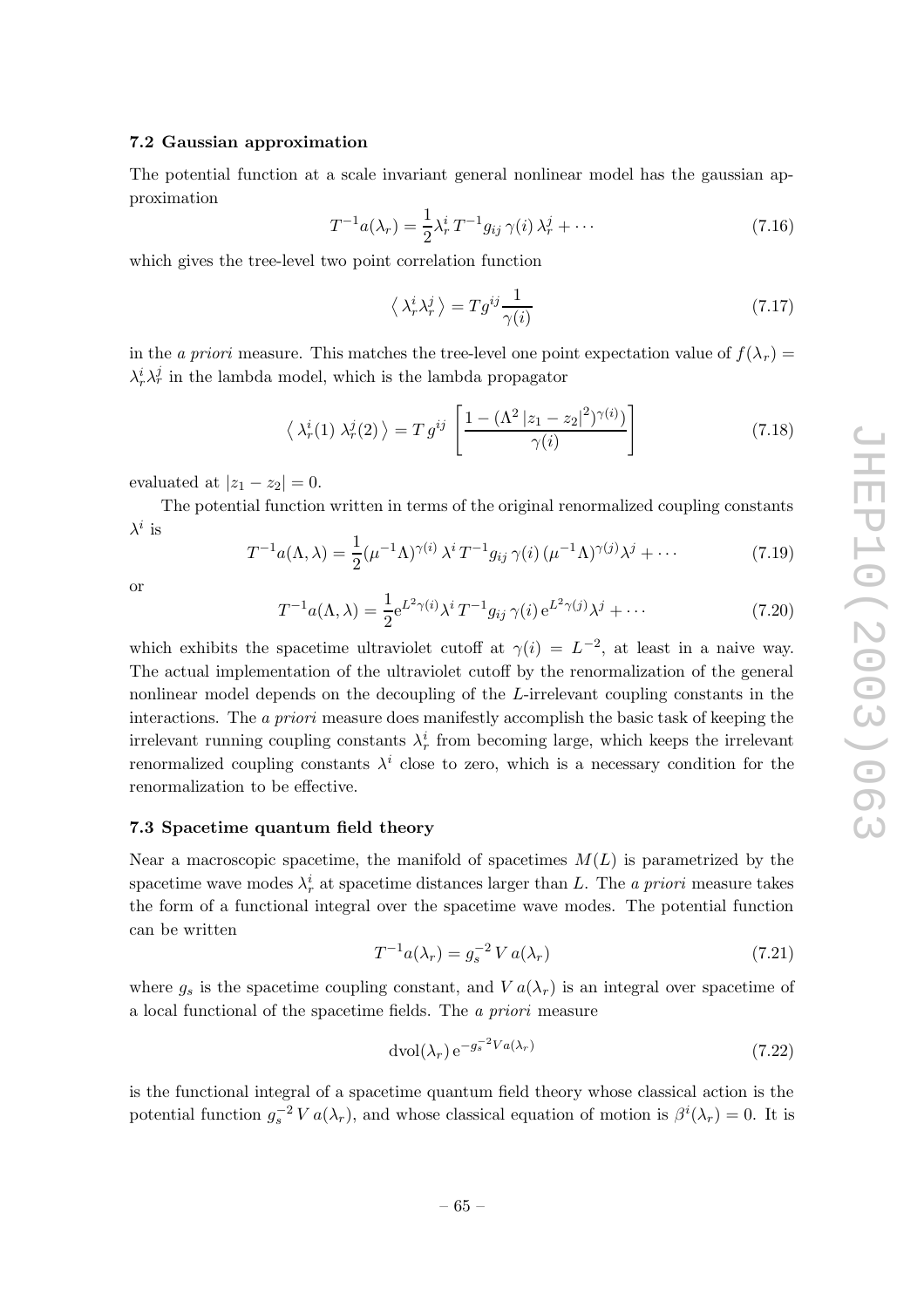the gradien t propert y whic h that the classical action principle and implies that the classical spacetime equation of motion is  $\beta = 0$ .

It was known by explicit calculation [[9](#page-97-0), [10](#page-97-0)] that the potential function  $T^{-1}a(\lambda_r)$  in a macroscopic spacetime has the form of a classical action functional of a spacetime field theory. It was shown [[13](#page-98-0)] that the classical equation of motion  $\beta = 0$  in a macroscopic spacetime generates the tree-level string scattering amplitudes at large spacetime distance. There should b e a direct argumen t from the local scale variation, equation ([6.6\)](#page-60-0), showing that the potential function  $T^{-1}a(\lambda)$  is the generating functional for the tree-level string scattering amplitudes at large spacetime distance. It should be possible to show directly that the coefficient of the two dimensional curvature density  $\Lambda^2 R_2$  in the local scale variation gives precisely the generating functional for the one particle irreducible tree-level string scattering amplitudes.

The *a priori* measure governs the string worldsurface at short distance, which is to say, roughly, that the *a priori* measure governs strings when they look like points. In particular, when a handle degenerates to a node, the t w o dimensional curvature densit y accumulates in a delta-function at the node

$$
\frac{1}{4\pi}\Lambda^2 R_2(\Lambda) = -2\delta^2(z,\bar{z})\tag{7.23}
$$

containing the contribution − 2 to the Euler num ber of the worldsurface. The co varian t action of the lam bda model, equation ([6.14\)](#page-61-0), then contains a discrete contribution at the node which is exactly  $T^{-1}a(\lambda_r)$ . The lambda model therefore inserts the *a priori* measure at the node

$$
\int \mathrm{d} \mathrm{vol}(\lambda_r) \, \mathrm{e}^{-T^{-1} a(\lambda_r)} \,. \tag{7.24}
$$

The *a priori* measure thus controls the propagation of strings at large spacetime distance. There should be a similarly direct, general argument that the *a priori* measure governs the large distance string scattering.

# 8. The effectiv e lam bda model

# $8.1\,\, S_e(\lambda_e)$

Integrating out the fluctuations of the lam bda fields at short t w o dimensional distances from the cutoff distance  $\Lambda_0^{-1}$  up to  $\Lambda^{-1}$  produces an effective general nonlinear model of the worldsurface at two dimensional distances longer than  $\Lambda^{-1}$ . The effective model of the worldsurface is constructed out of two dimensional surface elements at distance  $\Lambda^{-1}$ , so it depends only on  $\Lambda^{-1}$  and on effective running coupling constants  $\lambda_e^i$ . The effective general nonlinear model satisfies an effectiv e renormalization group equation

$$
D_e e^{-\int d^2 z \Lambda^2 \frac{1}{2\pi} \lambda_e^i \phi_i^{\Lambda, e}(z, \bar{z})} = 0
$$
\n(8.1)

$$
D_e = \Lambda \frac{\partial}{\partial \Lambda_{/\lambda_e}} + \beta_e^i(\lambda_e) \frac{\partial}{\partial \lambda_e^i}.
$$
 (8.2)

The effective model of the worldsurface is still approximately scale invariant at two dimensional distances near  $\Lambda^{-1}$ , so the calculations and arguments can be carried over from the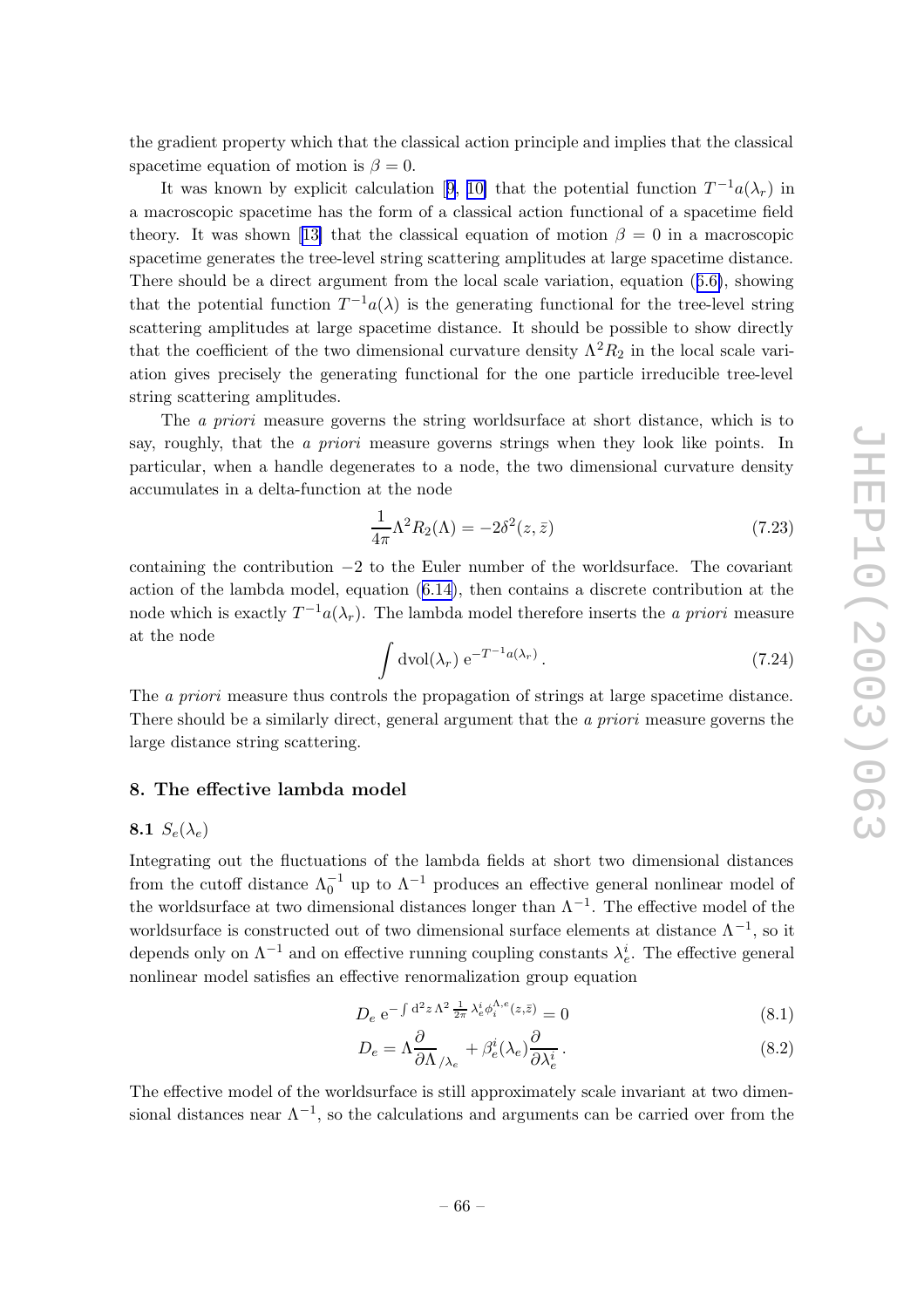<span id="page-67-0"></span>general nonlinear model,

$$
D_e e^{-\int d^2 z \Lambda^2 \frac{1}{2\pi} \lambda_e^i(z,\bar{z}) \phi_i^{\Lambda,e}(z,\bar{z})} = e^{-\int d^2 z \Lambda^2 \frac{1}{2\pi} \lambda_e^i(z,\bar{z}) \phi_i^{\Lambda,e}(z,\bar{z})} \times \sqrt{d^2 z \frac{1}{2\pi} \left(-\frac{1}{2}T_e\right) T_e^{-1} g_{ij}^e(\lambda_e) \partial \lambda_e^i \bar{\partial} \lambda_e^j}.
$$
 (8.3)

The effective metric  $T_e^{-1} g_{ij}^e(\lambda_e)$  is the inverse of the handle gluing matrix for the effective model of the worldsurface.

The effectiv e lam bda model and the effectiv e model of the worldsurface evolv e in tandem under the two dimensional renormalization group, in the sense that the effective fluctuations of the lambda fields at each two dimensional distance  $\Lambda^{-1}$  must automatically cancel the effects of local handles in the effective model of the worldsurface at two dimensional distance  $\Lambda^{-1}$ . The tandem renormalization principle states that  $T_e^{-1} g_{ij}^e(\lambda_e)$ , obtained from the scale variation of the effectiv e model of the worldsurface, is the effectiv e metric coupling of the effective lambda model at two dimensional distance  $\Lambda^{-1}$ ,

$$
S_e(\lambda_e) = \int d^2 z \, \frac{1}{2\pi} \, T_e^{-1} g_{ij}^e(\lambda_e) \, \partial \lambda_e^i \, \bar{\partial} \lambda_e^j \,. \tag{8.4}
$$

Calculating the scale variation of the effectiv e model of the worldsurface is equivalen t to calculating the effective action  $S_e(\lambda_e)$  of the lambda model,

$$
D_e e^{-\int d^2 z \Lambda^2 \frac{1}{2\pi} \lambda_e^i(z,\bar{z}) \phi_i^{\Lambda,e}(z,\bar{z})} = e^{-\int d^2 z \Lambda^2 \frac{1}{2\pi} \lambda_e^i(z,\bar{z}) \phi_i^{\Lambda,e}(z,\bar{z})} (-\frac{1}{2} T_e) S_e(\lambda_e) . \tag{8.5}
$$

Calculating the local scale variation of the effective model of the worldsurface is equivalent to calculating the covariant action density of the effective lambda model,

$$
D_e(z,\bar{z}) = \Lambda(z,\bar{z}) \frac{\partial}{\partial \Lambda(z,\bar{z})}_{/\lambda_e} + \beta_e^i(\lambda_e(z,\bar{z})) \frac{\partial}{\partial \lambda_e^i(z,\bar{z})}
$$
(8.6)

$$
D_e(z,\bar{z}) e^{-\int \Lambda^2 \frac{1}{2\pi} \lambda_e^i \phi_i^{\Lambda,e}} = e^{-\int \Lambda^2 \frac{1}{2\pi} \lambda_e^i \phi_i^{\Lambda,e}} \left(-\frac{1}{2}T_e\right) \mathcal{L}_e(\lambda_e)(z,\bar{z})
$$
(8.7)

$$
\mathcal{L}_e(\lambda_e)(z,\bar{z}) = \frac{1}{2\pi} \left[ T_e^{-1} g_{ij}^e(\lambda_e) \, \partial \lambda_e^i \, \bar{\partial} \lambda_e^j - \frac{1}{4} \Lambda^2 R_2(\Lambda) \, T_e^{-1} a(\lambda_e) \right] \tag{8.8}
$$

$$
S_e(\lambda_e) = \int d^2 z \mathcal{L}_e(\lambda_e)(z, \bar{z}). \qquad (8.9)
$$

The commutativity of local scale derivatives again implies the gradient property

$$
0 = \beta_e^i T_e^{-1} g_{ij}^e - \partial_j (T_e^{-1} a_e)
$$
  
\n
$$
0 = T_e^{-1} g_{ij}^e \beta_e^j - \partial_i (T_e^{-1} a_e).
$$
\n(8.10)

The results of integrating out the lam bda fluctuations at t w o dimensional distances up to  $\Lambda^{-1}$  are described by the effective classical action  $S_e(\lambda_e)$  of the effective lambda model. As before, at an effective spacetime solving  $\beta_e(\lambda_e) = 0$ , there is a coordinate system of effective coupling constants  $\lambda_e^i$  in which the matrix of effective anomalous dimensions is diagonalized,

$$
T_e^{-1}a_e(\lambda_e) = T_e^{-1}a_e(0) + \frac{1}{2}\lambda_e^i T_e^{-1}g_{ij}^e \gamma_e(i)\lambda_e^j + \cdots
$$
 (8.11)

$$
\beta_e^i(\lambda_e) = \gamma_e(i)\lambda_e^i + \cdots \tag{8.12}
$$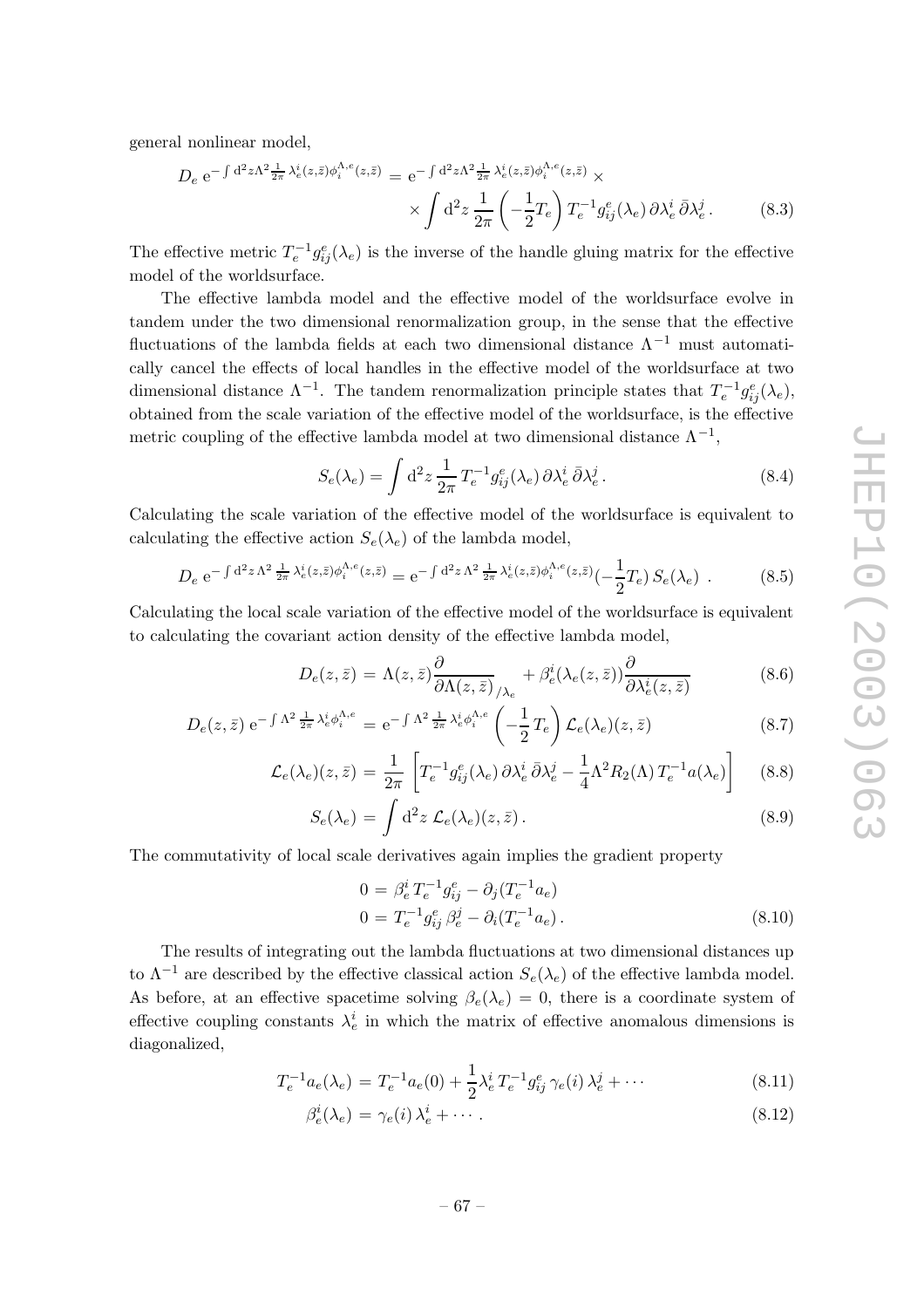<span id="page-68-0"></span>The effectiv e lam bda propagator is, as before,

$$
\langle \lambda_e^i(z_1, \bar{z}_1) \lambda_e^j(z_2, \bar{z}_2) \rangle = T_e g_e^{ij} \left[ \frac{1 - (\Lambda^2 |z_1 - z_2|^2)^{\gamma_e(i)}}{\gamma_e(i)} \right]. \tag{8.13}
$$

### 8.2 Self-sufficiency of the lam bda model

For the classical lam bda model, the scale variation of the general nonlinear model, equa-tion ([6.14](#page-61-0)), gives the couplings, the metric coupling  $T^{-1}g_{ij}(\lambda_r)$  and the potential function  $T^{-1}a(\lambda_r)$ . The scale variation formula gives the same couplings that are derived from the formulation of the lam bda model as the local mechanism that cancels the short distance effects of local handles.

The effective metric coupling  $T_e^{-1} g_{ij}^e(\lambda_e)$  and the effective potential function  $T_e^{-1} a_e(\lambda_e)$ can b e calculated b y constructing the effectiv e model of the worldsurface, then taking the scale variation, equation ([8.7](#page-67-0)). But the calculation can b e done in the opposite direction. The effectiv e lam bda model can b e constructed, as an autonomous nonlinear model in  $2+\epsilon$  dimensions. Then the effective scale variation formula, equation  $(8.7)$  $(8.7)$ , can be used to find the short distance properties of the effectiv e model of the worldsurface. In principle, calculations in the effectiv e model of the worldsurface can b e entirely avoided, unless there is a reason to b e interested in string scattering at small spacetime distance.

The manifold of renormalized general nonlinear models define the lambda model. Once defined, the lam bda model becomes self-sufficient. All calculations of large distance physics can b e done entirely within the lam bda model. No worldsurface calculations are needed. On the other hand, it migh t well b e useful to hav e a second means of calculating the effectiv e couplings of the lam bda model, from the effectiv e model of the worldsurface.

### 8.3 Tautological scale in variance

The generalized scale in variance of the effectiv e lam bda model derives from the existence of the effectiv e renormalizable model of worldsurface and from the tandem renormalization propert y . Enormously strong constraints are put on the renormalization of the lam bda model. The lambda model is not a *general* nonlinear model. Its target manifold and its couplings are extremely special, mathematically natural objects. They hav e remarkable properties, whic h are realized in the scale in variance of the effectiv e lam bda model.

The scale in variance of the effectiv e lam bda model derives from the parametrization of the effective model of the worldsurface by effective running coupling constants  $\lambda_e^i$ , flowing under an effective renormalization group generated by an effective beta function  $\beta_e^i(\lambda_e)$ . The existence of suc h a parametrization of the effectiv e general nonlinear model is a consequence of locality in the two dimensional distance scale, by the usual argument of effective field theory . The processes whic h accomplish change of t w o dimensional distance in the effectiv e model of the worldsurface do not themselves depend on the distance, but depend only on the effective couplings constants at each distance  $\Lambda^{-1}$ . These processes now include integrating out the fluctuations of the lambda fields taking values in  $M(L)$ , using the effective lambda action given by the scale variation of the effective model of the worldsurface. All dependence on the two dimensional distance is absorbed into a flowing of the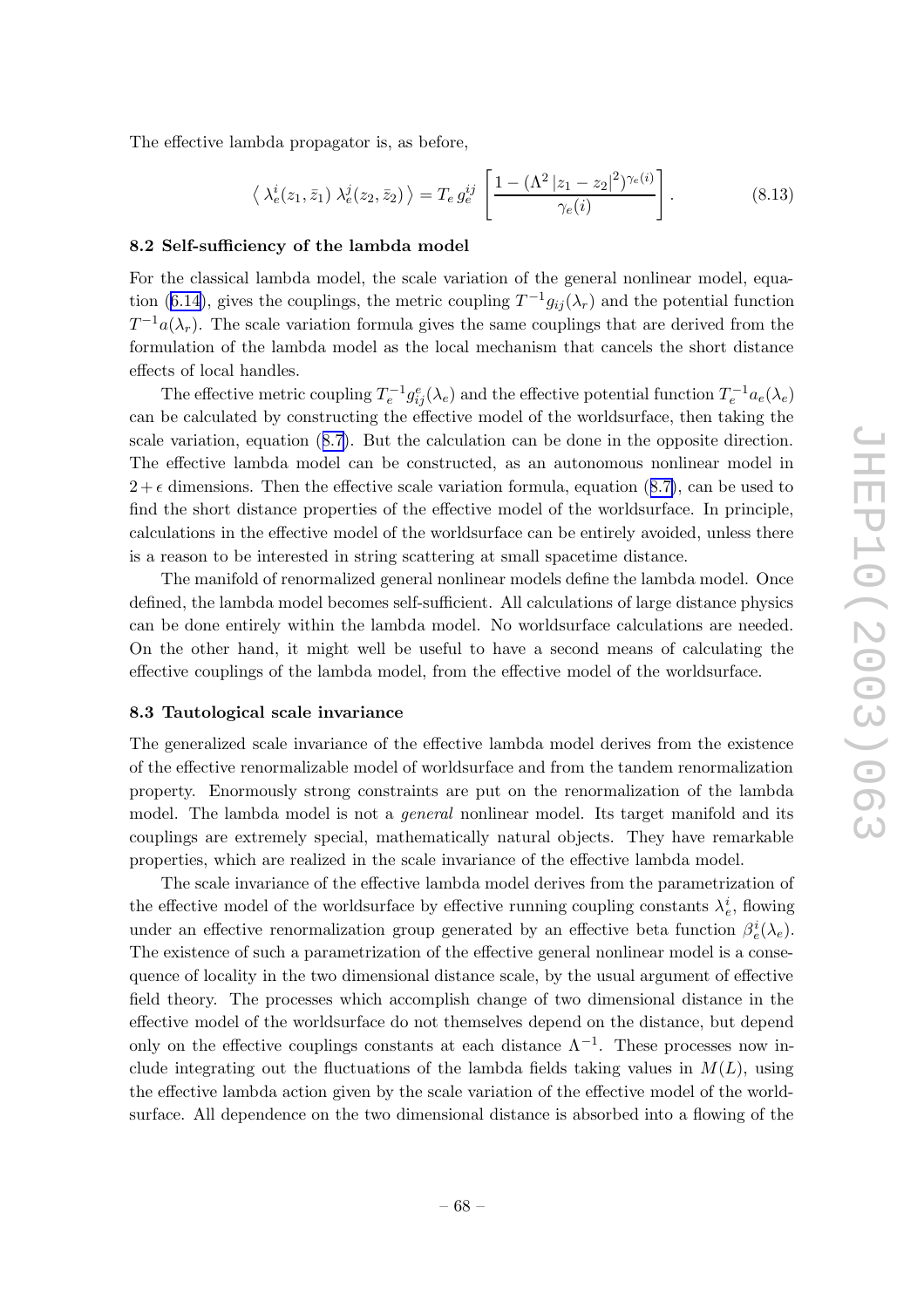<span id="page-69-0"></span>effective coupling constants  $\lambda_e^i$ . All local properties of the effective general nonlinear model at distance  $\Lambda^{-1}$ , such as the effective metric coupling  $T_e^{-1} g_{ij}^e(\lambda_e)$  and the potential function  $T^{-1}a_e(\lambda_e)$  depend only on the effective coupling constants, and are independent of the two dimensional distance  $\Lambda^{-1}$ .

The effective lambda model is *tautologically* scale invariant. Its scale invariance follows automatically from its tandem relation to the effectiv e model of the worldsurface.

### 8.4 The effective a priori measure

The o verall distribution of fluctuations in the effectiv e lam bda model at distances shorter than  $\Lambda^{-1}$  is described by an effective *a priori* measure on the manifold of spacetimes  $M(L)$ ,

$$
d\rho_e(\Lambda, \lambda_e) = dvol_e(\lambda_e) \rho_e(\Lambda, \lambda_e)
$$
\n(8.14)

$$
\int \mathrm{dvol}_e(\lambda_e) \,\rho_e(\Lambda, \lambda_e) f(\lambda_e) = \langle f(\lambda_e(z, \bar{z})) \rangle_e \tag{8.15}
$$

where the expectation value is evaluated in the effective lambda model at two dimensional distance  $\Lambda^{-1}$ .

All the considerations that applied to the classical lam bda model carry o ver to the effective lambda model. The effective *a priori* measure satisfies an effective diffusion equation, which takes the same form as the tree-level diffusion equation. The generalized scale in variance of the effectiv e lam bda model implies that the diffusion equation has stationary coefficients,

$$
-\Lambda \frac{\partial}{\partial \Lambda_{/\lambda_e}} \rho_e(\Lambda, \lambda_e) = \nabla_i^e \left( T_e g_e^{ij} \partial_j + \beta_e^i \right) \rho_e
$$
  
= 
$$
\nabla_i^e T_e g_e^{ij} \left( \partial_j + \partial_j (T_e^{-1} a_e) \right) \rho_e.
$$
 (8.16)

The effective *a priori* measure is the equilibrium measure

$$
\mathrm{dvol}_e(\lambda_e) \; \mathrm{e}^{-T_e^{-1} a_e(\lambda_e)} \tag{8.17}
$$

which satisfies the equation of motion  $\beta_e = 0$ ,

$$
0 = \left(\partial_i + T_e^{-1} g_{ij}^e \, \beta_e^j\right) \, e^{-T_e^{-1} a_e(\lambda_e)}.
$$
\n(8.18)

The effective *a priori* measure is a measure on the manifold of spacetimes  $M(L)$ . If it concentrates near a macroscopic spacetime, then it will tak e the form

$$
\mathrm{dvol}_e(\lambda_e) \; \mathrm{e}^{-g_s^{-2} \, V \, a_e(\lambda_e)} \tag{8.19}
$$

whic h will b e an effectiv e quantum field theory of the spacetime physics at distances larger than L. The gradient property of the effective beta function  $\beta_e^i(\lambda_e)$  implies the quantum action principle in the spacetime quantum field theory , and the quantum equation of motion  $\beta_e=0.$ 

The effectiv e potential function is the effectiv e classical action of the spacetime quantum field theory. Correlation functions in the a priori measure are classical calculations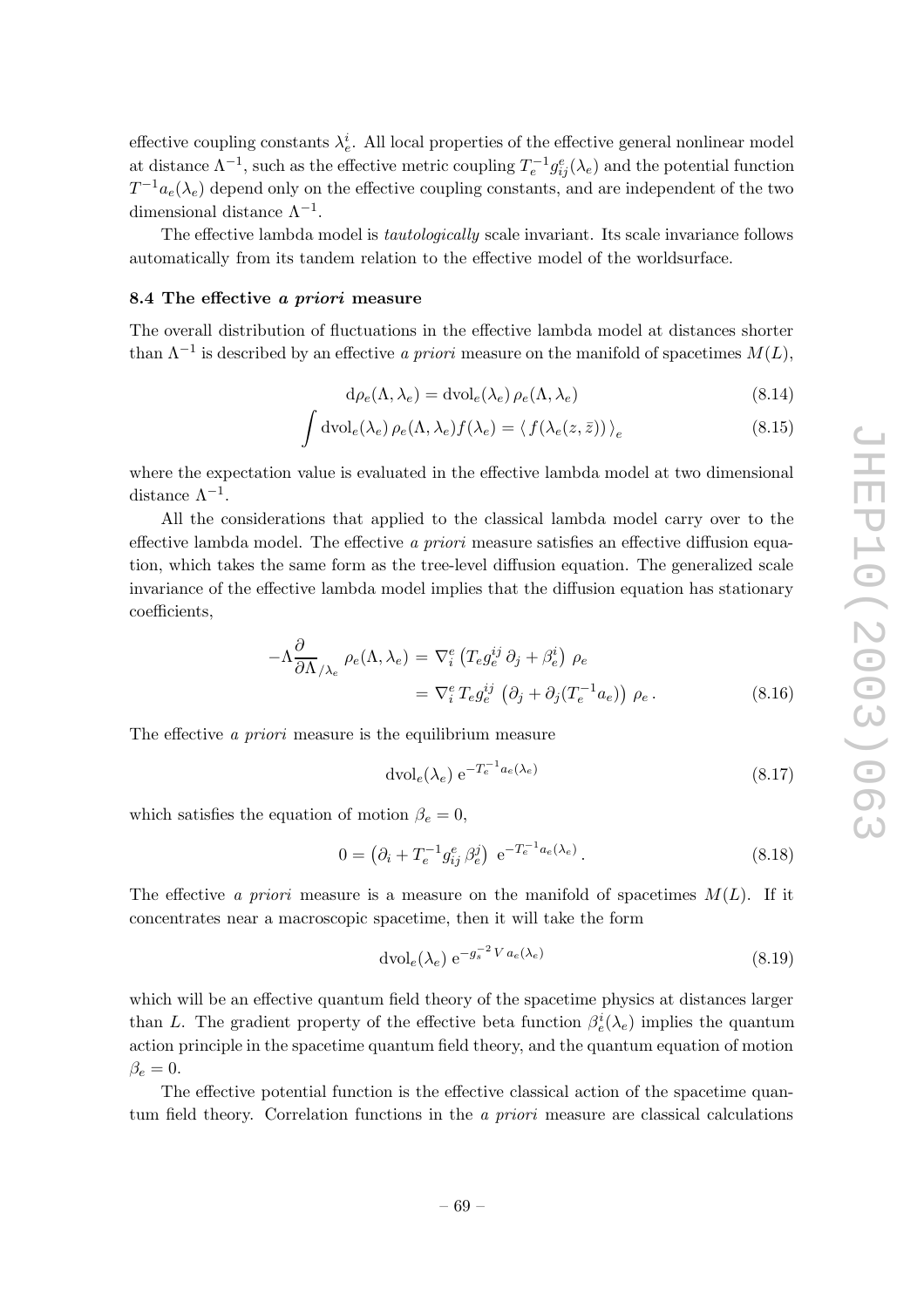in the effective *a priori* measure. For example, at an effective spacetime solving  $\beta_e = 0$ , the two-point correlation function in the effective *a priori* measure is the effective lambda propagator, equation ([8.13\)](#page-68-0), at  $z_1 = z_2$ ,

$$
\langle \lambda_e^i \lambda_e^j \rangle_e = T g_e^{ij} \frac{1}{\gamma_e(i)}.
$$
\n(8.20)

### 8.5 Complementarit y with effectiv e string theory

The effective a priori measure concentrates at the effective spacetimes  $\lambda_e$  in  $M(L)$  where  $\beta_e(\lambda_e) = 0$ . The effective model of the worldsurface is scale invariant. If the spacetime is macroscopic, then the effectiv e model of the worldsurface can b e used to calculate effective string scattering amplitudes at distances larger than L. The same relation will exist between the effective string scattering amplitudes and the effective spacetime action as in the tree-level theory , b y the same arguments.

The effective *a priori* measure of the lambda model is a spacetime quantum field theory. It describes the spacetime physics at distances larger than  $L$  by the effective field equation  $\beta_e = 0$ , just as the uncorrected *a priori* measure is a classical spacetime field theory describing the spacetime physics at distances larger than L by the classical field equation  $\beta = 0$ . The tandem renormalization principle guarantees that the effective spacetime action is the effectiv e potential function derived from the effectiv e model of the worldsurface, whic h is also the generating functional for the effectiv e string scattering amplitudes at spacetime distances on the order of L. The effective string scattering amplitudes therefore agree with the scattering amplitudes calculated from the effectiv e spacetime quantum field theory .

Again, in principle there is no need to calculate the effective string scattering amplitudes except as a description of hypothetical physics at small distance in spacetime. The effective *a priori* measure can be calculated entirely within the lambda model, and gives all the large distance physics. In particular, it gives all the large distance string scattering amplitudes, via the effectiv e spacetime quantum field theory .

Because the lam bda model is designed to cancel the effects of local handles, string theory calculations proceeding from  $L$  to larger spacetime distances would reverse the evolution of the *a priori* measure down from larger spacetime distances to  $L$ , if nonperturbative string theory calculations could b e done. In the absence of a nonperturbativ e formulation of string theory, all that can be said is that the perturbative evolution of the *a priori* measure is consistent with the string loop expansion, calculated using the effective model of the worldsurface. This will ensure that the effectiv e action of the spacetime quantum field theories produced b y the lam bda model depends on the characteristic spacetime distance L in a way that is consistent with perturbative spacetime quantum field theory, whenever the perturbativ e theory is accurate.

A t issue is the validit y of the strange metho d b y whic h the lam bda model is to build spacetime quantum field theories. A spacetime quantum field theory , as a measure on the wave modes of the spacetime fields, is to be built up starting from the wave modes at the largest spacetime distances. As  $\Lambda^{-1}$  increases, as L becomes smaller, the spacetime wave modes at smaller and smaller spacetime distances are gradually included. This is opposite to the metho d used b y renormalizable spacetime quantum field theory , whic h builds from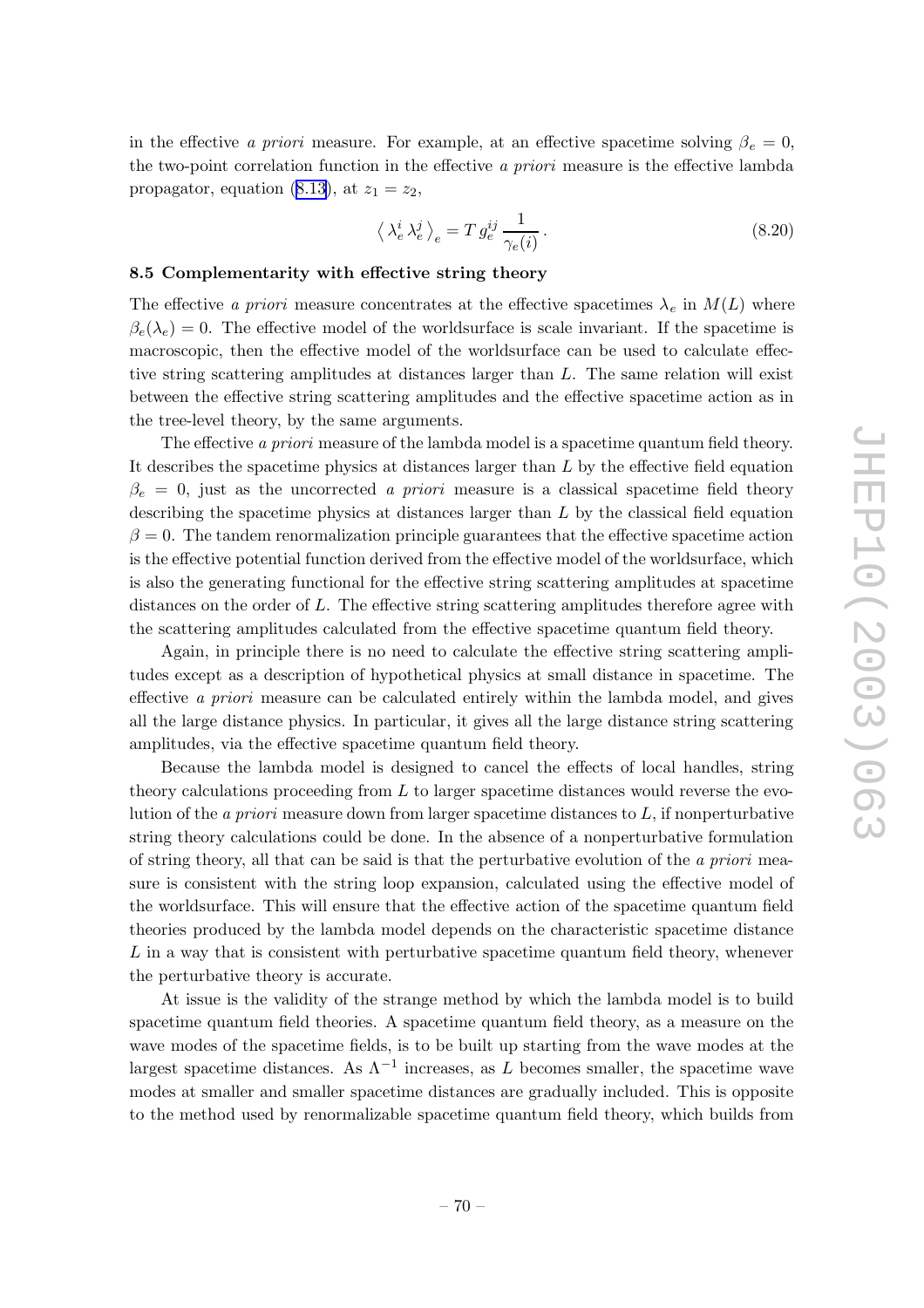small spacetime distance to large. The lam bda model must b e capable of reproducing the spectacular numerical successes that have been achieved in the real world by perturbative renormalizable spacetime quantum field theory. The lambda model cannot possibly be useful unless the metho d b y whic h it builds spacetime quantum field theory is consisten t with that of perturbative renormalizable spacetime quantum field theory.

# 9. The fermionic spacetime w av e modes

The lam bda model needs certain basic capabilities in the general nonlinear model of the worldsurface. Compact riemannian background spacetimes must b e accomodated. There must be fermionic coupling constants  $\lambda^i$  on an equal footing with the bosonic  $\lambda^i$ , so that the manifold of spacetimes  $M(L)$  will be a graded manifold. The *a priori* measure will then b e a measure on fermionic as well as bosonic spacetime w av e modes, whic h can b e the functional integral of a spacetime quantum field theory containing both bosonic and fermionic fields.

As far as I know, the only model of the worldsurface that has these capabilities is the model that is constructed starting with a superconformal worldsurface in whic h t w o dimensional super-reparametrization invariance is implemented using worldsurface superconformal ghost fields [\[14](#page-98-0)]. The GSO projection then throws away the two dimensional spinor fields and the two dimensional supersymmetry, producing a two dimensional conformally in varian t worldsurface. The resulting ordinary , scale in varian t model of the worldsurface is co varian t in spacetime. After the GSO projection, the spinor components of the worldsurface superconformal ghost fields are incorporated into the fermionic vertex operators, which are the two dimensional scaling fields  $\phi_i(z, \bar{z})$  that represent the on-shell fermionic spacetime wave modes [[15\]](#page-98-0). The GSO projection removes the tachyonic string modes, eliminating all scaling fields of scaling dimension less than 2 from flowing through degenerating handles. The drawback of the covariant worldsurface is the ambiguous characterization it gives of the t w o dimensional scaling fields. The scaling fields occur in a multiplicit y of equivalent linear spaces, called *pictures*, requiring picture independence to be verified in global worldsurface calculations.

A technical obstacle stands in the w ay of using the co varian t worldsurface to construct a graded manifold of general nonlinear models that can serv e as the target manifold of the lam bda model. The fermionic scaling fields occur in differen t pictures from the bosonic scaling fields. A unified description is needed of the bosonic and fermionic coupling constants  $\lambda^{i}$ , to serve as graded coordinates on the graded manifold of background spacetimes.

Only the on-shell fermionic vertex operators were needed for the covariant string perturbation theory. The on-shell fermionic vertex operators are the scaling fields that represent the on-shell fermionic string states. The lambda model needs all the fermionic scaling fields, on-shell and off-shell. All the marginal and nearly marginal fermionic scaling fields have to be constructed, since all the fermionic string states flow through degenerating handles. The fermionic scaling fields hav e to b e constructed so that they appear in the worldsurface on an equal footing with the bosonic scaling fields, effectively in the same picture. There must be a single metric  $T^{-1}g_{ij}$  on all the scaling fields, symmetric in the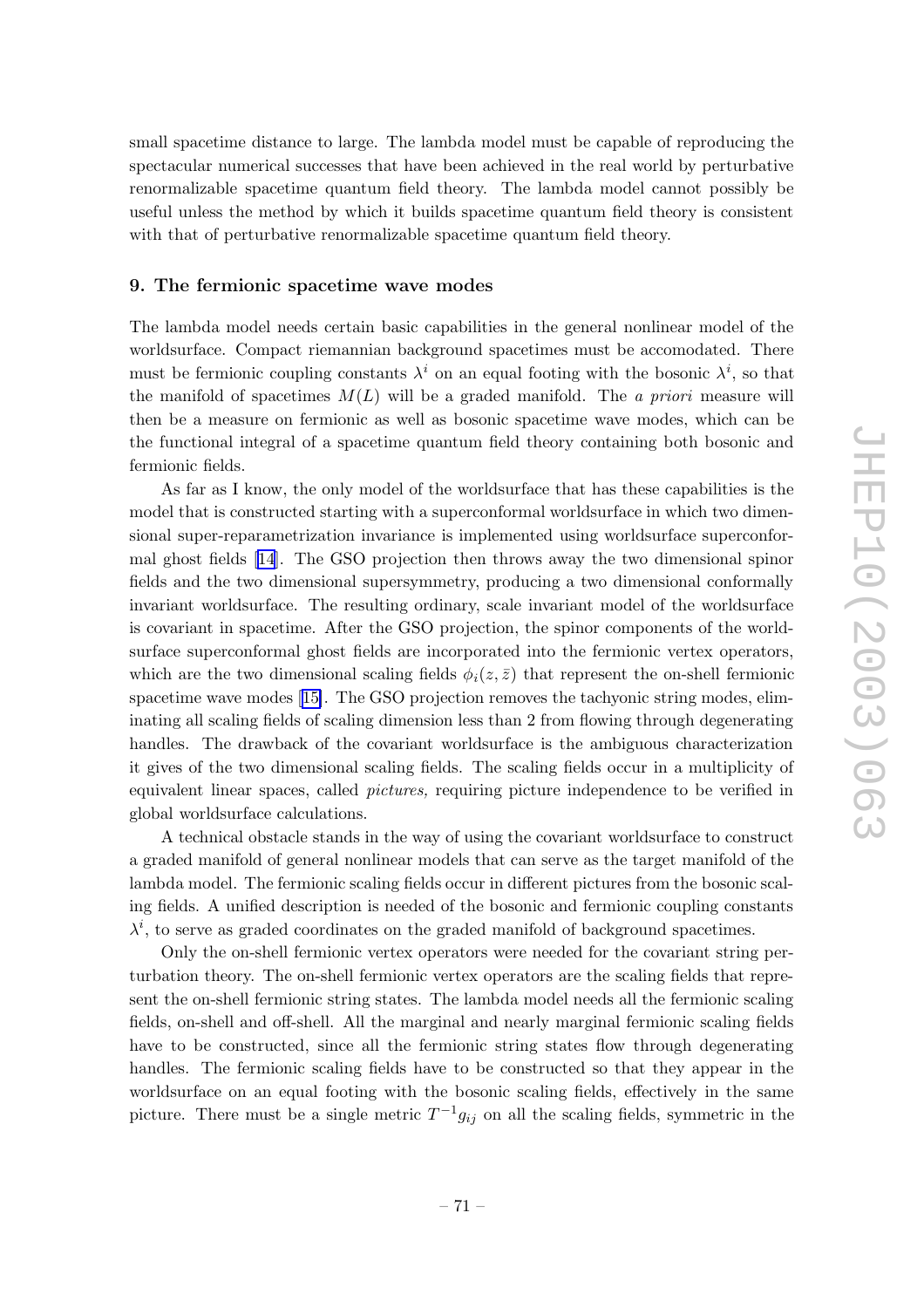bosonic directions and antisymmetric in the fermionic directions. In the operator product

$$
\phi_i(1)\,\phi_j(2) = T^{-1}g_{ij}\,|z_1 - z_2|^{-2 - \gamma(i) - 2 - \gamma(j)}\,1 + \cdots \tag{9.1}
$$

the metric  $T^{-1}g_{ij}$  is antisymmetric if and only if  $\phi_i$  and  $\phi_j$  are fermionic.

The fermionic scaling fields  $\phi_i(z,\bar{z})$  have to be constructed in the same picture as the bosonic scaling fields, with an antisymmetric metric arising from the operator product. Then the bosonic and fermionic scaling fields can b e coupled to bosonic and fermionic lambda fields  $\lambda^{i}(z,\bar{z})$ , which can be interpreted as the even and odd components of a map  $\lambda(z,\bar{z})$  from the worldsurface to the graded manifold of spacetimes.

Tw o notable technical consequences will follo w from the construction of the antisymmetric metric on the Ramond sector scaling fields.

First, it seems that only on the heterotic worldsurfaces [[8](#page-97-0)] can the lambda model make sense. A non-heterotic worldsurface would contain a Ramond-Ramond sector of bosonic scaling fields. The metric  $T^{-1}g_{ij}$  on the Ramond-Ramond sector would be the tensor product of t w o antisymmetric metrics, whic h cannot b e positiv e definite. The metric coupling of the lam bda model would not then b e positiv e definite on the bosonic part of the manifold of spacetimes. For this purely technical reason, it seems that the lam bda model can only work on the heterotic worldsurface.

Second, the spacetime equation of motion for the fermionic wave modes is a second order w av e equation, just as it is for the bosonic modes. The spacetime equation of motion takes the same form

$$
0 = \beta^{i}(\lambda) = \gamma(i)\lambda^{i} + O(\lambda^{2})
$$
\n(9.2)

for all the wave modes  $\lambda^i$ , fermionic and bosonic. The anomalous dimension is quadratic in the spacetime wave number,  $\gamma(i) = p(i)^2 + m(i)^2$ , for the fermionic wave modes, as well as the bosonic ones. The unphysical states in the solutions of the second order wave equation are eliminated b y a gauge symmetry , leaving the usual physical solutions of the first order Dirac equation.

The construction of the fermionic scaling fields is guided by the requirement that the linear space of scaling fields should matc h the space of states flowing through the handle, the need for an antisymmetric metric on the ferminonic scaling fields, and also the need to realize perturbativ e spacetime supersymmetry as a direct cancellation bet ween the bosonic and fermionic lam bda fields, whose simplest expression is the vanishing of the graded trace

$$
\delta_i^i = T g^{ij} T^{-1} g_{ji} = 0 \tag{9.3}
$$

whic h is the dimension of the graded manifold of spacetimes. In the space of string states, the vanishing of the graded trace  $\delta_i^i = 0$  follows from perturbative spacetime supersymmetry applied to the one-loop vacuum string diagram. The same equation must hold in the corresponding space of scaling fields  $\phi_i(z,\bar{z})$  or in the corresponding space of coupling constants  $\lambda^i$ .

The rest of this section is purely technical. The notation of [[15](#page-98-0) ] is used.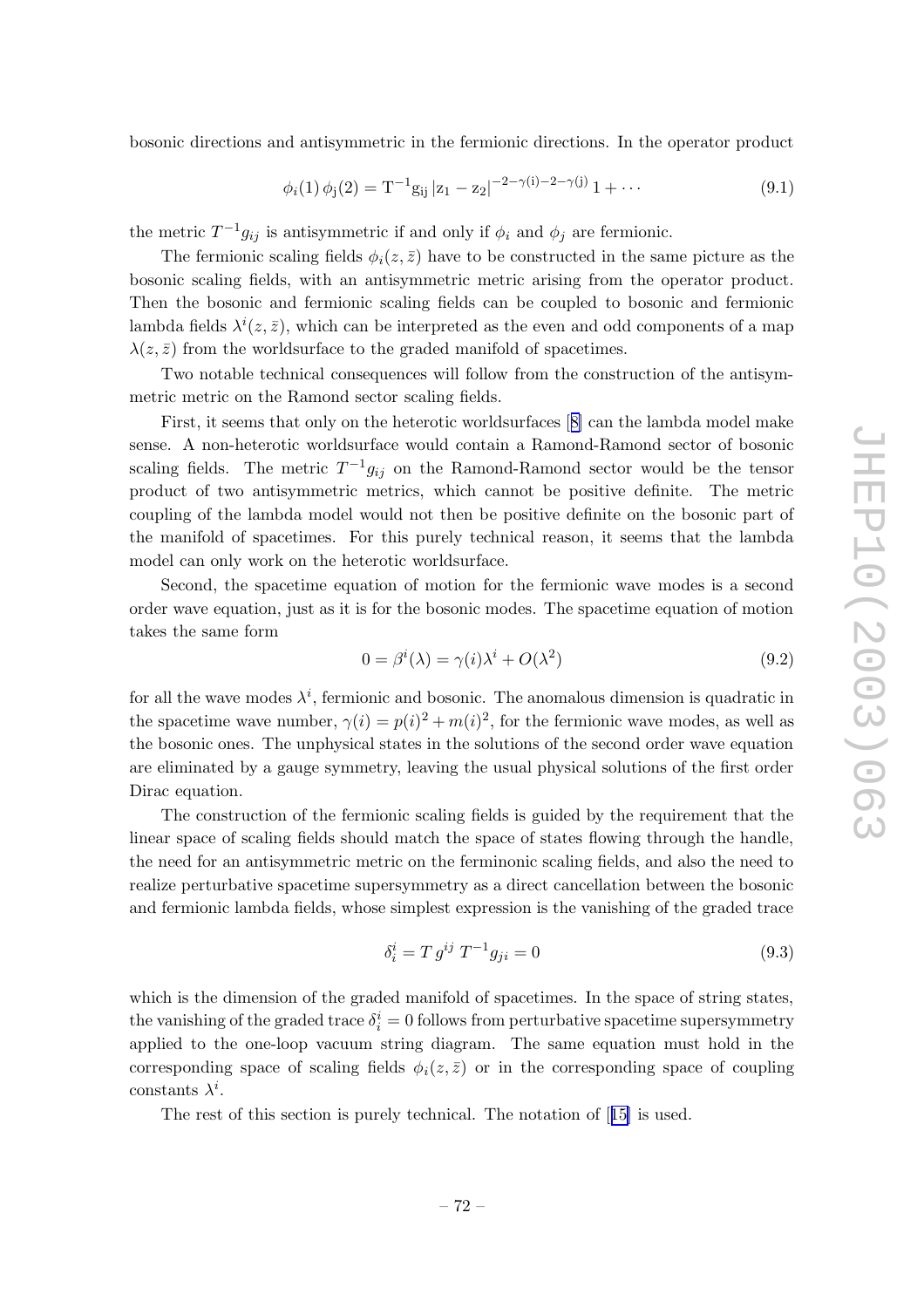#### 9.1 The antisymmetric metric

The co varian t string worldsurface [[15](#page-98-0) ] is an ordinary bosonic worldsurface. The spinor components  $\beta(z)$ ,  $\gamma(z)$  of the superconformal worldsurface ghost fields [[14](#page-98-0)] are combined with the spacetime degrees of freedom to form the scaling fields  $\phi_i(z,\bar{z})$ . For simplicity, I only treat here the worldsurface in flat ten dimensional spacetime, and discuss only the z dependen t parts of the worldsurface scaling fields. All the essential technical issues are resolved in this simplified context. The no vel part of the construction of the fermionic scaling fields involves only the structure of the  $\beta$ ,  $\gamma$  ghost fields. It is easily taken over to the general nonlinear model with a general target spacetime.

The space of z dependen t scaling fields splits into t w o subspaces, the Ramond sector and the Neveu-Sc h warz sector. The string states and the corresponding t w o dimensional scaling fields are described redundantly in an infinite set of pictures, labelled by the picture charge. The Neveu-Sc h warz sector is represented b y the pictures of integer picture charge, the Ramond sector b y the pictures of charge integer plus half.

In analyzing the effects of degenerating handles in the worldsurface, there is an obvious benefit to choosing those special pictures in whic h the scaling dimensions are bounded below. In those special pictures, the scaling dimensions of the z dependent fields are bounded below by 1. The z dependent fields of dimension 1 are combined with  $\bar{z}$  dependent fields of dimension 1 to form the marginal scaling fields, of scaling dimension 2.

For the Neveu-Sc h warz sector, there is only one picture with bounded scaling dimensions, the picture of charge  $-1$ . The z dependent Neveu-Schwarz sector fields with picture charge −1 and scaling dimension 1 are, after GSO projection, the ten bosonic fields

$$
\psi_{\mu}e^{-\phi} \quad \mu = 1, \cdots, 10 \tag{9.4}
$$

plus t w o fermionic fields made entirely from the worldsurface ghost fields

$$
\beta_{-1/2}e^{-\phi}, \qquad \gamma_{-1/2}e^{-\phi}.
$$
 (9.5)

The field  $\phi(z)$  is the bosonization of the  $\beta\gamma$  current,  $\beta\gamma = -\partial\phi$ . The exponentials of  $\phi(z)$ correspond to the highest weight states of the  $\beta$ ,  $\gamma$  algebra,

$$
\beta_n e^{q\phi} = 0 \qquad n \ge -q -1/2 \tag{9.6}
$$

$$
\gamma_n e^{q\phi} = 0 \qquad n \ge q + 3/2. \tag{9.7}
$$

The operators  $\beta_n$  and  $\gamma_n$  lower the scaling dimension by n. The only pictures with scaling dimension bounded below are  $q = -1/2$ ,  $q = -1$ , and  $q = -3/2$ 

The graded trace  $\delta_i^i$  in flat spacetime is the product of two factors,

$$
\delta_i^i = (\delta_i^i)_z (\delta_i^i)_{\bar{z}}.
$$
\n(9.8)

One factor is the graded trace o ver the z dependen t fields, the other factor comes from the  $\bar{z}$  dependent fields. The object will be to have

$$
(\delta_i^i)_z = 0. \tag{9.9}
$$

The Neveu-Schwarz sector fields make a net contribution of  $10-2=8$ . The Ramond sector fields must make a contribution of  $-8$ .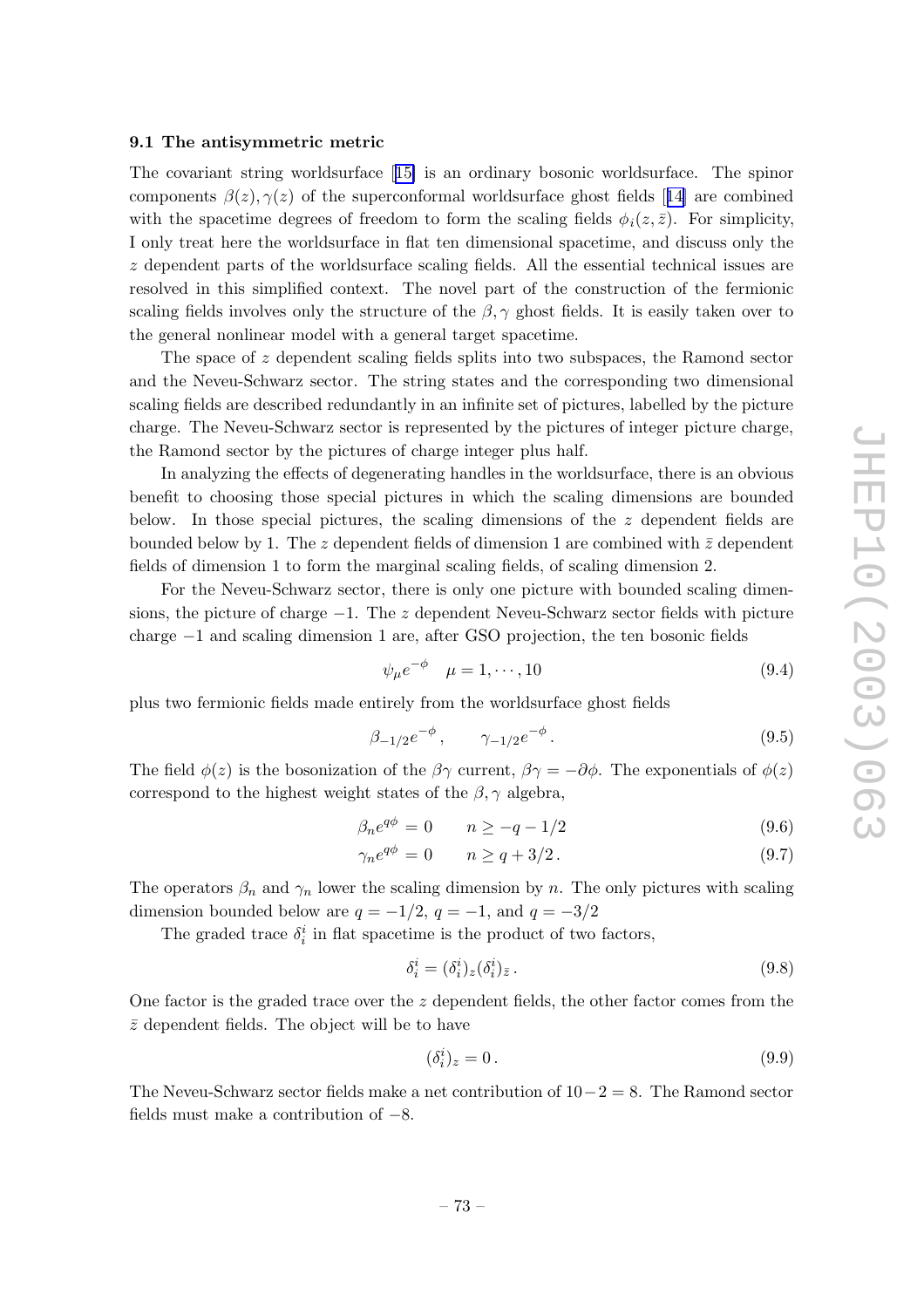The metric on the bosonic z dependen t fields of the N-S sector is symmetric and positiv e

$$
\langle \psi_{\mu} e^{\phi}(z_1) \psi_{\nu} e^{\phi}(z_2) \rangle = \delta_{\mu\nu} (z_1 - z_2)^{-2}.
$$
 (9.10)

while the metric on the pair of fermionic N-S fields is antisymmetric

$$
\left\langle \beta_{-1/2} e^{\phi}(z_1) \gamma_{-1/2} e^{\phi}(z_2) \right\rangle = (z_1 - z_2)^{-2} \tag{9.11}
$$

$$
\left\langle \gamma_{-1/2} e^{\phi}(z_1) \; \beta_{-1/2} e^{\phi}(z_2) \right\rangle = -(z_1 - z_2)^{-2} \,. \tag{9.12}
$$

The Ramond sector has two pictures in whic h the scaling dimensions are bounded below, the pictures of charges  $-1/2$  and  $-3/2$ . These two pictures are conjugate to each other in the metric on scaling fields, because a product of scaling fields can hav e nonzero expectation value on the 2-sphere, where the metric is calculated, only if the sum of the picture charges is  $-2$ .

Before GSO projection, the dimension 1 fields of picture charge −1/2 are

$$
F_1(\gamma_0)e^{-\phi/2}S_\alpha(z)\tag{9.13}
$$

and those of picture charge  $-3/2$  are

$$
F_2(\beta_0)e^{-3\phi/2}S_\beta(z) \tag{9.14}
$$

where  $S_{\alpha}(z)$  is the spin field of the spacetime degrees of freedom, a 32 component spacetime spinor in 10 dimensional spacetime;  $\beta_0$  and  $\gamma_0$  are the zero mode operators of the spinor ghost fields, satisfying the canonical commutation relations  $[\gamma_0, \beta_0] = 1$ ; and  $F_{1,2}$ are arbitrary functions.

The spacetime spinor fields  $S_{\alpha}(z)$  have 32 components. The GSO projection cuts that number in half, to 16. Somehow, the infinite multiplicity of the  $\beta_0, \gamma_0$  zero mode representation must give another factor of 1/2, to obtain the contribution of  $-8$  to  $(\delta_i^i)_z$ , in order to cancel the contribution of  $+8$  from the N-S sector.

Several questions need to b e answered. Whic h of the t w o pictures should go at eac h end of a degenerating handle? Ho w can the Ramond sector fields, appearing in t w o differen t pictures,  $-1/2$  and  $-3/2$ , play the same role as the N-S sector fields, appearing in the single charge  $-1$  picture? How can a single *antisymmetric* metric on a space of graded dimension  $-8$  be made from the symmetric metric  $h_{\alpha\beta}$  on the spacetime spinors?

All of these questions are answered by finding a formalism in which the two conjugate  $q = -1/2$  and  $q = -3/2$  pictures appear effectively in a single picture of charge  $-1$ . The key is to represent the states of the quantized  $\beta, \gamma$  ghost fields in terms of distributions [[16\]](#page-98-0). One crucial technical subtlet y in the nature of these distributions has to b e remarked.

Define the Ramond sector field

$$
S_{\alpha}(t,z) = \delta(t - \gamma_0)e^{-\phi/2}S_{\alpha}(z)
$$
\n(9.15)

which depends on a spacetime spinor index  $\alpha$  and a complex number t.  $S_{\alpha}(t, z)$  is a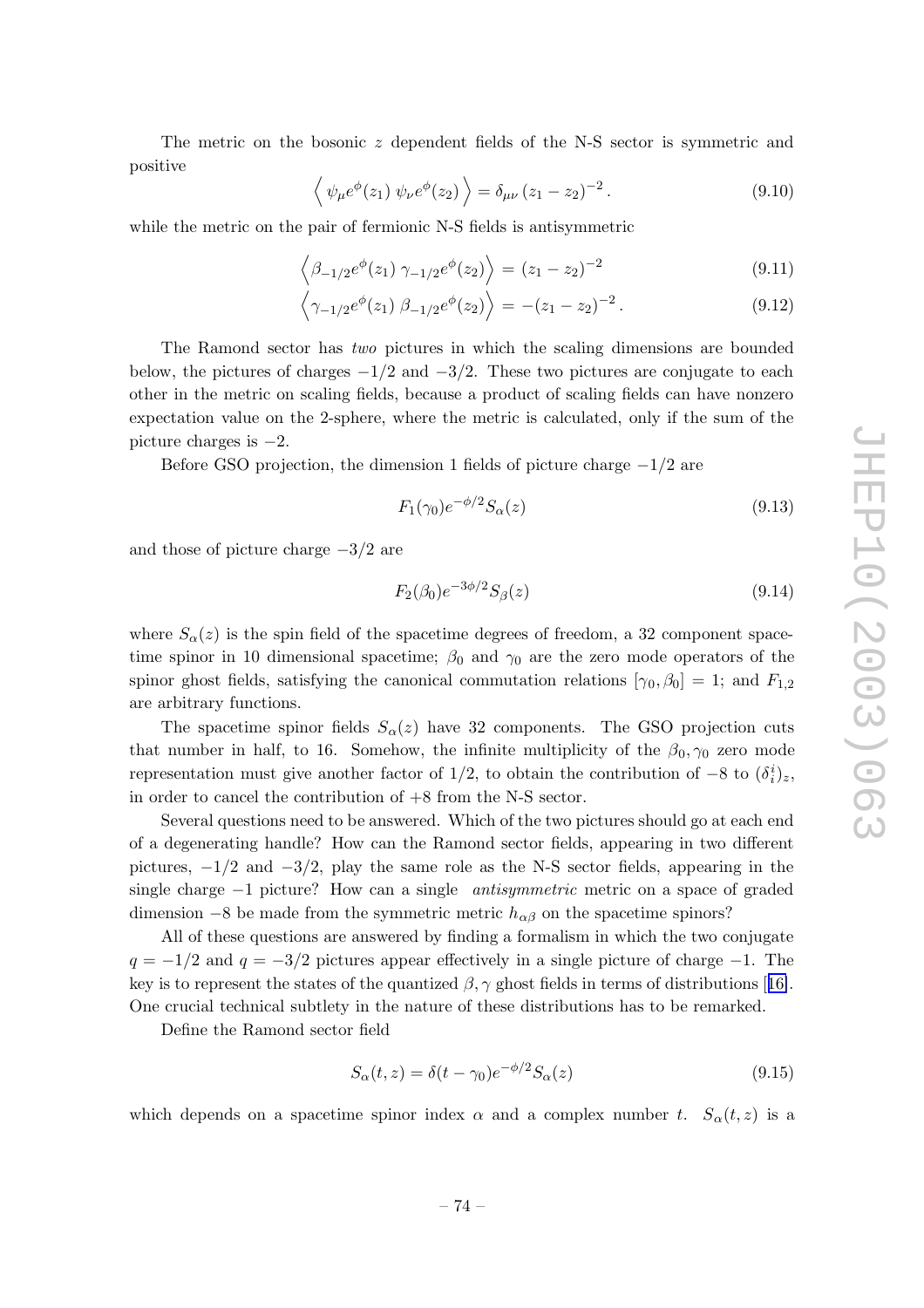<span id="page-75-0"></span>distribution in the complex number t, satisfying

$$
\int dt \, t^m \, S_\alpha(t, z) = \gamma_0^m e^{-\phi/2} S_\alpha(z) \tag{9.16}
$$

$$
\int dt \,\delta^{(n)}(t) S_{\alpha}(t,z) = \beta_0^n e^{-3\phi/2} S_{\alpha}(z) \tag{9.17}
$$

where the latter follows from the identity [[16](#page-98-0)]

$$
e^{-3\phi/2} = \delta(\gamma_0)e^{-\phi/2}.
$$
\n(9.18)

The metric is

$$
\langle S_{\alpha_1}(t_1, z_1) S_{\alpha_2}(t_2, z_2) \rangle = K(t_1, t_2) h_{\alpha_1, \alpha_2} (z_1 - z_2)^{-2}
$$
\n(9.19)

where  $h_{\alpha_1,\alpha_2}$  is the symmetric metric on the spacetime spinors, and

$$
K(t_1, t_2) = \delta(t_1 - t_2). \tag{9.20}
$$

The crucial technical subtlety is that this delta function distribution is an *odd* function of its argument,

$$
\delta(t_1 - t_2) = -\delta(t_2 - t_1). \tag{9.21}
$$

This is not the real delta function distribution which is a measure on the real line, to be integrated against functions of a real variable. Rather, it is the formal delta function of a complex variable. It is to b e integrated against analytic functions of the complex variable according to the rule

$$
\int dt \,\delta(t) f(t) = f(0). \tag{9.22}
$$

This formal delta function can b e written as an equivalence class of ordinary distributional 1-forms on the complex plane,

$$
\delta(t) = d\bar{t}\,\delta^2(t,\bar{t})\tag{9.23}
$$

modulo  $\partial/\partial \bar{t}$  of an arbitrary distribution with compact support on the complex plane. The formal delta function  $\delta(t)$  is a 1-form, therefore an odd object. It satisfies, for any nonzero complex num ber a ,

$$
\delta(at) = d(\bar{a}\bar{t})\,\delta^2(at,\bar{a}\bar{t}) = a^{-1}\delta(t). \tag{9.24}
$$

In particular

$$
\delta(-t) = -\delta(t) \,. \tag{9.25}
$$

To see that the formal delta function is needed for the distributional quantization of the  $\beta(z)$ ,  $\gamma(z)$  ghost fields, consider the identity

$$
e^{-\phi}(z) = \delta(\gamma(z))\tag{9.26}
$$

whic h is justified b y comparing the analytic operator product expansions

$$
\gamma(z) e^{-\phi}(0) = z \, \gamma_{-1/2} e^{-\phi}(0) + \cdots \tag{9.27}
$$

$$
\gamma(z)\,\delta(\gamma(0)) = z\,\partial\gamma(0)\delta(\gamma(0)) + \cdots \,. \tag{9.28}
$$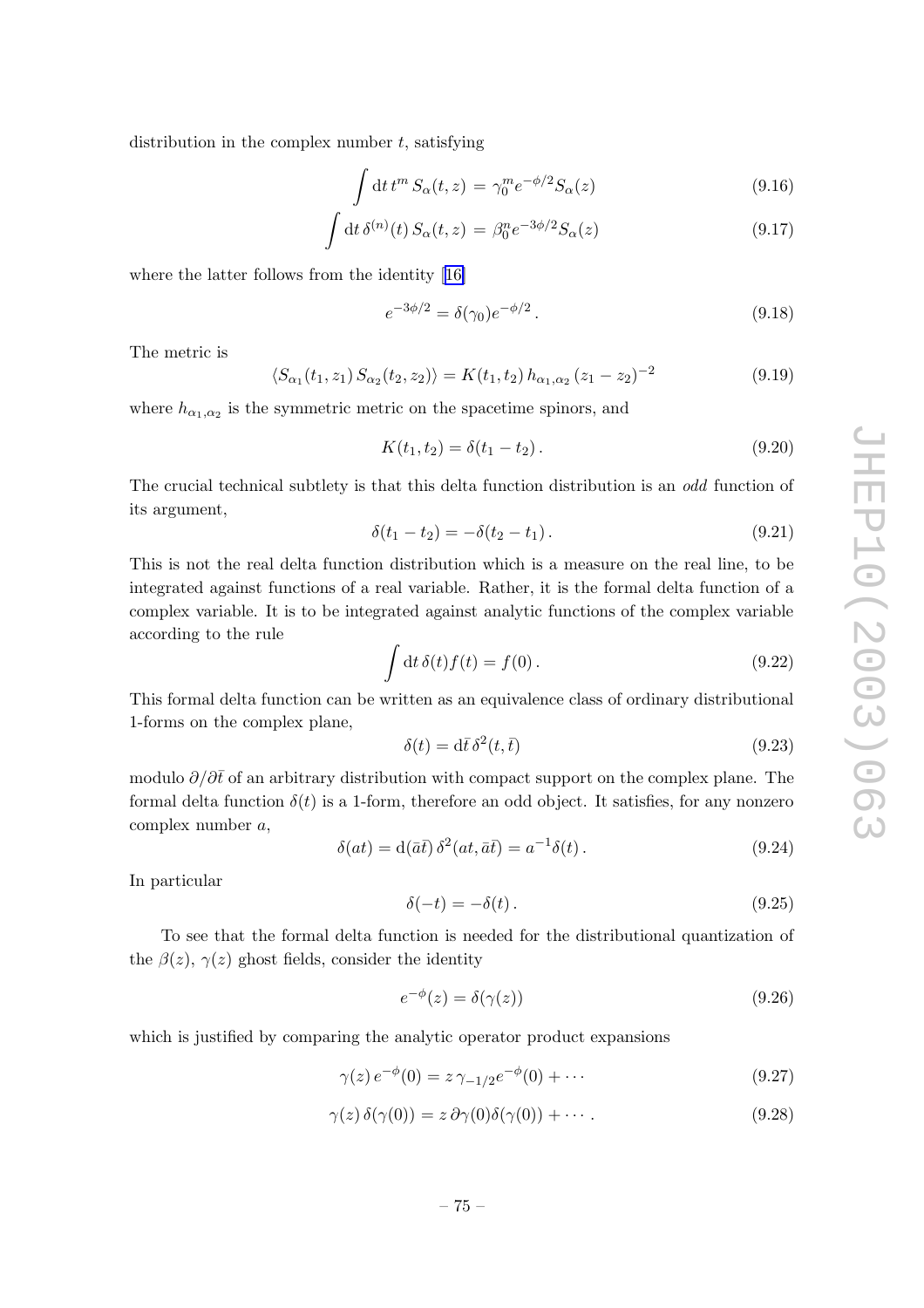<span id="page-76-0"></span>Then consider the operator product

$$
e^{-\phi}(z) e^{-\phi}(0) = z^{-1} e^{-2\phi}(0) + \cdots
$$
\n(9.29)

which is translated, for all complex numbers  $z$ ,

$$
\delta(\gamma(z))\,\delta(\gamma(0)) = \delta(z\partial\gamma(0))\,\delta(\gamma(0)) + \cdots
$$

$$
= z^{-1}\,\delta(\partial\gamma(0))\,\delta(\gamma(0)) + \cdots \tag{9.30}
$$

only if the formal delta function is used. This calculation illustrates ho w the usual quantization of the  $\beta$ ,  $\gamma$  ghost fields [[15\]](#page-98-0) is systematically translated into the language of formal delta functions [[16](#page-98-0)]. More details of the translation are given in section [9.5](#page-79-0) below.

The metric  $K$  is antisymmetric,

$$
K(t_1, t_2) = -K(t_2, t_1) \tag{9.31}
$$

and it is an odd object, because it is a formal delta function.

The metric  $h_{\alpha,\beta}$  on the spacetime spinors can also be interpreted as a distribution. The spacetime spinors  $s^{\alpha}$  are the functions of 5 anticommuting variables  $\hat{t}$ . There are  $2^5 = 32$  linearly independent functions  $s^{\alpha}(\hat{t})$ . The symmetric metric  $h_{\alpha\beta}$  is represented by the distribution

$$
\hat{K}(\hat{t}_1, \hat{t}_2) = s^{\alpha_1}(\hat{t}_1) h_{\alpha_1 \alpha_2} s^{\alpha_2}(\hat{t}_2)
$$
  
=  $\delta^5(\hat{t}_1 + \hat{t}_2).$  (9.32)

The metric on the spacetime spinors  $\hat{K}(\hat{t}_1, \hat{t}_2)$  is also an odd object, but symmetric.

The spinor fields  $S_{\alpha}(z)$  are rewritten as functions of the 5 anticommuting variables  $\hat{t}$ ,

$$
S(\hat{t}, z) = S_{\alpha}(z) s^{\alpha}(\hat{t}). \qquad (9.33)
$$

The Ramond sector scaling field is a function of  $t$  and  $\hat{t}$ ,

$$
S(t, \hat{t}, z) = \delta(t - \gamma_0) e^{-\phi/2} S(\hat{t}, z).
$$
 (9.34)

The Ramond sector metric, equation ([9.19\)](#page-75-0), is the product

$$
K(t_1, t_2) \hat{K}(\hat{t}_1, \hat{t}_2) = \delta(t_1 - t_2) \delta^5(\hat{t}_1 + \hat{t}_2).
$$
\n(9.35)

It is even, as the product of two odd objects. It is antisymmetric as the product of an antisymmetric metric and a symmetric metric. The Ramond sector field  $S(t, \hat{t}, z)$  is therefore fermionic.

The GSO transformation sends  $\hat{t} \rightarrow -\hat{t}$  and  $t \rightarrow -t$ , so the GSO projected fields are

$$
S_{+}(t, \hat{t}, z) = \frac{1}{2}S(t, \hat{t}, z) + \frac{1}{2}S(-t, -\hat{t}, z).
$$
 (9.36)

The metric on the GSO projected fields is

$$
\frac{1}{2}\delta(t_1 - t_2)\,\delta^5(\hat{t}_1 + \hat{t}_2) + \frac{1}{2}\delta(t_1 + t_2)\,\delta^5(\hat{t}_1 - \hat{t}_2). \tag{9.37}
$$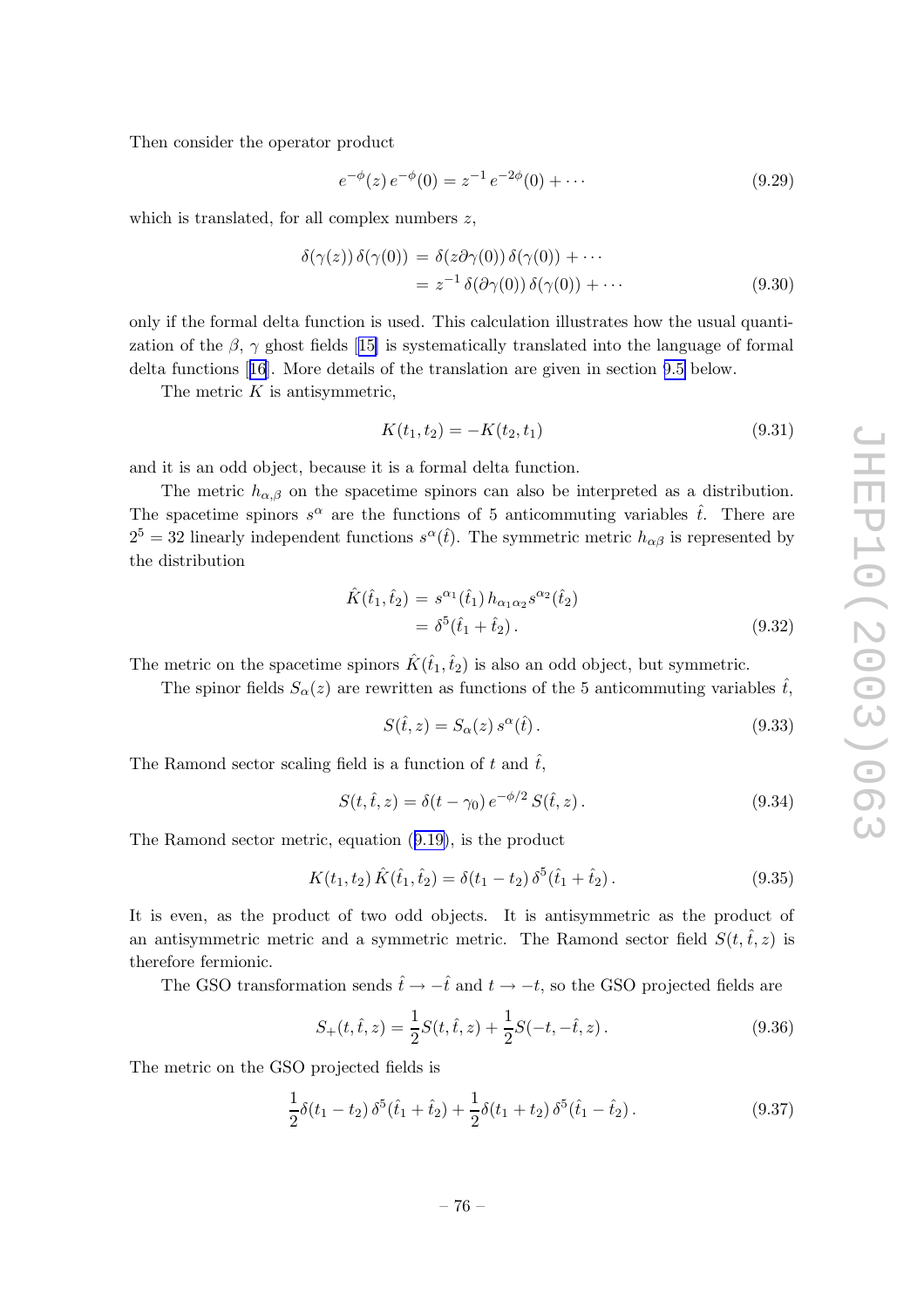When the scaling field  $S_+(t,\hat{t},z)$  is smeared with a polynomial function of t, it is in picture  $-1/2$ . When it is smeared with  $\delta(t)$ , or derivatives of  $\delta(t)$ , it is in picture  $-3/2$ . Effectively, in any worldsurface calculation,  $S_+(t,\hat{t},z)$  is midway between the two pictures, which puts it in picture − 1 along with the fields of the N-S sector.

The fermionic marginal scaling fields  $\phi_i(z,\bar{z})$  are formed by combining the Ramond sector fields  $S_+(t,\hat{t},z)$  with bosonic scaling fields depending on  $\bar{z}$ , for example

$$
S_{+}(t, \hat{t}, z) \bar{\partial} x^{\mu}(\bar{z}). \tag{9.38}
$$

Fermionic coupling constants  $\lambda^i$  couple to these fermionic scaling fields.

The merging of the two pictures  $-1/2$  and  $-3/2$  to form a *virtual* picture  $-1$  removes the ambiguity in the assignment of a picture at each of the two ends of a local handle. The handle can b e represented as a sum of pairs of bosonic fields plus a sum of pairs of fermionic fields, eac h contracted with the handle gluing metric. Whatever picture changing operators are needed near the local handle will serv e simultaneously to define the insertions of both the fermionic and the bosonic scaling fields.

The antisymmetric metric is presented as a kernel in equation ([9.37\)](#page-76-0). It is a welldefined generalized function of the variables  $t_1, \hat{t}_1, t_2, \hat{t}_2$ . But no concrete vector space is defined, on which the antisymmetric metric acts as a bilinear inner product. Formally, the Ramond sector fields  $S(t, \hat{t}, z)$  lie midway between picture  $-1/2$  and picture  $-3/2$ . This formal description serves all practical purposes, since calculations in the lam bda model require only contractions of products of the metric and its in verse. But the technical foundations of the theory would be more secure if the Ramond sector fields could be indexed by a concrete vector space. This should be a vector space of functions of  $t$ , lying midw ay bet ween the analytic functions and the formal delta functions, perhaps some space of half-forms.

#### 9.2 Lac k of positivit y in a Ramond-Ramond sector

If the string worldsurface has a Ramond-Ramond sector, as in an y of the non-heterotic string theories, there is a serious technical difficult y for the lam bda model, because the metric on a Ramond-Ramond scaling fields is not positiv e definite. For example, the Ramond-Ramond scaling fields

$$
S_{+}(t_1, \hat{t}_1, z) \bar{S}_{+}(t_2, \hat{t}_2, \bar{z}) \tag{9.39}
$$

have a metric that is the tensor product of two antisymmetric metrics. Such a tensor product alw ays has directions with negativ e metric. Bosonic lam bda fields would couple as sources to these Ramond-Ramond scaling fields. The metric coupling on those bosonic lam bda fields would b e negative. The action of the lam bda model on these bosonic lam bda fields would be unbounded below. I do not see how the lambda model could be made to work then. I do not see how there could be control over the short distance worldsurface fluctuations of the negative metric bosonic lambda fields, even if they are unphysical gauge artifacts.

This pathology seems to disqualify the non-heterotic string theories from being associated with a sensible large distance physics, at least as provided by the lambda model. But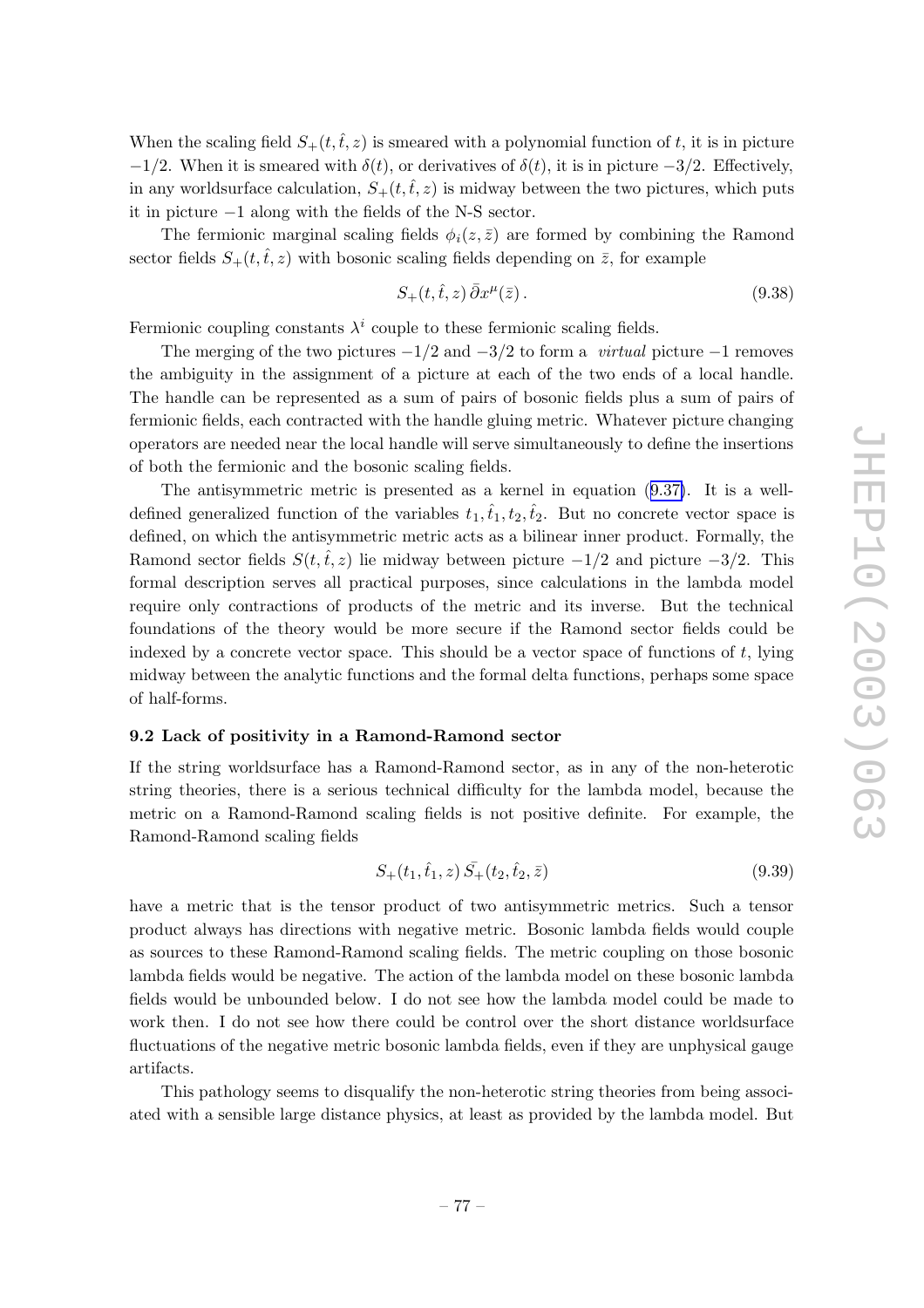the pathology is purely technical. It should hav e a physical interpretation. There should b e an explanation in physical terms of what goes wrong with the large distance physics in non-heterotic string theories.

# **9.3**  $\delta_i^i = 0$

The goal no w is to sho w that the Ramond sector fields contribute − 8 to the graded trace. The in verse of the kernel

$$
\delta(t_1 - t_2) \,\delta^5(\hat{t}_1 + \hat{t}_2) \tag{9.40}
$$

is the kernel

$$
d^5\hat{t}_1 dt_1 \,\delta(t_1 - t_2) \,\delta^5(\hat{t}_1 + \hat{t}_2) \,d^5\hat{t}_2 dt_2 \tag{9.41}
$$

because

$$
\int_{t_2,\hat{t}_2} \delta(t_1 - t_2) \, \delta^5(\hat{t}_1 + \hat{t}_2) \, \mathrm{d}^5 \hat{t}_2 \, \mathrm{d}t_2 \, \delta(t_2 - t_3) \, \delta^5(\hat{t}_2 + \hat{t}_3) \, \mathrm{d}^5 \hat{t}_3 \, \mathrm{d}t_3 =
$$
\n
$$
= \delta(t_1 - t_3) \, \delta^5(\hat{t}_1 - \hat{t}_3) \, \mathrm{d}^5 \hat{t}_3 \, \mathrm{d}t_3 \tag{9.42}
$$

which is the kernel of the identity operator. The inverse metric on the Ramond sector fields is then the GSO projection

$$
d^5\hat{t}_1 dt_1 \left[ \frac{1}{2} \delta(t_1 - t_2) \, \delta^5(\hat{t}_1 + \hat{t}_2) + \frac{1}{2} \delta(t_1 + t_2) \, \delta^5(\hat{t}_1 - \hat{t}_2) \right] d^5\hat{t}_2 dt_2 \,. \tag{9.43}
$$

The contribution of the Ramond sector fields to the graded trace is

$$
-\int d^5\hat{t}_1 d\hat{t}_1 \left[ \frac{1}{2} \delta(t_1 - t_2) \,\delta^5(\hat{t}_1 - \hat{t}_2) + \frac{1}{2} \delta(t_1 + t_2) \,\delta^5(\hat{t}_1 + \hat{t}_2) \right] / \hat{t}_2 = \hat{t}_1, \hat{t}_2 = \hat{t}_1} \tag{9.44}
$$

where the o verall minus sign comes from the antisymmetry of the metric. The first term inside the integral needs to b e regularized

$$
\begin{aligned}\n\left[\delta(t_1 - t_2)\,\delta^5(\hat{t}_1 - \hat{t}_2)\right]_{/\hat{t}_2 = \hat{t}_1, \hat{t}_2 = \hat{t}_1} &= \lim_{y \to 1} \left[\delta(t_1 - yt_1)\,\delta^5(\hat{t}_1 - y\hat{t}_2)\right] \\
&= \lim_{y \to 1} \left[ (1 - y)^{-1}\delta(t_1)\,(1 - y)^5\delta^5(\hat{t}_1) \right] \\
&= 0.\n\end{aligned} \tag{9.45}
$$

The second term contributes

$$
-\int d^5 \hat{t}_1 d\hat{t}_1 \frac{1}{2} \delta(2t_1) \delta^5(2\hat{t}_1) = -\int d^5 \hat{t}_1 d\hat{t}_1 \frac{1}{2} 2^{-1} \delta(t_1) 2^5 \delta^5(\hat{t}_1)
$$
  
= -8 (9.46)

to the graded trace, as was to b e shown. The first factor 1 / 2 is from the GSO projection. The factor  $2^5$  is from the trace over spacetime spinors. The extra factor of  $1/2$  comes from the trace over the states of the bosonic ghost zero modes  $\beta_0$ ,  $\gamma_0$ .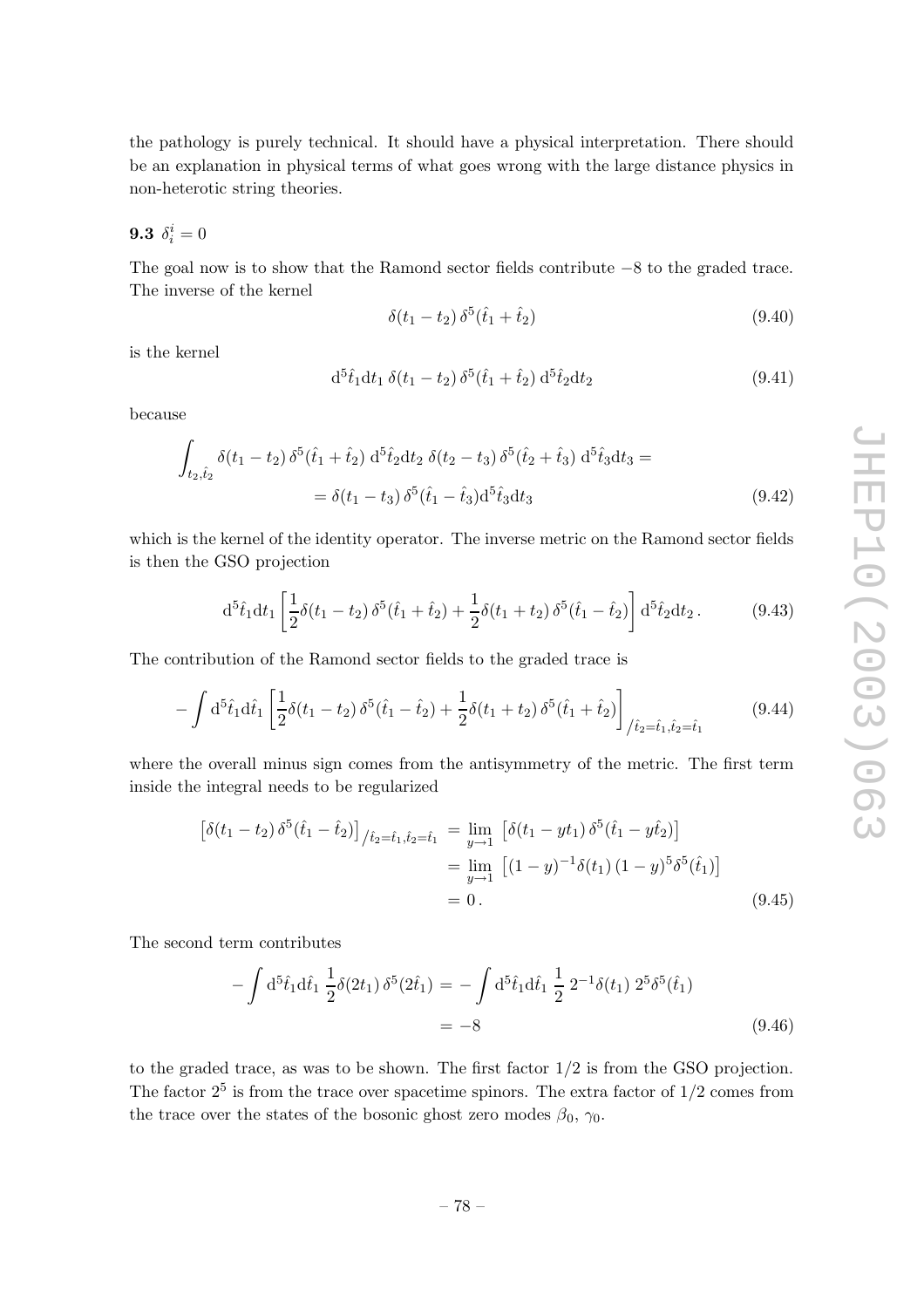#### <span id="page-79-0"></span>9.4 Second order w av e equation

In flat spacetime, the almost marginal fermionic scaling fields tak e the form

$$
\phi_i(z,\bar{z}) = S_+(t,\hat{t},z) \,\bar{\partial}x^\mu(\bar{z}) \,\mathrm{e}^{ipx} \tag{9.47}
$$

indexed by  $i = (t, \hat{t}, \mu, p_{\mu})$ . The anomalous scaling dimension is  $\gamma(i) = p^2$ . The spacetime equation of motion  $\beta^{i}(\lambda) = 0$  linearizes to  $\gamma(i)\lambda^{i} = 0$  which is the second order differential equation in spacetime  $p^2\lambda^i=0$ . In a curved spacetime, the linearized equation of motion on the fermionic lam bda modes becomes a co varian t second order differential operator.

On the on-shell states, which satisfy  $p^2 = 0$ , the worldsurface BRS operator is t  $\rlap{/}p$ , where  $\hat{p}$  is the spacetime Dirac operator. The physical states, in either of the two conjugate Ramond sector pictures, are the BRS cohomology classes. In either picture, the BRS cohomology classes are the solutions of the first order spacetime Dirac equation. The infinite multiplicit y of the ghost zero modes is eliminated.

The *a priori* measure of the lambda model, interpreted as a spacetime quantum field theory , uses a second order differential w av e equation on the fermionic fields, not the traditional Dirac equation. But the physical conten t is the same.

#### 9.5 Quantizing the  $\beta,\,\gamma$  ghost fields using the formal delta function

The  $\beta$ ,  $\gamma$  ghost fields are expanded in modes

$$
\beta(z) = \sum_{n} z^{-n-3/2} \beta_n \qquad \gamma(z) = \sum_{n} z^{-n+1/2} \gamma_n \tag{9.48}
$$

where the index  $n$  is integer in the Ramond sector, integer plus half in the NS sector. The modes satisfy canonical commutation relations

$$
[\gamma_m, \beta_n] = \delta_{m+n} \,. \tag{9.49}
$$

The ground state of picture charge q is the state  $|q\rangle$ , satisfying

$$
\gamma_n |q\rangle = 0
$$
  $n - q = \frac{3}{2}, \frac{5}{2}, \cdots$  (9.50)

$$
\beta_n |q\rangle = 0 \qquad n + q = -\frac{1}{2}, \frac{1}{2}, \cdots. \qquad (9.51)
$$

The ground state  $|0\rangle$  is the  $SL_2$  invariant state.

In the bosonization formalism for the  $\beta, \gamma$  ghosts,

$$
|q\rangle = e^{q\phi}(0) |0\rangle \tag{9.52}
$$

The states are represented as distributional wave functions [[16\]](#page-98-0), say of the  $\gamma_n$ . The  $\beta_n$ act as derivativ e operators

$$
\beta_n = -\frac{\partial}{\partial \gamma_{-n}}.\tag{9.53}
$$

The ground state of picture charge  $q$  is

$$
|q\rangle = \delta(\gamma_{3/2+q}) \,\delta(\gamma_{5/2+q}) \,\delta(\gamma_{7/2+q}) \,\cdots \,. \tag{9.54}
$$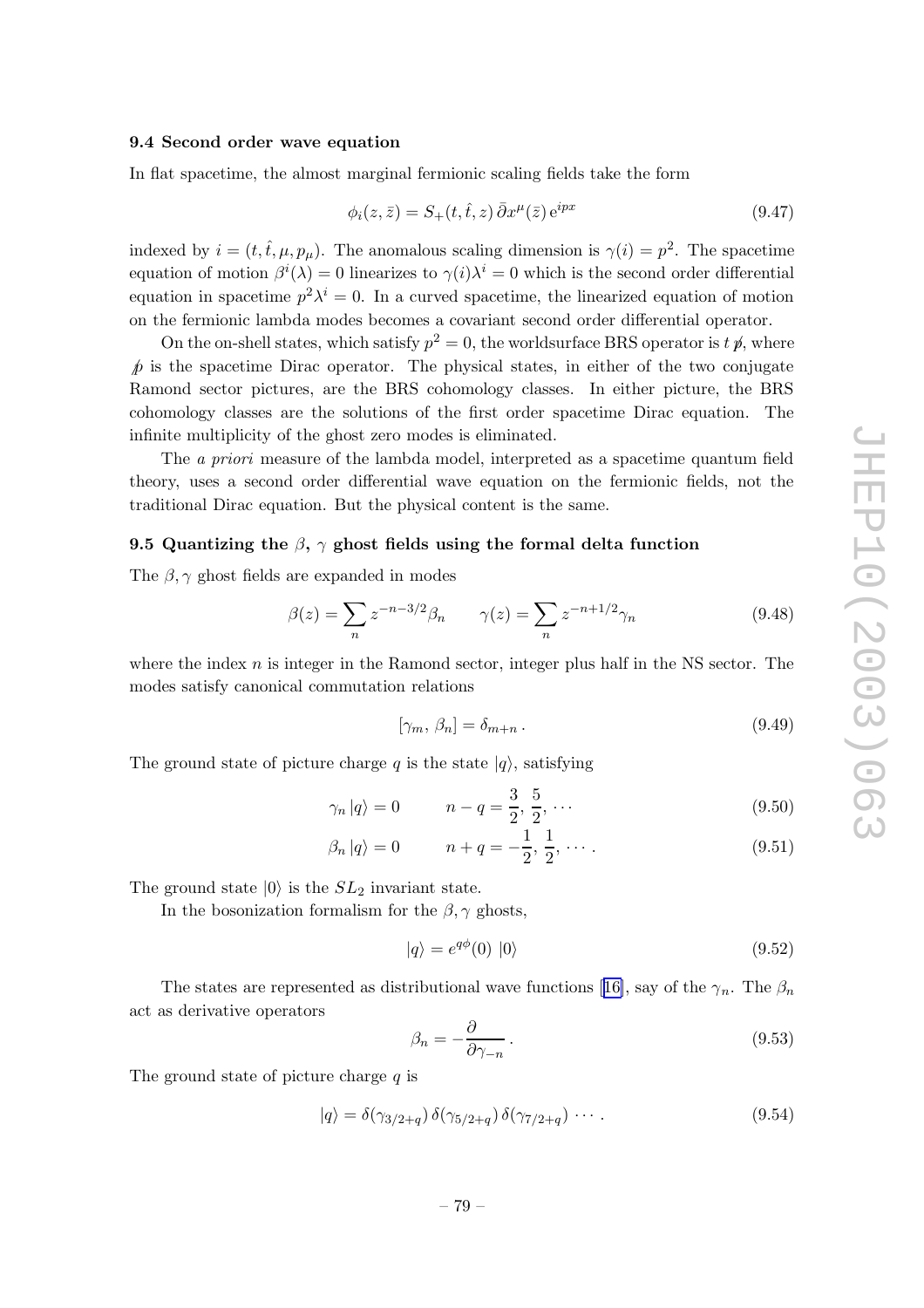The dual states are

$$
\langle q | = \cdots \delta(\gamma_{-7/2-q}) \, \delta(\gamma_{-5/2-q}) \, \delta(\gamma_{-3/2-q}) \tag{9.55}
$$

so

$$
\langle -q - 2 | q \rangle = 1 \tag{9.56}
$$

The states and dual states can b e though t of as t w o classes of analytic sub varieties in the infinite dimensional analytic manifold whose coordinates are the  $\gamma_n$ . The inner product is the intersection num ber of the sub varieties.

The field  $\delta(\gamma(z))$  acts on the ground state  $|q\rangle$  by

$$
\delta(\gamma(z)) |q\rangle = \delta(z^{-q}\gamma_{1/2+q} + \cdots) |q\rangle = z^q |q-1\rangle + \cdots
$$
\n(9.57)

where the formal delta function must b e used in order that the operator product expansion will b e analytic.

The inner product on the zero mode w av e functions is obtained b y noting that

$$
\left\langle -\frac{1}{2} \middle| F(\gamma_0) \middle| -\frac{1}{2} \right\rangle = \int d\gamma_0 \ F(\gamma_0) \tag{9.58}
$$

then calculating

$$
\left\langle -\frac{1}{2} \right| \delta(t_1 - \gamma_0) \delta(t_2 - \gamma_0) \left| -\frac{1}{2} \right\rangle = \int d\gamma_0 \delta(t_1 - \gamma_0) \delta(t_2 - \gamma_0)
$$
  
=  $\delta(t_1 - t_2)$ . (9.59)

A formal integral representation of the formal delta function,

$$
\delta(\gamma) = \int \mathrm{d}t \, e^{t\gamma} \tag{9.60}
$$

allows suc h calculations as

$$
\delta(\beta(z)) |q\rangle = \delta(z^q \beta_{-q-3/2} + \cdots) |q\rangle
$$
  
\n
$$
= z^{-q} \delta(\beta_{-q-3/2}) \delta(\gamma_{3/2+q}) |q+1\rangle + \cdots
$$
  
\n
$$
= z^{-q} \int dt \exp\left(-t \frac{\partial}{\partial \gamma_{3/2+q}}\right) \delta(\gamma_{3/2+q}) |q+1\rangle + \cdots
$$
  
\n
$$
= z^{-q} \int dt \delta(-t + \gamma_{3/2+q}) |q+1\rangle + \cdots
$$
  
\n
$$
= -z^{-q} |q+1\rangle + \cdots
$$
\n(9.61)

whic h is the operator product needed to mak e the identification

$$
e^{-\phi}(z) = -\delta(\beta(z)).\tag{9.62}
$$

The identities

$$
1 = \int d\gamma \,\delta(\gamma) = \int d\gamma \int dt \, e^{t\gamma} = -\int dt \int d\gamma \, e^{t\gamma} = \int dt \,\delta(t) \tag{9.63}
$$

are justified by the fact that the formal expression  $e^{t\gamma}$  is odd under exchange of t and  $\gamma$ , because it implicitly contains the factor  $d\bar{t}d\bar{\gamma}$ .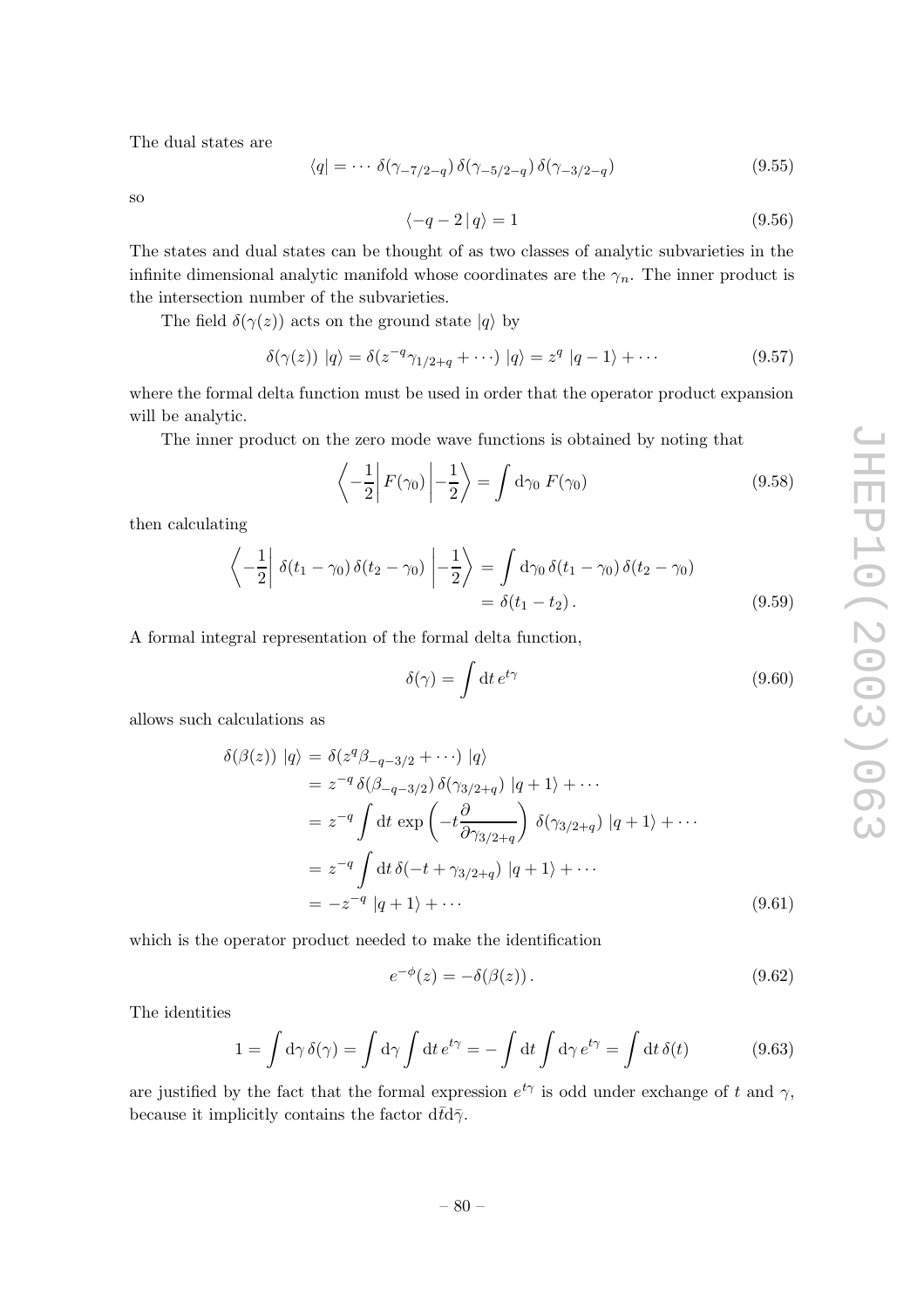#### 10. Geometric identities on the manifold of spacetimes

Scale invariance in  $2 + \epsilon$  dimensions in a nonlinear model such as the lambda model is expressed b y the vanishing of the beta function, whic h is a geometric identit y on the target manifold of the model [[1](#page-97-0), [2](#page-97-0), [3\]](#page-97-0). To one loop, the geometric identity expressing ordinary scale in variance is

$$
0 = -\epsilon T^{-1} g_{ij} + 2R_{ij} \,. \tag{10.1}
$$

The numerical coefficien t 2 multiplying the Ricci tensor is due to the normalization of the action  $S(\lambda)$ , which is the same as the normalization of the general nonlinear model, which is designed to give anomalous dimensions of the form  $p(i)^2$ , with numerical coefficient 1.

Scale in variance of the generalized kind is expressed b y a somewhat more elaborate geometric identity involving the potential function  $T^{-1}a(\lambda)$  and whatever other couplings occur in the nonlinear model  $[1, 2, 3, 10]$  $[1, 2, 3, 10]$  $[1, 2, 3, 10]$  $[1, 2, 3, 10]$  $[1, 2, 3, 10]$  $[1, 2, 3, 10]$  $[1, 2, 3, 10]$  $[1, 2, 3, 10]$ .

The effective metric coupling  $T^{-1}g_{ij}^e(\lambda_e)$  and the effective potential function  $T^{-1}a_e(\lambda_e)$ and whatever other effectiv e couplings migh t arise will satisfy the geometric identities expressing generalized scale in variance.

I will not write these meta Einstein equations here. The quantum corrections to the metric coupling and the other couplings will enter at eac h order, so the full import is in the exact equations, not in their truncation to one loop or to an y finite num ber of loops. The geometric identities will involve the effective potential function  $T^{-1}a_e(\lambda_e)$ , which is the effectiv e action in the spacetime quantum field theory . It will eventually b e interesting to ask what significance the meta Einstein equations migh t hav e in the special spacetime quantum field theories produced b y the lam bda model.

#### 10.1 Geometric identites from perturbativ e spacetime supersymmetry

Perturbative spacetime supersymmetry suppresses string loop corrections. The lambda model is formulated to cancel the effects of the string loop corrections at large distance in spacetime. Perturbativ e spacetime supersymmetry of the string theory in a given spacetime  $\lambda$  will be mirrored as a perturbative symmetry of the lambda fluctuations around the point  $\lambda$  in the target manifold. Perturbative spacetime supersymmetry will supress perturbative quantum corrections to the couplings of the lambda model at the point  $\lambda$  in its target manifold.

In particular, perturbativ e spacetime supersymmetry preserves the degeneracy of the manifold of spacetimes  $M(\infty)$  against perturbative quantum corrections.  $M(\infty)$  is the manifold of solutions of  $\beta(\lambda) = 0$ . The restricted lambda model is the formal, perturbative nonlinear model whose target manifold is  $M(\infty)$ . In the restricted lambda model,  $\beta_e(\lambda_e)$  = 0 perturbatively on  $M(\infty)$ . So the restricted lambda model will be scale invariant order by order in the loop expansion, in the ordinary sense of scale in variance. The vanishing of the perturbativ e beta function for the metric coupling of the restricted lam bda model means that the metric  $T^{-1}g_{ij}(\lambda)$  on  $M(\infty)$  will satisfy a series of geometric identities, indicative of a very special geometry . The fermionic directions in the manifold of spacetimes are essential for these identities, since the identities arise from cancellations bet ween the bosonic and fermionic directions in the manifold of spacetimes.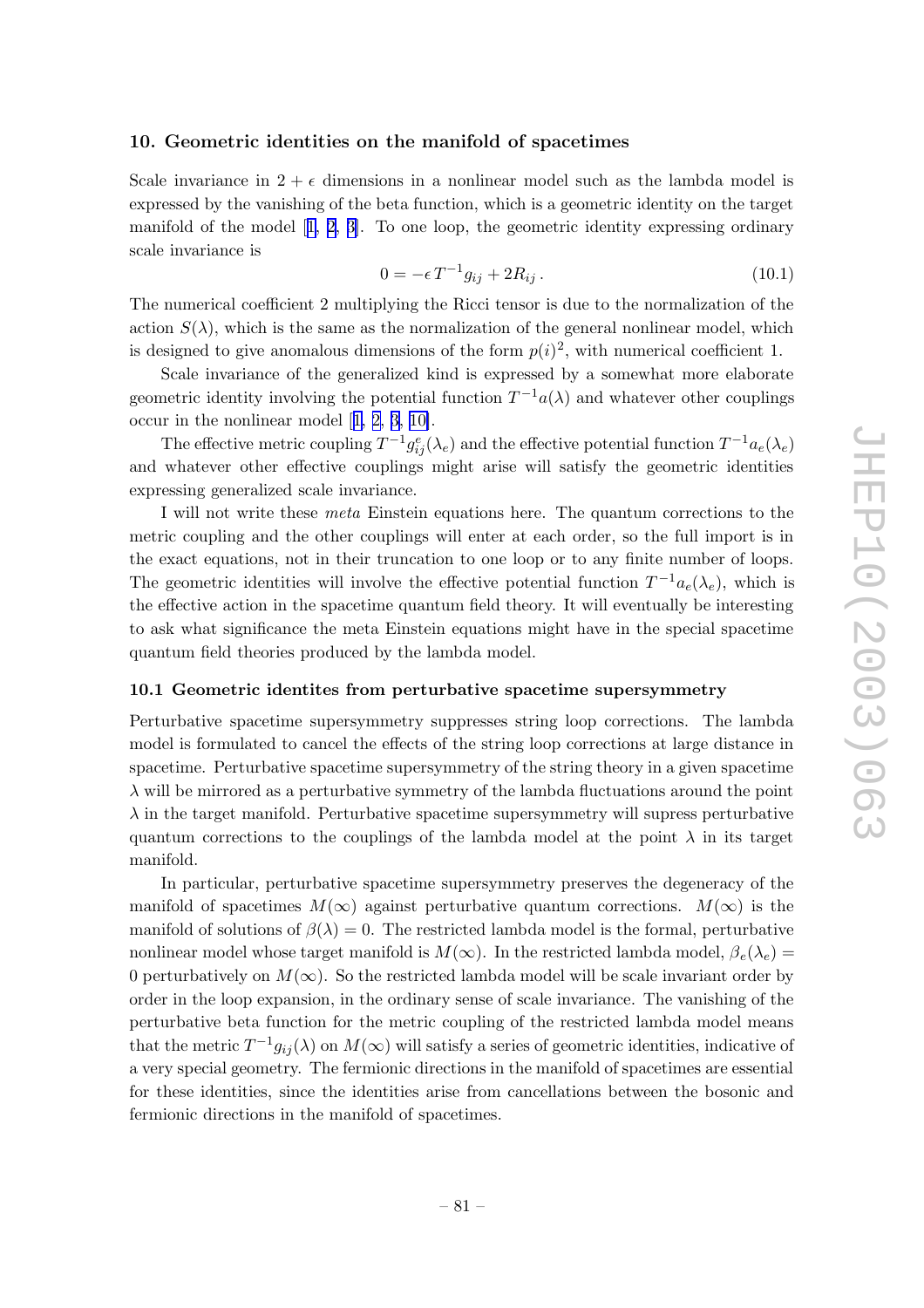<span id="page-82-0"></span>The first cancellation is the vanishing of the (graded) trace

$$
\delta_i^i = T^{-1} g_{ij} T g^{ji} = 0 \tag{10.2}
$$

whic h states that the graded dimension of the manifold of spacetimes is zero. The equation  $\delta_i^i = 0$  is easily recognized from the string loop expansion. It is the condition that the one loop correction to the vacuum string amplitude is finite. The one loop correction to the vacuum amplitude is

$$
\int Z_1(q,\bar{q})\tag{10.3}
$$

where  $Z_1(q, \bar{q})$  is the partition function of the genus 1 worldsurface, the complex one-torus parametrized by  $q = e^{2\pi i \tau}$ . The integral is over the modular domain of the upper half complex  $\tau$  plane. The partition function is nonsingular everywhere except possibly at  $q = 0$ , where the torus degenerates. The only place where the integral might diverge is at  $q = 0$ . The complex one-torus near  $q = 0$  is an almost degenerate handle connected to a 2-sphere. The integral is cut off at  $|q|^{1/2} > \mu \Lambda_0^{-1}$ . The divergent part is

$$
\Lambda_0 \frac{\partial}{\partial \Lambda_0} \int d^2 q \, \frac{1}{2\pi} \, |q|^{-4} \, |q|^{2+\gamma(i)} \, T \, g^{ij} \, T^{-1} g_{ij} = 2(\mu \Lambda_0^{-1})^{2\gamma(i)} \, T \, g^{ij} \, T^{-1} g_{ij} \,. \tag{10.4}
$$

Finiteness follows from the existence of a conserved, holomorphic supersymmetry current  $Q_S(z)$  on the worldsurface, with charge operator  $Q_S$ , and the existence of a conjugate operator  $Q'_S$  such that [[15](#page-98-0)]

$$
[Q_S, Q'_S] = 1.
$$
\n(10.5)

Finiteness in the limit  $\Lambda_0^{-1} \to 0$  is precisely the condition  $\delta_i^i = 0$ , where the graded trace is taken over the marginal coupling constants, those having  $\gamma(i) = 0$ .

A more subtle version of this argument should work locally in a spacetime  $\lambda$  that lies in  $M(L)$ , at nonzero short two dimensional distance  $\Lambda^{-1}$ . The argument should give a version of the vanishing of the graded trace,  $\delta_i^i = 0$ , that applies locally in spacetime.

### 10.2 The meta Einstein equation on  $M(\infty)$

The second geometric identity is a meta Einstein equation on  $M(\infty)$ , expressing one loop scale invariance of the metric coupling of the restricted lambda model in  $d = 2 + \epsilon$  dimensions, with  $\epsilon = T/2$ ,

$$
0 = -\frac{1}{2}g_{ij} + 2R_{ij} \,. \tag{10.6}
$$

The term  $2 R_{ij}$  is the usual one loop beta function of the nonlinear model. The term  $-\frac{1}{2}g_{ij}$ is the contribution from the scale variation of the general nonlinear model, equation ([5.1\)](#page-58-0).

It should be possible to derive the meta Einstein equation  $(10.6)$  directly from one loop finiteness of the string loop corrections. Differentiating the finite one string loop vacuum correction, equation (10.3), with respect to the marginal coupling constants  $\lambda^{i}$ , gives the finiteness of the one string loop correction to the one poin t function. This is the vanishing of the one loop correction to  $\beta^{i}(\lambda) = 0$ . Differentiating the finite one loop vacuum correction, equation (10.3), twice with respect to the marginal coupling constants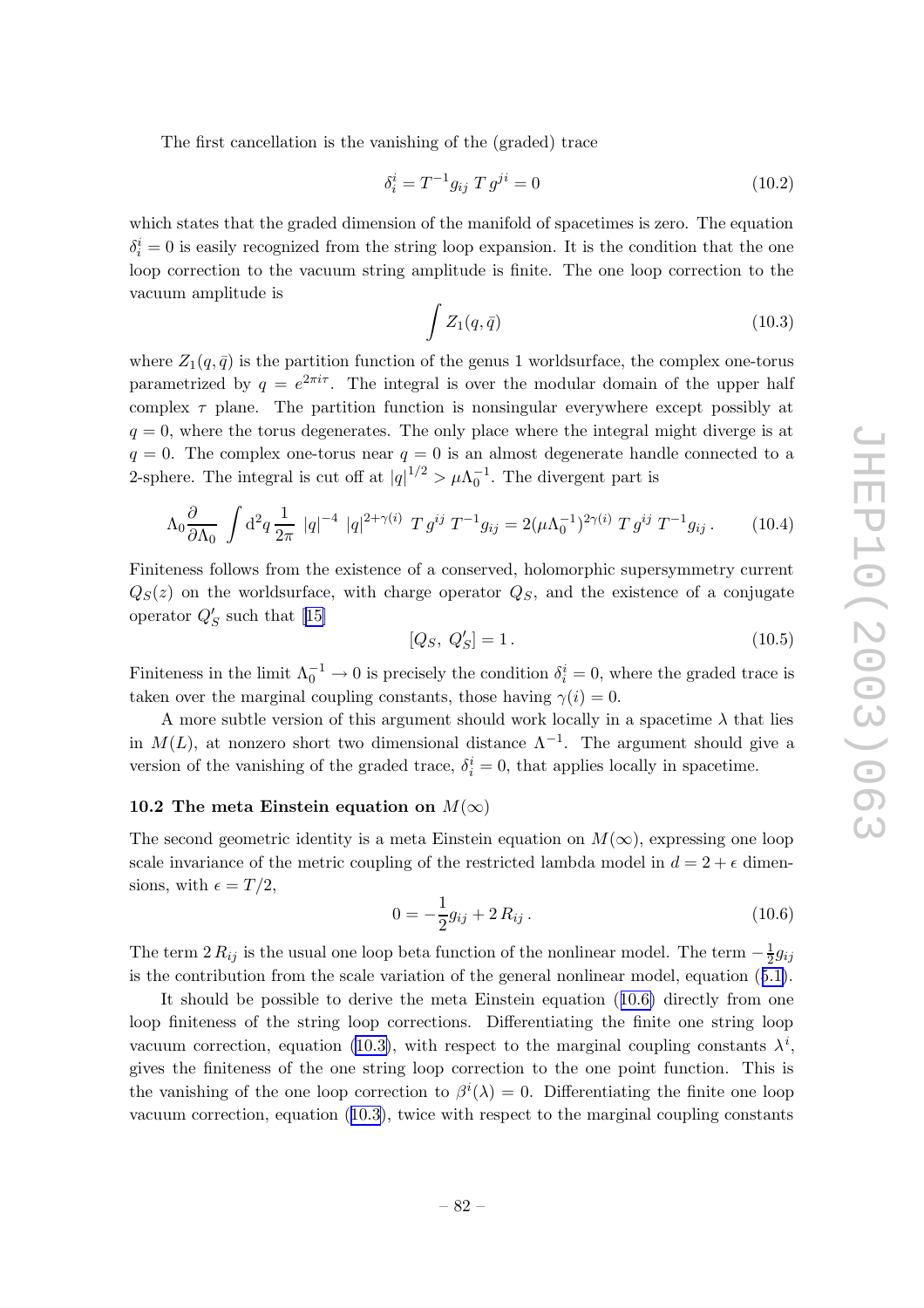$\lambda^{i}$ , gives the finiteness of the one string loop correction to the two point function. As before, the scale variation must then vanish. The scale variation extracts the contribution of a degenerating handle attached to a 2-sphere in which there are two scaling fields  $\phi_i$ ,  $\phi_j$ . This contribution is an integral of the four point expectation value on the 2-sphere, contracted with a handle gluing matrix, of the form

$$
\int g^{kl} \langle \phi_i(1), \phi_j(2), \phi_k(3), \phi_l(4) \rangle . \tag{10.7}
$$

The Ricci tensor of the metric  $g_{ij}$  can be calculated from the scale variation of the general nonlinear model with sources, equation  $(5.1)$  $(5.1)$ . The metric is a two point expectation value of scaling fields. The curvature tensor is made from t w o derivatives of the metric, so the curvature is given b y an integral of an expectation value of four scaling fields. The Ricci tensor is then obtained by contracting the curvature tensor with the inverse metric,  $g^{ij}$ .

These results of these t w o calculations hav e the same form, so it is plausible that the meta Einstein equation can b e derived explicitly from one loop string finiteness. Heuristically, the one loop finiteness of the string loop corrections gives rise to an identity on the metric which involves two derivatives of the metric. By covariance in  $M(\infty)$ , this identity should be of the form of the meta Einstein equation. Only the relative numerical coefficient 1 / 4 bet ween the t w o terms needs to b e verified.

It should also be possible to verify the meta Einstein equation ([10.6](#page-82-0)) by explicit calculation of the Ricci tensor of the metric  $T^{-1}g_{ij}(\lambda)$  on  $M(\infty)$ , at least in simple cases such as the manifold of toroidal spacetimes.

The restricted lam bda model is perturbatively finite because of its generalized scale invariance, which is a basic property of the lambda model. Perturbative spacetime supersymmetry is only an accidental property of individual spacetimes. Perturbative spacetime su persymmetry simplifies the realization of generalized scale invariance in the lambda model, by maintaining the degeneracy of the manifold of spacetimes  $M(\infty)$  against perturbative corrections. As a consequence, there are strong identities on the geometry of the manifold of perturbatively supersymmetric spacetimes. For physics, perturbativ e spacetime supersymmetry is useful because, by maintaining the degeneracy against perturbative corrections, it guarantees that an y effects that lift the degeneracy will b e nonperturbatively small.

# 11. Lam bda instantons

The dominan t nonperturbativ e effects in the lam bda model will b e produced b y harmonic surfaces in the space of string backgrounds, the *lambda instantons*. A lambda instanton is a classical field configuration  $\lambda_H(z,\bar{z})$  which is a local minimum of the lambda model action,  $S(\lambda)$ . These are the harmonic surfaces in the manifold of spacetimes.

There are at least two kinds of lambda instanton. The *global* lambda instantons, are the harmonic surfaces in the manifold  $M(\infty)$ . The action  $S(\lambda_H)$  of a global lambda instanton is on the order of  $T^{-1}$ , so only collective effects of global lambda instantons will be significant. I will describe here one elementary example of a global lambda instanton, in the manifold of toroidal spacetimes, and speculate on possible collectiv e effects that migh t single out a macroscopic spacetime.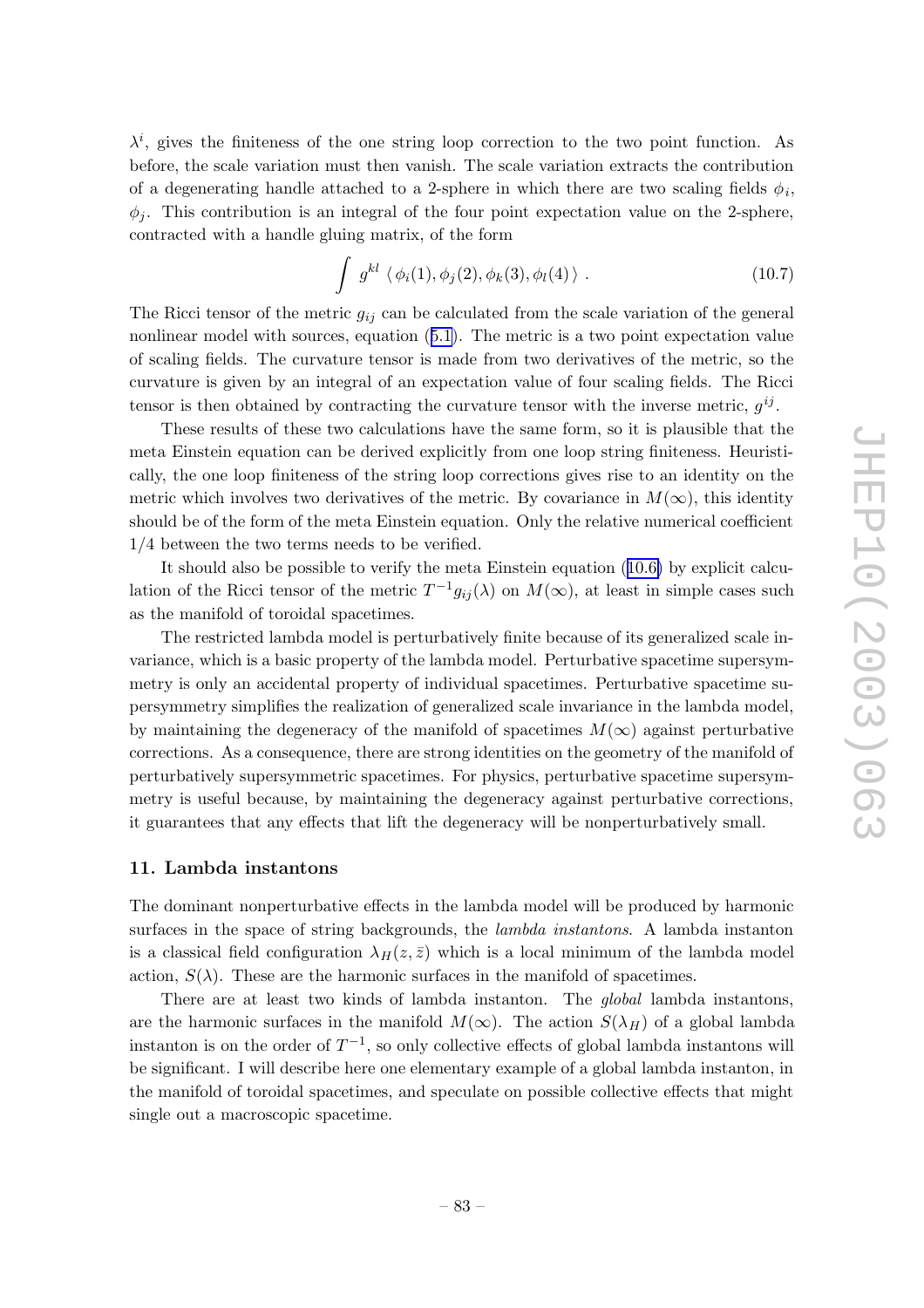At a macroscopic spacetime  $\lambda$  in  $M(L)$ , there are *localized* lambda instantons, which are harmonic surfaces in the manifold  $M(L)$ , localized in the macroscopic spacetime at spacetime distances on the order of L . These are harmonic surfaces in the manifold of spacetime fields. The action  $S(\lambda_H)$  of a localized lambda instanton is on the order of  $g_s^{-2} = (VT)^{-1}$ , so the localized lambda instantons could possibly produce interesting characteristic nonperturbativ e spacetime distances. I only poin t out here that local lam bda instantons exist.

#### 11.1 Example of a global lam bda instanton

Consider a family of spacetimes in  $M(\infty)$  with two toroidal dimensions. Each spacetime is the product of a t w o dimensional real torus with a fixed eigh t dimensional manifold. The t w o dimensional real torus is a complex 1-torus with a Kahler form proportional to a complex number  $\sigma$  in the upper half complex plane. The volume of the torus is the imaginary part,  $\text{Im}(\sigma)$ . All of the other parameters describing the spacetime are held fixed, including the parameter describing the complex structure of the complex 1-torus.

The modular group is the group of fractional linear transformations of the upper half plane with integer coefficients,  $\sigma \to (a\sigma + b)/(c\sigma + d)$ . The modular group is generated by  $\sigma \to \sigma + 1$  and  $\sigma \to -1/\sigma$ . The two dimensional quantum field theories of the worldsurface parametrized by  $\sigma$ ,  $\sigma$ +1, and  $-1/\sigma$  are all equivalent. So the family of spacetimes in  $M(\infty)$ is parametrized b y the modular domain, whic h is the quotien t of the upper half complex  $\sigma$  plane by the action of the modular group. The modular domain can be parametrized by the classical modular function  $j(\sigma)$  whose values range over the entire complex plane when  $\sigma$  ranges over the modular domain. The family of toroidal spacetimes is parametrized by the complex j plane.

The torus becomes macroscopic in the limit  $\text{Im}(\sigma) \to \infty$ . In this limit,  $j \approx e^{-2\pi i \sigma}$ . The family of spacetimes can be compactified to a 2-sphere by appending the point  $j = \infty$ . The compactified family of spacetimes is a complex curv e of genus 0, parametrized b y the complex projective j plane.

The *j*-instanton is the three parameter family of maps from the worldsurface to  $M(\infty)$ 

$$
j(z,\bar{z}) = \frac{az+b}{cz+d} \tag{11.1}
$$

parametrized by complex numbers  $a, b, c, d$  satisfying  $ad - bc = 1$ . The  $\overline{j}$ -instanton is the complex conjugate map. The three complex parameters are just the paramters of the group  $SL_2(C)$ , the conformal group of the instanton. The *j*-instanton and the  $\overline{j}$ -instanton are eac h three parameter families of global lam bda instantons. They depend implicitly on all the other parameters of the spacetime, the parameters describing the fixed eigh t dimensional manifold and the complex structure of the torus.

Compactifying the family of 2-tori with the point  $j = \infty$  adds a submanifold to  $M(\infty)$ , described by all the other parameters of the spacetime besides j. Near  $j = \infty$ , the two spacetime dimensions of the 2-torus become macroscopic. The volume of the macroscopic spacetime is  $V = \text{Im}(\sigma) \approx (2\pi)^{-1} \ln |j|$ . The  $j = \infty$  submanifold is part of the decompactification locus.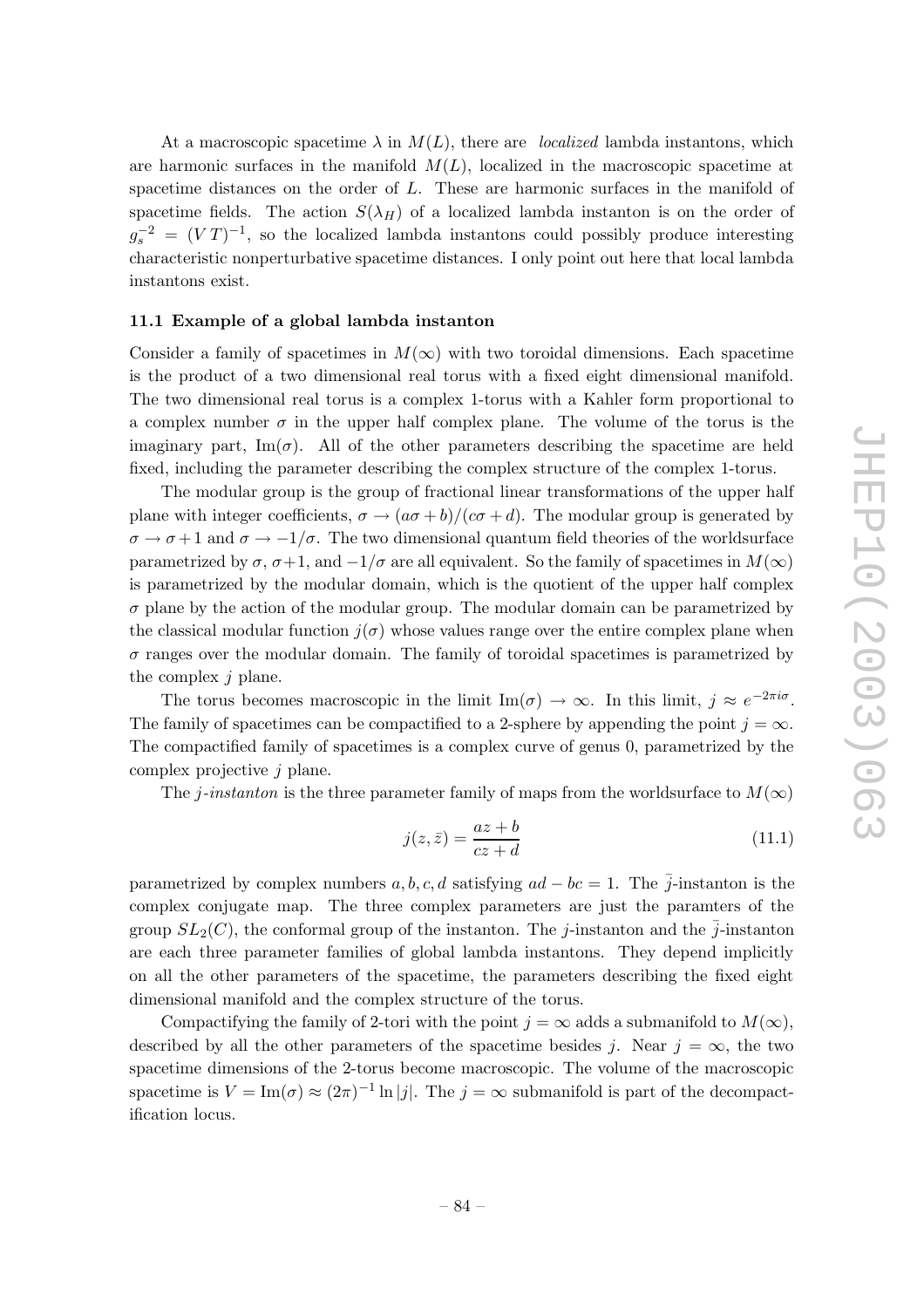There are three distinguished points in the modular domain, the decompactification point  $j = \infty$ , and two orbifold points at  $j = 0$  and  $j = 1728$ . The point  $j = 0$  corresponds to  $\sigma = e^{i\pi/3}$ , which is the fixed point of the Z<sub>3</sub> subgroup of modular transformations generated by  $\sigma \to 1-\sigma^{-1}$ . The point  $j=1728$  corresponds to  $\sigma=i$ , the fixed point of the  $Z_2$  subgroup of modular transformations generated by  $\sigma \to -\sigma^{-1}$ . The decompactification point  $j = \infty$  can also be regarded as an orbifold point, left fixed by the full integer subgroup Z generated by  $\sigma \to \sigma + 1$ .

The three complex parameters of the *j*-instanton can be taken to be the three points on the worldsurface,  $z_3$ ,  $z_2$ ,  $z_{\infty}$ , where the *j*-instanton passes through the three orbifold points,  $j(z_3) = 0$ ,  $j(z_2) = 1728$  and  $j(z_{\infty}) = \infty$ . The *j*-instanton can be described as a configuration of three lambda defect operators,  $\tau_3$ ,  $\tau_2$ ,  $\tau_{\infty}$ ,

$$
\tau_3(z_3, \bar{z}_3) \tau_2(z_2, \bar{z}_2) \tau_{\infty}(z_{\infty}, \bar{z}_{\infty}). \tag{11.2}
$$

Similarly, the  $\bar{j}$ -instanton is described as a configuration of three complex conjugate defect operators  $\bar{\tau}_3$ ,  $\bar{\tau}_2$ ,  $\bar{\tau}_{\infty}$ .

At each of the orbifold points  $j = 0$ ,  $j = 0$  or  $j = 1728$ , the orbifold group, or defect group,  $Z_3$ ,  $Z_2$  or Z, acts as a group of internal symmetries of the worldsurface. The worldsurface in the spacetime  $j = 0$  has a  $Z_3$  symmetry; the worldsurface in the spacetime  $j = 1728$  has an internal  $Z_2$  symmetry. There is no actual spacetime at the decompactification point  $j = \infty$ , so the action of the orbifold group, the integers Z, has to be defined in the limit  $j \to \infty$  as an internal symmetry group of the worldsurface.

Each defect operator  $\tau$  or  $\bar{\tau}$  pins the worldsurface to an orbifold point in the manifold of spacetimes. The defect  $\tau_3(z,\bar{z})$  pins the point z to the torus  $j=0$ . The defect  $\tau_3(z,\bar{z})$  pins z to the torus  $j = 0$ . The decompactifying defect,  $\tau_{\infty}$  pins the point z to the decompactification locus at  $j = \infty$ .

Each lambda defect operator is associated to an element in the corresponding orbifold or defect group. The group element is the monodromy of the coupling constants  $\lambda^i$  circling the defect operator on the worldsurface. Away from the lambda defects, the scaling fields  $\phi_i(z, \bar{z})$  vary adiabatically over the lambda instanton  $\lambda_H(z, \bar{z})$ , in a path independent fashion, because nearb y general nonlinear models hav e the same degrees of freedom. But when a path on the worldsurface circles around one of the lambda defect operators, the scaling fields  $\phi_i$  are transformed among themselves by the element of the orbifold group carried b y the defect operator. The lam bda defect acts on the worldsurface as the twist operator of the orbifolded spacetime. The lam bda defect operator twists locally b y its orbifold group element, projecting on the in varian t degrees of freedom, removing the noninvariant degrees of freedom, and adding twist fields as new effective degrees of freedom on the worldsurface.

The nonperturbativ e lam bda model is a t w o dimensional gas of lam bda defect operators. At issue is the detailed dynamics of the defect gas. Is it a plasma? Or a neutral gas, with the defects all bound together? Or a combination, a plasma of some defects and some bound systems of defects?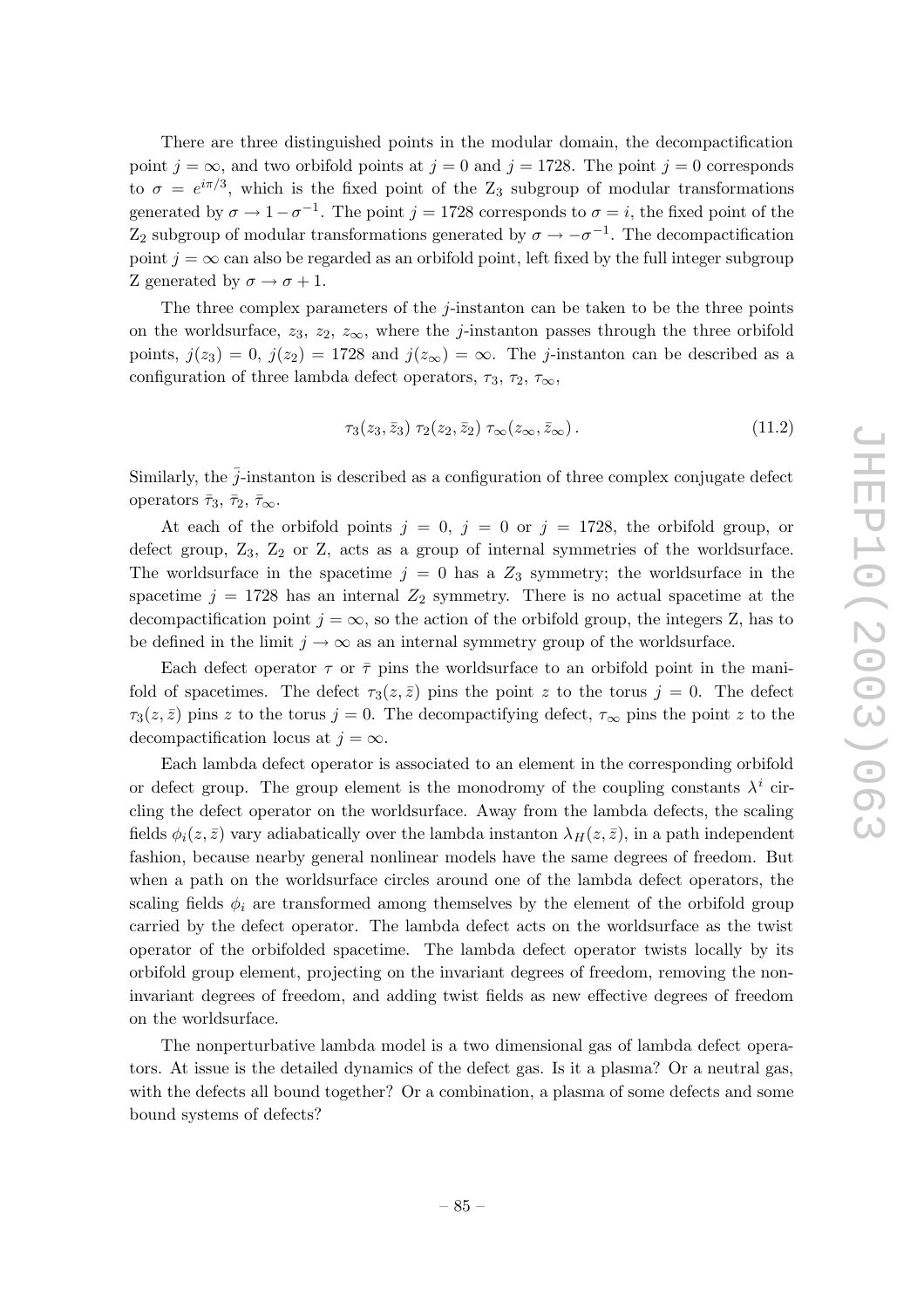#### 11.2 Existence of localized lam bda instantons

Near a macroscopic spacetime, there will exist lam bda instantons in the target manifold  $M(L)$  which are localized in bounded regions of the macroscopic spacetime. These localized lam bda instantons are the harmonic surfaces in the manifold of spacetime fields.

There is a standard topological argumen t for the existence of instantons [[17\]](#page-98-0). The localized lambda instantons are indexed by the second homotopy group,  $\pi_2$ , of the manifold of the target manifold  $M(L)$ . Every homotopy class of 2-spheres in  $M(L)$  should contain local minima of  $S(\lambda)$ .

The target manifold  $M(L)$  is the manifold of fields of the effective spacetime field theory . The spacetime fields are localized, whic h means that they go to zero outside a bounded region of the macroscopic spacetime, or more generally become trivial there. So the spacetime fields can b e regarded as defined on a ball in n-dimensional euclidean space, where  $n$  is the dimension of the macroscopic spacetime, and the boundary of the ball can b e identified to a point. Topologically , the spacetime fields can b e regarded as defined on the n-sphere.

The manifold of spacetime fields is actually the manifold of gauge equivalence classes of spacetime tensor fields, including the metric tensor and the gauge fields. The manifold of localized spacetime fields is the quotient manifold  $F_n/G_n$ , where  $F_n$  is the space of tensor fields on the *n*-sphere and  $G_n$  is the group of local gauge transformations on the *n*-sphere.

The second homotopy group  $\pi_2(F_n/G_n)$  is calculated using the long exact sequence:

$$
\cdots \to \pi_k(F_n) \to \pi_k(F_n/G_n) \to \pi_{k-1}(G_n) \to \pi_{k-1}(F_n) \to \cdots
$$
\n(11.3)

the relevan t part of whic h is

$$
\cdots \to \pi_2(F_n) \to \pi_2(F_n/G_n) \to \pi_1(G_n) \to \cdots.
$$
\n(11.4)

Nontrivial topology in the manifold  $F_n$  of tensor spacetime fields comes only from the spacetime scalar fields. The space of metrics and gauge fields is topologically trivial before gauge equivalence is taken into account. The spacetime scalar fields tak e their values the parameters that describe the non-macroscopic dimensions of the spacetime. These are the coupling constants that parametrize the decompactification locus  $M(L)<sub>d</sub>$ . The scalar fields form a map from the n-sphere to the decompactification locus. So

$$
\pi_2(F_n) = \pi_{n+2}(M(L)_d). \tag{11.5}
$$

When  $n = 0$ , this is the homotopy group that classifies the global lambda instantons.

Localized lambda instantons formed from the spacetime scalar fields might have interesting physical effects. Locally in spacetime, they might pin to submanifolds of the decompactification locus where additional spacetime dimensions become macroscopic.

The localized lam bda instantons formed from the spacetime metric and the spacetime gauge fields are indexed by the first homotopy group of the local gauge group,  $\pi_1(G_n)$ . If the global internal gauge group is  $G$ , then the local gauge transformations are maps from the *n*-sphere to G. They contribution  $\pi_{n+1}(G)$  to  $\pi_1(G_n)$ . The local gauge transformations of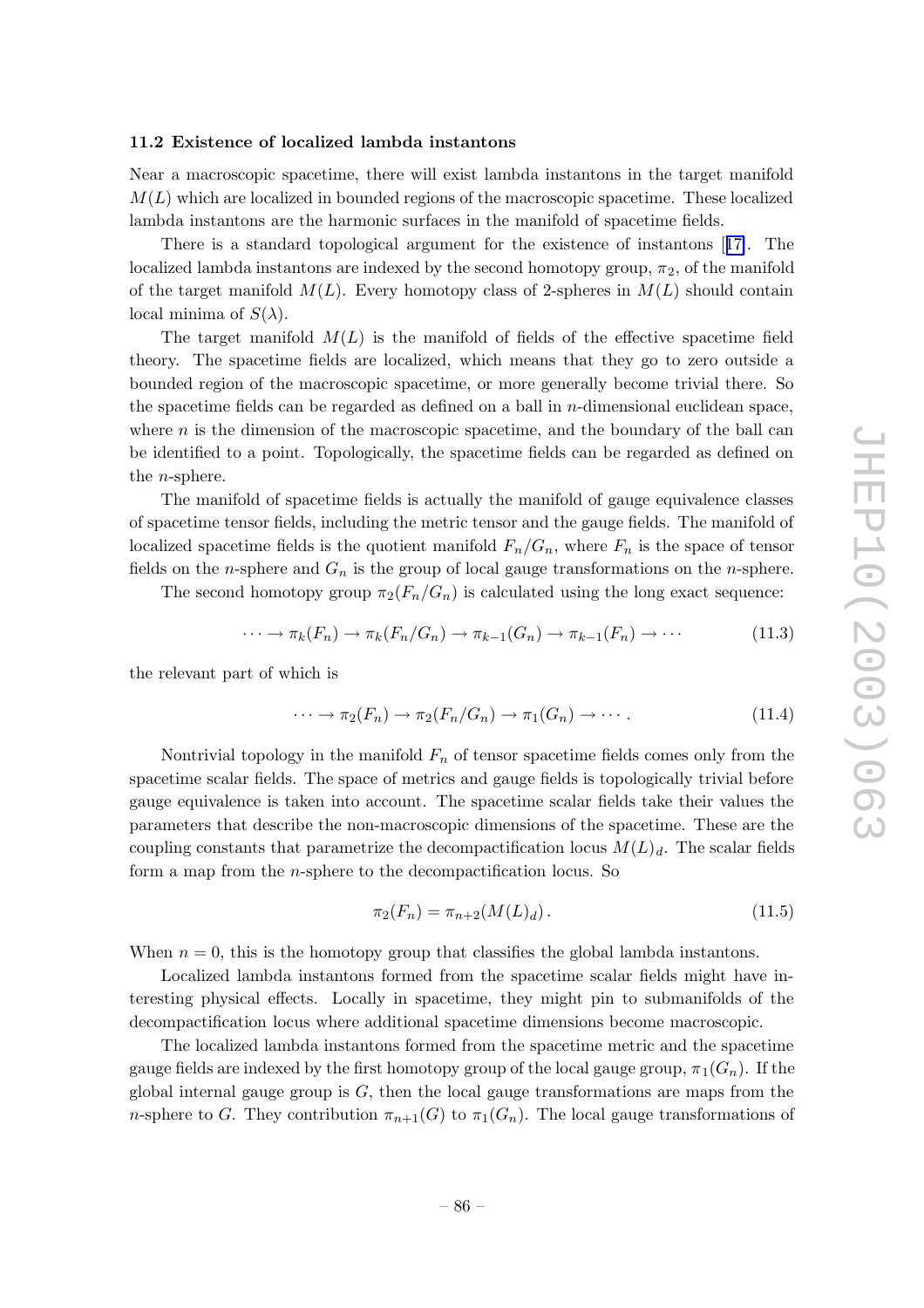the spacetime metric are the maps from the *n*-sphere to itself, so they contribute  $\pi_{n+1}(S^n)$ . For  $n = 4$ , these homotopy groups are typically nontrivial, so localized lambda instantons do exist.

It is not clear to me that this is a complete classification of the localized lam bda instantons. In order to find the example of a global lam bda instanton described ab o ve, the *j*-instanton, it was necessary to complete the manifold of spacetimes by adding the decompactification locus at  $j = \infty$ . Is there an analogous process of completion for the space of localized spacetime metrics and gauge fields modulo gauge equivalence, whic h would giv e rise to additional localized lam bda instantons?

It seems quite possible that localized lam bda defects will exist. A localized lam bda defect would occur at a point z on the worldsurface where a localized lambda instanton  $\lambda_H(z,\bar{z})$  passes through a spacetime field configuration with symmetry. The symmetry subgroup of the local spacetime gauge group would b e the defect group of the localized lambda defect. The nontrivial closed path in the local gauge group  $G_n$  associated with the localized lam bda instanton would then b e composed of a sequence of path segments, eac h path segmen t implementing a defect twist. The homotop y argumen t shows the existence of local lam bda instantons. They still need to b e constructed explicitly . Then it can b e determined whether they are smooth objects or composed of local lambda defects.

The localized lambda instantons in  $M(L)$  are made from the spacetime wave modes at spacetime distances greater than  $L$ . The spacetime physics at distance  $L$  will be affected by those localized lambda instantons that are made from the spacetime wave modes  $\lambda^{i}$  at distances of the order of L. Calculations of their effects will be done locally in spacetime, in local spacetime regions at distances of the order of L .

Taking  $L \to \infty$  contracts  $M(L)$  to  $M(\infty)$ , formally. The localized lambda instantons in  $M(L)$  are pushed closer and closer to the decompactification locus  $M(\infty)_d$ . There should be an interpretation of the limit defining a completion of  $M(\infty)$  that can stand for the target manifold of the lambda model at  $L = \infty$ . The limit  $L \to \infty$  will be a practical issue in calculations of the properties of decompactifying lambda defects, such as  $\tau_{\infty}$ . Spacetime is macroscopic in the core of a decompactifying defect. The core of the defect is dressed with localized lambda instantons in the macroscopic spacetime. The limit  $\Lambda^{-1} \to 0$  will see the center of the decompactifying defect, where the difficulties of the  $L \to \infty$  limit will hav e to b e resolved.

#### 11.3 Lam bda instanton calculations

To calculate the quantum corrections to lam bda instanton configurations, some w ay is needed to calculate the contribution of the general nonlinear model in the presence of a nontrivial lambda field  $\lambda_H(z,\bar{z})$ . The general nonlinear model contributes at order  $T^0$ , the same order as the one loop corrections in the lam bda model. Eac h contributes a prefactor multiplying the classical instanton contribution  $e^{-S(\lambda_H)}$ . Neither pre-factor is scale in varian t separately , but only the combination.

In principle, the general nonlinear model in the presence of a lambda instanton can be made out of local two dimensional patches, the sources  $\lambda^{i}(z,\bar{z})$  being almost constant within each patch. But I have no practical method of putting together the patches that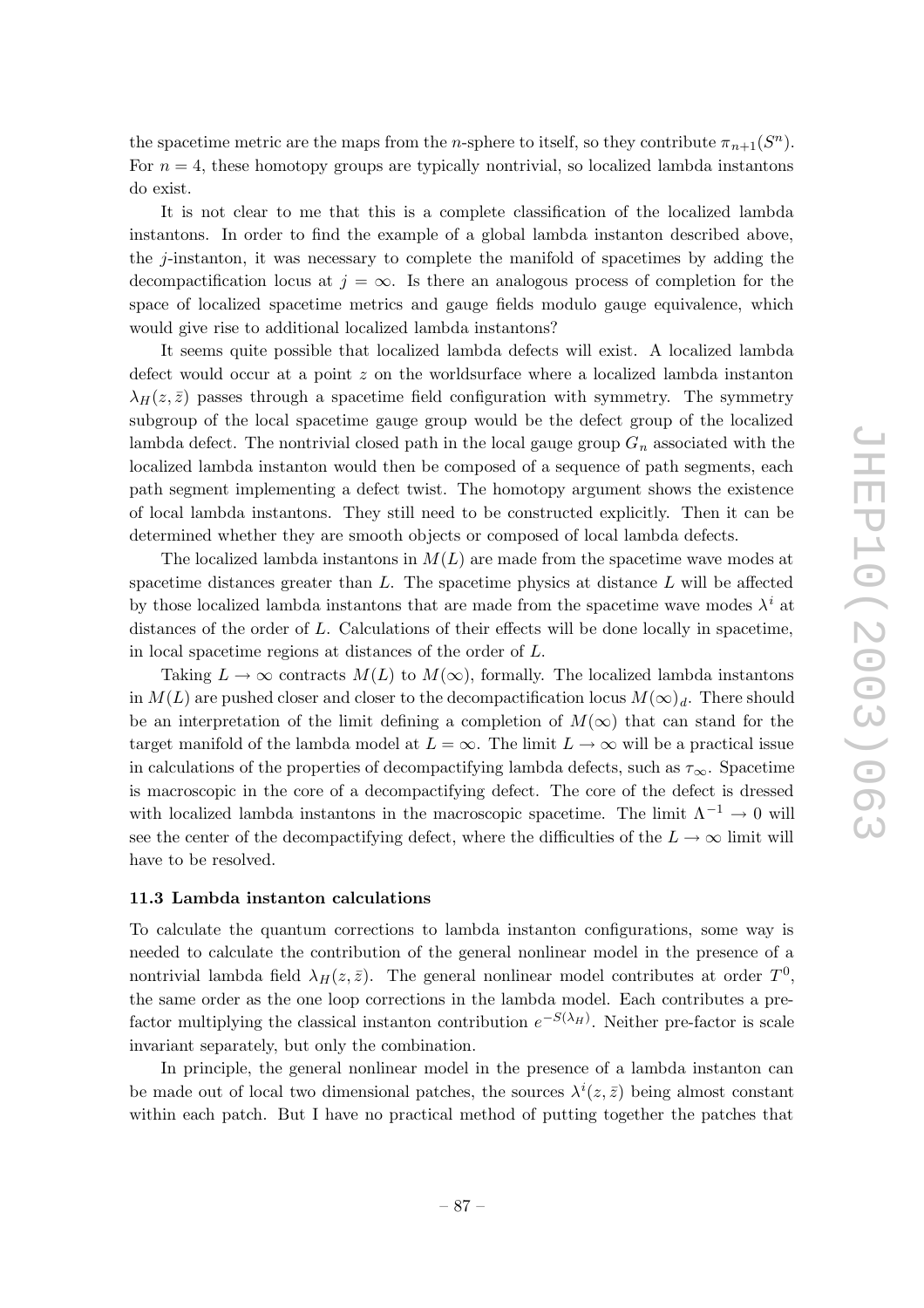could b e used for calculation. A possibly effectiv e metho d of calculation migh t b e to treat the general nonlinear model in the presence of a lam bda instanton as a correlation function of lam bda defects, then calculate using the monodrom y properties of the defects.

It is this difficulty of calculation that motivates the proposal of section [5](#page-58-0) to account for the general nonlinear model contribution to the lam bda model b y continuing the dimension from  $d = 2$  to  $d = 2 + \epsilon$ , dropping the general nonlinear model entirely, and determining the quantum corrections by finding the scale invariant fixed point of the effective lambda model in  $d = 2 + \epsilon$  dimensions.

#### 11.4 Speculation about the nonperturbativ e structure

I cannot resist indulging in some premature idle speculation about the nonperturbativ e lam bda model. Lam bda instantons will mak e nonperturbativ e corrections to the beta function  $\beta^i(\lambda)$  of the general nonlinear model. It seems possible that these corrections will disturb the degeneracy of the manifold of spacetimes. I see two ways this might happen.

In the first type of scenario, nonperturbative corrections to  $\beta^i(\lambda)$  simply single out some particular spacetimes from the manifold of spacetimes. These become the local minima of the effective potential function  $T^{-1}a_e$ . The *a priori* measure concentrates at these particular spacetimes, breaking the degeneracy . Global lam bda instantons migh t concentrate the *a priori* measure at a particular macroscopic spacetime, at a particular point near the locus of decompactification. In that macroscopic spacetime, local lambda instantons might contribute terms to the local spacetime action  $g_s^{-2} V a_e$ , violating perturbative spacetime supersymmetry and giving the perturbatively massless spacetime fields definite vacuum expectation values and small masses. The original perturbative degeneracy of the manifold of spacetimes would come to be seen as merely accidental.

In the second type of scenario, the lambda instantons disorder the system. A plasma of lam bda defects would accomplish this. The lam bda defects would act as twist operators, projecting on the singlets of the defect group, removing the non-singlet degrees of freedom, and adding the twist degrees of freedom. The degrees of freedom  $\lambda^i$  would take entirely different effective forms. An effective target manifold  $M(L)<sub>e</sub>$  would replace the original target manifold  $M(L)$ . The effective a priori measure might concentrate at particular places in the effective target manifold  $M(L)<sub>e</sub>$ . Or something more complicated might happen, perhaps a hierarc h y of disordered systems.

A lam bda instanton makes logarithmically divergen t corrections to the general nonlinear model when it is configured as a 2-sphere connected to the worldsurface by an almost degenerate handle. The lam bda instanton is a complex analytic curv e of genus 0, so three complex parameters describe its configuration in the worldsurface. In the *j*-instanton, for example, the three complex parameters are the locations of the three lambda defects  $\tau_2$ ,  $\tau_3, \tau_\infty$ . In the logarithmically divergent configuration, one parameter becomes the point on the worldsurface where the instanton is attached. One parameter is the thickness of the handle by which the instanton is attached. The third parameter is the point on the lambda instanton where it is attached to the worldsurface. The effectiv e measure on the third pa-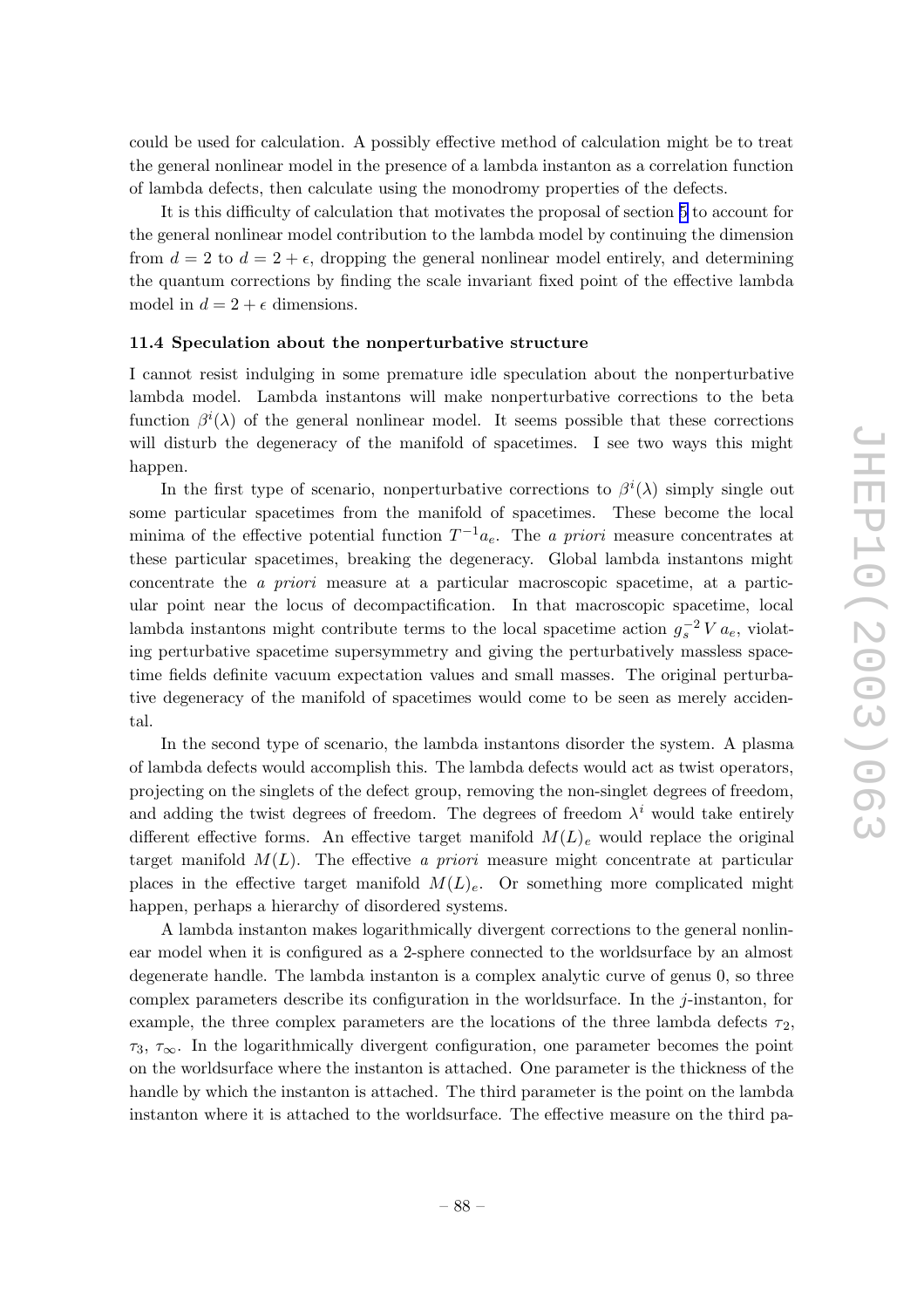rameter determines what states flo w through the handle to appear on the worldsurface as corrections to  $\beta^i(\lambda)$ . If the measure on the third parameter is concentrated at a smooth poin t on the lam bda instanton, the first scenario will apply . That poin t in the manifold of spacetimes will b e singled out. The lam bda defects will appear entirely bound. If the measure on the third parameter is concentrated at one or more of the lam bda defects, the worldsurface will see a plasma of lam bda defects. Intermediate possibilities migh t better be described as an interacting gas of lambda defects on the worldsurface. The effective measure on the configuration of the lam bda instanton migh t depend on the spacetime distance  $L$ . The interactions among the lambda defects might depend on  $L$ , so the effective form of the degrees of freedom might change with  $L$ .

For a local lam bda instanton, in the first kind of scenario, where a particular spacetime is singled out on the lam bda instanton, the lam bda instanton will insert local fields with logarithmically divergen t coefficients into the general nonlinear model. If no spacetime supersymmetry generator can b e globally defined o ver the lam bda instanton, then the divergen t insertions can violate spacetime supersymmetry . Likewise, an y other spacetime symmetry can be removed, if the symmetry generator cannot be defined as a single-valued object o ver the lam bda instanton. Perhaps even local spacetime gauge symmetry migh t b e remo ved in this fashion.

In the disordered scenario, a plasma of lambda defects could distribute the *a priori* measure over the lambda instanton. Alternatively, degeneracy could be broken by pinning to the orbifold spacetimes. For example, a plasma of global decompactifying lambda defects, like the defect  $\tau_{\infty}$  of the *j*-instanton, would pin the system to the locus of decompactification. The  $\tau_2$  and  $\tau_3$  defects would appear bound. This would be a novel form of decompactification, described b y the orbifolded general nonlinear model at the decompactification locus. Such virtual orbifold models still need to be analyzed. The simplest case to examine is the Z orbifold of the 2-torus at  $j = \infty$ . There would presumably be no definite global spacetime geometry. Twisting by the defect  $\tau_{\infty}$  would remove the angular parameter of the global spacetime geometry, the real part of  $\sigma$ , as a degree of freedom. In general, lam bda defects will disorder angular parameters in the neigh borho o d of the orbifold poin t in the manifold of spacetimes. This is a tantalizing possibility. Mechanisms that might remo v e angular degrees of freedom are especially interesting because of the problem of the  $\theta$  parameter in QCD.

Symmetries suc h as spacetime supersymmetry migh t also b e remo ved as a result of twisting in a plasma of local lam bda defects. If a spacetime supersymmetry generator winds nontrivially around a lambda defect, then the generator would be removed by the plasma of defects.

A form of spacetime gauge confinemen t could conceivably b e produced b y a plasma of local lam bda defects twisting b y elements of the local gauge group. The plasma would disorder the local spacetime gauge group, projecting on gauge singlets. The most interesting case to in vestigate is of course the SU(3) local gauge group in four spacetime dimensions. Perhaps this could provide a viable alternativ e to the hypothetical quantum field theoretic confinemen t of QCD. It migh t even b e possible to find effectiv e methods of calculation, so that a confinemen t mechanism in the lam bda model could b e chec ked against the experi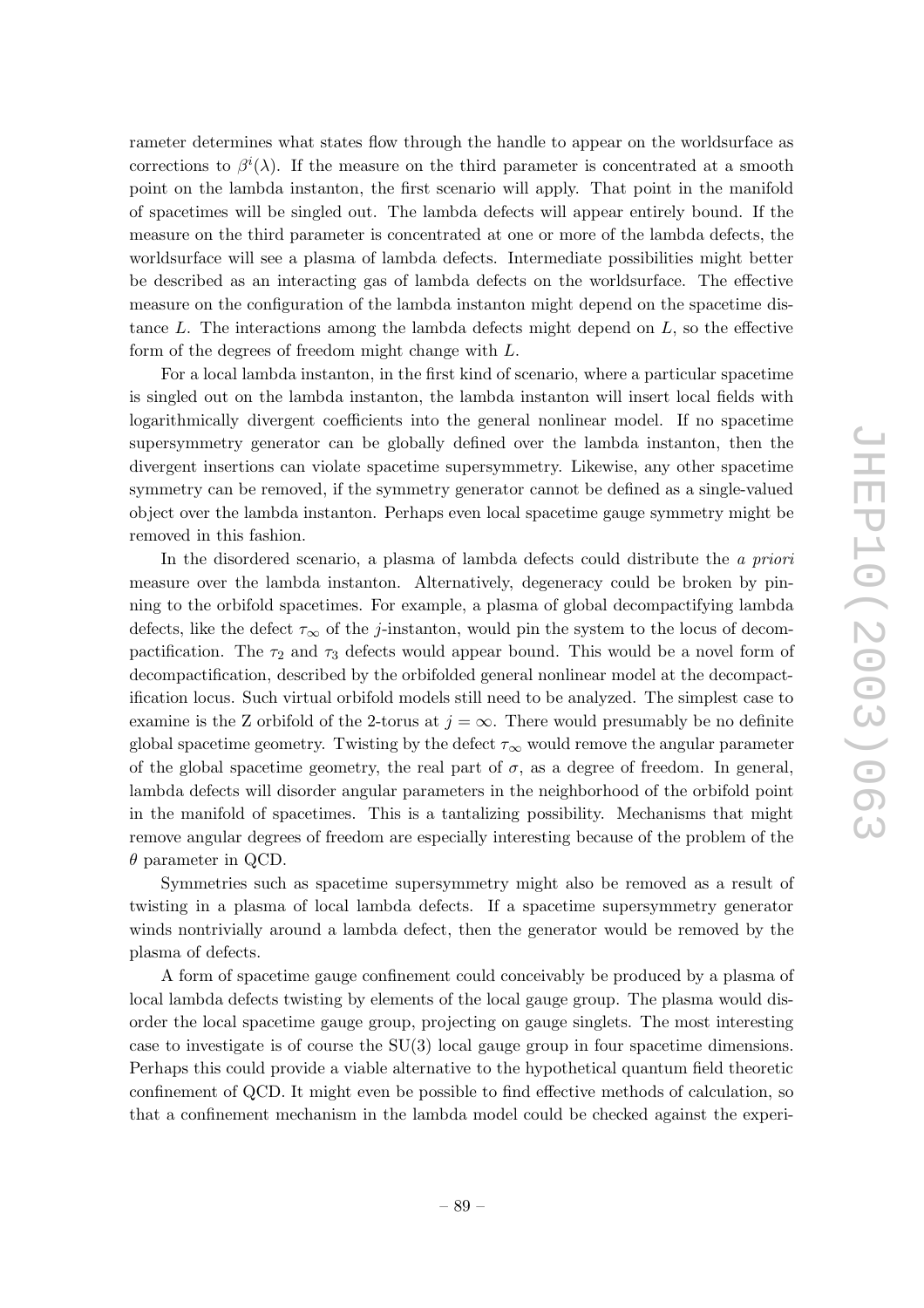mental data. It would be essential that the dynamics of the lambda defects depend on L. When L drops below a characteristic confinement distance, the lambda defects would have to bind, so that the perturbativ e spacetime gauge theory would become visible.

I would even guess at a general principle, that the lam bda model alw ays disorders at large enough values of L. In the limit  $L \to \infty$ , I would expect the lambda model to explore the entire manifold of spacetimes. The effective degrees of freedom at  $L = \infty$  will not b e those associated with an y particular spacetime, but will b e constructed from the entire manifold of spacetimes b y the nonperturbativ e fluctuations in the lam bda model. Physics in an y individual spacetime will giv e only a partial view of the large distance physics.

Undoubtedly, these speculations are far too naive, and far too much influenced by the simple-looking example of the *j*-instanton. The nonperturbative lambda model is likely to b e a hugely complicated gas of interacting lam bda defects and smooth lam bda instantons. The hop e is that there are relatively simple regimes at spacetime distances L whic h correspond to the distances in nature where relatively simple theoretical descriptions of physics hav e been found to apply . My speculations are offered only as suggestions of a possible complexity and richness in the nonperturbative lambda model that will be a challenge to calculation, but migh t yield interesting physics.

# 12. Spacetime gauge in variance

The lam bda model needs a practical implementation of spacetime gauge in variance, including spacetime general covariance. The manifold of spacetimes is the manifold of spacetime tensor fields modulo equivalence under spacetime gauge transformations. In principle, the target manifold of lam bda model is the manifold of gauge equivalence classes. But the fields  $\phi_i(z,\bar{z})$  of the general nonlinear model couple to the wave modes of the spacetime tensor fields, not to the gauge equivalence classes. The coupling constants  $\lambda^{i}$  are the wave modes of the spacetime tensor fields.

Some of the fields  $\phi_i(z,\bar{z})$  make no difference when they perturb the action of the general nonlinear model. These are the redundant fields. The redundant fields are the derivatives of spin 1 fields in the general nonlinear model. For every spin 1 field  $(\chi_a^z(z,\bar{z}), \chi_a^{\bar{z}}(z,\bar{z}))$ there is a redundan t spin 0 field

$$
\phi_a^{red} = \partial \chi_a^z + \bar{\partial} \chi_a^{\bar{z}}.
$$
\n(12.1)

The redundant fields in a general nonlinear model  $\lambda$  are certain linear combinations

$$
\phi_a^{red} = G_a^i(\lambda)\phi_i \tag{12.2}
$$

of the fields  $\phi_i$ . The redundant coupling constants are the coupling constants  $\lambda^i$  that couple to the redundan t fields.

In a macroscopic spacetime, the redundan t coupling constants of the general nonlinear model are the gauge variations of the spacetime tensor fields. For example, in a macroscopic spacetime with spacetime metric  $h_{\mu\nu}(x)$ , each vector field  $v^{\mu}(x)$  on the macroscopic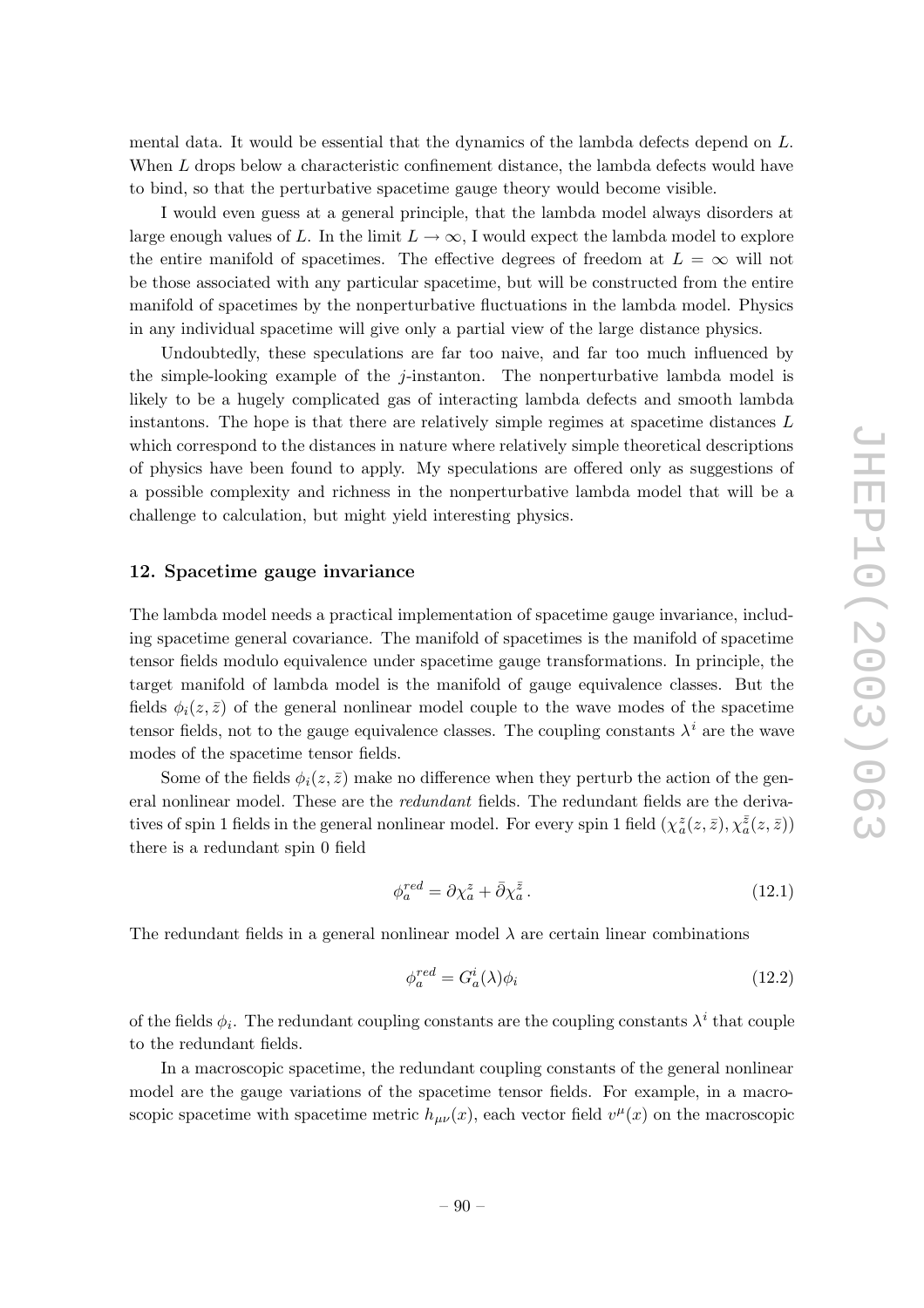spacetime gives a spin 1 field

$$
v^{a} \chi_{a}^{z}(z, \bar{z}) = v^{\sigma}(x) h_{\sigma\nu}(x) \bar{\partial}x^{\nu}
$$
  

$$
v^{a} \chi_{a}^{\bar{z}}(z, \bar{z}) = v^{\sigma}(x) h_{\mu\sigma}(x) \partial x^{\mu}
$$
 (12.3)

whose derivatives giv e a redundan t field spin 0 field

$$
v^{a}G_{a}^{i}\phi_{i} = v_{*}h_{\mu\nu}(x)\partial x^{\mu}\bar{\partial}x^{\nu}
$$
\n(12.4)

whic h represents the infinitesimal gauge transformation of the spacetime metric produced by the vector field  $v^{\mu}(x)$ .

The  $G_a^i(\lambda)$  form a Lie algebra of vector fields on the manifold of spacetimes

$$
G_a^j \partial_j G_b^i(\lambda) - G_b^j \partial_j G_a^i(\lambda) = F_{ab}^c G_c^i(\lambda).
$$
\n(12.5)

The  $F_{ab}^c$  are the structure constants of the Lie algebra of redundancy transformations in the general nonlinear model, whic h is the Lie algebra of local gauge transformations in spacetime.

The manifold of spacetimes is parametrized by the coupling constants  $\lambda^i$  modulo the redundan t coupling constants. The lam bda model must respect the equivalence relations given b y redundancy in the general nonlinear model. If the lam bda model respects redundancy, then gauge invariance in any macroscopic spacetime will follow automatically. In particular, the *a priori* measure will respect equivalence under redundancy. The effective spacetime quantum field produced b y the lam bda model in a macroscopic spacetime will b e gauge in variant.

The lambda field  $\lambda(z,\bar{z})$  can be pictured as a map to the manifold of redundancy equivalence classes, but the component lambda fields  $\lambda^{i}(z, \bar{z})$  would then couple ambiguously to the fields  $\phi_i(z, \bar{z})$ , up to arbitrary admixtures of redundant fields.

Instead, let there be a lambda field  $\lambda^{i}(z,\bar{z})$  for each spin 0 field  $\phi_{i}(z,\bar{z})$  in the general nonlinear model, including the redundan t fields. Then introduce auxiliary spin 1 sources  $(\xi_1^a, \xi_2^a)$  to implement spacetime gauge invariance. Couple each spin 1 field  $(\chi_a^z, \chi_a^{\bar{z}})$  in the general nonlinear model to a spin 1 source  $(\xi_z^a, \xi_{\overline{z}}^a)$ , adding

$$
\int d^2z \,\mu^2 \frac{1}{2\pi} \left[ \xi_z^a(z,\bar{z}) \,\chi_a^z(z,\bar{z}) + \xi_{\bar{z}}^a(z,\bar{z}) \,\chi_a^{\bar{z}}(z,\bar{z}) \right] \tag{12.6}
$$

to the action of the general nonlinear model

The general nonlinear model is no w locally in varian t under infinitesimal gauge transformations

$$
\lambda^i \to \lambda^i + \epsilon^a(z, \bar{z}) G_a^i(\lambda) \tag{12.7}
$$

if at the same time the auxiliary lam bda fields are transformed b y

$$
\xi_z^a \to \xi_z^a + \partial \epsilon^a
$$
  
\n
$$
\xi_{\bar{z}}^a \to \xi_{\bar{z}}^a + \bar{\partial} \epsilon^a.
$$
\n(12.8)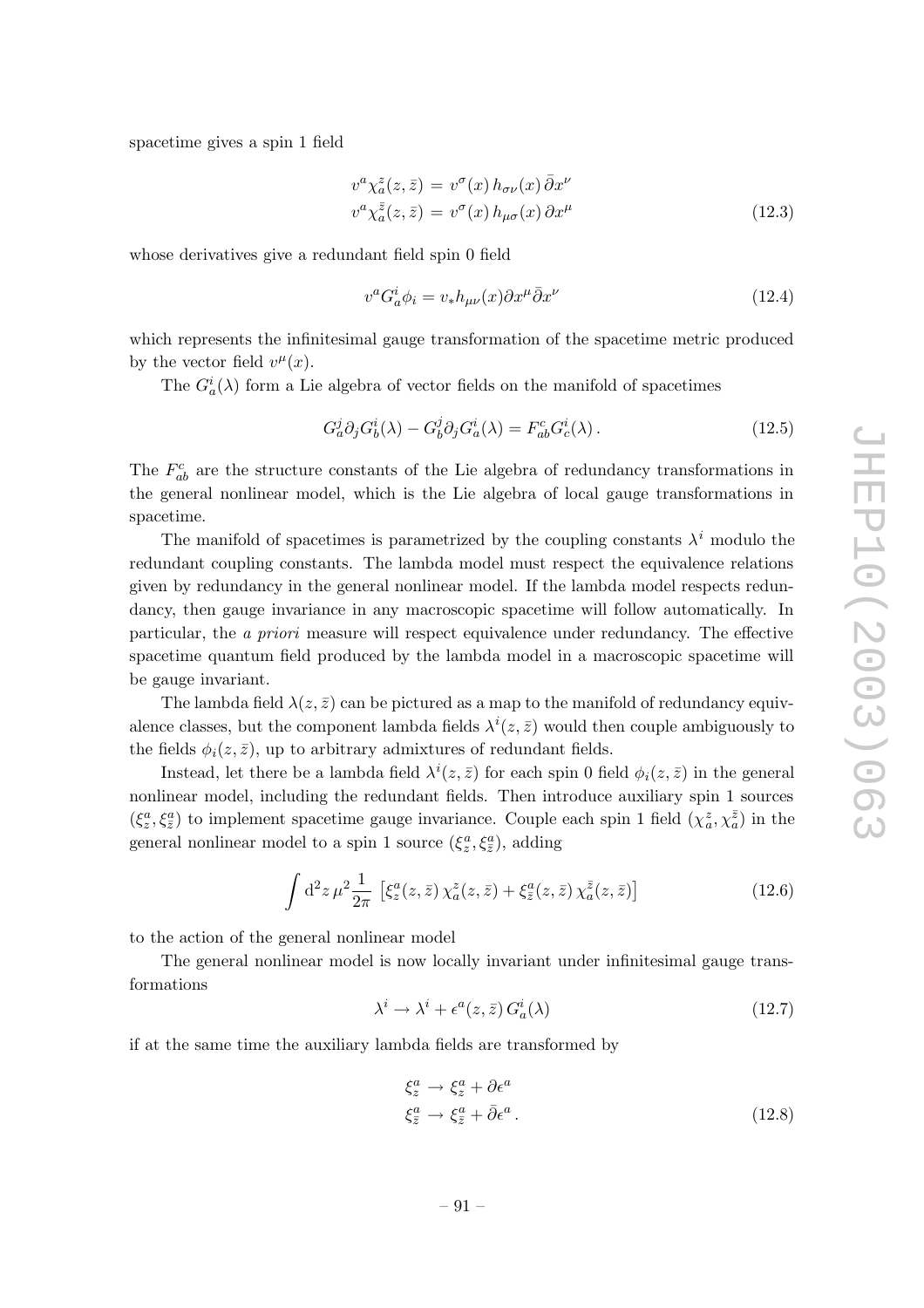The action density of the general nonlinear model changes by the total derivative

$$
\partial(\epsilon^a \chi_a^z) + \bar{\partial}(\epsilon^a \chi_a^{\bar{z}}). \tag{12.9}
$$

A locally gauge invariant action  $S(\lambda, \xi)$  for the lambda model will be determined by the scale variation of the general nonlinear model, as in section [6](#page-59-0) . But the form it will tak e is obvious. The two dimensional derivatives  $\partial \lambda^i$  and  $\bar{\partial} \lambda^i$  are simply replaced in  $S(\lambda)$  by the co varian t derivatives

$$
D\lambda^{i} = \partial \lambda^{i} - G_{a}^{i}(\lambda)\xi_{z}^{a}
$$
  
\n
$$
\bar{D}\lambda^{j} = \bar{\partial}\lambda^{j} - G_{a}^{j}(\lambda)\xi_{\bar{z}}^{a}.
$$
\n(12.10)

A localized lambda instanton is now a local minimum of  $S(\lambda, \xi)$ . The covariant derivatives  $D\lambda^i$  and  $\bar{D}\lambda^i$  must go to zero as  $z \to \infty$ . The auxiliary lambda field  $(\xi^a_z, \xi^a_{\bar{z}})$  is a 1-form on the complex plane with values in the Lie algebra of infinitesimal spacetime gauge transformations. Its path-ordered integrals are group elements in the spacetime gauge group. Along a closed contour around  $z = \infty$ , the indefinite path ordered integral from a fixed starting point gives a closed loop in the group  $G_n$  of spacetime gauge transformations, representing the element in  $\pi_1(G_n)$  that indexes the localized lambda instanton.

The renormalization of the general nonlinear model respected general co variance in the target manifold [[3](#page-97-0)]. No particular symmetry of the target manifold was assumed. Renormalization of target manifold symmetry was subsumed in renormalization of target manifold general co variance. The renormalization of general co variance in the target manifold was subject to possible obstructions which were cohomology classes on the target manifold, the nonlinear model anomalies.

The target manifold of the lam bda model is the manifold of spacetimes. The spacetime gauge symmetries are internal symmetries of the lambda model, analogous to spacetime symmetries in the general nonlinear model. The renormalization of spacetime gauge symmetry in the lam bda model is subsumed into the renormalization of reparametrization invariance in the manifold of spacetimes. Potential nonlinear model anomalies in the lam bda model would obstruct renormalization of reparametrization in variance in the manifold of spacetimes, and might show themselves in spacetime quantum field theory as gauge anomalies. It will hav e to b e shown that the lam bda model is free from anomalies.

# 13. What needs to b e done

The most urgen t task no w is to find all the local lam bda instantons in explicit form, and develop concrete methods for calculating their contributions to the effective beta function of the general nonlinear model. Temporarily assume a particular macroscopic spacetime and assume a fixed small value for the spacetime coupling constant  $g_s$ , in order to find out if the lambda model actually does remove spacetime supersymmetry, produce small nonzero masses, and lift the degeneracies that are local in the macroscopic spacetime.

Developing effective methods of calculation will require filling in details of my arguments for the structure of the theory, or finding better arguments. The most essential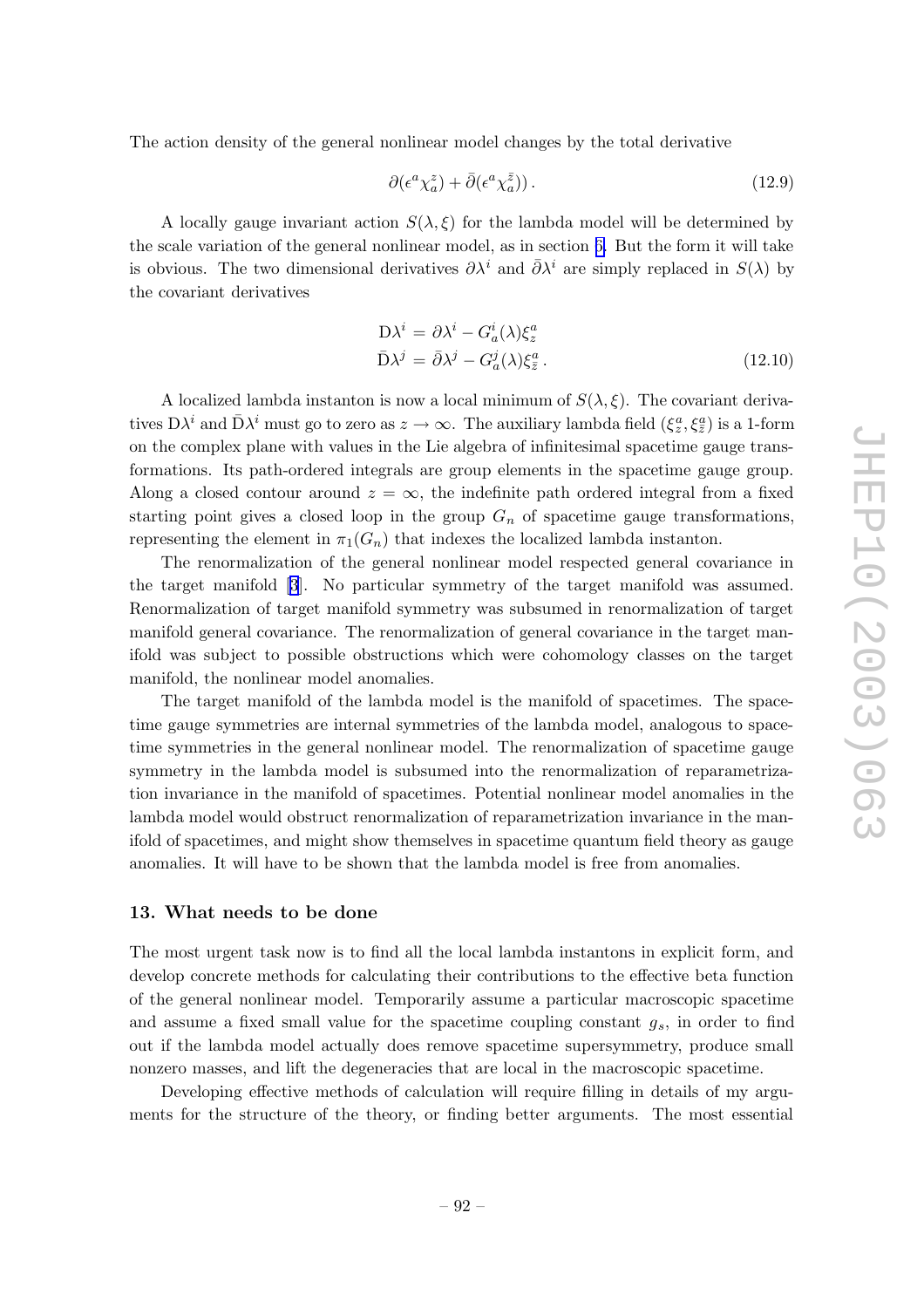elements include the principle of tandem renormalization and the effective renormalization group in variance of the effectiv e general nonlinear model, whic h together imply the tautological scale invariance of the effective lambda model. Also crucial is the identification the action  $S(\lambda)$  with the scale variation of the general nonlinear model, which is used to establish the gradient property and the spacetime action principle in macroscopic spacetimes.

Details of the action  $S(\lambda)$  also need to be filled in. This should be straightforward, since  $S(\lambda)$  is completely determined by the scale variation formula, equation ([6.14\)](#page-61-0). Lambda fields  $\lambda^{i}(z,\bar{z})$  are introduced as sources for all the scaling fields  $\phi_{i}(z,\bar{z})$  that occur in the general nonlinear model of the worldsurface. The action  $S(\lambda)$  is read off from the scale variation of the general nonlinear model in the presence of those sources.

In particular, several special scaling fields  $\phi_i(z,\bar{z})$  occur in the string worldsurface, made entirely from worldsurface ghost fields. The coupling constants  $\lambda^i$  that couple to these special scaling fields play distinguished roles [[18](#page-98-0) , [19\]](#page-98-0). One special bosonic coupling constant  $\lambda_D$  has the effect of shifting the value of the number  $\ln(T)$ . It is conjugate in the metric  $T^{-1}g_{ij}(\lambda)$  to a second special bosonic coupling constant  $\lambda'_D$ , which is redundant, at least in a scale in varian t worldsurface. When these special coupling constants are made into lambda fields  $\lambda_D(z,\bar{z})$  and  $\lambda'_D(z,\bar{z})$ , it appears that  $\lambda'_D(z,\bar{z})$  can be interpreted as the logarithm of the local two dimensional scale factor  $\Lambda(z,\bar{z})$  and acts as a Lagrange multiplier, enforcing local t w o dimensional scale in variance. The combined coefficien t of the two dimensional curvature density  $\Lambda^2 R_2(\Lambda)$  from the combined local lagrangians of the general nonlinear model and the lam bda model, is the sum of the special coupling constan t  $\lambda_D$ , the number  $\ln(T)$ , and the potential function  $T^{-1}a(\lambda)$ . This seems worth pursuing. The details of the system of special lambda fields need to be worked out. It might be that they play only a formal role in the lambda model. But it is also possible that there will be some indication of how the number  $T$  might be determined.

A second basic detail that needs filling in is the possible antisymmetric tensor coupling in the lambda action. The heterotic worldsurface is chirally asymmetric. The scale variation of the general nonlinear model of the heterotic worldsurface can contain a graded antisymmetric tensor coupling  $\Theta b_{ij}(\lambda)$  in addition to the graded symmetric metric coupling  $T^{-1}g_{ij}$ . It would be surprising if an antisymmetric coupling did not appear.

If calculation shows that the lam bda model can in fact produce the needed local effects in a macroscopic spacetime, then there will b e t w o obvious directions to take. One will b e a renewed searc h among the possible macroscopic spacetimes for a matc h to the standard model. The lam bda model will produce a local quantum field theory in eac h macroscopic spacetime. Methods will b e needed to winno w the macroscopic spacetimes for promising candidates to compare in detail with the standard model.

It will also become promising to in vestigate basic issues, including decompactification mechanisms, mechanisms that could determine the spacetime coupling constant  $g_s^2 = VT$ , cosmological interpretation, the construction of real time, a mechanism that could fix the number T or the dimension  $d = 2 + \epsilon$ , topology change, and the issue of security in the limit  $\Lambda^{-1} \to 0, L \to \infty$ .

The limit  $L \to \infty$  raises two questions. First is simply the existence of a scale invariant limit, without whic h the lam bda model would hav e no foundation on whic h to build the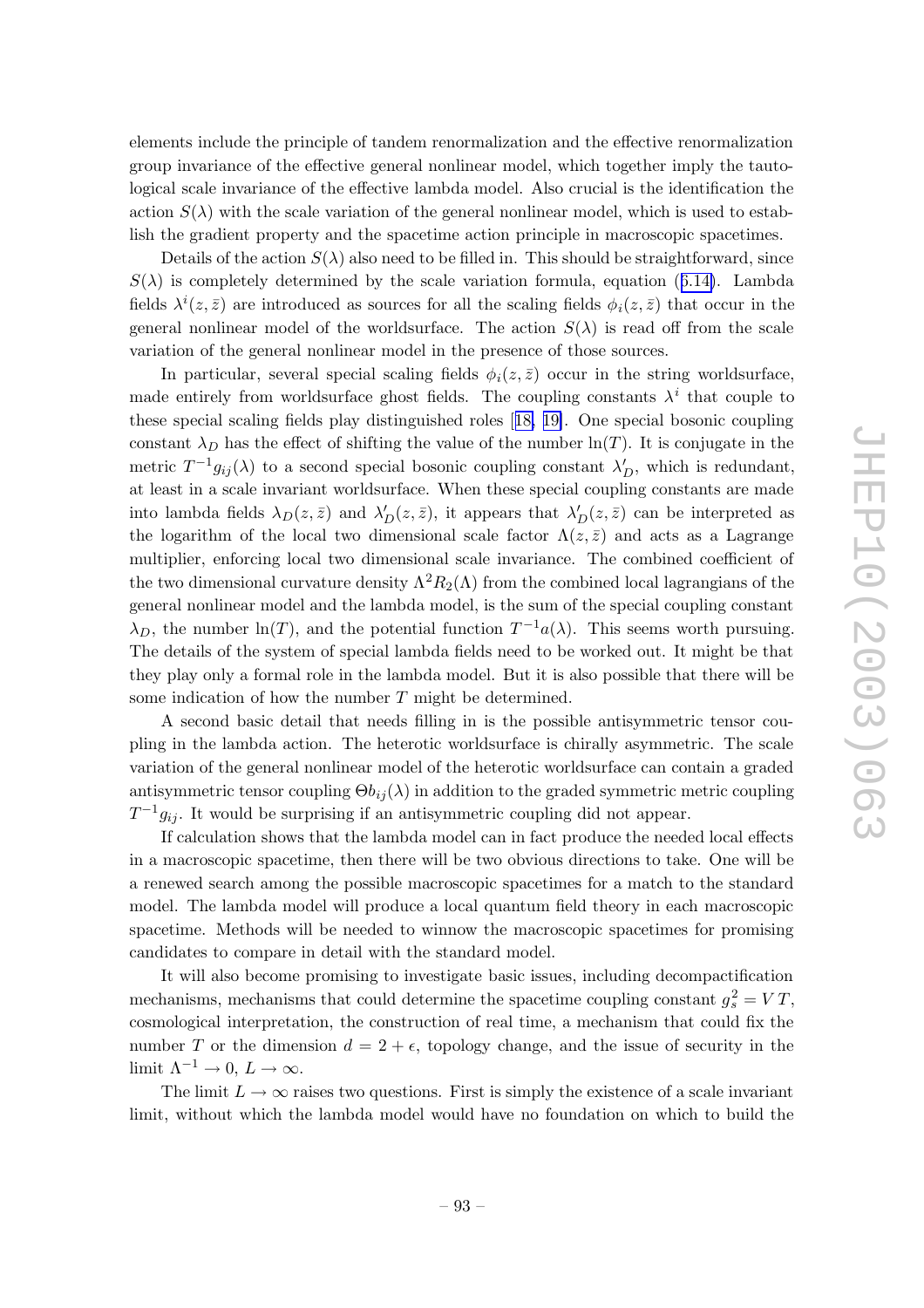large distance physics. If the lambda model does have a scale invariant limit at  $\Lambda^{-1} = 0$ , the question becomes, does degeneracy remain in the limit? Whatever form the effective degrees of freedom  $\lambda_e^i$  take, do any of them have vanishing effective anomalous dimension  $\gamma_e(i) = 0$ ? Are there marginal effective coupling constants  $\lambda_e^i$  in the short distance limit? If not, if all degeneracy is lifted at  $L = \infty$ , then the logarithmic divergence will be removed. The original purpose of the lam bda model will b e realized. This last question evokes the historical roots of the two dimensional nonlinear model and the lambda model in the ideas of Blo ch, Hohenburg, Mermin, Wagner and Coleman about the logarithmic divergences of spin waves in  $d = 2$  dimensions, and the physical consequences of their impossibility for t w o dimensional physics.

# 14. Discussion

The lam bda model is a theory of physics whic h has a fundamental unit of spacetime distance and works entirely at large distance compared to that fundamental unit. The lam bda mode appears capable of explaining some of the most basic principles of physics. It appears capable of constructing quantum mechanics in spacetime, and determining the hamiltonian. The lam bda model appears capable of doing this without assumptions about physics at experimentally inaccessible spacetime distances near the Planc k length.

It seems futile to speculate about small distance physics without having in hand a coheren t and testable theory of large distance physics, given the enormous gulf bet ween the Planc k length and the length scales of practical experiments. Without a means of reliably predicting observable large distance physics, ho w can a speculativ e theory of small distance physics b e chec ked against the real world? There is considerable room for surprise in the roughly 14 or 15 orders of magnitude bet ween the Planc k length and the smallest distances where theories can be checked. It might be worth remembering that past explorations o ver 14 or 15 orders of magnitude in distance disco vered suc h surprises as quantum mechanics and the elementary particles. What could possibly justify theoretical assumptions about physics across suc h an enormous gulf of spacetime distances, if those theoretical assumptions cannot lead to definite statements that can b e chec ked in the real world?

The lam bda model presents the possibilit y of exceptions to the well-supported principle that the physics of the large is completely explained by the physics of the small. Under conditions of degeneracy, the lambda model may produce nonperturbative effects in spacetime whic h are not explicable on atomistic principles. If suc h effects can b e derived from the lam bda model, and confirmed b y experiment, it will b e a salutary reminder that knowledge in physics is always incomplete, no matter how striking the success of existing theory . There is a temptation to extrapolate successful theories far beyond the exten t of their demonstrated reliabilit y , especially after the past successes of atomistic physics. A theory whic h succeeds at describing all available experimental results in a certain regime of distances, such as the standard model of particle physics does now, is assumed to explain in principle all the complicated phenomena observed at larger distances, if only the necessary difficult calculations could be carried out. Even when many such complicated phenomena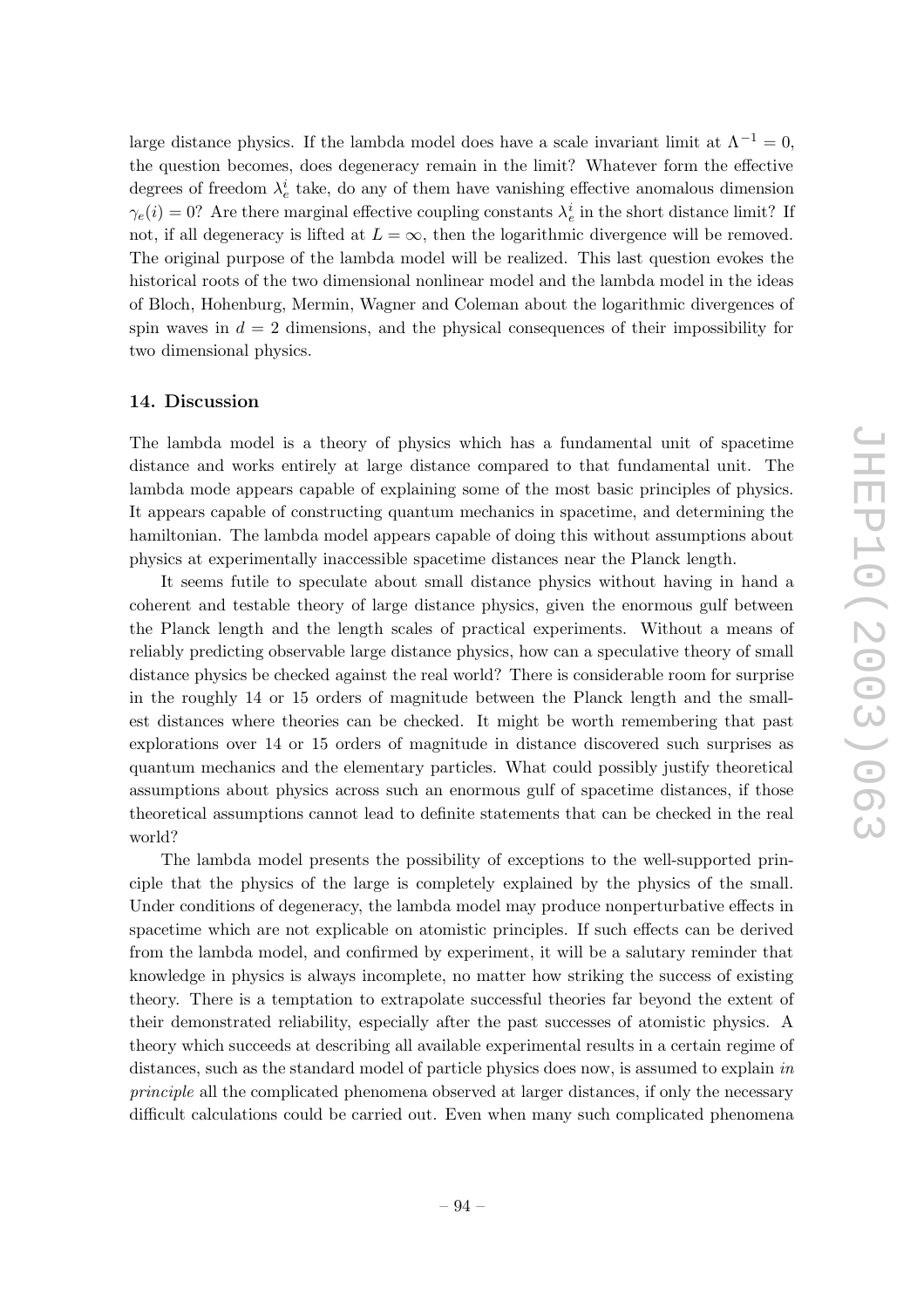are successfully explained, there is no guarantee that all large distance phenomena will b e explained. There still remains a remote possibility that subtle unexpected effects are yet to b e observed. To searc h at random for suc h effects is unlikely to b e useful. Guidance is needed from a highly credible theory . The lam bda model is proposed as a theory that migh t b e capable of acquiring suc h credibilit y and also predicting unexpected phenomena.

The crucial advantage that the lam bda model migh t hav e o ver a fundamentally atomistic model of physics is the security that the lambda model could give at large distance in spacetime by building physics from the limit  $L = \infty$  downwards in L. Infrared security in the lam bda model would eliminate the need to guess at the nature of microscopic physics at unobservably small distances in spacetime. The need for some suc h infrared securit y is suggested b y the miniscule value of the observed cosmological constant, whic h seems inexplicable in an y atomistic version of spacetime physics.

The lam bda model is an attempt to mak e a weakly coupled theory of physics. Weak coupling means that the spacetime coupling constant  $g_s$  should be a reasonably small number, say on the order of  $1/10$ . The value of the number T is a separate matter. The lambda model undoubtedly needs  $T$  to be an extremely small number. The dimension  $d = 2 + \epsilon$  must be very near 2, otherwise the entire analysis and physical interpretation of the lambda model would break down. The spacetime coupling constant  $g_s$  emerges only in a macroscopic spacetime of volume V, by the relation  $g_s^2 = VT$ . The lambda model does not seem to require that  $g_s$  be small. The lambda model might well be a strongly coupled t w o dimensional quantum field theory in some spacetime regimes. The lam bda model migh t still b e useful there, if it happens to b e an integrable t w o dimensional field theory. The most obvious prospects of the theory, however, seem to call for weak coupling. For example, it is difficult to imagine ho w a spectrum of exponentially large spacetime distances could arise without a small spacetime coupling constant.

I retain a naiv e hop e that a weakly coupled theory of large distance physics can succeed in explaining the standard model of the elementary particles. It is remarkable that all observed couplings of the standard model are in fact weak at the smallest distances accessible to experiment. The weakness of all the observed couplings is one of the most striking results from high energy experimental physics. It seems to me misguided to turn away from the possibility of a weakly coupled theory before having in hand a coherent metho d to determine large distance physics. A systematic weakly coupled theory of large distance physics would b e so useful that nothing but a definitiv e demonstration of infeasibility should forestall the attempt. In the end, of course, the assumption of weak coupling must be justified dynamically, since the spacetime coupling constant is a parameter of the manifold of spacetimes.

The lam bda model is mathematically universal. The target manifold, the metric coupling, the potential function are all mathematically natural objects. The couplings of the lam bda model satisfy mathematically natural differential equations on the manifold of spacetimes, expressing generalized t w o dimensional scale in variance. No arbitrary choices are made.

The lambda model is *not* universal in the in sense of quantum field theory. As a nonlinear model, it is scale invariant in the generalized sense. Its couplings are at a fixed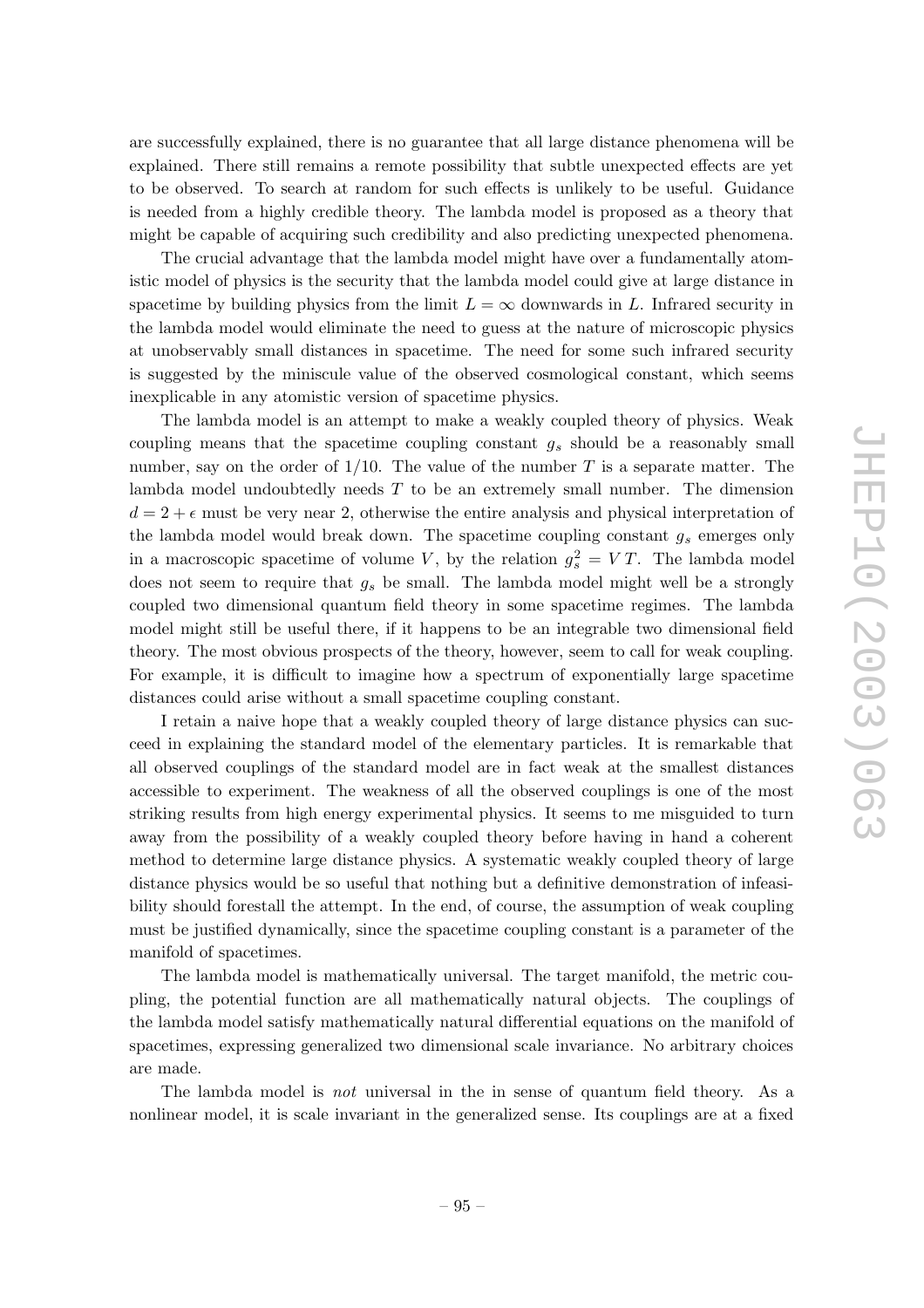poin t of the renormalization group of the general nonlinear model whose target manifold is the manifold of spacetimes. The fixed poin t is not stable under the renormalization group. If a small perturbation were made, the renormalization group would driv e the nonlinear model far away from the fixed point. There are infinitely many unstable directions. Perturbing the action density by any function  $f(\lambda)$  on the target manifold gives a dimension 2 perturbation, which would grow quadratically in the two dimensional distance, freezing the lambda field to the minimum of the function  $f(\lambda)$ . A dimension 2 perturbation would freeze the system into a fixed spacetime, suppressing the fluctuations of the lam bda field that are needed to cancel the divergence due to local handles in that spacetime. The logarithmic divergence would return.

The lam bda model must b e held at the fixed point. All relevan t perturbations of the lambda model must be tuned to zero. There might be a formal apparatus in the lambda model, perhaps involving the special lambda field  $\lambda'_D$ , that enforces this tuning. Or there migh t b e a deeper mechanical explanation. If some mechanical model of the string worldsurface automatically gives rise to the lam bda model, it would presumably hold the lam bda model precisely at the fixed point.

Ho wever the tuning is done, b y hand if necessary , it is possible to carry out the task because the couplings of the lam bda model do not fluctuate. The couplings of the lam bda model are classical geometric quantities on the manifold of spacetimes.

The lam bda model produces a probabilistic description of spacetime. It may single out a num ber of possible macroscopic spacetimes. In each, the spacetime fields describing geometry and matter fluctuate according to a quantum field theory produced b y the lam bda model. But the geometry that defines the lam bda model does not fluctuate. The couplings of the lam bda model tak e definite values satisfying classical differential equations on the manifold of spacetimes. Strict causalit y , whic h was renounced in spacetime when quantum mechanics was disco vered, migh t b e regained at another level of abstraction.

If the theory works, part of the a priori measure on the manifold of spacetimes will b e found to concentrate at a spacetime that matches our spacetime in its dimension, its cosmology , and in the phenomenology of its elementary particles. Our spacetime migh t turn out to be only one of many where the *a priori* measure concentrates, and might carry only a small share of the total measure. It would become a challenge to devise experiments that could detect the other possibilities.

# Acknowledgments

Very early in my thinking about the lam bda model, circa 1988, I was stimulated b y a commen t from V. Periwal and a commen t from S. Shenker. I am grateful for their help.

This work has been supported since 1989 b y Rutgers, The State Universit y of New Jersey through its New High Energy Theory Center. Since 1986, muc h of the work has been done in Reykjavík, during visits to Raunvísindastofnum Háskólans Íslands, The Natural Science Institute of the University of Iceland.

The United States Departmen t of Energy provided support from 1978 until 2001, first through the Lawrence Berkeley Laboratory of the Universit y of California, Berkeley during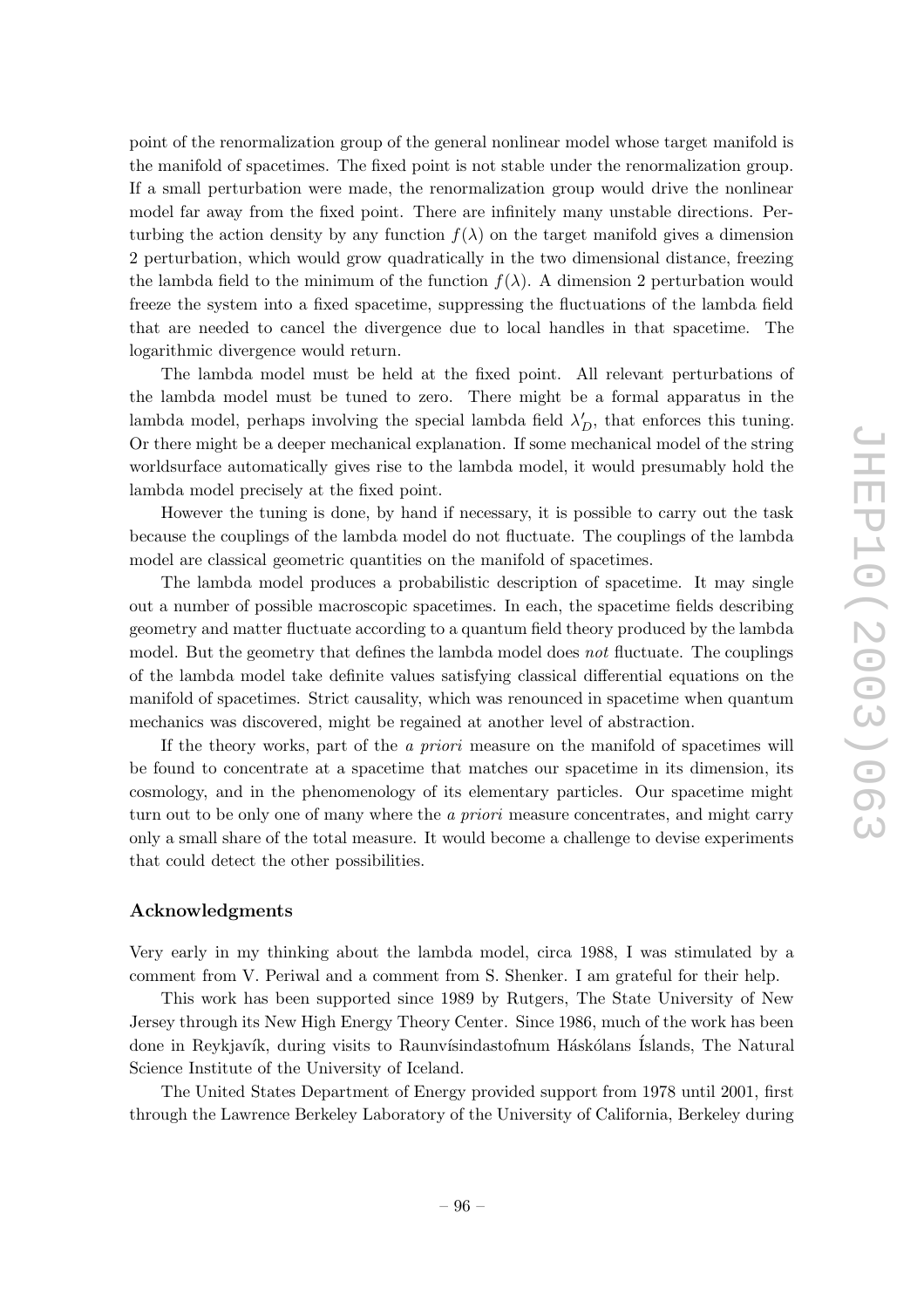<span id="page-97-0"></span>1978-1980, then through the Fermi Institute of the Universit y of Chicago during 1981-1989, then through the Rutgers New High Energy Theory Center during 1989-2001. The Centre dés Études Nucleaire de Saclay, France provided support during 1980-1981. A fellowship from the Sloan Foundation provided support during 1981-1983, and a fellowship from the MacArthur Foundation during 1987-1993.

I am grateful to all the people and institutions in volved. I am especially grateful to I. Singer, Y. Nambu and L. Kadanoff for arranging support during the first years.

### References

- [1] D. Friedan, unpublished lectures given at the Mathematics and Physics Conference (Durham, England, July 1979), at the Nuffield Workshop on Quantum gravit y (Cambridge, England, August 13, 1979), at the Nato Advanced Study Institute on Recen t Developments in Gauge Theories (Cargese, France, August 1979), and unpublished manuscript, *Geometric models for* critical systems in  $2 + \epsilon$  dimensions, subtitled Expanded version of a talk given at the Nuffield Workshop on Quantum Gravity, DAMTP, Cambridge University, August 13, 1979, commissioned b y the directors of the 1979 Nuffield Workshop, and privately circulated to them at the conclusion of the workshop. Scanned images of the manuscript are a vailable on the World Wide Web at <http://physics.rutgers.edu/~friedan/Nuffield79/>
- [2] D. Friedan, *Nonlinear models in*  $2 + \epsilon$  dimensions, *Phys. Rev. Lett.* **45** [\(1980\)](http://www-spires.slac.stanford.edu/spires/find/hep/www?j=PRLTA%2C45%2C1057) 1057.
- [3] D. Friedan, Ph.D. thesis, Universit y of California at Berkeley (August 1980), published as Lawrence Berkeley Laboratory Publication LBL-11517 (August 1980); Nonlinear models in  $2 + \epsilon$  dimensions, Ann. Phys. (NY) 163 [\(1985\)](http://www-spires.slac.stanford.edu/spires/find/hep/www?j=APNYA%2C163%2C318) 318.
- [4] E. Calabi, On Kähler manifolds with vanishing canonical class, Proc. Int. Congr. Math. Amsterdam **2** (1954) 206.
- $[5]$  S.T. Yau, On the Ricci curvature of a compact Kähler manifold and the complex Monge-Ampère equation I, Proc. Natl. Acad. Sci. U.S.A. 74 (1977) 1798; On Calabi's conjecture and some new results in algebraic geometry, Comm. Pure Appl. Math. 31 (1978) 339.
- [6] L. Alvarez-Gaumé and D.Z. Freedman, Kähler geometry and the renormalization of supersymmetric sigma models, Phys. Rev. D 22 [\(1980\)](http://www-spires.slac.stanford.edu/spires/find/hep/www?j=PHRVA%2CD22%2C846) 846.
- [7] C. Lovelace, *Strings in curved space*, *Phys. Lett.* **B 135** [\(1984\)](http://www-spires.slac.stanford.edu/spires/find/hep/www?j=PHLTA%2CB135%2C75) 75.
- [8] D.J. Gross, J.A. Harvey, E.J. Martinec and R. Rohm, The heterotic string, [Phys.](http://www-spires.slac.stanford.edu/spires/find/hep/www?j=PRLTA%2C54%2C502) Rev. Lett. 54 [\(1985\)](http://www-spires.slac.stanford.edu/spires/find/hep/www?j=PRLTA%2C54%2C502) 502 .
- [9] E.S. Fradkin and A.A. Tseytlin, *Effective field theory from quantized strings*, *[Phys.](http://www-spires.slac.stanford.edu/spires/find/hep/www?j=PHLTA%2CB158%2C316) Lett.* **B** 158 [\(1985\)](http://www-spires.slac.stanford.edu/spires/find/hep/www?j=PHLTA%2CB158%2C316) 316 .
- [10] C.G. Callan Jr., E.J. Martinec, M.J. Perry and D. Friedan, *Strings in background fields*, [Nucl.](http://www-spires.slac.stanford.edu/spires/find/hep/www?j=NUPHA%2CB262%2C593) Phys. **B 262** [\(1985\)](http://www-spires.slac.stanford.edu/spires/find/hep/www?j=NUPHA%2CB262%2C593) 593.
- [11] A.B. Zamolodchikov, Irreversibility of the flux of the renormalization group in a 2-d field theory, Sov. Phys. JETP Lett. **43** [\(1986\)](http://www-spires.slac.stanford.edu/spires/find/hep/www?j=JTPLA%2C43%2C730) 730.
- [12] A.B. Zamolodchikov, Renormalization group and perturbation theory near fixed points in two-dimensional field theory, Sov. J. Nucl. Phys. 46 [\(1987\)](http://www-spires.slac.stanford.edu/spires/find/hep/www?j=SJNCA%2C46%2C1090) 1090.